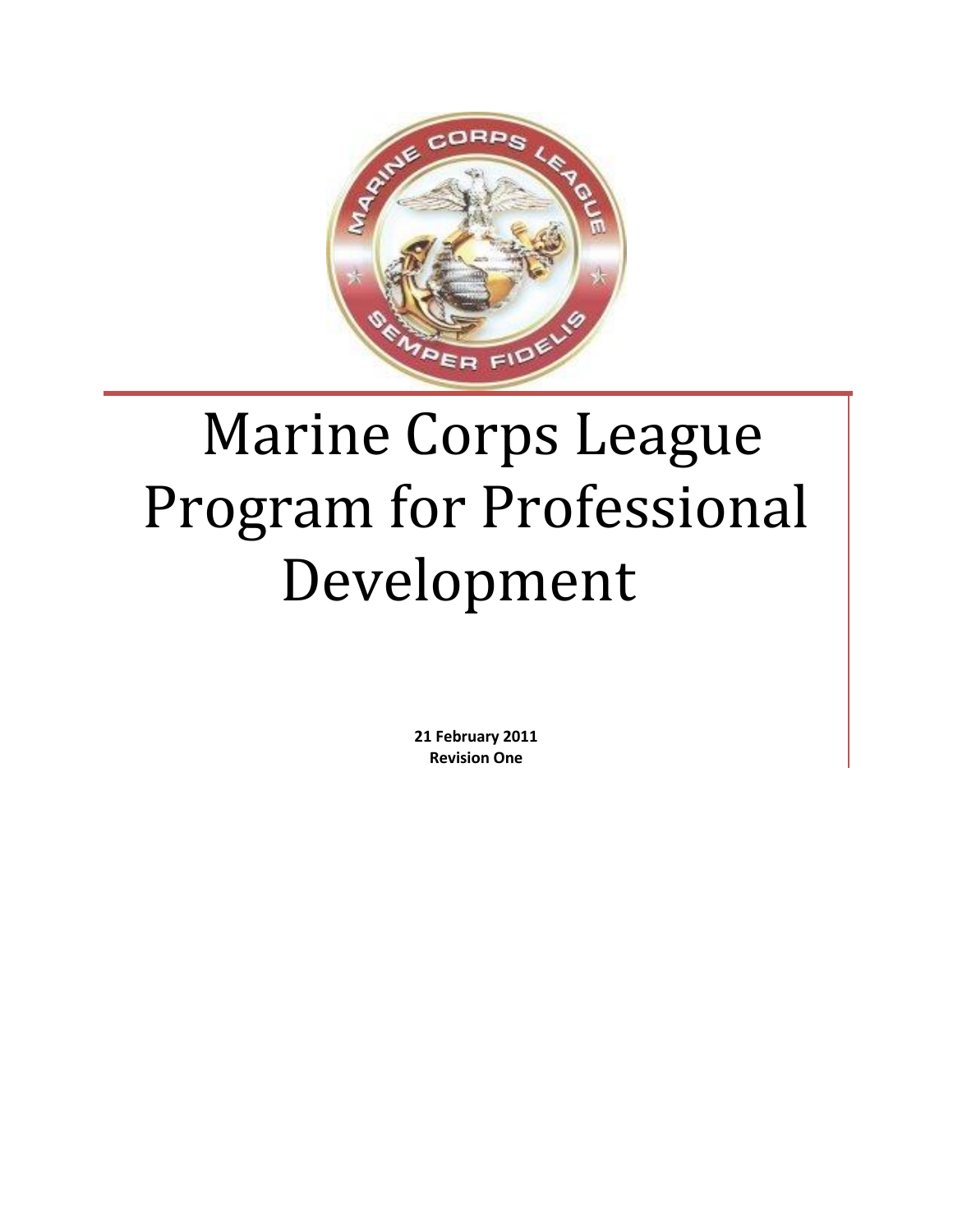#### **Marine Corps League**

#### **Program for Professional Development**

#### **Lesson One**

#### **Welcome**

The Training staff would like to thank all of you for your interest in improving the efficiency of the Marine Corps League. We understand that your time is valuable and we appreciate the effort you have put forth to attend this activity. We will strive to make this as informative as possible and to make you feel that this was time well spent.

## **Purpose of the Professional Development Program**

- a. To expose new members to the scope of the League, to make them knowledgeable and productive members.
- b. For the old Salts to bring them up to date on changes in the League, and remind them of the details of the league to help them to be better prepared to advance to Leadership in the Departments and above.

## **TEN PRINCIPLES OF LEADERSHIP**

1. Have a vision and develop a strong sense of where you want to take the Detachment. Develop goals along the way so you can measure progress and share the achievements with the membership.

2. Build a consensus. You must invest time in articulating the vision for the Detachment. It must be a Detachment vision because if it is your vision and you leave office, the vision leaves with you. This is the important part of building consensus. You must continue talking about the vision from many different aspects until everyone understands it in their own way.

3. Be confident in your Leadership skills and have a strong belief in your chartered direction. There is no need to develop an opposition. If your vision is shared, it should motivate everyone so you do not have to make enemies in order to motivate the membership. Achieve the vision because it is the right thing to do.

4. Allow time to achieve your goals. It will not come about overnight or all at once. Be satisfied with measurable progress toward the goal. If your vision is right; if your message is received, the means will present themselves in time.

5. You will not achieve all of the goals that are set on your watch, that"s OK. After all, it"s not about you, but about us!

6. Your membership is trying to do the right thing. Assume this is true for all of your members, regardless of standing within the Detachment. If they seem misguided, discover whether they understand the mission. Often, they just need a bit more guidance. That's what leaders are for...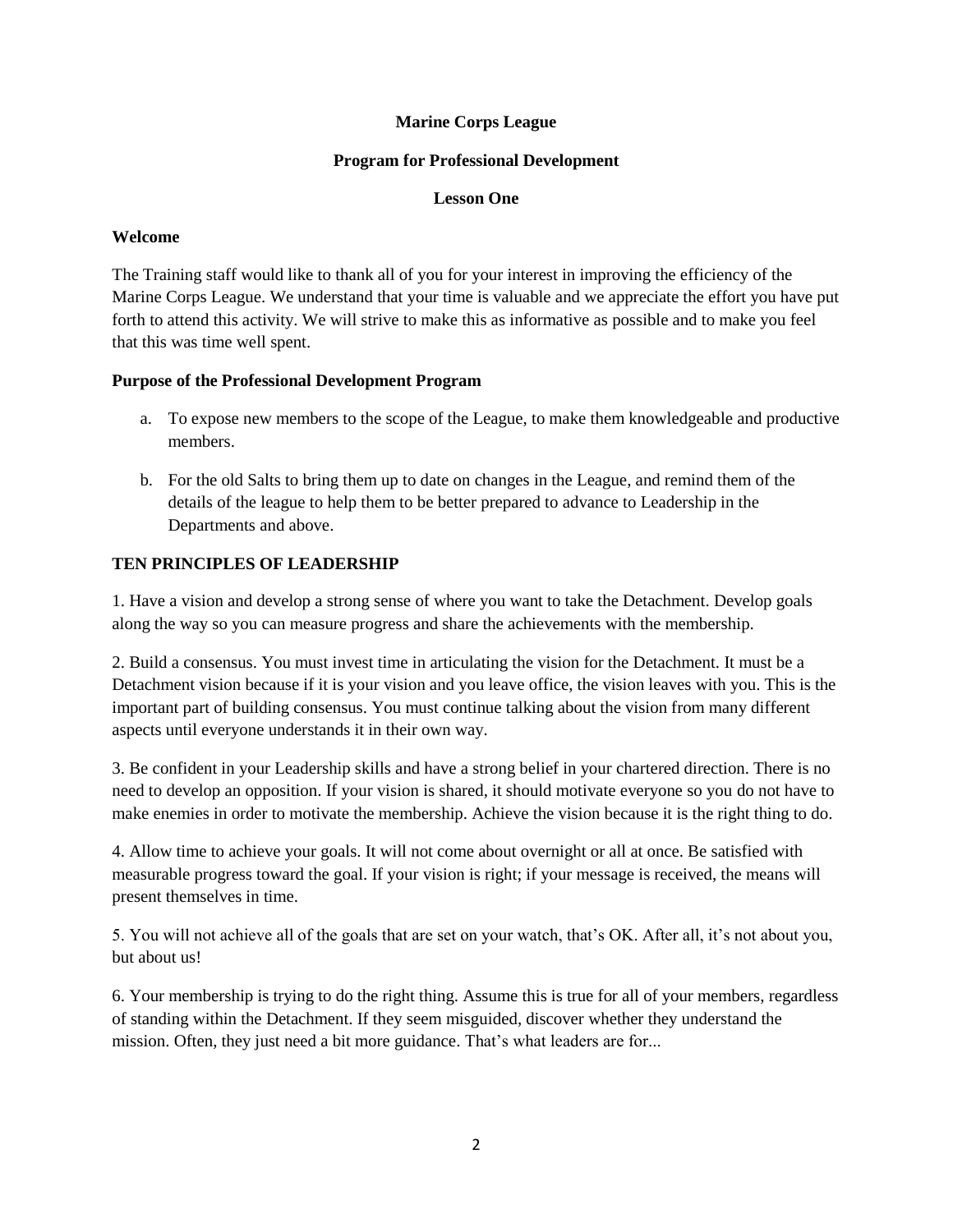7. Allow for human failure. In everything, that we do there will be setbacks associated with human error. The majority of these errors will be errors of omission rather than errors of commission. Giving someone a second chance will never hurt you, and will often help.

8. It's our Detachment, yours and mine, and everyone should be held accountable to meet the expected expectations. Meeting expectations is a two-way contract. This is the only way an all-volunteer organization such as the Marine Corps League will work over the long term.

9. Empower your members, give clear guidance and intent and let your people do what they do best! Write good policy, and then drive execution to the lowest levels practicable. You will be amazed at the results.

10. Embrace change, but protect your culture as a Marine and the ethos that makes us what we are. Change is how we grow, how we stay sharp, how we deliver what the membership needs. Don"t fight it. . .but control its direction by articulating your vision. Remember you don"t have to do it all at once. In embracing change however, do not abandon things that truly make us who and what we are.

# **LEADERSHIP PRINCIPLES**

\*Be technically and tactically proficient: Before you can lead, you must be able to do the job. As a Marine Corps League Officer, you must be able to demonstrate ability to accomplish your mission; to do this you must be able to answer questions and demonstrate competence in your position.

\*Respect is the reward of the Marine Corps League Officer who shows competence. Tactical and Technical competence can be learned by attending Leadership Schools, reading and becoming acquainted with the Bylaws, enclosures and Administrative Procedures and from on the job training. To develop this leadership principle of being technically and tactically proficient, you should:

\* seek a well-rounded education by attending all of the Leadership Schools that are provided by the Detachment, Department or Division. You can also do independent reading and researching through the different manuals that are provided; Roberts Rules of Order, The Uniform Manual, Public Relations and most especially, the Bylaws, Enclosures and the Administrative Procedures. Seek out and associate with capable leaders, observe and study their actions.

\* Seek opportunities to apply knowledge through exercise of command. Good leadership is acquired only through practice.

\* Prepare yourself for the job of leader at the next higher office.

\* Know yourself and seek self-improvement, this principle of leadership should be developed by the use of leadership traits. Do self-evaluations to determine your strengths and weaknesses. You should work hard to strengthen your weaknesses and use your strengths to their fullest capabilities.

\* With knowledge of yourself and your knowledge of group behavior, you can determine the best way to deal with any given situation. In dealing with membership in certain situations, you may have to be firm, however in many scenarios you may have to use the Big Brother approach. . . But you must keep one thing in mind . . . you are dealing with VOLUNTEERS.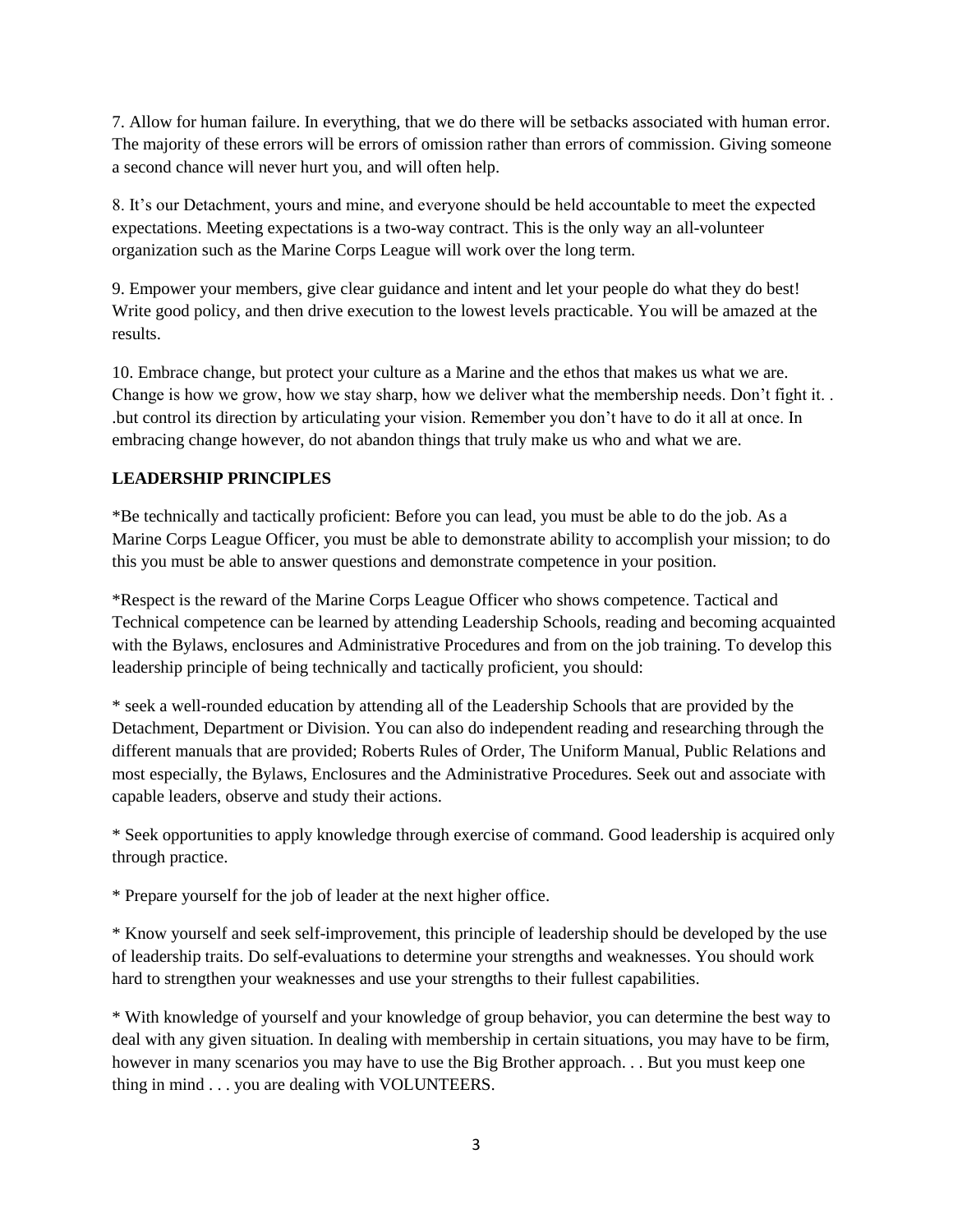\*In your capacity as a Detachment officer, do not hesitate to ask for advice from those that have been there and done that . . . It will show that you have not put yourself above them.

\*Make an honest evaluation of yourself to determine your strong qualities and your weak points.

\*Strive to overcome any deficiencies that you may have.

\*Seek the honest opinions of your friends and superiors to show you how to improve your leadership abilities.

\*Learn by studying the cause for failure or success of other leaders.

\*Develop a genuine interest in people and acquire the **human touch.**

\*Master the art of effective writing and speech.

\*Have a definite goal for the Detachment and a plan to attain it.

\*Know your members and look out for their welfare. This is extremely important. Know your members" capabilities. You do not want to assign someone to a committee chair if he/she is nervous and cannot work without supervision.

\*Remember, all members are to be treated the same whether they are the most active or only come around once in a while. If you show the same concern for all of your members, you will over time earn their respect and loyalty.

\*Be approachable, let the members see you in action.

\*Put your member"s welfare before your own.

\*Encourage individual development.

\*Keep your members informed. Marines by nature are inquisitive.

\*By keeping members informed, you are promoting efficiency and morale.

\*You should promote initiative, enthusiasm, loyalty and convictions.

\*Be alert to stop the spread of rumors by replacing them with the truth.

\*Set the example: All too often, as a Marine Corps Leaguer progresses through the ranks, he/she develops an attitude of "Do as I say, not as I do".\* Show your members that you are willing to do the same things that you ask them to do. Be out front!

\*Be well groomed and in the proper uniform. Insist that your members are too. Be the Shining Example.\* Maintain an optimistic outlook.

\*Always conduct yourself so that your personal habits are not open to criticism.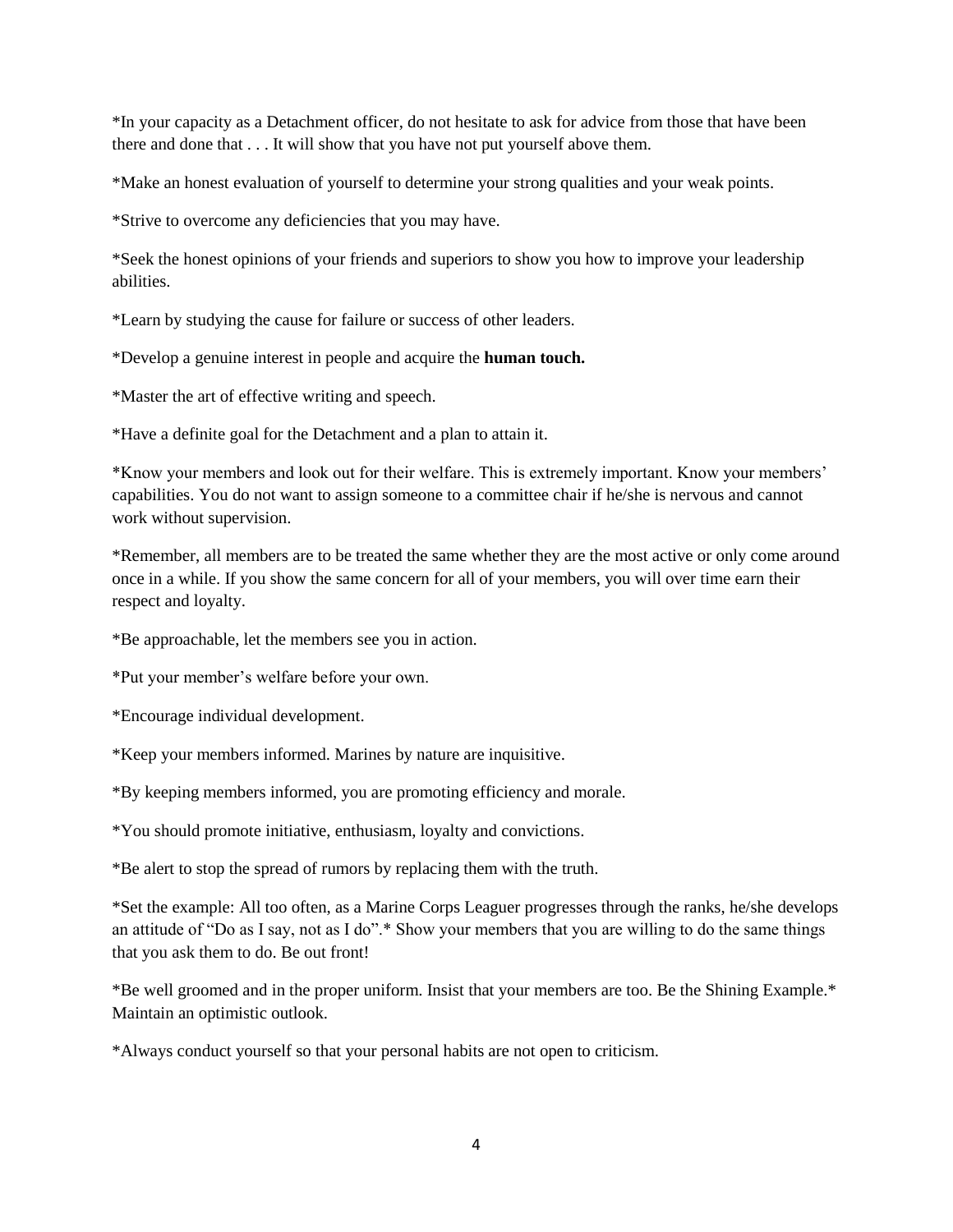\*By your performance, develop the thought within your membership that you are the best Officer for the position that you hold.

**\***Delegate authority and avoid over supervision in order to develop leadership among subordinates.

#### **TO BE SUCCESSFUL:**

You must be tolerant and be able to accept different personalities. You must respect the opinion of your members and never lose sight of the fact that these members are VOLUNTEERS!!!.

You must also accept being in the minority at times. You must try to envision the perception of others.

WHAT YOU SAY TO THEM AND HOW YOU SAY IT, IS IMPORTANT! What may seem innocent and harmless to you may be perceived by others as Hurtful and Calculating.

#### LISTEN LISTEN LISTEN!

Understand the true meaning of argue and offer reasons to DISPUTE and DISCUSS and always accept the MAJORITY RULE. You don"t have to like it, but you do have to accept it.

What is best for the Detachment is usually reflected by a MAJORITY VOTE.

Keep your meetings moving and keep the idle chatter to a minimum. You should follow an agenda and stay on course. You should also have a monthly Staff Meeting and make them open to the membership.

The Bar is CLOSED and the Smoking Lamp is OUT! There is nothing in the Bylaws to cover this except, COMMON SENSE.

## **LEADERSHIP PRINCIPLES**

If You Have Intentions To Become Part of The Leadership, You Must Read The Bylaws & The Administrative and develop a working knowledge of same.

Once Elected:

- 1. Lead within the scope of your authority.
- 2. Understand your limits.
- 3. Make only the decisions that you are permitted to make.
- 4. Accept the tasks that are assigned and exercise self-Initiative tasks.
- 5. Understand the Chain of Command and know where You stand within the Chain.
- 6. Keep everyone in the chain informed.

## COMMUNICATION IS THE KEY TO SUCCESS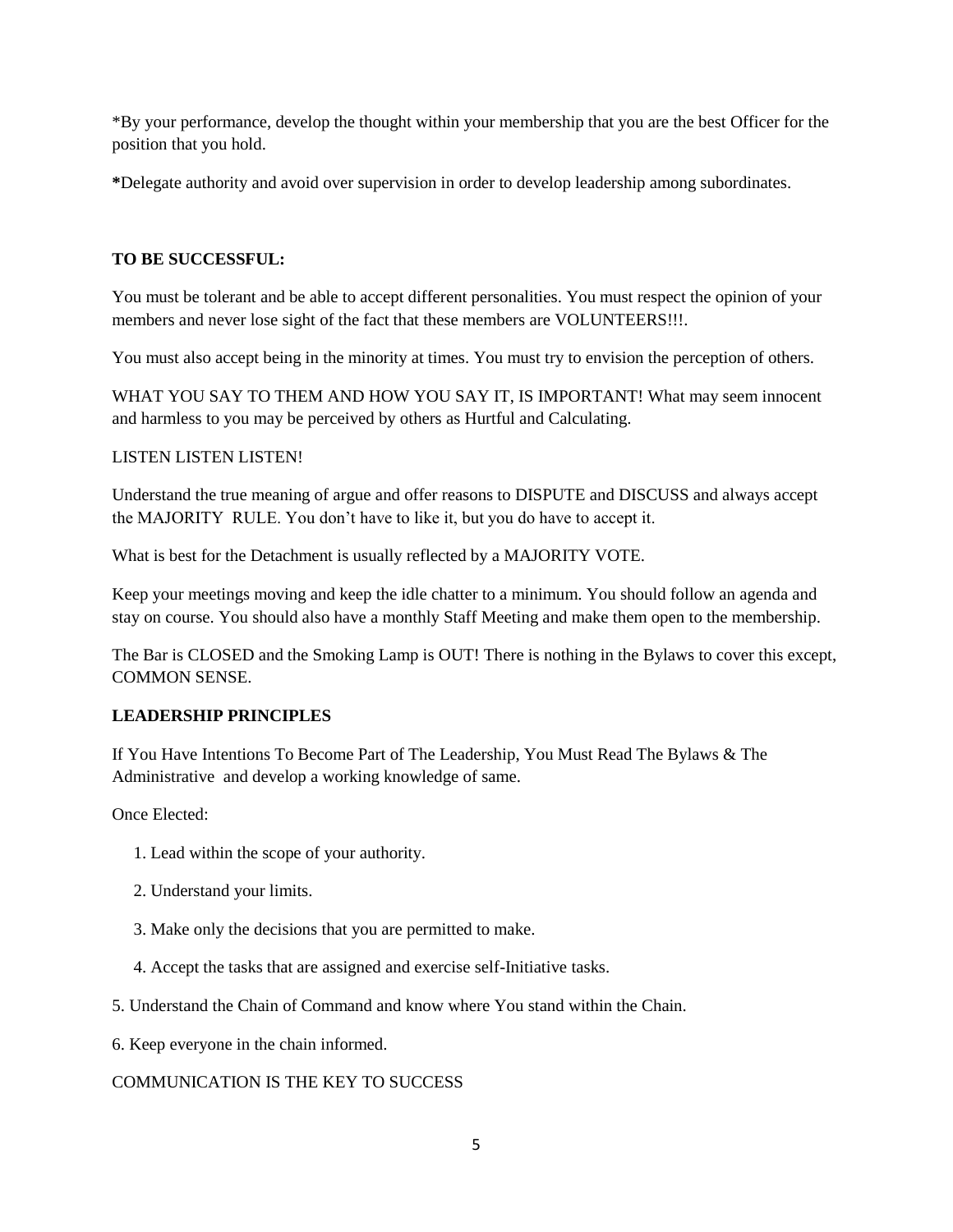U Understand your role within the Chain of Command.

S Stay within your scope of leadership and Delegate Tasks. Stay out of the way and Let them do their job.

- M Manage your time efficiently so you can be effective.
- C Communication is the key to your success or failure.

#### **DO NOT HESITATE TO DISSEMINATE**

#### **Regulations Governing League**

\* As a 501 c (4) we are a charity much like the concept of United Way, Red Cross or other major mainstream charities, but our local offices are manned by volunteers, not paid staffers. Our charity has a stated purpose.

"The League is classified as a Veterans military service organization and was formed for the purposes of promoting the interests of the U. S. Marine Corps, to provide camaraderie and assistance to Marines, as well as to their widows and orphans and to preserve the traditions of the U. S. Marine Corps. It is a not for profit organization within the provisions of Internal Revenue Service Code 50l (c) (4), with a special group exemption letter which allows for contributions to the Marine Corps League, its Auxiliary and subsidiary units to be tax deductible by the donor."

With this, there are certain rules of conduct.

#### **Mission Statement**

\*Members of the Marine Corps League join together in camaraderie and fellowship for the purpose of preserving the traditions and promoting the interests of the United States Marine Corps. This is accomplished by banding together those who are now serving in the United States Marine Corps and those who have been honorably discharged from that service; voluntarily aiding and rendering assistance to all Marines, Marine Veterans and to their widows and orphans, and by perpetuating the history of the United States Marine Corps through fitting acts to observe the anniversaries of historical occasions of particular interest to Marines.

#### **Purposes of the Marine Corps League**

To preserve the traditions, promote the interest and perpetuate the history of the United States Marine Corps and by fitting acts to observe the anniversaries of the historical occasions of particular interest to **Marines** 

\* To band those who are now serving the United States Marine Corps and those who have been honorably discharged from the U.S. Marine Corps together in fellowship from that service; that they may effectively promote the ideals of American freedom and democracy.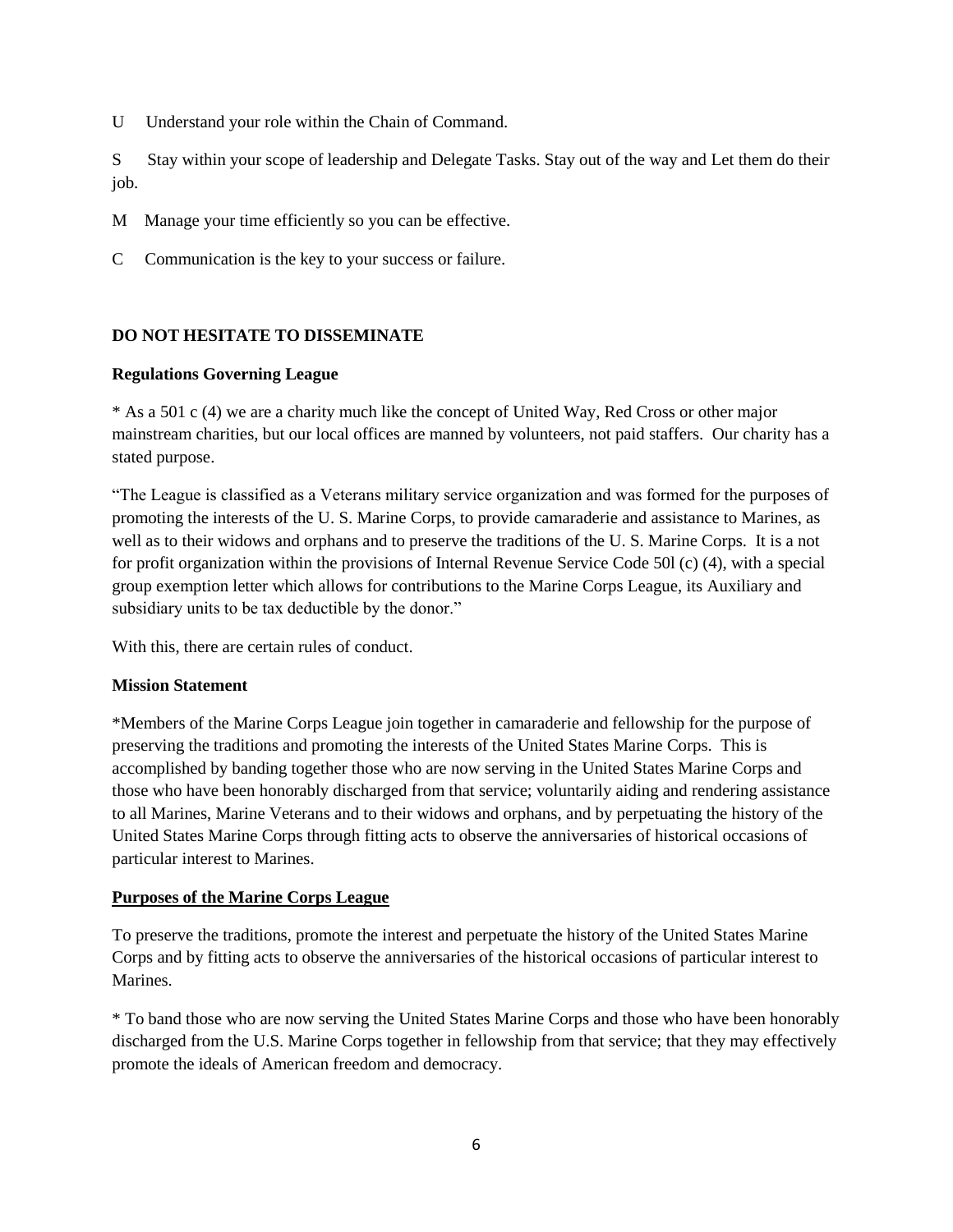To fit its members for the duties of citizenship and to encourage them to serve ably as citizens as they have served our Nation under arms. To hold sacred the memory and history of the men and women who have given their lives to the Nation.

To foster a love for the Principles which they have supported by blood and valor since the founding of the Republic. To maintain true allegiance to American institutions.

## **Detachment**

To aid voluntarily and to render assistance to all Marines, uniformed and civilian, as well as their widows and orphans. It is the duty and responsibility of the Commandant to promulgate the concept of the League. While every Detachment is concerned and interested in developing its membership and programs, and wanting to take honors for being the best and most uniquely qualified Detachment in the League, there is a larger responsibility to all Marines and all Leaguers. Every Commandant needs to be aware of areas where Marines live, where meeting locations are not conducive to participation by these Marines, and/or where there are enough Marines to generate interest in the Marine Corps League organization.

The Commandant and Detachment members have an obligation to fellow Marines to assist in developing a Detachment to benefit these Marines. Information in a later section describes the steps for starting a new Detachment, but every new Detachment needs the help and support of existing Detachments. The important issue is bringing Marines, new members to the League.

## **Detachment Officer Duties Discussion of Officer Duties**

The following information is provided to assist Detachments in the selection of officers, assisting members in determining their interest, capability in an office, and to provide an outline of possible job functions that can be carried out by each officer – what the Board of Trustees, and members should expect from the incumbents of each office. There are some duties that are specifically required for each Officer. However, there are also some functions that may be optional or delegated based on individual capabilities. Keeping in mind the section on Functions and Objectives of the Detachment, some leadership requirements are to be determined by the Detachment in consideration of plans and capabilities.

## **Forming a New Detachment**

A temporary Commandant, Adjutant and Paymaster are selected by the members of the Detachment to act as their respective officers, with the cooperation of all the members to secure new members before the date set for the closing of the charter application when the permanent staff of Detachment Officers will be elected. Subsequent elections may be held in accordance with the National Bylaws and Administrative procedures.

## **Detachment Officer Duties Discussion of Officer Duties**

A general comment can be made regarding all Detachment offices. Ability and willingness to serve is a major factor for consideration of any office. Second, every office is important and will require time and commitment to minimally meet the needs of the Detachment. Members should consider the time and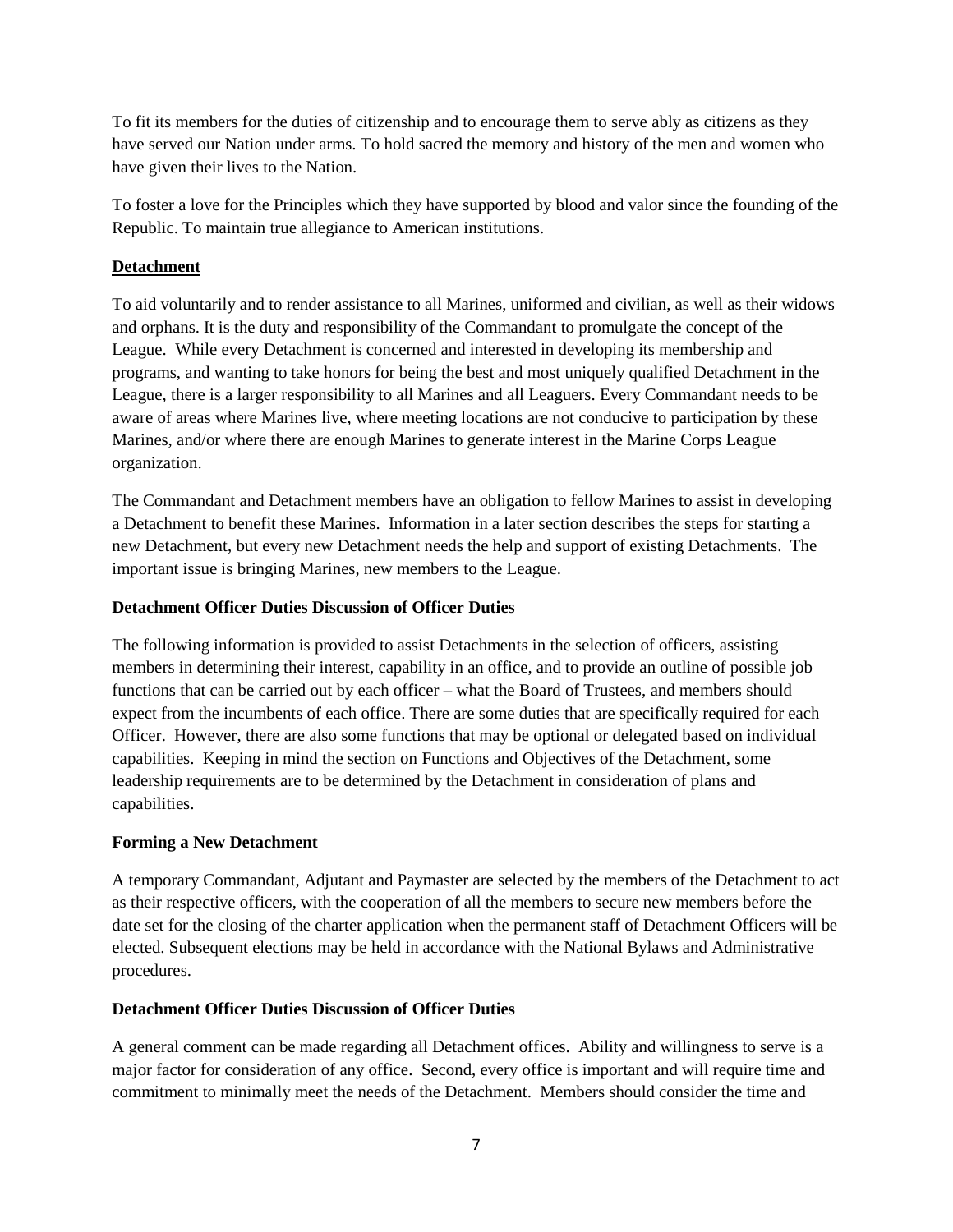commitment required when deciding whether to accept an officer"s position; factors of work, family life and other outside pressures have to be accounted for before a commitment can really be made. Qualified officer candidates will not generally possess all of the characteristics, traits and skills that are useful to a particular office.

A general comment can be made regarding all Detachment offices. Ability and willingness to serve is a major factor for consideration of any office. Second, every office is important and will require time and commitment to minimally meet the needs of the Detachment. Members should consider the time and commitment required when deciding whether to accept an officer"s position; factors of work, family life and other outside pressures have to be accounted for before a commitment can really be made. Qualified officer candidates will not generally possess all of the characteristics, traits and skills that are useful to a particular office.

The listing that follows describes attributes that may be desirable. Each candidate and each Detachment should decide those talents that are of importance to the genre of the Detachment and which characteristics can be acquired through training/education. Provide additional visibility to the Detachment and its programs.

## **Appointed Detachment Officers Duties of Officers**

#### **Sgt-at- Arms**

Uniforms Enclosure 3 National Bylaws

Membership Cards

Membership expiration

Setting the meeting facility and securing the accoutrements of detachments.

Maintains order at Meetings

The SA is the first contact with members and guests at the hatch. By allowing those out of uniform to proceed without correction or guest not immediately assigned an escort and is reporting "all present are qualified to remain" has failed in their responsibility to the Detachment. Shall preserve order at all meetings and perform such other duties as are required by the Detachment Commandant. Also will fulfill all duties prescribed in the Marine Corps League Ritual.

Maintain Order At Meetings:

**\*** The Sergeant-at-Arms (SA) is required to maintain order at meetings in conjunction with the presiding officer. The SA should assure that there is no extraneous talking or activity which is disruptive to the meeting or subjects being discussed. By initiative or direction, the SA may be required to caution and/or remove any disruptive persons or other factors during the course of a meeting. The SA needs to be assertive, yet courteous, in maintaining order. In most instances, a simple and quiet reminder to those who may be disruptive is sufficient.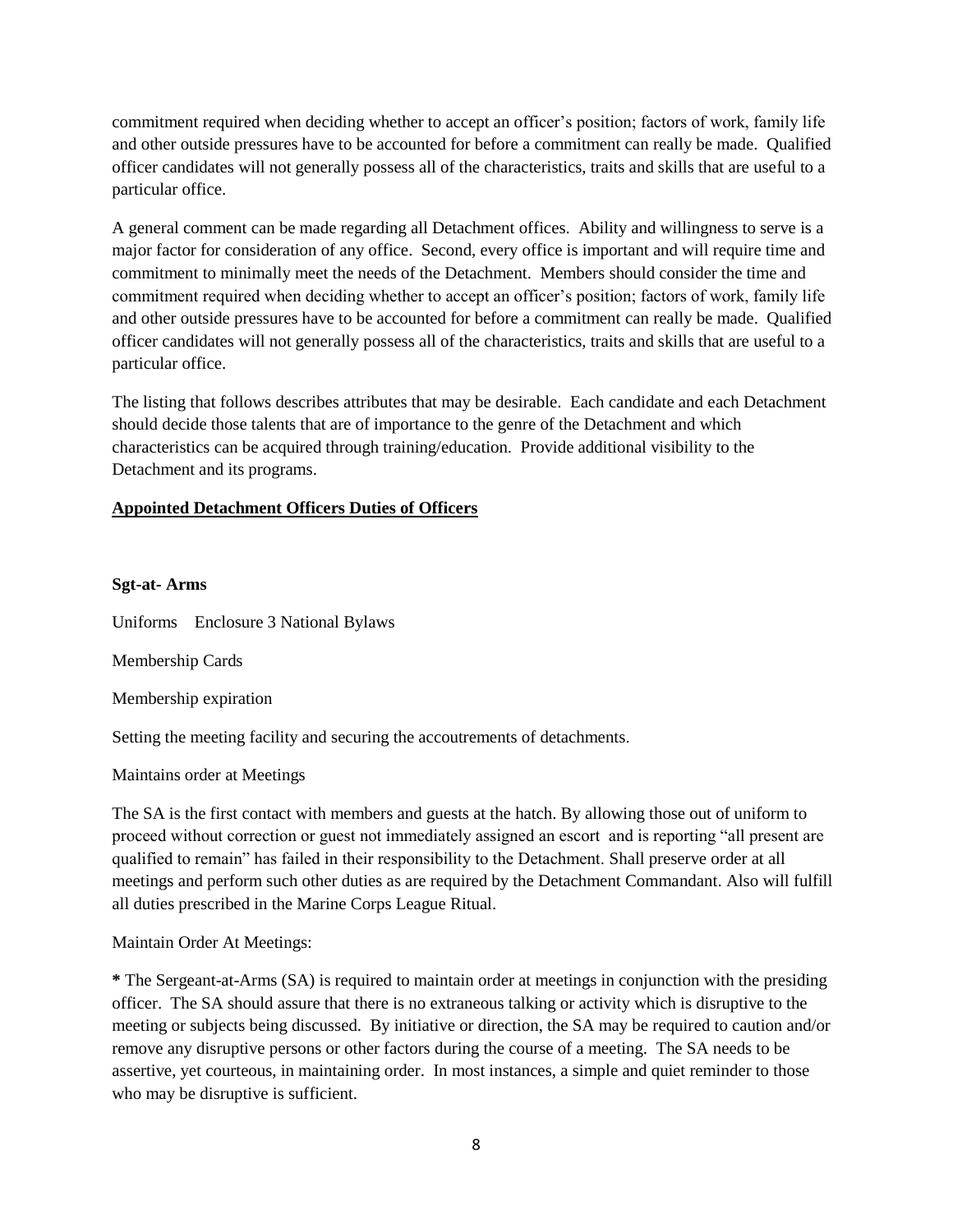#### **\*** Clean Up Of Meeting Area

It is the Sergeant-at-Arms" (SA) responsibility to make sure that any necessary clean up and policing following a meeting is done properly. If such clean up is required, the SA may designate members to the task and take responsibility for leaving the facilities in the proper manner.

\* The Sergeant-at-Arms reports directly to the Commandant in the organization structure. He/she needs to be attentive to direction from the Commandant, or a presiding officer, to carry out plans (both immediate and long term). This direction may be in the form of instructions received during the course of a meeting, in which immediate action may need to be taken.

\* Abide By The Ritual of Office:

 The Sergeant-at-Arms (SA) has a participation role in meetings, as prescribed by the Ritual, and other defined job descriptions. The SA should be familiar with all elements of the opening and closing ceremony that require his/her participation and/or leadership.

 Other duties of the Sergeant-at-Arms may include: Providing storage of physical items between meetings that include, but are not limited to, flags, Bible, lectern, audio/visual equipment and other, as may be directed by the Commandant.

\* Participation on the Detachment membership committee.

\* Advisor to Commandant and/or Board of Trustees on potential problems.

\* Assistance to Commandant and Judge Advocate on problem issues.

\* Providing sign in sheets for guests and members attending meeting.

\* Assistance to Paymaster as needed, particularly where cash transactions are involved.

\* May be designated as the "Color Guard Commander" for parades and ceremonies.

\* May be assigned to coordinate ceremonial honor guards, rifle squads and joint Color Guard activities.

Summary: The Sergeant-at-Arms (SA) plays a key role in the orderly conduct of meetings beginning with the physical set-up, assuring that items required for the meeting are on hand and assisting with maintaining order during the meeting. The SA also can help set the "tone" of the meeting by making sure guests and new members are properly introduced and made to feel comfortable before, during and after the meeting. The SA also assists with membership by providing applications to prospects (and selling them on the Detachment and the League) and providing sign-in sheets (to include name, address, and phone) so that guests and prospects can be contacted in the future.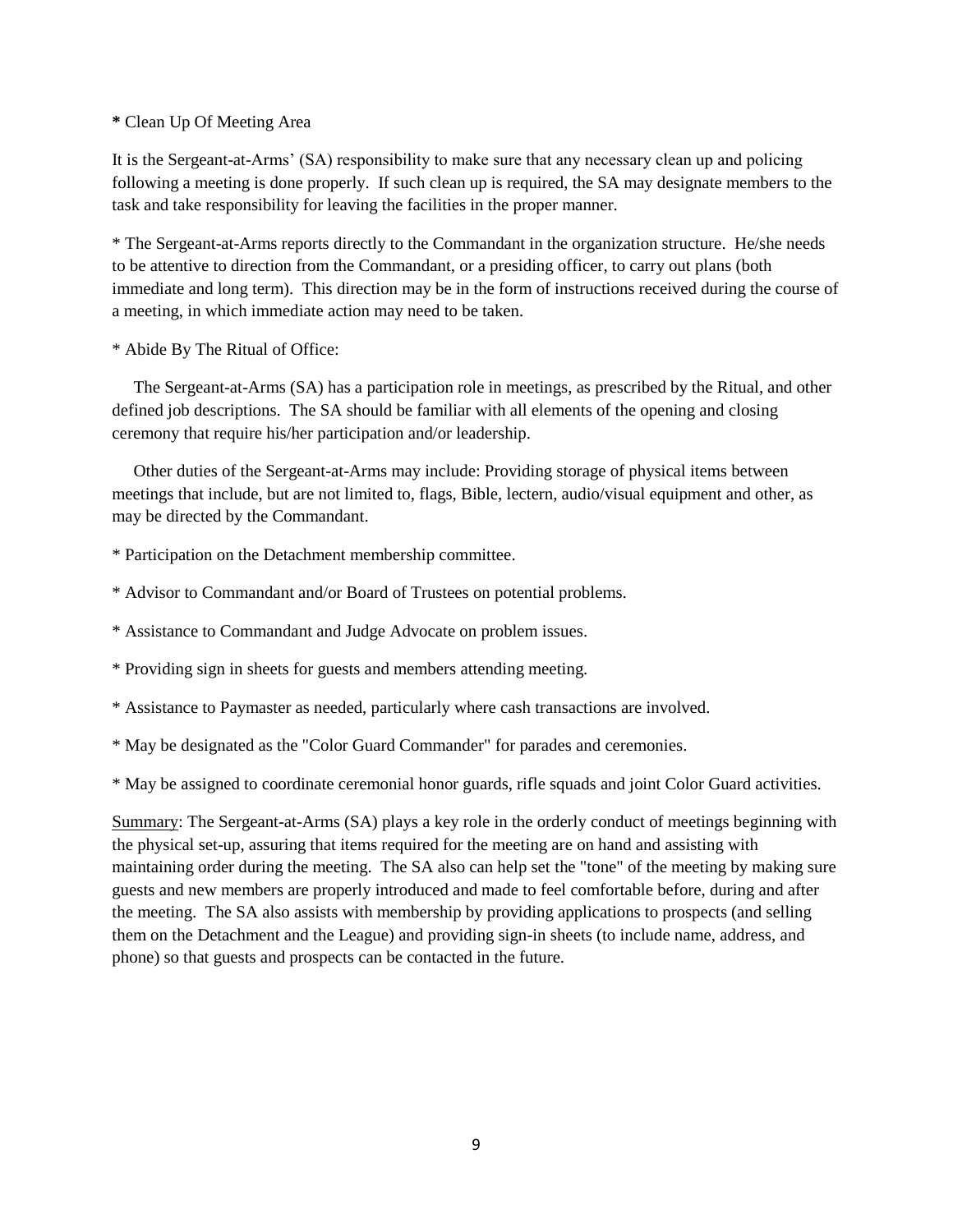#### **MARINE CORPS LEAGUE VETERANS AFFAIRS VOLUNTARY SERVICE OFFICER**

\* What is the Veterans Affairs Volunteer Service (VAVS)? It is best answered that it is a program administrated by the VA in which individuals, organizations such as Marine Corps League, Veteran Foreign Wars, American Legion, etc. and corporations are encouraged to participate. The Marine Corps League's program is to be a participant in the VA program under their management, procedures and guidelines.

\* The program, reduced to its lowest denominator, is simply Veterans and Friends of Veterans helping Veterans.

\* Volunteers are needed at the VA Hospitals and Clinics throughout the state. A wide variety of volunteers is required. A few, but not all-inclusive by any means are escorts, information, drivers, administrative, history, recreation, receptionist, telephone operator, and dementia unit.

#### **Volunteers are categorized into three basic groups**

They are:

Regular Service, Occasional and Youth

\* The Regular Service group is by far the largest and receives training, screening and indoctrination. It sounds complicated. It isn't. It only takes about 2 hours.

\* Occasional volunteers are those volunteers who are not regular service but volunteer occasionally for special events such as bingo, Christmas, Veterans Day, special events, etc.

\* Youth volunteers are ages from 13 to 19 and receive the same training as Regular Service. Youth volunteers are eligible for the James H. Parke Memorial Youth Scholarship, which goes up to \$10,000. It is emphasized that Marine Corps League volunteers do not have to be members of the Marine Corps League, Marines or family members. They only have to be recruited by the Marine Corps League or request that their hours be credited to the Marine Corps League.

Naturally, a large National volunteer program requires organization and procedures. Here is how it works in the

Marine Corps League. Each VA Hospital is authorized oneVAVS Representative and three Deputy VAVS Representatives. All VAVS and Deputy VAVS Representatives are appointed by the National VAVS Representative.

Detachment Commandants submit certification/recertification Request for MCL Members form to the National Marine Corps League VAVS Representative requesting that a person be appointed to a vacancy or to replace a current representative. The National MCL Representative makes the appointment and notifies the individual appointed and the respective VA Hospital. The VAVS and Deputy VAVS Representatives attend four meetings a year at their respective VA Hospitals and keep their Detachment Commandants informed about VA Hospital activities and volunteer procedures. Like everything else, it starts at the Detachment level.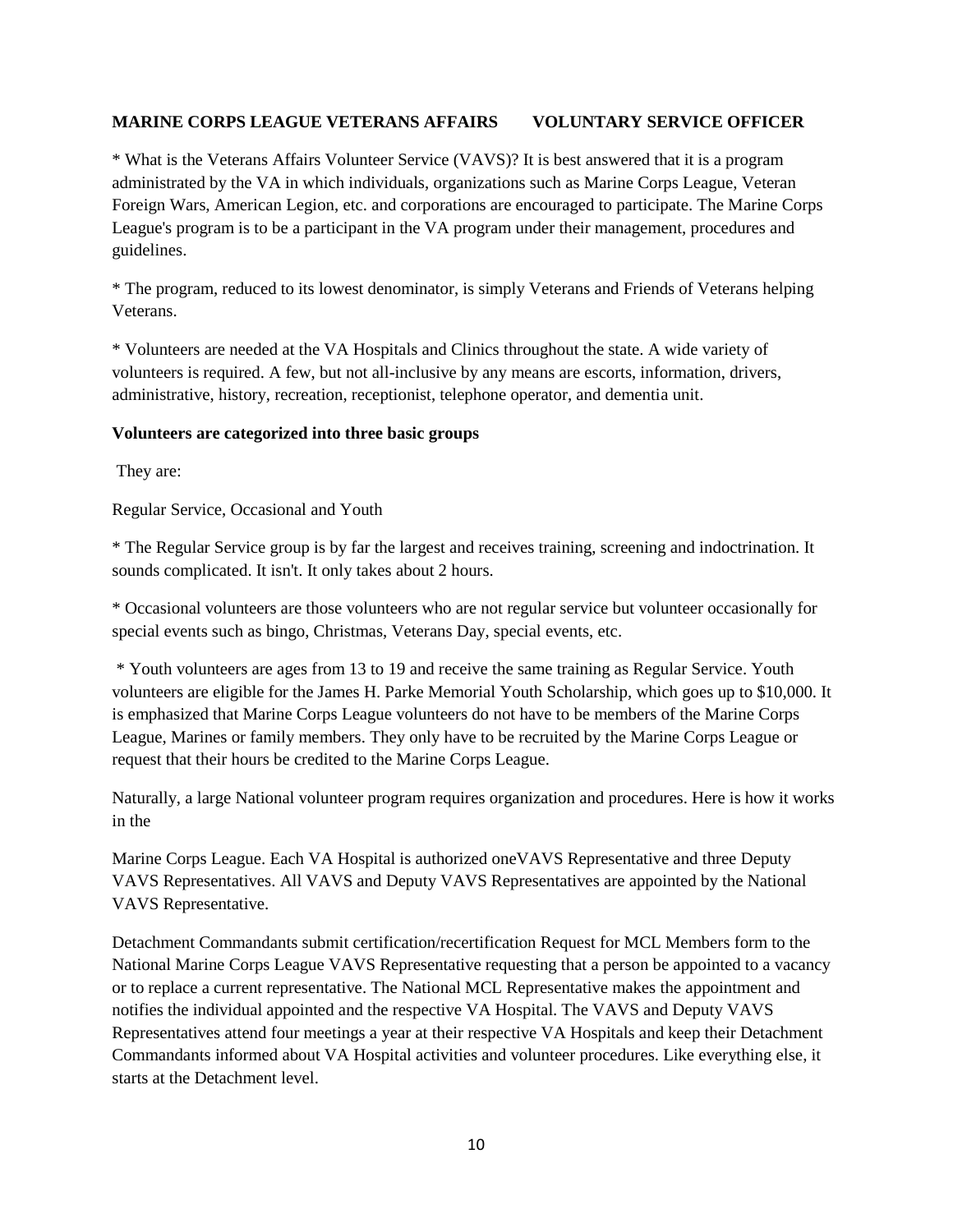Once started, like all other programs it must be maintained, supported and promoted. The key to success is always Detachment participation.

Veterans made America Free. Veterans have kept America Free. Some of them need your help now and some of them will in the future. As we should be, we are all concerned about wounded Veterans from our current war. Let's not forget the Veterans from previous wars. All Veterans are equal!

#### **Public Relations Officer**

How and where contacts are made to provide info about detachment. Throughout the detachment sphere of influence know what the detachment is doing, where and when. Included on disk is the Public Relations Manual. This will provide you with many insights on how to improve the effectiveness of the PR Officer. Web Sergeant Importance of having someone on staff to create and maintain detachments national web page insuring that it's kept up to date.

## **Welcome Marine Corps League Web Sergeants**

Web Sergeant

You have been selected by your Department or Detachment Commandant to have the privilege of editing your Department or Detachment page. This is not a hard job and I am going to make this as painless as possible…so enjoy the presentation.

Before we go any further, go to the National Web Site via the URL address http://www.mcleague.com then you can refer to the next page for the login and creating account information.

Creating an account is not hard, but you need to remember your Username for your login, you are going to need this later on when emailing the Nat"l Web Master for setting up the email. After viewing the next page, we will move on how to register with the Marine Corps League Web Master and the email address you"ll need to contact him.

After you used the URL to the National Web Site it looks like this, after you click on Register. You do need an account; it's free, so just take your time and create one. If I can do it, so can you!

There is a "passcode" that only the Department Commandant and/or the Detachment Commandant has. This is for your eyes only and not to be shared with anyone else. So please use your discretion and follow along.

The next step is to email the Marine Corps League Web Master and set up your email properly. Follow the instructions on the next page and you"re off and running.

Use this format to email the Locator and email address: WEBMaster@MCLeague.com

After you have emailed the Web Master, it may take up to two weeks to receive your reply and OK to start to update your web page, it may be sooner.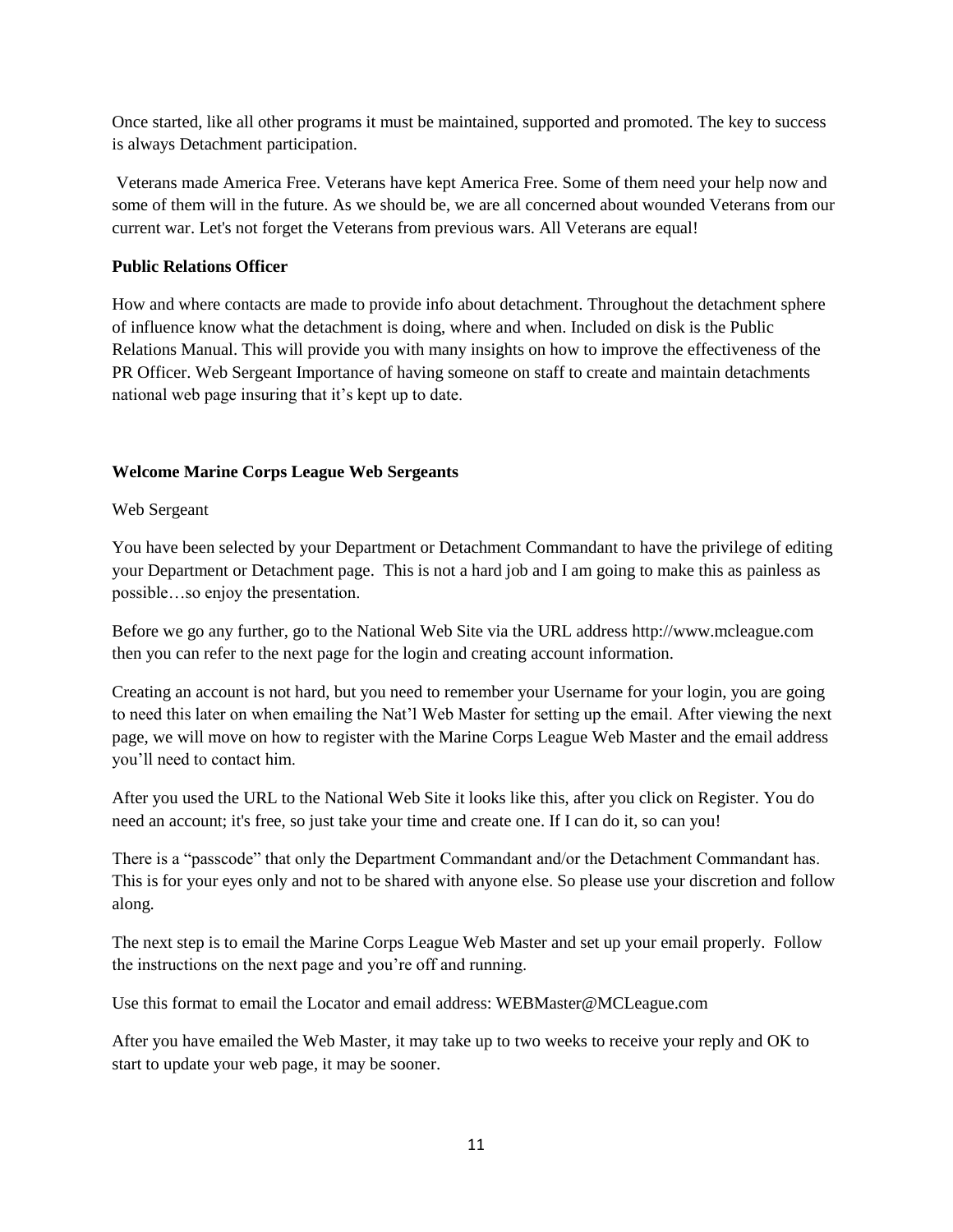Once you receive your OK to update your page, it is your responsibility to maintain it with all officers that may come and go. A good thing to add to your page is the election date and installation of officers, this way any officers can see if you are updated at any time.

How to edit your page:

At the top of the page you"ll see "Edit This Page click on that to start.

After you click on the edit page it looks like this, and then you start to edit your page with its officers and so on.

you are done for now, just remember it is your job to keep this page updated at all times.

#### Congratulations

You"re a Web Sergeant for the Marine Corps League and for your Detachment or Department. I hope this has helped you in starting your new and fun job.

If at any time you need help, contact your Department Web Sergeant or your Division Web Sergeant.

#### **Chaplain**

The Chaplain plays an important role in tending to the needs of the members and members families, particularly during periods of distress, illness, and/or death. It is every member's responsibility to keep the Chaplain informed of situations and issues of need within the Detachment. In addition, the Chaplain is called upon to offer invocations and prayer for meetings, initiations, installations, and for ceremonies. The Chaplain may be called upon to participate in funeral services, and make visitation to members/families that are sick, or who have lost a loved one. In addition, the Chaplain may be required to assist in funeral arrangements (to include contacts for the Marine Corps Honor Guard) and/or publicize needs of the sick (to include blood donations, etc.)

The Chaplain's job, as a primary representative of the Detachment, is to provide comfort and special service to members and families in time of need. This support should go beyond members and family, it should include the entire Marine Corps community (current or former) within the Detachments' geographic area. This may necessitate reviewing obituaries, or having hospitals make contact when a Marine is admitted. He/she should be supported by other Officers and Detachment members during these times of distress; it's part of the old adage "Marine's take care of their own."

Performs Duties of a Spiritual Nature:

The term Chaplain implies the providing of support to individuals and groups for spiritual or religious guidance and in every aspect of League objectives, purposes, initiations, ritual, and references to God. It is not expected that a Detachment Chaplain be schooled in theology, but it is expected that the Chaplain will provide support to those in need, and provide prayer for meetings and ceremonies, (either as provided for in the MCL ritual or as developed to meet the situational needs). The "Bottom Line" to providing service as a Chaplain is the "Golden Rule" - "Do unto others as you would have them do unto you." Simply stated, it's how you would want to be treated if you were in a distressed situation.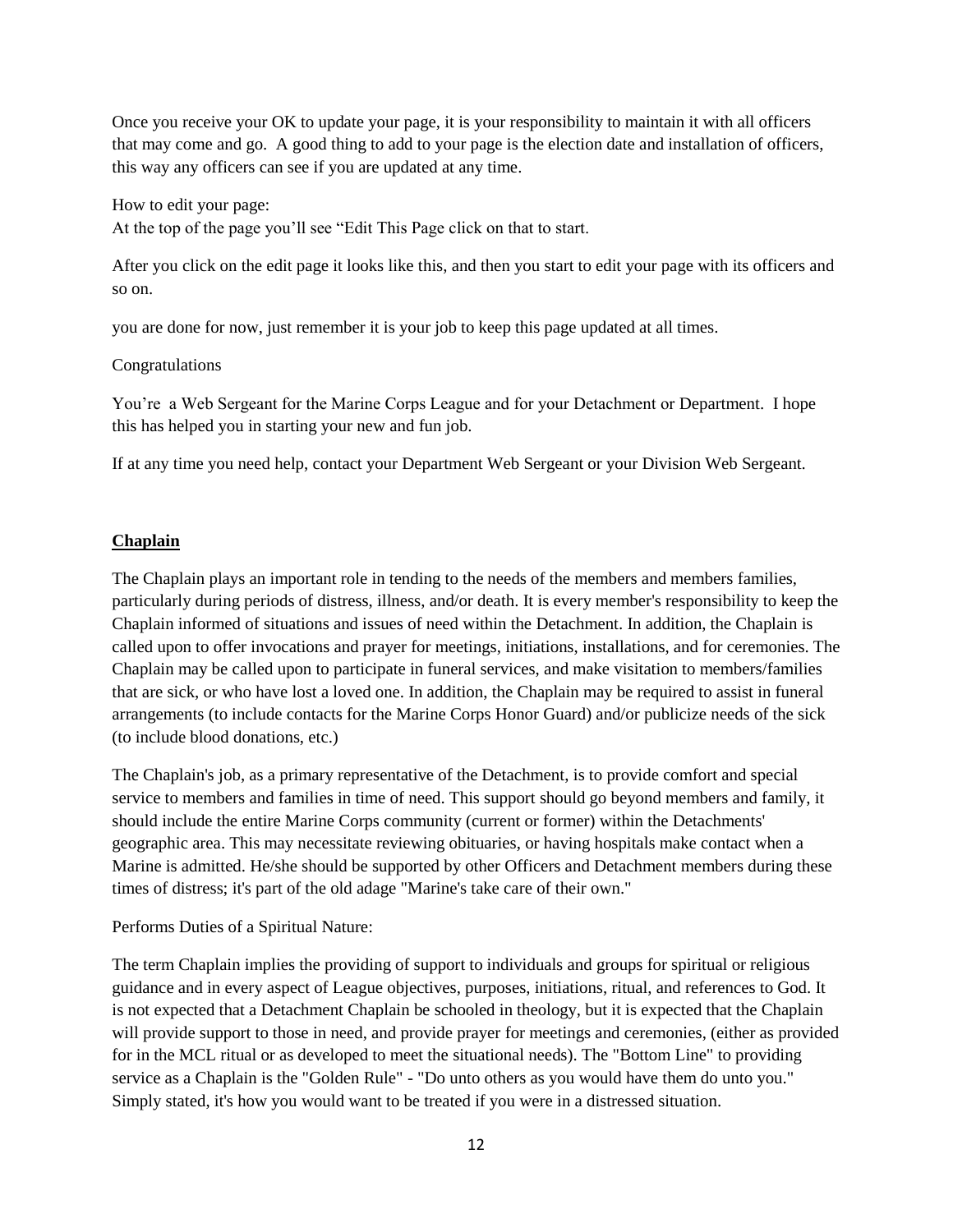The Chaplain needs to respond to needs and wishes, offer comfort, and provide advice and counsel where needed. He/she needs to make sure that other members of the Detachment are aware of situations in which support is needed.

Visit Sick Members or Families/Correspond Appropriately - The Chaplain should:

\* Make every effort to visit members, or members' families, who are incapacitated.

\* He/she should make the Detachment Officers and members aware of the situation, and solicit participation. A card of well wishes should be sent to the individual on behalf of the Detachment. The primary purpose of visitation and correspondence is to let the individual know that they are being thought of, that they are missed, that they are important, and that they are a part of the Marine Corps family. Advice, counsel, warm wishes, words of comfort, and appropriate kidding are all part of support.

Abide By the Ritual of Office - The Marine Corps League RITUAL is comprehensive in addressing the situations in which the Chaplain may be asked to participate. Again, he/she may be innovative in developing prayers or statements that suit the purpose of any given situation. For situations not covered, the Chaplain should improvise and treat each situation with respect for the office. The RITUAL of the Marine Corps League provides for services honoring members, and they should be offered. If accepted, the Chaplain should take charge of coordinating such services with the family, funeral director, and Detachment members. The Chaplain may need to assist with finding a DD 214 for a casket flag, and for a Marine Corps Honor Guard.

The same assistance and support should be offered to Marines or Marine families who are not members of the League. Our purpose is to support Marines, and membership is not a requirement for assistance in time of need. The Chaplain fulfills a role of assisting and supporting a family in any way possible, and should be able to call on Detachment members for assistance when necessary.

Provide Notification to Department and National on Deceased

Members- The "Death Notice" form should be completed by the Chaplain and forwarded to the Department Chaplain, and National Chaplain, for deceased members of the Detachment. This form should be completed and transmitted immediately upon notification of a member who is deceased. In addition to other administrative reasons, deceased members are honored with a memorial service at Department, Division, and National meetings and their names are listed in the Marine Corps League magazine.

Provide Invocations and Services as Required - As a part of the opening and closing ceremonies at business meetings, the RITUAL provides for the opening and closing of the Bible, and for an invocation and benediction. The Chaplain may use the words of the RITUAL, or offer other appropriate prayers at the meeting. The Chaplain may also be called on to render a prayer at ceremonies, joint Veterans observances, and/or special events (such as the Marine Corps Birthday Ball). As indicated above, the Chaplain may also need to prepare and coordinate services for a deceased Marine.

Perform Duties as Requested by the Commandant - While most of the duties of the Chaplain have been described above, the Commandant may request the Chaplain to attend, participate, and/or coordinate an event not listed. This might include community ceremonies, dedications, or other special events.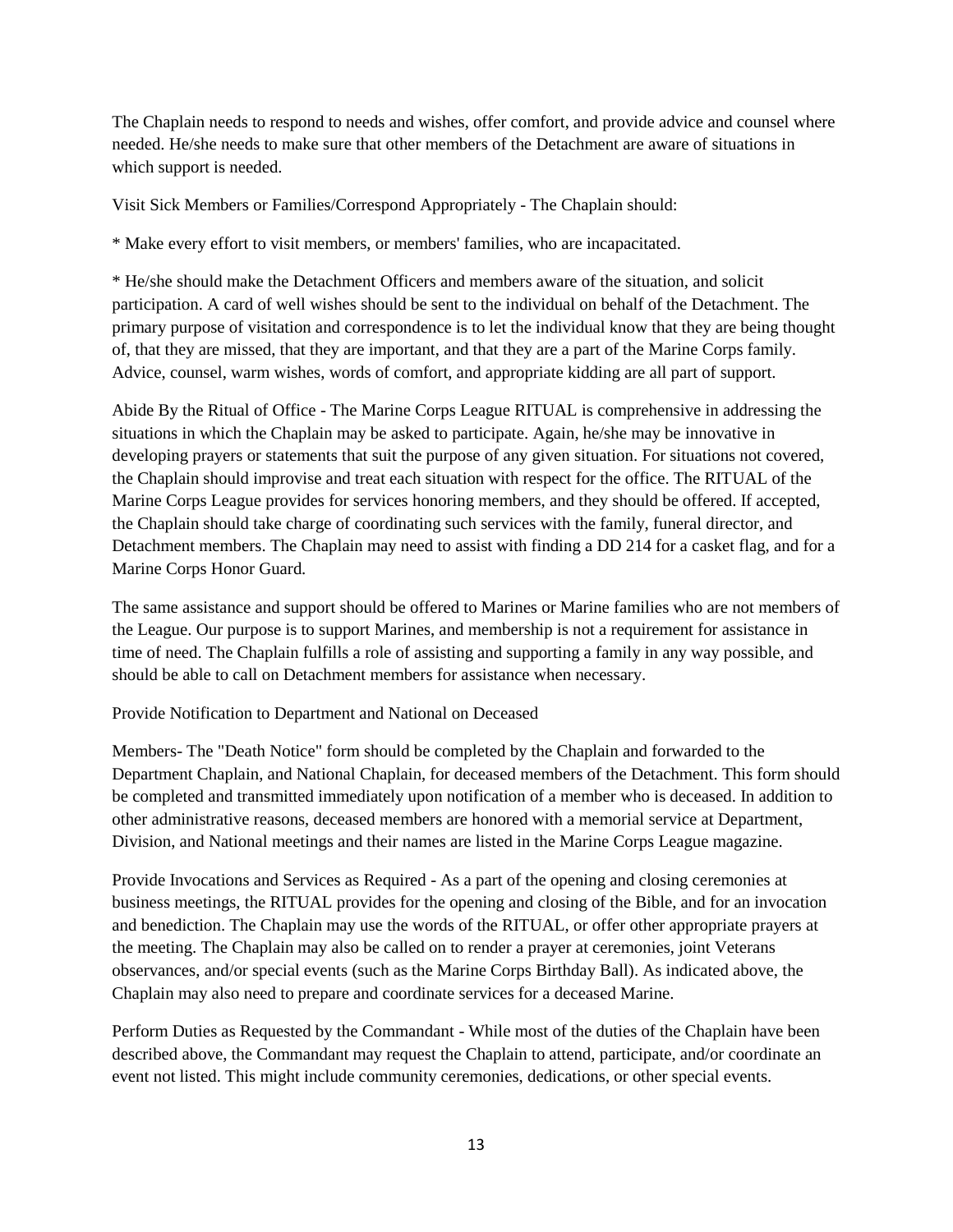Summary: A major focus of the Chaplain should be on contingency planning for events that may arise. It is better to be prepared for an eventuality then have to scramble at the last minute when the event is about to occur. The Chaplain plays a key role in meetings, ceremonies, and other events, reminding each of us about our reliance on Devine Providence. And the Chaplain is the "Point Man" for providing assistance and support, aid and comfort, to Marines and Marine families in need.

He/she requires the support of every member in effectively carrying out their responsibilities, especially in times of distress.

## **Detachment Adjutant**

The Detachment Adjutant is the corporate/recording secretary for Detachment meetings and affairs. In addition, the Adjutant provides support to Detachment Officers and project leaders through correspondence, documentation, written communication, media releases, and other staff assistance. The Adjutant, by direction of the Presiding Officer:

\* May prepare agendas for meetings.

\* Record member participation and attendance, and prepare and prepare and monitor the calendar of events for the Detachment.

The Adjutant is also responsible for official notifications to the members.

Installation Report: The Adjutant shall prepare the report and makes sure it is signed by the installing officer. The installing officer is responsible for making sure the report is made out, but it is the adjutant that should prepare the form. Once the Installation of Officers has taken place, the Adjutant mails three copies of the report within 15 days following the installation to the Department Adjutant.

KEEP ACCURATE MINUTES OF MEETINGS -- The purpose of recording minutes at meetings is to keep accurate records, for review and audit, of activities and decisions made on behalf of the Detachment. Members and officers memories are best served with a written commentary on meeting events, reasons for decisions and actual actions taken. For some decisions, the record is required for legal reasons -- both state corporate requirements and for League audit purposes. The presence of minutes and records is indicative of organization and providing information for future use within the Detachment.

Minutes may be kept in writing, shorthand, or by use of recording device. It is not important to write every detail, but salient points of discussion and actions taken are necessary. Minutes should be transcribed to permanent records immediately after a meeting as taken place. Information or other factors appropriate for recording will still be in the Adjutant's memory when done immediately following the meeting.

Minutes and records should be transcribed into a book or binder that passes to each succeeding Adjutant for the Detachment. Periodically, the Adjutant may want to include an index of topics (i.e. annually), for easy reference in the future. The records should be maintained in chronological or reverse order and include meeting date, location, type of meeting, officers present, and members present if appropriate.

## **ASSURE THAT RESOLUTIONS ARE MAINTAINED AS CORPORATE RECORDS:**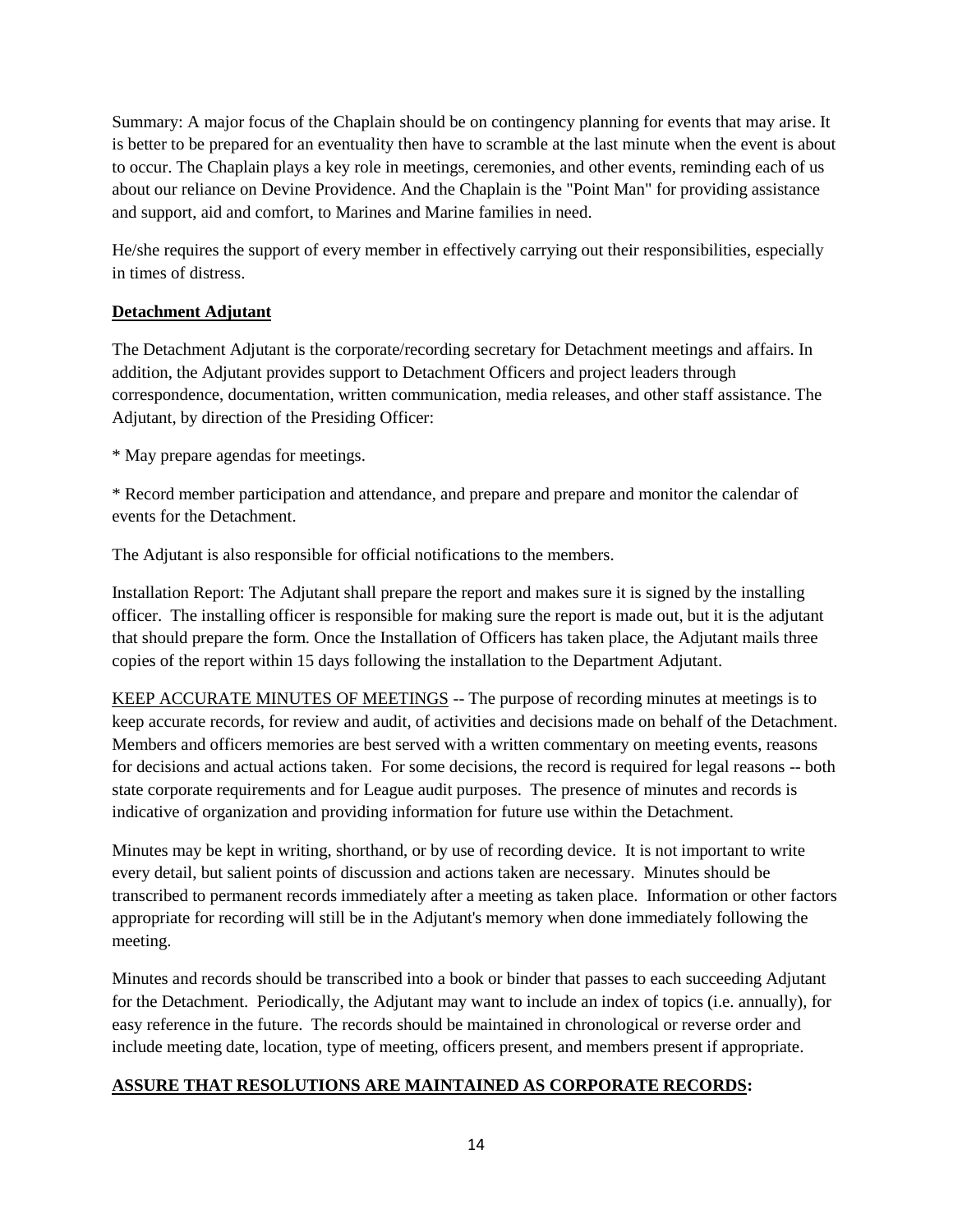The minutes of meetings, particularly resolutions (decisions made that affect how business is to be conducted, amendments/changes to by-laws and other decisions regarding finances and programs), must be maintained as a permanent record of the Detachment's activities and according to Detachment procedures. Incorporate and establish their own written by-laws, policies and procedures within that framework.

#### **Characteristics and Traits**

\* Ability to accurately record resolutions and carried motions of the Detachment.

- \* Ability to accurately record minutes of meetings
- \* Ability to organize information and maintain and file records/archives.
- \* Attention to details and capability for recall of information.

\* Ability to print/write legibly, type and/or utilize computer for permanent Detachment records.

\* Capability for assembling information and providing officers and member's data regarding Detachment actions, programs and listings.

\* While not mandatory, a computer and computer skills (particularly word processing) are extremely helpful for this job.

#### **Detachment Paymaster**

 Shall keep a true record of all monies received and expended by the Detachment and, in close operation with the Adjutant, prepares up-to-date record of dues paid by the membership and forwards notices to members of their dues who have lapsed and also such other duties as may be assigned to him or her by the Detachment Commandant. On the Detachment banking accounts, the Paymaster should always be the primary signer.

## **MAINTAINS DETACHMENT FINANCIAL RECORDS**

The Paymaster is responsible for maintaining and providing for review upon request from the Detachment Board of Trustees, Audit Committee, and/or Department/National offices, all financial records and reports for the Detachment. Such records normally include records of revenue receipts, expenditure records, checking and financial account statements and summary reports of financial condition (balance sheet, profit and loss, cash flow, etc.). As a matter of practice, reports of financial condition should be made and reviewed by Detachment officers and/or membership on a scheduled periodic basis.

## **ACTS AS CONTROLLER OF DETACHMENT FUNDS**

The Paymaster is responsible for paying authorized bills, assures the legitimacy of payment requests, budget and/or board of trustee"s approvals, prior to releasing funds for disbursement. He/she is also responsible for assuring that proper documentation accompanies requests for payments in the form of invoicing/billing, receipts and approval. This office acts as the policeman for outflows and expenditures on behalf of the Detachment's membership. He/she, therefore, has the right to question expenditures, if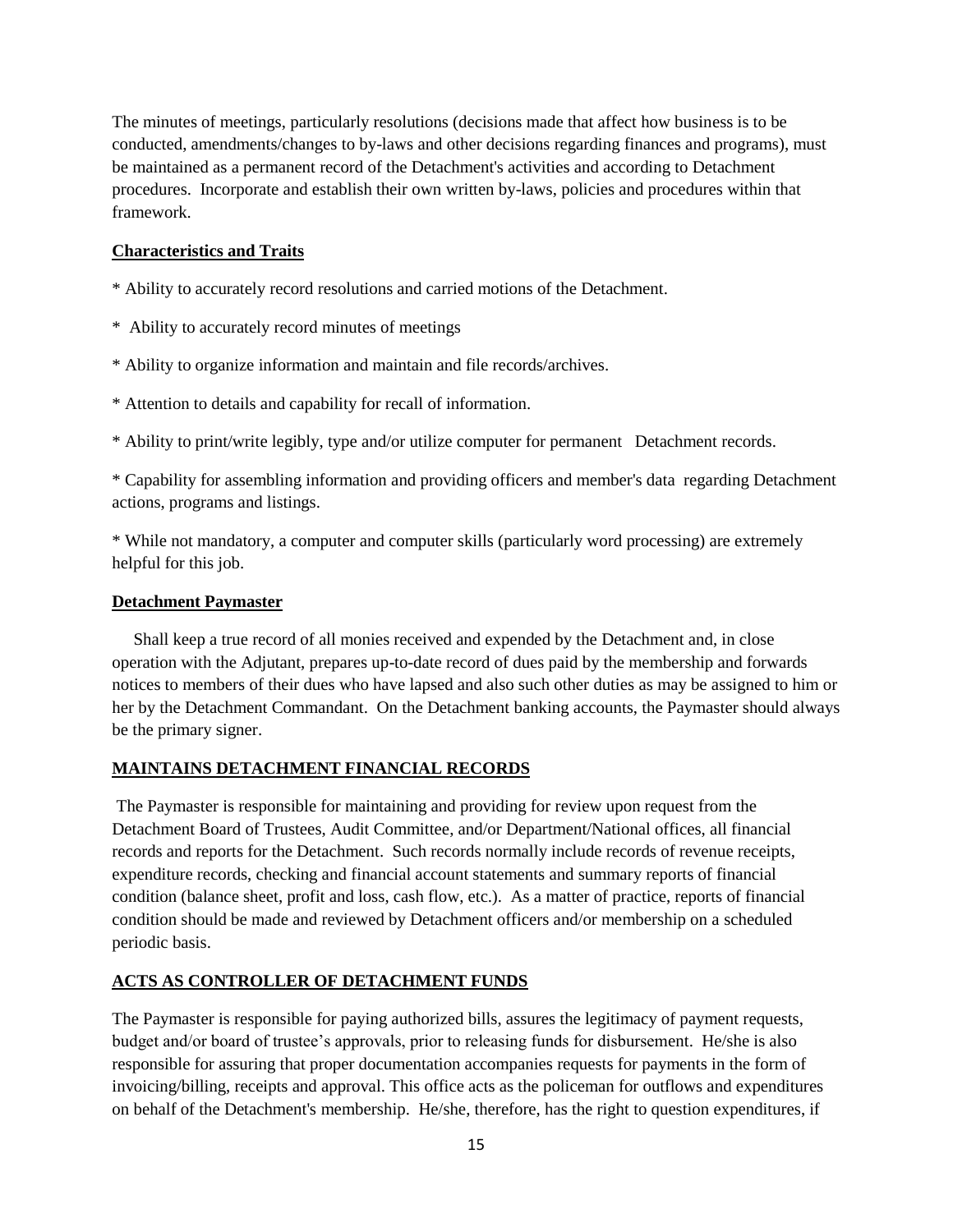necessary, not clearly understood by budget or board of trustees. The Paymaster should always present a question to the Board of Trustees if there is any doubt about disbursement.

## **MAKES FISCAL AND FINANCIAL REPORTS AT MEETINGS**

Keeping officers and members informed as to financial status is important to establishing and maintaining credibility within the organization. The presiding officer should call on the Paymaster for a report at each business meeting. This report should summarize financial transactions since the last meeting and provide a balance of accounts. It is suggested that at least quarterly the Paymaster report to the Board of Trustees in more detail on account status, and provide balance sheet, profit and loss and cash flow data in writing. By doing so, the officers are aware of status and trends in determining requirements for revenue and/or changes in expenditures.

## **RECEIVES DUES AND FORWARDS TRANSMITTALS**

This job can be shared by the Adjutant, or handled by the Paymaster in its entirety, based on practicality and Detachment practices and procedures. It is extremely important to handle dues and membership transmittals in an expeditious manner this will be the first impression a new member has of the Marine Corps League -- to assure timely receipt of the member"s card and lapel pin. Dues should be transmitted no less than once per month, preferably following a membership meeting, or other such time each month in which the preponderance of members normally join.

 It is equally important that the transmittal forms are done accurately and the money is forwarded in compliance with Department and National procedures. It is important to review the transmittal instructions, as well as any procedures and policies, distributed by Department and National. This will help assure the goal of timely response for membership cards and pins.

## HANDLES TAX AND LICENSING FUNCTIONS

 Because each Detachment should be incorporated within the state, there will normally be annual forms to be completed from State and/or Federal tax agencies. These forms will request financial data regarding revenues and disbursements and their primary purpose is to assure that the organization is conforming to the articles of incorporation for a Veterans non-profit organization. The Paymaster is responsible for completing and filing the required information accurately and timely.

#### **Detachment Adjutant/Paymaster**

Some Detachments may choose to combine the officer jobs of the Adjutant and Paymaster. This does not diminish the requirements for either job the characteristics, accountabilities, and responsibilities are all combined into one. Therefore, the combined descriptions from above apply.

## **End of Lesson Plan 1**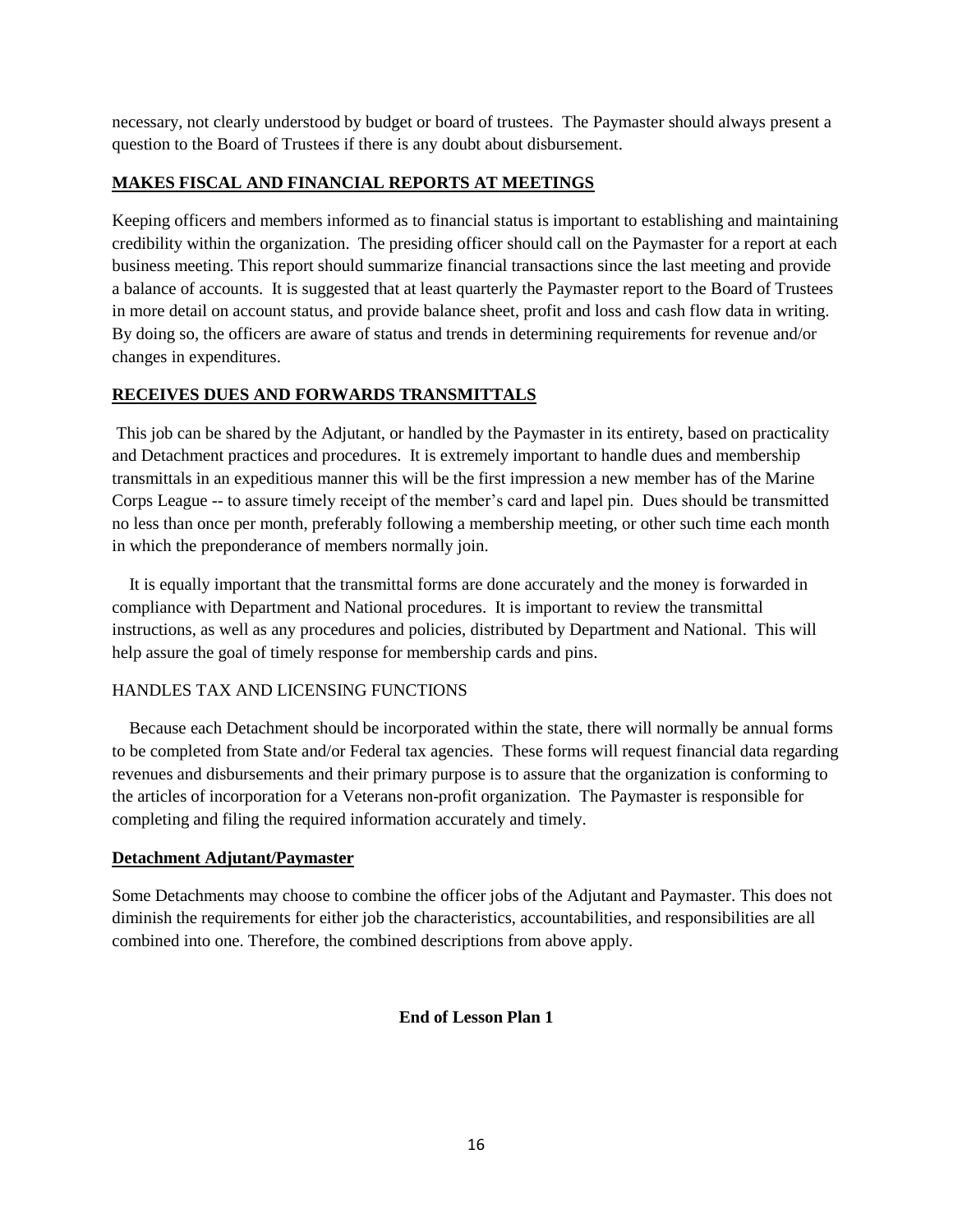#### **Marine Corps League**

#### **Program for Professional Development**

#### **Lesson Two: Board of Trustees**

#### **Judge Advocate**

The Judge Advocate (JA) provides legal counsel and opinions on by-laws, policies, corporate regulations and parliamentary procedure for the Detachment. His/her chief role is to assure the legal and operating integrity of the Detachment within the framework of National, Department and Detachment by-laws and policies and any other legal entities such as state corporation requirements, for the Detachment. The JA may also be called on to make procedural rulings during the course of business and officer meetings.

 While the JA should be familiar with the operations, procedures, programs and activities of the Detachment in case he/she is called on to fill in for an absent officer, his/her primary responsibility is to understand, interpret and rule or provide opinions on the authorized and legitimate code for conduct of business.

 The JA is a bona fide member of the Board of Trustees who establishes policy and direction for the Detachment. On the other hand, the JA must step aside from the role of policy making and make sure that policies, voted issues and procedures are in conformance with three levels of by-laws and policies - Detachment, Department and National. In addition, the JA must assure that the Detachment by-laws and policies are within the framework and spirit of the National and Department by-laws and policies.

#### **Characteristics and Traits**

Ability to understand and interpret statutes and policies of the organization.

Ability to weigh opposing views, evaluate complex issues and provide reliable opinions for deciding solutions.

Effective communication skills for elaborating decisions.

Ability to absorb details and research information.

Interest in legal and judicial processes.

Effective writing skills for issues that go beyond the Detachment.

Knowledge of parliamentary procedures and the League Ritual.

Ability to make rulings quickly where appropriate (i.e. parliamentary procedures at meetings).

Understanding of Detachment's corporate position and regulations thereof.

Ability to write, modify and/or amend Detachment by-laws and policies.

Interest and ability in auditing procedures to assure conformance to by-laws, policies and regulations. Objectivity.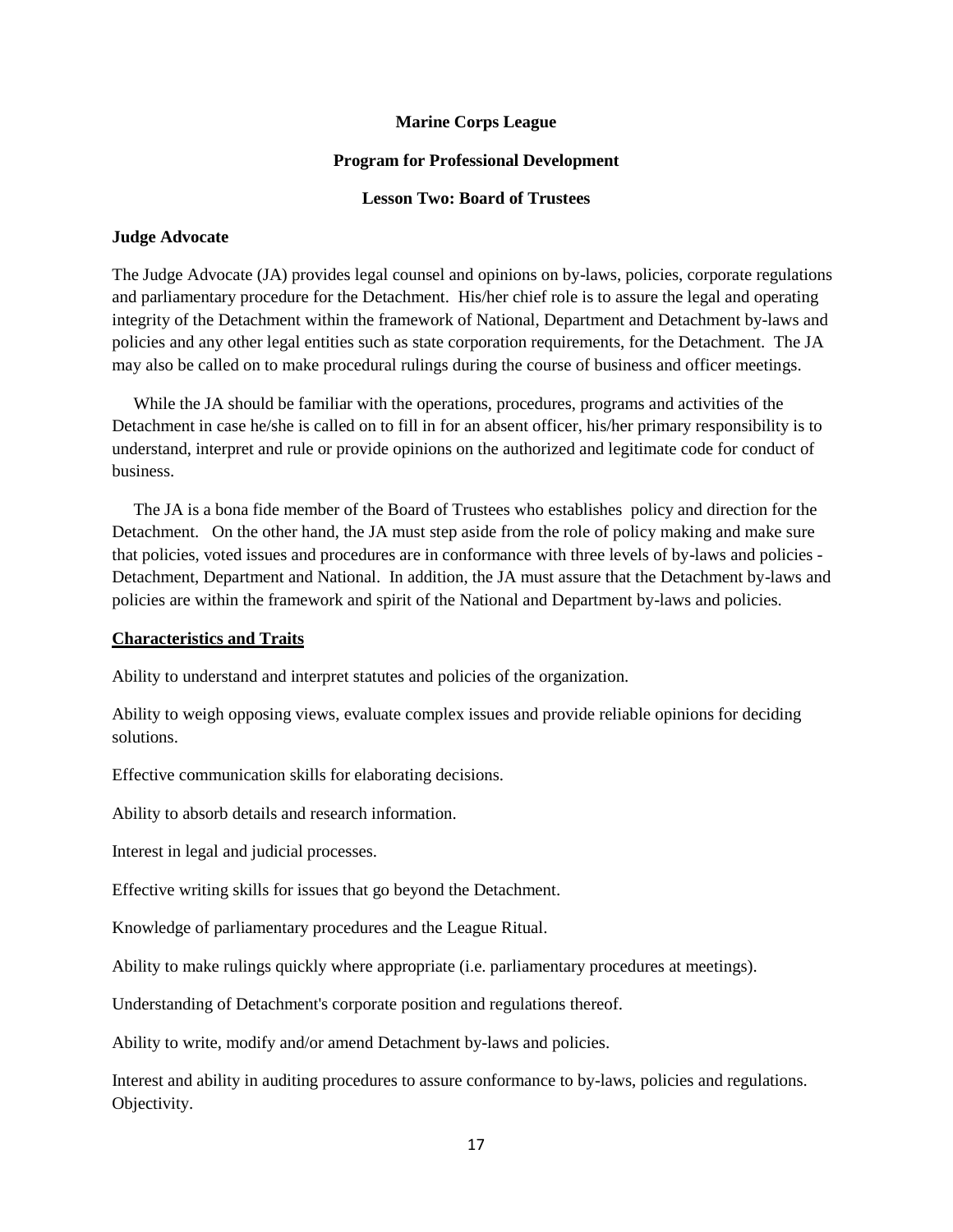Ability to stand alone in rendering unpopular opinions.

It is important for the JA to have a thorough understanding and working knowledge of all bylaws and policies. On his/her own initiative, questionable issue should be brought to attention of the Board of Trustees and/or general membership for review and opinion. Questions regarding issues or policies brought by the membership or officers need to be resolved by the JA in an objective and expedient manner where practical. The JA may also call on the Department and National Judge Advocates for advice, counsel and interpretation.

A primary purpose of the JA is to keep the Detachment on solid legal footing, and to assure that Marine Corps League and state laws are complied with by the Detachment.

In cases where a member(s) is embroiled in an issue, the JA should render opinions as quickly as possible and as objectively as possible, to avoid disruption to the Detachment. If the issue cannot be solved without going beyond the Detachment, the Administrative Procedures by National and Department will be in effect. Generally, 99.5% of the problems can be addressed at Detachment level, if immediate action is taken and that action references by-laws and policies.

Generally, questions in this area arise when developing and/or modifying Detachment by-laws, policies and administrative procedures. In addition, there can be questions regarding attendance at Department and National meetings, processes for submitting changes to by-laws and policies, awards, discussion topics for agenda and other.

## OTHER:

Other duties of the Judge Advocate may include:

Acting in the absence of another officer(s).

Maintaining a log/report on questions, issues, opinions and rulings.

The Judge Advocate is the keeper, protector and counselor of those laws, policies, and procedures within the Detachment. He/she must be diligent in assuring conformance to these credentials that allow the League and the Detachment to exist in an orderly manner. As with laws in our daily lives, we may not agree with them all, but they exist for the purpose of providing a common structure within which we can operate and mutually respect the rights of others. The Judge Advocate has the right and obligation to suggest meaningful change to the statutes from higher levels and a procedure for being heard.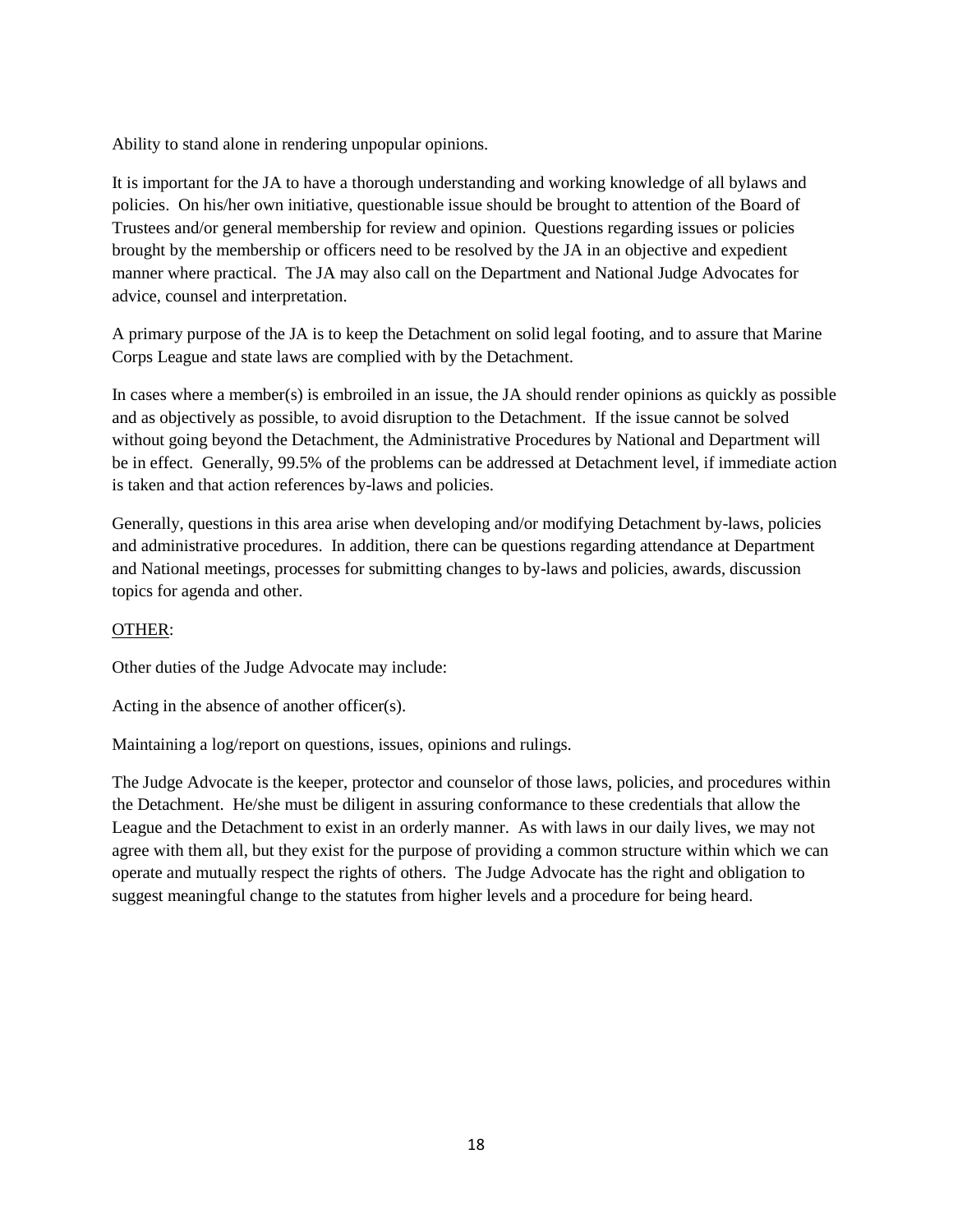#### **Junior Vice Commandant**

The Junior Vice Commandant (JVC) holds a crucial position within the Detachment since he/she is responsible primarily for the recruiting and retention of members. The job goes beyond the Detachment level in that the JVC has the opportunity to find the appropriate Detachment for Marines outside his/her Detachment area and/or identifying areas where new Detachments should be developed.

The JVC should be familiar with the operations and projects of the Detachment, influence programs and act as a spokesman to the Board of Trustees on what members and prospective members are looking for from the organization. The JVC must also be able to sell ideas and programs to the members that will assure growth of the organization.

Of all the specific officer assignments, recruiting and retaining members rank at the top of the list.

#### **Characteristics and Traits**

Enthusiasm for the organization and salesmanship.

Ability to be innovative and promote ideas.

Ability to put together marketing/advertising plans.

Ability to develop brochures and other documentation for selling the League and the Detachment.

Evaluation capabilities in assessing member ideas, suggestions and issues.

Thorough knowledge of the League and Detachment operations, programs and activities -- and their strengths and weaknesses.

Ability to develop Detachment strengths into a cause for all to join; effective communication skills -- both written and verbal.

Effectiveness in promoting ideas and dealing with media, groups and individuals.

Commitment to supporting members and addressing their needs.

Initiative in maintaining members through phone calls, correspondence and visits.

Problem solving capability on non-operational issues.

Project and committee leadership capabilities.

Narrative of Job Accountability and Responsibilities

#### INITIATE PROGRAMS AND SUPPORT ACTIVITIES OF THE DETACHMENT

The Junior Vice Commandant (JVC) should be influential in bringing about programs and activities that meet the needs of members. The Commandant may utilize the JVC to prepare monthly general meeting programs (other than the business meeting) that involve members and bring interesting speakers/topics to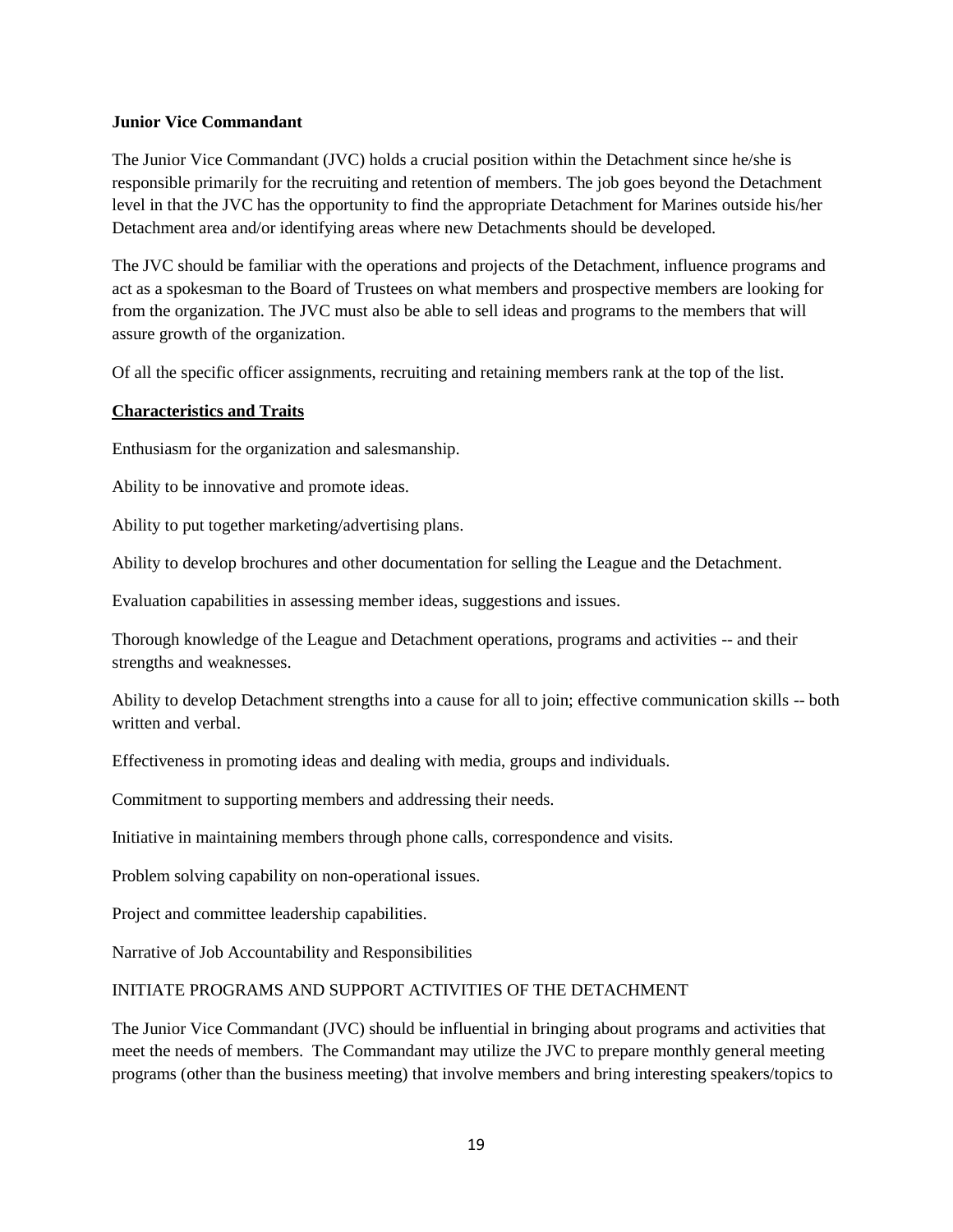the membership. By contacting military and civilian speaker"s bureaus, there are a wide range of topics of interest that can be brought to a meeting to increase participation and attract new members.

An important aspect of bringing new members and prospects to a meeting is making them feel welcome. The JVC can take charge of introducing new Marines and involving them in the meeting. The JVC can also suggest to new members areas in which they can participate, see that they are assigned to a project/committee of interest and are introduced to the chairperson.

The JVC and the Adjutant should assure that there is a current membership list with phone numbers and addresses available periodically (at least quarterly). The JVC should also maintain a list of potential members, Marine units and other contacts to make sure that they are welcome at meetings, events and activities of the Detachment.

The JVC may promote special events aimed at enhancing membership such as picnics, social events and Marine Corps celebrations.

The Junior Vice Commandant (JVC) may be asked to assume responsibilities of the Senior Vice Commandant (SVC) in the latter's absence. The JVC will need to be familiar with the programs, activities, and projects/committees of the Detachment, and more specifically those under the leadership of the SVC. In rare instances when the SVC and the Commandant are both absent, the JVC will assume the position of the Commandant.

## **CHAIRMAN OF MEMBERSHIP (RECRUITING AND RETENTION) PROGRAMS**

The most important function to be performed by the Junior Vice Commandant (JVC) is the development and maintenance of programs for enhancing Detachment and League membership.

There are several methods and considerations for how this function can be carried out effectively. The JVC will need to make personal contact with prospective members and with members whose renewal dates are near or have past. Personal letters to prospects and members may also be required. Phone calls encouraging members and prospects to attend meetings and activities are necessary. Development of marketing material and brochures to be published by the Detachment or distributed to media sources may also be required.

## **Junior Vice Commandant Mentoring Program**

When a new member comes in, the sponsor of that new member should take him or her in tow until the new member feels comfortable. The leadership should try to create a bond between the new members and the established members so the new members will feel accepted as part of the Detachment. It is human nature to gravitate toward kindness and to shy away from being ignored. We can all do a better job along these lines. By being more positive toward our retention efforts, we can grow and push our mission forward.

The JVC will need assistance from members in the Detachment. A committee or project may be one answer, in which the committee/project members take responsibility for various aspects of membership programs and share in the phone and personal contacts. The JVC needs to be adept at leading such a group, by establishing goals and objectives, and providing constant support. The JVC will also need to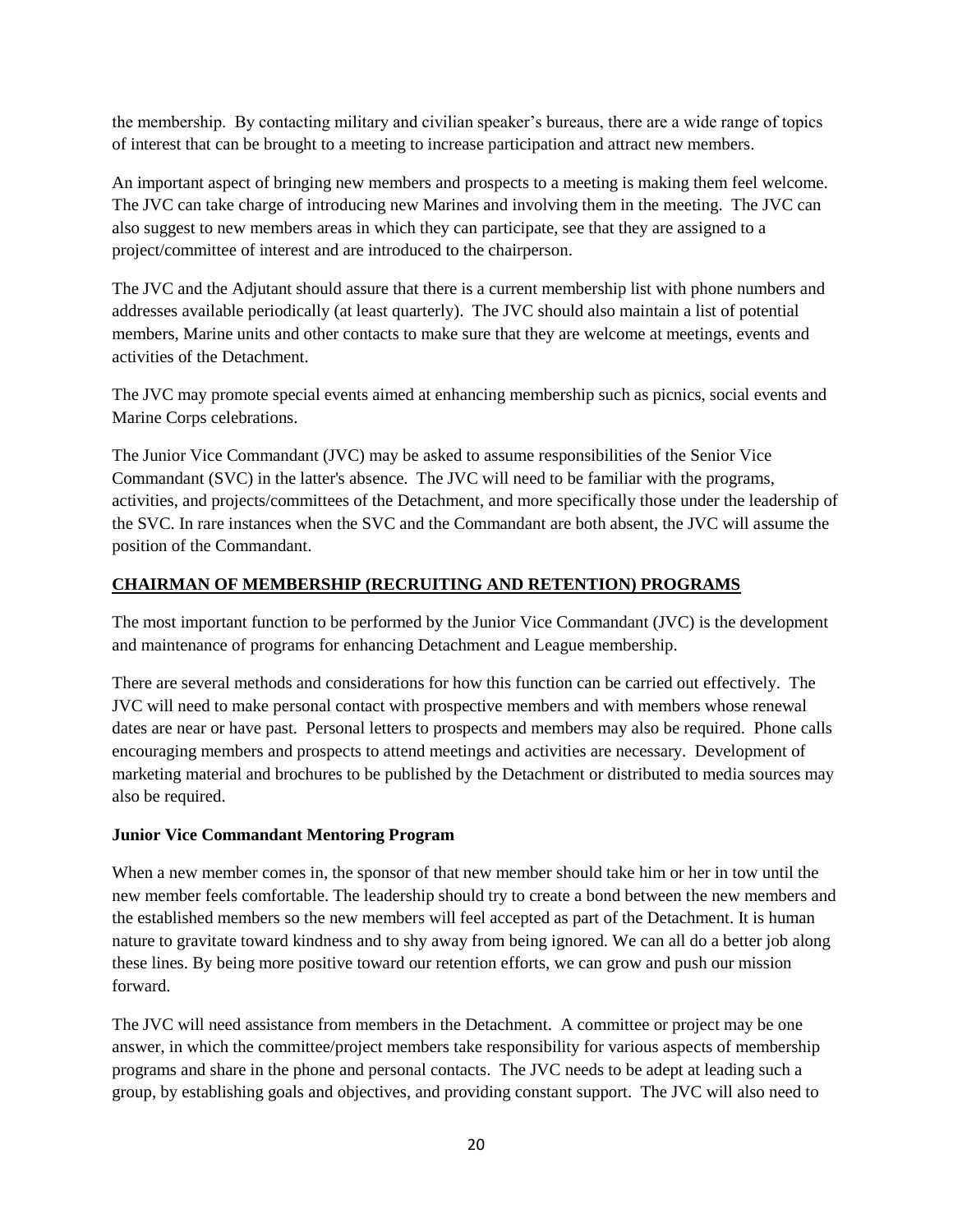contact outside groups, like Marine Corps units and other Veteran organizations. In doing so, he/she must have a program to sell and generate interest in the Marine Corps League.

Innovation is required in developing effective programs and locating Marines in the Detachment area with which to make contact. Recruiters, Marine units and other organizations can sometimes help in providing such lists. Posters in prominent areas, recruiting at malls, flea markets, fairs, Marine Corps birthday celebrations and other events are other ways to gain notoriety. Once members are on board, the JVC needs to be interested in the participation of members -- encouraging them to attend meetings and programs. He/she also needs to determine if the Detachment is meeting the expectations of the member. Once on board, the name of the game is to keep members in the League.

#### WORKS ON, PRESIDES AT COMMITTEES DESIGNATED BY THE COMMANDANT

Normally, the Junior Vice Commandant (JVC) should be assigned to projects and committees that have an effect on membership participation and programs. Such projects/committees may include membership, events, awards, meeting programs, or other, if deemed appropriate by the Commandant.

OTHER -- Other duties of the Junior Vice Commandant may include:

Develop and maintain records on membership and participation.

Report on membership status and issues to the Board of Trustees and the general membership.

Develop budget projections and goals for membership and programs for reaching goals.

Communicate with members on ideas and suggestions.

#### **Summary**

The Junior Vice Commandant's position is important to the Detachment because it embodies the primary goal of the League -- bringing Marines on board, keeping them on board and perpetuating the purposes of the League. Without members and effective programs to recruit and retain, there's no way to assure the carrying on of Marine traditions after the Corps.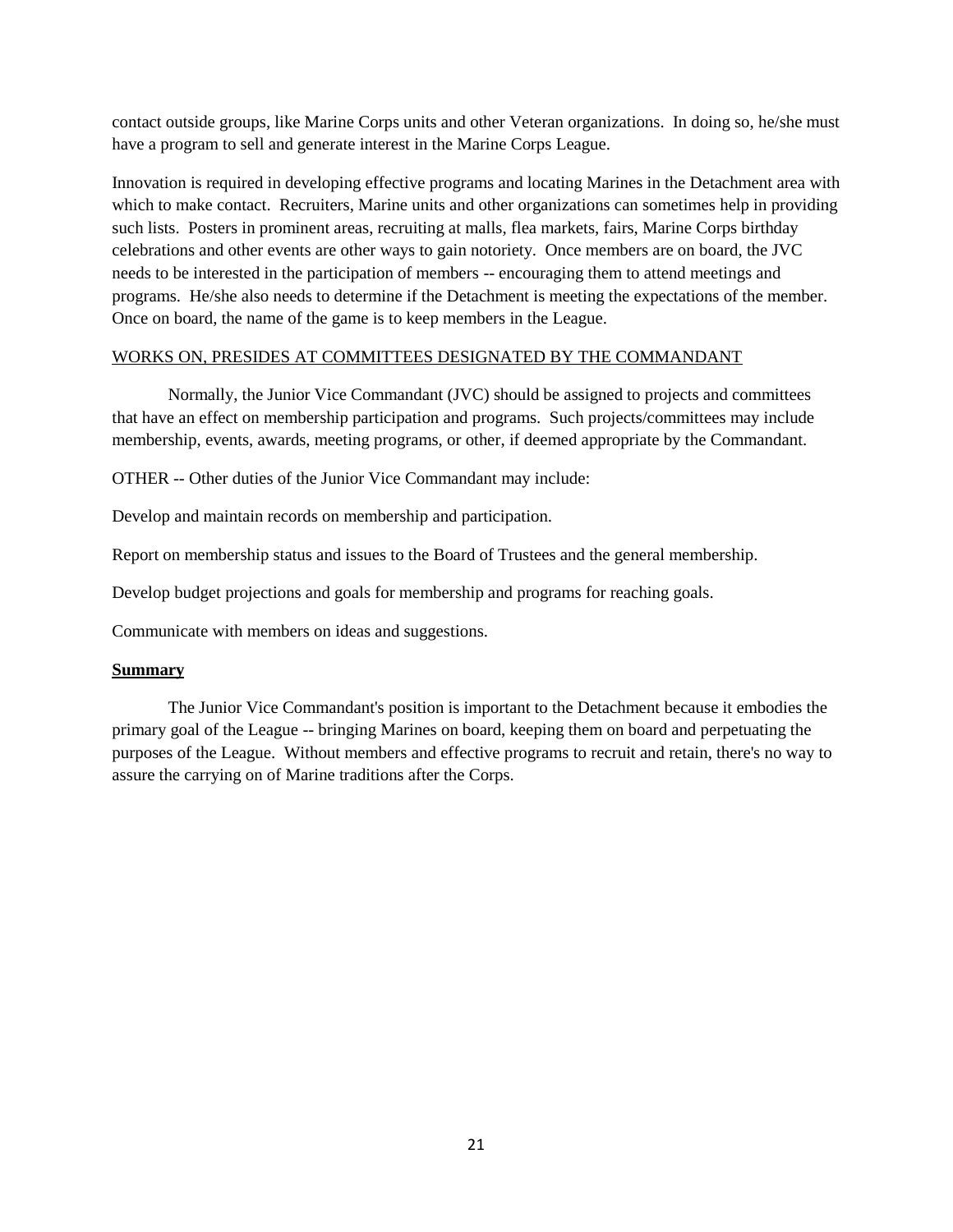#### **Senior Vice Commandant**

One objective of the Senior Vice Commandant's (SVC) position is one of preparation for the office of Commandant. In achieving that objective, it is important for the SVC to be integrally involved in all the affairs of the Detachment and to take on, specific tasks assigned by the Commandant. Of prime importance is assisting the Commandant in the completion of tasks that are important to the Detachment. This may include taking on jobs as directed, providing specific skills not inherent with the Commandant and/or assisting in the two way communications between members and officers.

Chairing a finance committee assumes responsibility for evaluating, developing and monitoring revenue sources and determining the expenditure needs of the Detachment; developing and maintaining an annual budget (which is a guideline and formulation of operations and programs in dollar terms) *for* revenues and expenses; spearheading donation sources *for* Detachment programs and activities; evaluating and reporting on financial standing (with Paymaster) and actions required on a periodic basis (at least quarterly).

In effect, the SVC may be accountable *for* developing ideas and programs which will assure the continued relevance of the Detachment and the Marine Corps League to current members and potential members. This is an opportunity to review and suggest strategic plans that involve organization structure, programs and activities and ideas that further promote the significance and effectiveness of the Detachment. This might include surveys of members and potential members and discussion groups to air problems and identify new goals.

While the SVC might take on specific *projects* for specific purposes, the primary focus for his/her leadership should be on general requirements and needs that have a broad impact on the entire Detachment

Some of the roles the SVC may be called upon to perform include presiding at Detachment general meetings, officer meetings and committee/project meetings. The SVC should be familiar with the requirements of the Commandant in these areas and be able to effectively use Robert's Rules of Order, other parliamentary procedure and the Marine Corps League

#### **Ritual**

In addition, the SVC may be called on to deliver presentations or meet with other contacts that are handled by the Commandant. The SVC must be prepared to meet contingencies that arise by the absence of the Commandant.

#### **SUMMARY**

The Senior Vice Commandant"s position is important to the Detachment for three general reasons: To assist and support the Commandant; to prepare for succession to the Commandant"s office and to back up the Commandant when absent. The SVC should be a major contributing force to the success of the Detachment. He/she should provide knowledge and influence in assuring the achievement of the Detachment goals and operational objectives.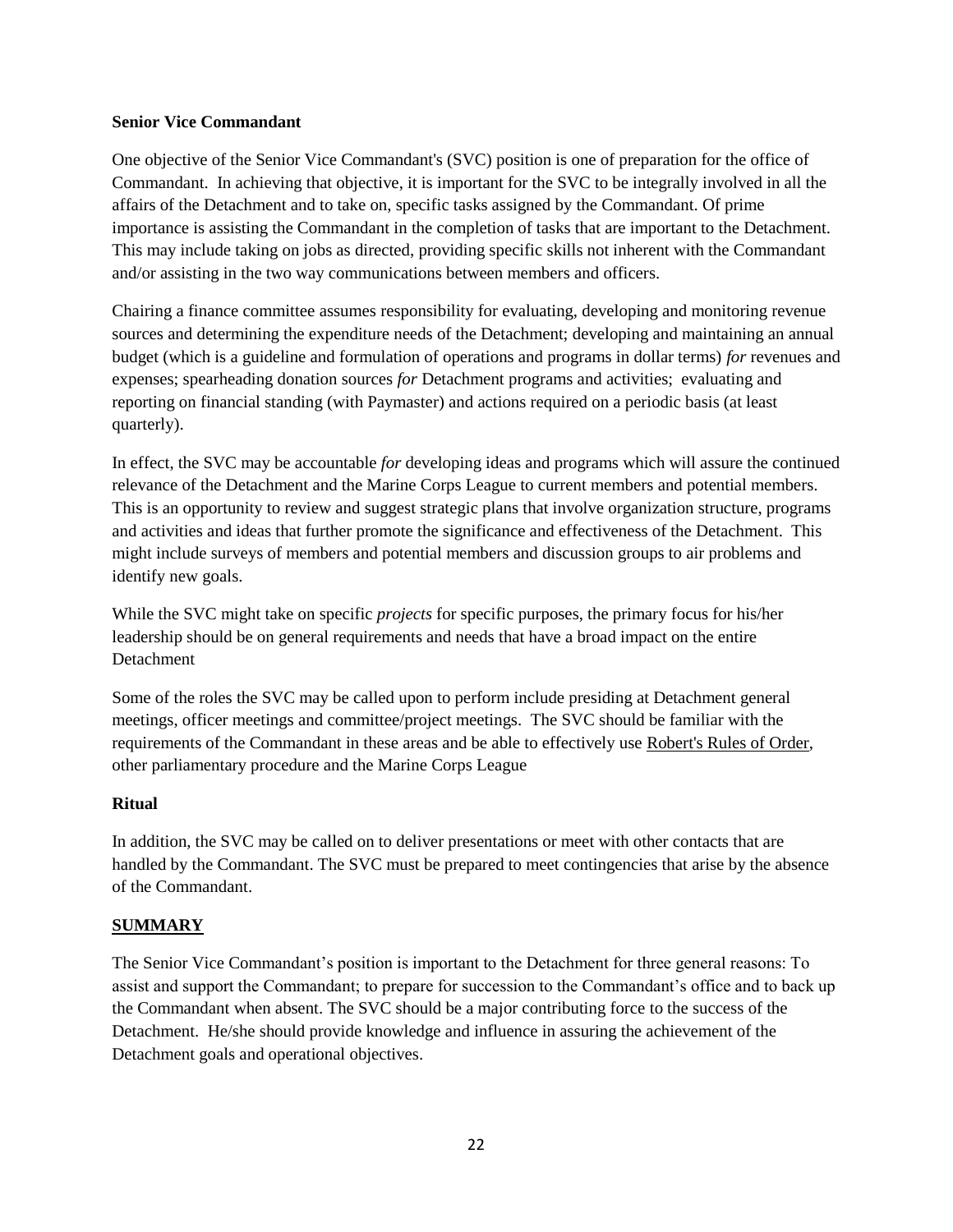#### **Commandant**

## **Characteristics and Traits**

Proven leadership and management *skills.* 

Effective communication skills *with* members, the *community,* other Marine Corps League *organizations*  and the Marine Corps.

Ability to establish mutually agreed upon objectives; plan, direct, articulate and promote strategies within sphere of influence.

Ability to recognize and solve problems.

## **LEADERSHIP**

The first and most important job of the Commandant is to lead. In doing so, he/she sets an example for other officers, and the Detachment members. Leading also requires that tasks and accountabilities (along with authority) be delegated to subordinate officers and members. However, the ultimate responsibility for accountabilities still rests with the Commandant. In leading, it is important to continually assess results and assist/support subordinates in removing obstacles to their completing their delegated tasks*.*

## **CHIEF EXECUTIVE OFFICER OF THE DETACHMENT**

As an incorporated entity within the state, the Commandant is CEO of the Board of Trustees and the Detachment. As such, he/she is responsible, as a corporate officer, for the activities, financial standing and image portrayed in the community and the League.

## **Narrative of Job Accountability and Responsibilities**

## **FORMULATION AND DEVELOPMENT OF PROGRAMS**

Just as a newly elected President has ideas and programs that he/she promotes to be elected, so too should the Commandant have ideas and programs that will improve Detachment operations and enhance the capabilities/results of achieving goals. Also, just as a President needs to sell the ideas to Congress and compromise where appropriate to achieve the best program for all constituents, so too the Commandant must articulate, sell and compromise, where appropriate, promote programs and objectives with Detachment members and the Board of Trustees.

The most important element of achieving this task is developing a written plan/strategy for each program and idea, discussing the merits and weaknesses and agreeing on a direction. Other officers and members will also have ideas and programs, but it is the ultimate responsibility of the Commandant to lead the way in development and initiation.

# **APPOINTMENT OF COMMITTEES TO CARRY OUT DETACHMENT BUSINESS**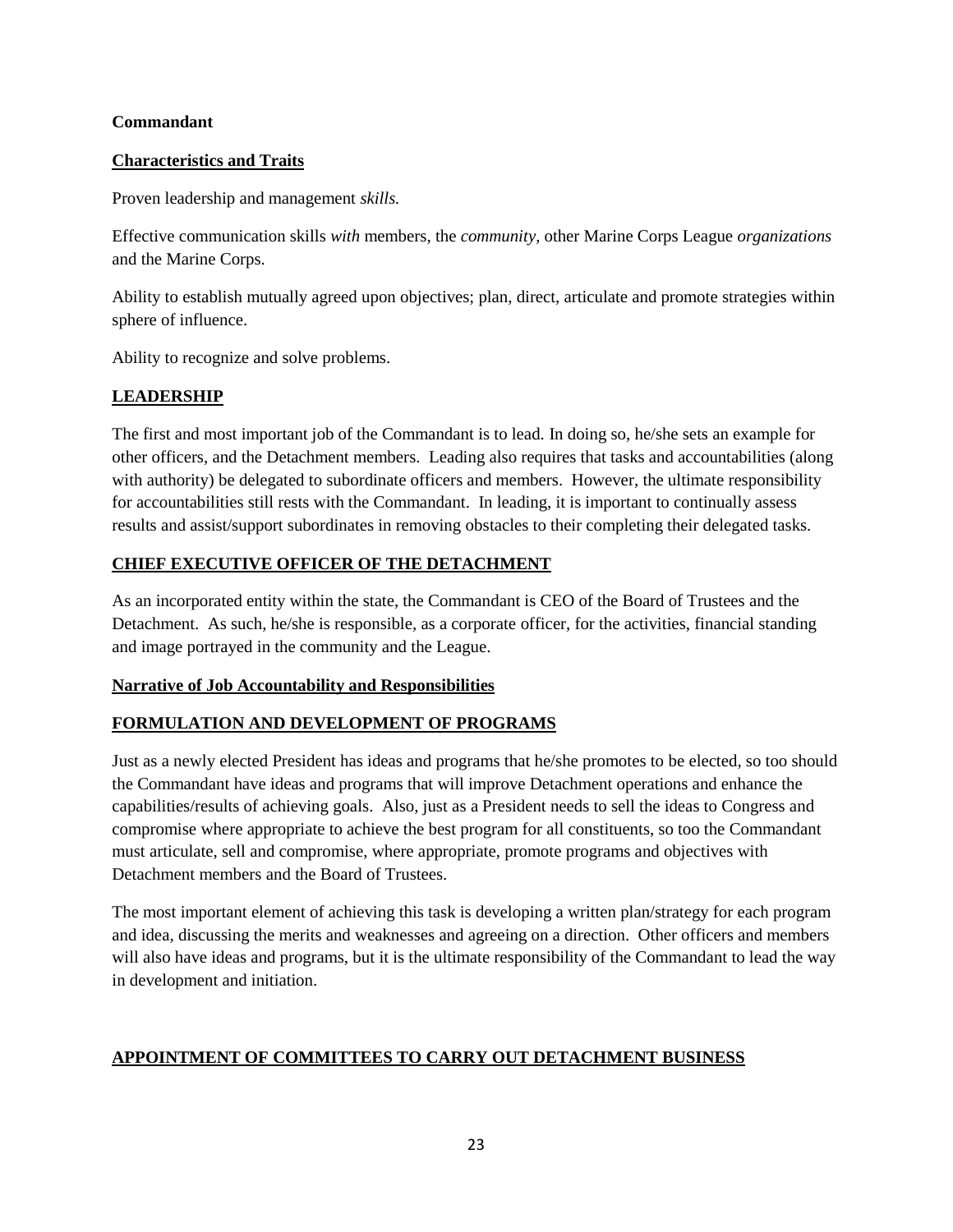There are a few reasons to appoint a committee: To bring together varied skills and perspectives to study/solve a problem or evaluate an idea; to plan, initiate and accomplish a given task or program; to involve members in a legitimate activity who might otherwise not volunteer.

Some items to consider in setting up a committee (which will be discussed in a later section) are: Determine if the purpose clearly needs a committee or can the situation be handled by making one individual accountable; make sure a committee is not formed to delay action on solving a problem; clearly define the results expected of the committee and establish a start and end date, at which time the committee will be dissolved; select a committee chairman who has strong leadership and meeting skills to reduce the time and effort to achieve results.

## **Responsible for Fiscal Stability and Financial Procedures**

The financial well being of the Detachment is a significant target for the Commandant, the Board of Trustees and officers of the Detachment. The first concern is for the financial integrity and credibility of the Detachment -- the proper channeling and use of funds (i.e., if funds are generated for a charitable purpose, they are to be used for that purpose). The Commandant is ultimately responsible for the fiduciary nature of the finances for the Detachment. It takes money to operate a Detachment and more money to support programs, events and activities.

The integrity, image, membership level and ability to support events are often directly proportional to the size of the treasury and the way in which it is managed. Every Commandant needs to understand sources of revenues, expense control, cash flow, profit and loss, and balance sheet data -- and be assured that financial procedures provide an audit trail to support inquiries.

# **ABIDES BY THE BY-LAWS AND POLICIES OF THE MARINE CORPS LEAGUE**

The Commandant must set the example for the other officers and members of the Detachment. Having sworn to uphold the principles and laws of the League, the Commandant, as should every officer, must be familiar with the By-Laws and Policies prescribed by MCL National, the Department and the Detachment. All policies and by-laws must be compatible and cannot be in violation of National by-laws and policies.

# AWARDS

The Detachment Commandant has the authority and opportunity to recognize members, non-member citizens of the community and companies for service and achievements in support of Detachment/League objectives. The *Distinguished Service Medal, Distinguished Service Certificate, Distinguished Citizenship Medal, Certificate of Appreciation and others* are ways to acknowledge support, performance, citizenship and patriotism.

## **Other duties of the Commandant include:**

Assuring that reports, including membership transmittals and officer installation reports, are prepared and dispatched on a timely basis.

Acknowledging transfer requests and ascertaining that member meets the qualifications for transfer.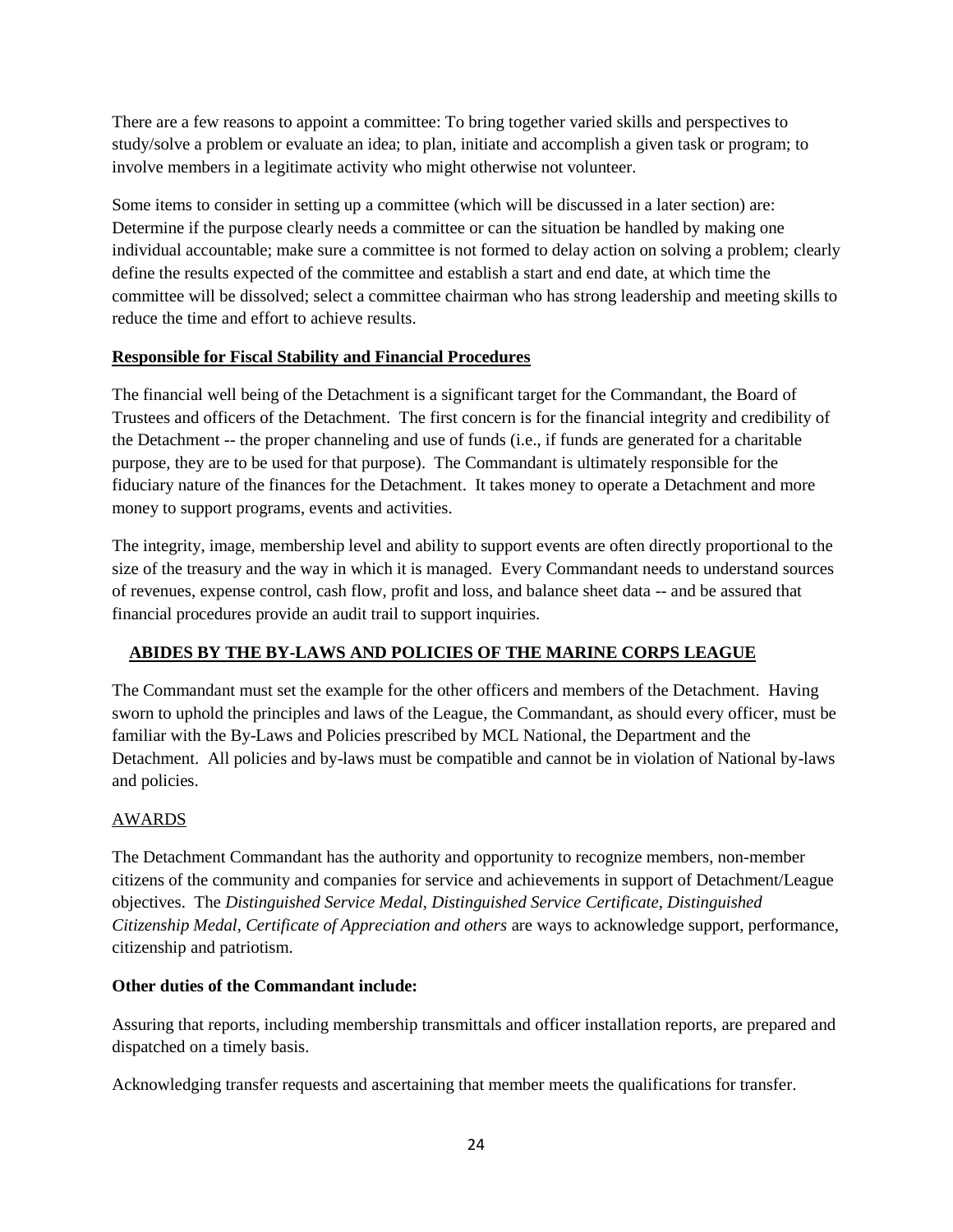Receiving, reviewing, discussing and taking action on reports of financial status, project status, problems/member issues, and Detachment concerns.

## **Summary**

The Detachment Commandant's position is critical to the success of the Detachment and to the Marine Corps League. The ability to lead will be decisive to the success of the Detachment. The ability to delegate and monitor results will be crucial to time management -- getting things done through others and achieving desired results.

## **Jr. Past Commandant**

The Junior Past Commandant is the immediate past Commandant of the Detachment. Generally, this office, depending on Detachment by-laws, should hold a position on the Officer Board, or Board of Trustees. The role of the Junior Past Commandant (JPC) is to provide guidance and counsel to the Detachment Commandant and other officers. They should assist in providing continuity from one administration of officers to the next. Their experience, background, and knowledge should be utilized for purposes of educating and assisting officers

The JPC can be invaluable in assignments that assist the Commandant, and in introducing the Commandant and officers to outside contacts that are necessary to Detachment programs. The JPC can help provide rationale for past decisions and directions, experiences learned, and direction for incomplete objectives and/or unfinished plans. The JPC should be considered a resource to be used by the Board of Trustees and Staff Officers in accomplishing their assignments.

# **End of Lesson Plan 2**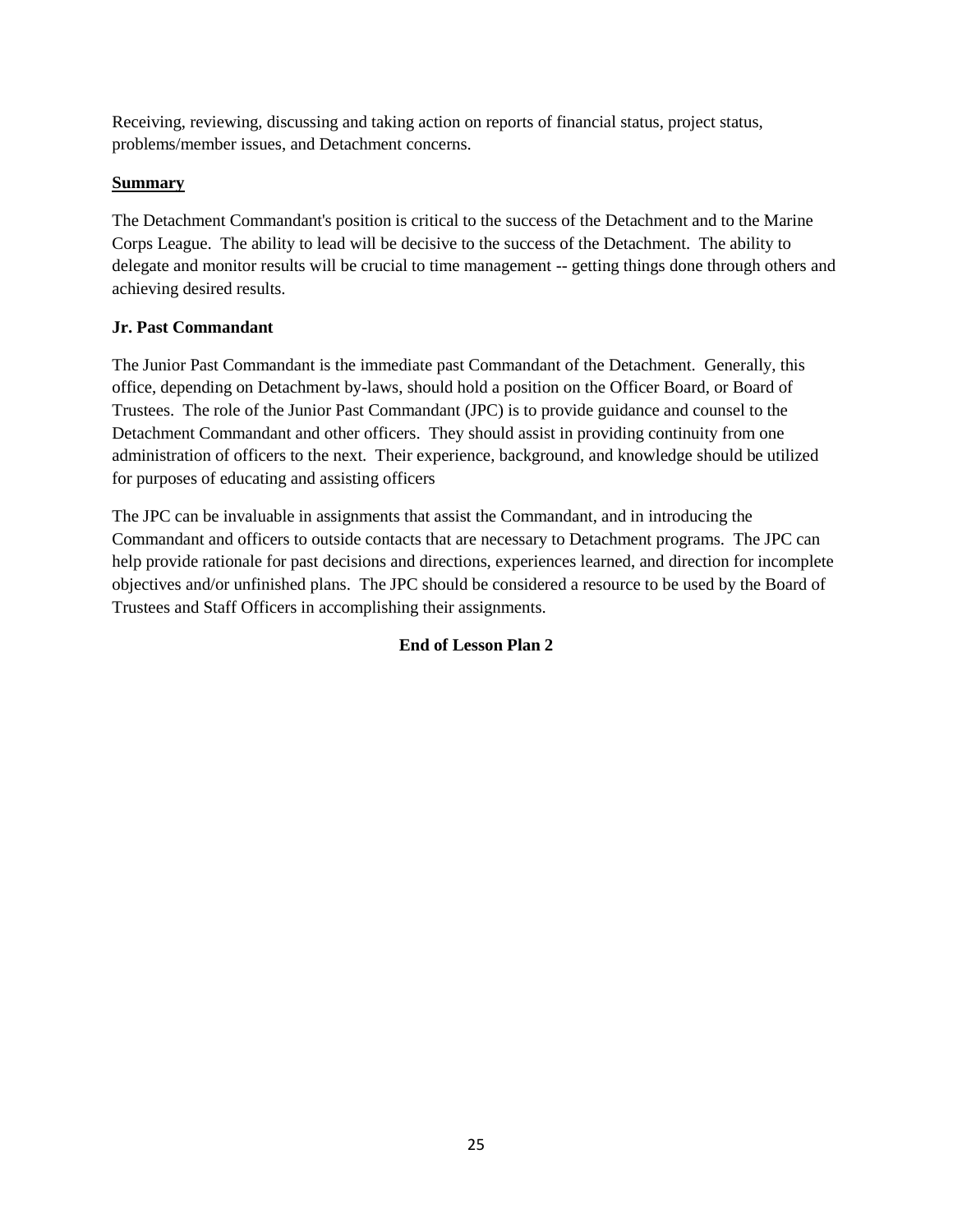#### **Marine Corps League**

#### **Program for Professional Development**

#### **Lesson Three: District Vice, New Detachments, & Auxiliary**

#### **Department Liaison**

#### **District (Regional) Vice-Commandant**

The Detachment is a separate and distinct unit which can, and often does, function independently. But the work of a detachment can be more effective if it is joined by a tight link to the Department and national organization. The District Vice Commandant provides that important link.

The District Vice Commandant is the elective representative of the Detachments in the district, but an obligation to provide guidance and supervision is also implied. While when the detachment is running normally these items should be provided discreetly to the Commandant.

Detachments are charged with carrying out the objectives and programs of the Marine Corps League and to comply fully with the obligations assumed under the Detachment, Department and National Bylaws and Administrative procedures, and National Charter.

But, if your Detachment becomes inactive or begins to falter, you can expect your District Vice Commandant to start giving directions and assuming some control. Will Quarterly provide written reports to Commandant on activities in their District.

Responsible for Proper Administration of the Business of the Department within their area.

Pass information to Detachments about activities from the

Department and follow through.

Observation and reporting the progress of Detachments.

Providing opportunities for Marines in an area to establish Detachments.

Assisting Detachment Commandants in matters as requested as well as the Department Commandant forming a new Detachment .

#### **District Vice Responsibilities**

Once a lead is obtained the district vice contacts the potential detachment organizer. Establish if there seems to be the possibility of obtaining the needed 20 new members.

A new detachment startup kit is obtained and the organizer is encouraged to find a location to establish an exploratory meeting, if there are the required number of interested new members . then you would break open the startup package and start the application for Charter. Start by having the application filled out and signed. The Detachment shall maintain a file of these applications. It is also recommended that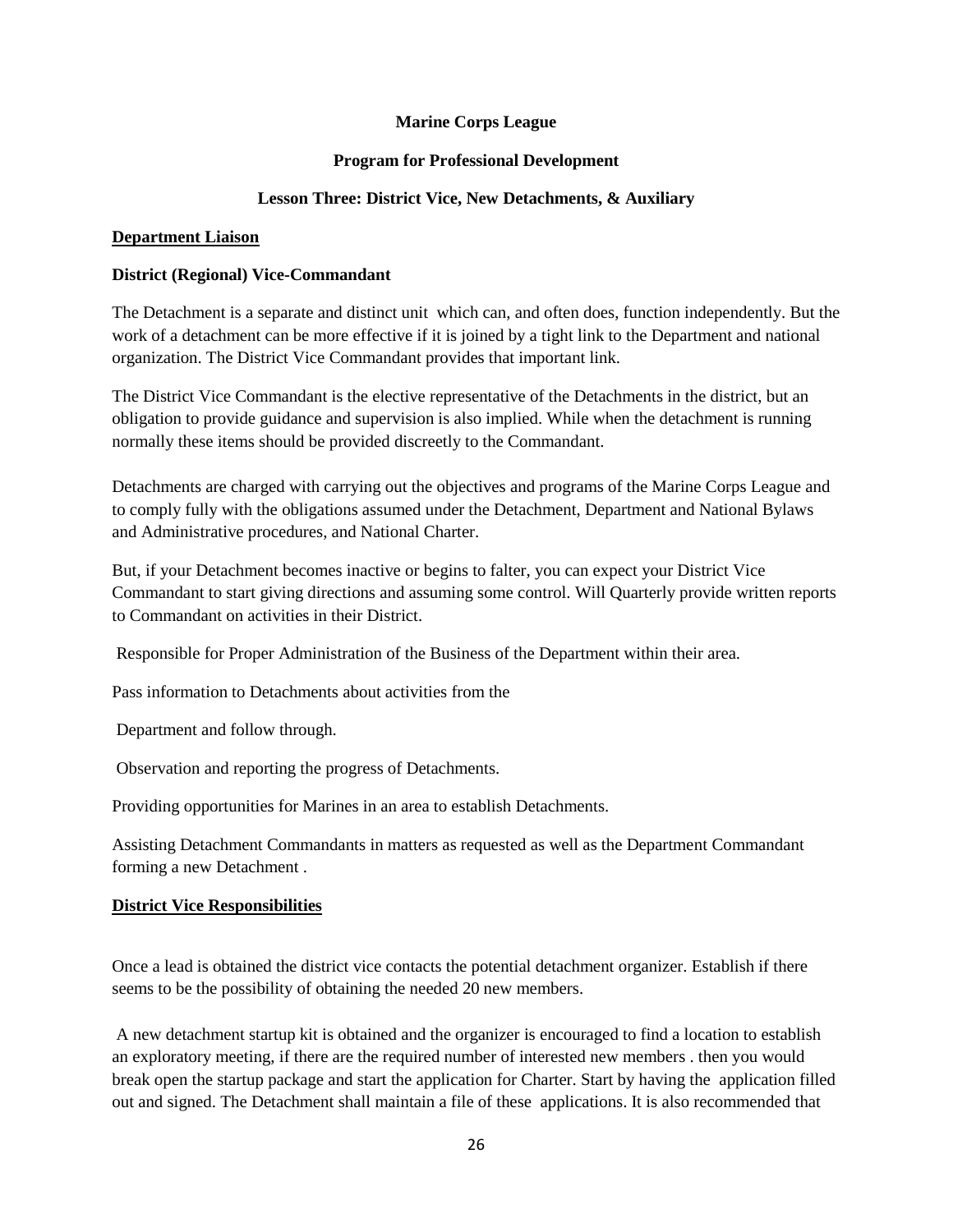the Detachments create a service record book (SRB) on members. Example: Awards, commendations, offices held and etc. Checking DD-214 and/or Discharges and noting such on applications as well as the date of the document so that there is a record of what was presented. Establish a dues schedule by pointing out to the prospective members the National and Department dues requirements.

## **Temporary Officers**

A temporary Commandant, Adjutant and Paymaster are selected by the members of the Detachment to act as their respective officers, with the cooperation of all the members to secure new members before the date set for the closing of the charter application when the permanent staff of Detachment Officers will be elected. Subsequent elections may be held in accordance with the National Bylaws and Administrative procedures.

Permissions from Family is needed to use a name when naming your detachment. You many choose to use the location name and after a period of time file for a name change to honor a passed individual of significance to the area or to the members of the detachment. To use an individual's name you must obtain notarized permission from the Family or executor of the estate allowing the usage of the name.

## **Applying for Charter**

Choose someone who understands block letters or otherwise has very legible handwriting skills. There will be a lot of names, a lot of confusion to the forms, making it so that the Department paymaster and the national membership representative can decipher the information so that each member gets a membership card with their correctly spelled name and address on it, with corrections at a minimum the Detachment gets off on the right foot without issues that are easily avoided.

Encourage the new detachment to make their charter ceremony an event. The Department officers should attend and make the presentation. This is an excellent opportunity to recruit members. It gives both sides a chance to meet one another so the department learns something about its new detachment, and the new members know that the Department is interested in the new detachment and members.

## **Marine Corps League Auxiliary**

The Auxiliary is an important adjunct to the Detachment's scheme of organization. The official contact with the Auxiliary is through the Auxiliary President. The Auxiliary can help in proportion to its opportunity. A good Commandant will find work for the Auxiliary.

The Commandant, or designated representative, will keep in close touch with the Auxiliary and give its members plenty of inspiration and encouragement.

Detachments with an Auxiliary are stronger, and better rounded than those lacking the assistance provided by Auxiliary members.

# **STARTING AN AUXILIARY UNIT**

In order to receive a charter for a Unit in the Marine Corps League Auxiliary, there are but a few requirements:

Have a charter application signed by at least seven (7) members eligible for regular membership.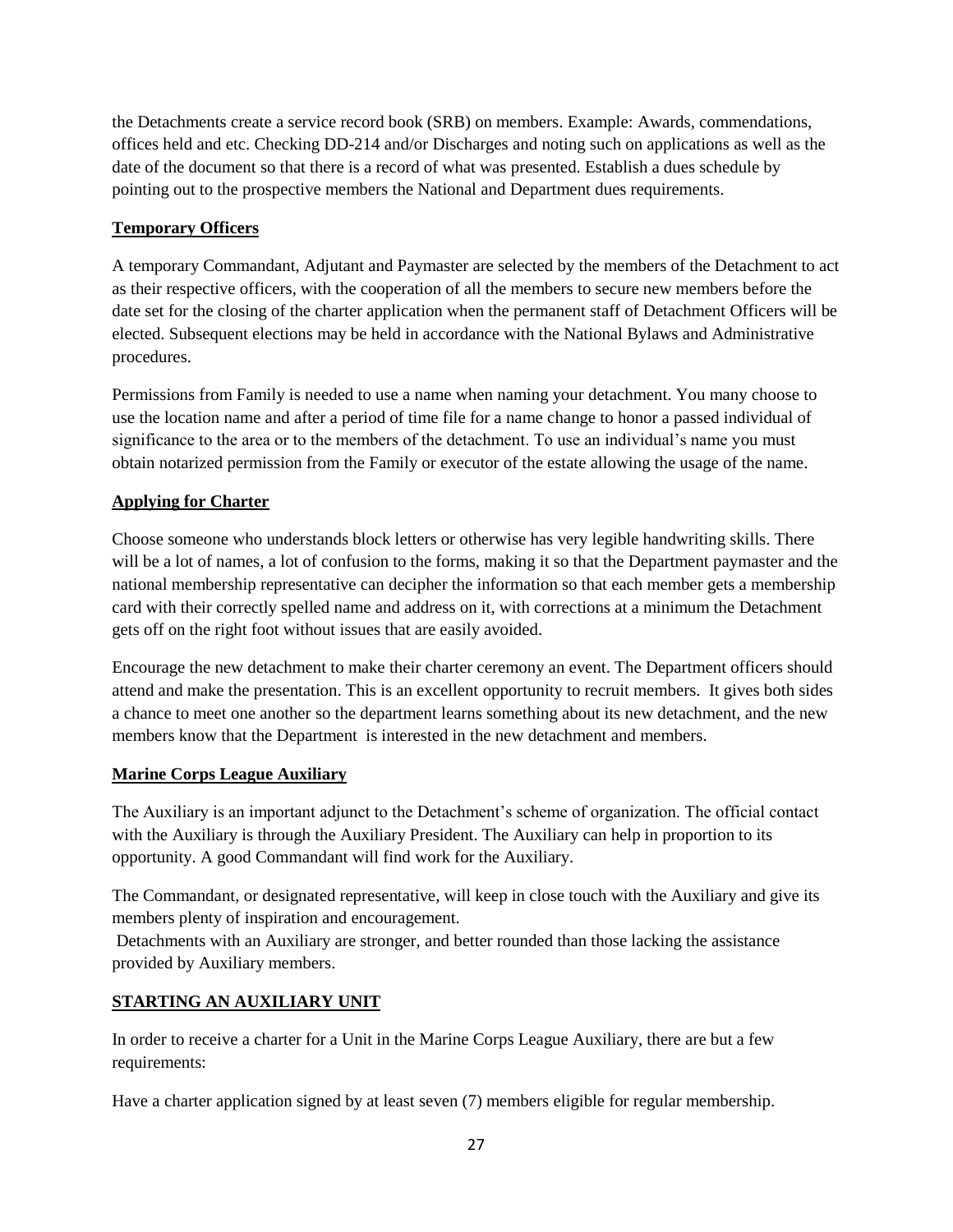Have a letter (not email) from the local Detachment Commandant giving permission from the Detachment to use the Detachment's name, if you wish to use the same name. Or, you may use any name you wish as long as it has not been used and meets with the approval of National Headquarters.

A Unit may not be named after a living person.

A temporary slate of officers must be elected for President, Sr. Vice President, Jr. Vice President and Judge Advocate

Obtain an EIN Number for the Unit.

If you have a group of "a few good women", have one of them contact the Department Auxiliary President or Department Jr. Vice President so she may send her a Unit starter kit and work with her in obtaining a charter. If there is not an Auxiliary Department, then contact the Division Vice President for your area.

While an Auxiliary Unit is an asset to any Detachment, a Unit may be started independently of a Detachment.

# **End of Lesson Plan 3**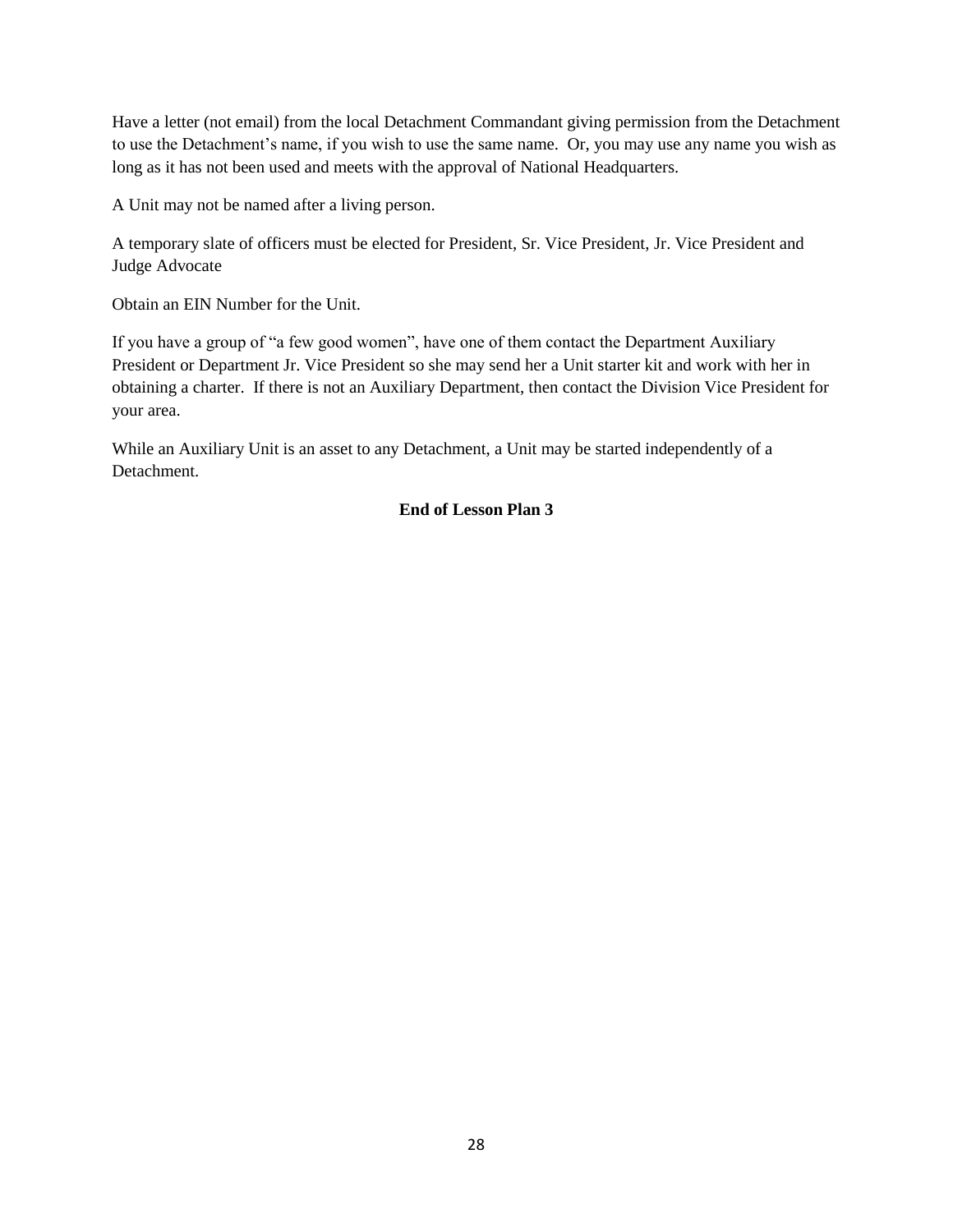#### **Marine Corps League**

#### **Professional Development**

#### **Lesson Four Uniforms, Ribbons and Awards**

#### • **Uniforms**

- 1. Casual
- 2. Undress
- 3. Women"s Casual
- 4. Formal Red Blazer
- 5. Formal Mess Blue Trousers, Red NCO Stripe
- 6. Formal Mess Tux Trousers
- Nomenclature of MCL Uniforms
- Plain Black Socks (ALL)
- Highly Shined Smooth Toe Black Lace-up Oxford Shoes (All)
- Plain Black tie (1,2)
- Marine Corps or Marine Corps League gold tie bar  $(1,2)$
- Black Standard or Pleated Trousers (1,2,3,4)
- Blue Trousers with **NCO** Stripe (2,5)
- Marine Corps web belt and brass buckle (2)
- Black belt and square gold buckle with the Marine Corps Emblem (1,2,3)

#### **Numbers correspond with slide #2 Uniforms (Available in the PowerPoint Version)**

- Uniform Nomenclature Continues
- Black Tuxedo Trousers (4,6)
- White T-Shirt  $(1,2)$
- White Shirt w/epilates, 2 Breast Pockets w/button Flaps, Long Sleeve (2)
- White Shirt w/epilates, 2 Breast Pockets w/button Flaps, Short Sleeve (2)
- White Shirt, standard collar (1)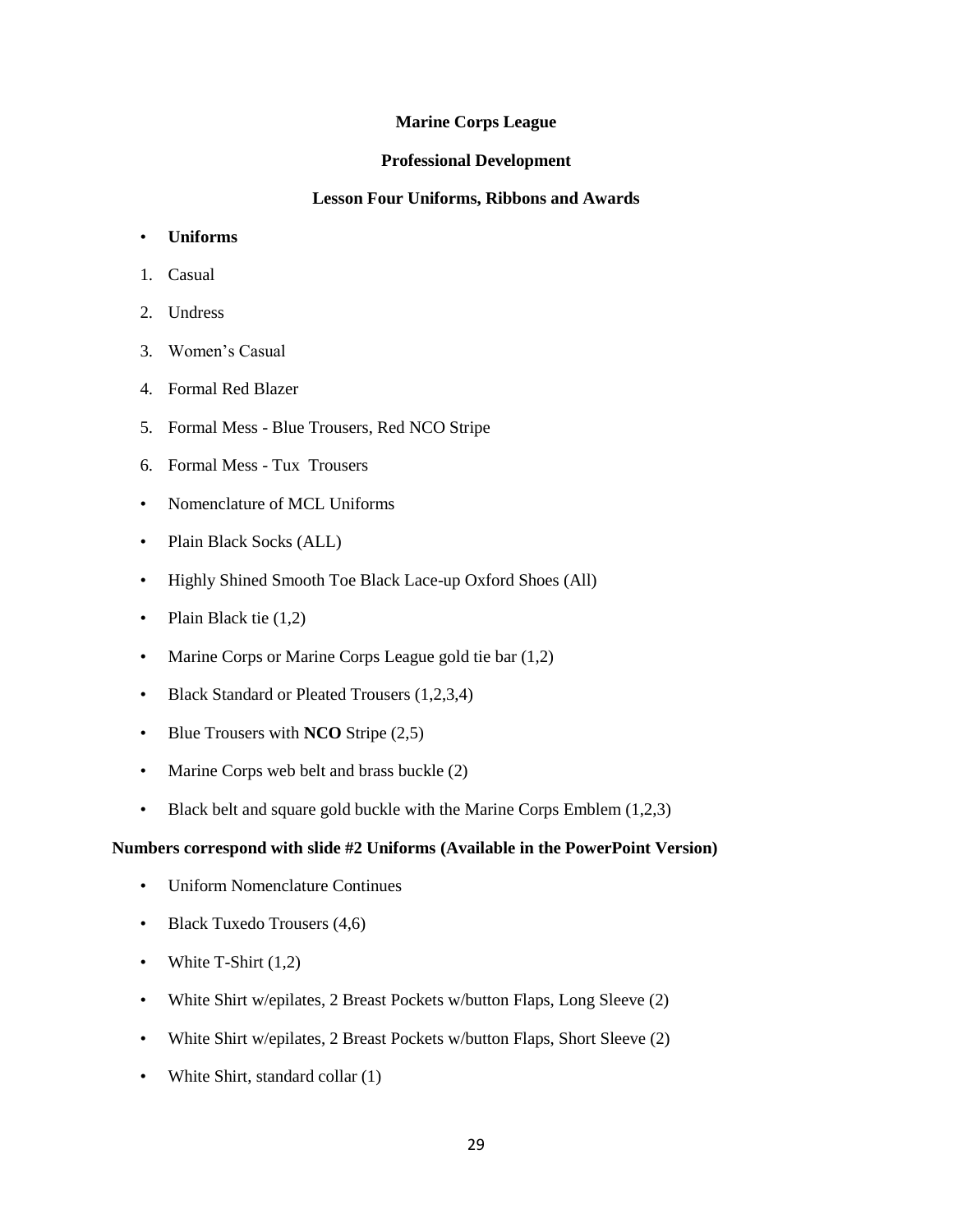- Formal pleated shirt with a standard collar and no ruffles (4,5,6)
- Uniform Nomenclature **Continued**
- Marine Corps khaki field scarf and Marine Corps or Marine Corps League
- Gold tie bar  $(1.2)$
- Red Blazer  $(1,3,4)$
- Red Mess Jacket (5,6)
- Black Nylons
- Black Pumps (3)
- Women's white blouse that is worn with the USMC Dress Blues (3)
- Black cross over (Marine Corps Style) tie (3)
- Plain black "A" line skirt
- Marine Corps League Cover (All)
- **The Standard Marine Corps League Cover**

The Standard MCL cover is the minimum uniform item worn by members to be considered "in uniform". While wearing the Marine Corps League Cover, you are considered in uniform and underarms. In an opinion given by the then standing National Chaplain, Ora Fultz, "It is worn indoors and out at all times, even in church. The cover is removed only during prayer. During prayer, remove your cover and place it over your heart."

- The Standard MCL Cover is the single most important part of the uniform, without which, no other part is authorized to be worn. The cover and all attachments are purchased through the Marine Corps League.
- All members of the League are authorized to wear the red MCL cover. Members elected or appointed to Department Offices are authorized to wear the red with gold crown cover. Members elected or appointed to National Staff or Committees are authorized to wear the gold cover. Past National Commandants are authorized to wear the gold with white crown cover. The National Commandant is authorized to wear the white cover.
- **Male and Female Covers**

Past Department Commandant, Past Detachment Commandant, Past Kennel Chief of the Military Order of Devil Dogs and Past National Director of Young Marines, with the years displayed for holding that office, are the only members who are authorized to wear their respective covers after their tour of duty is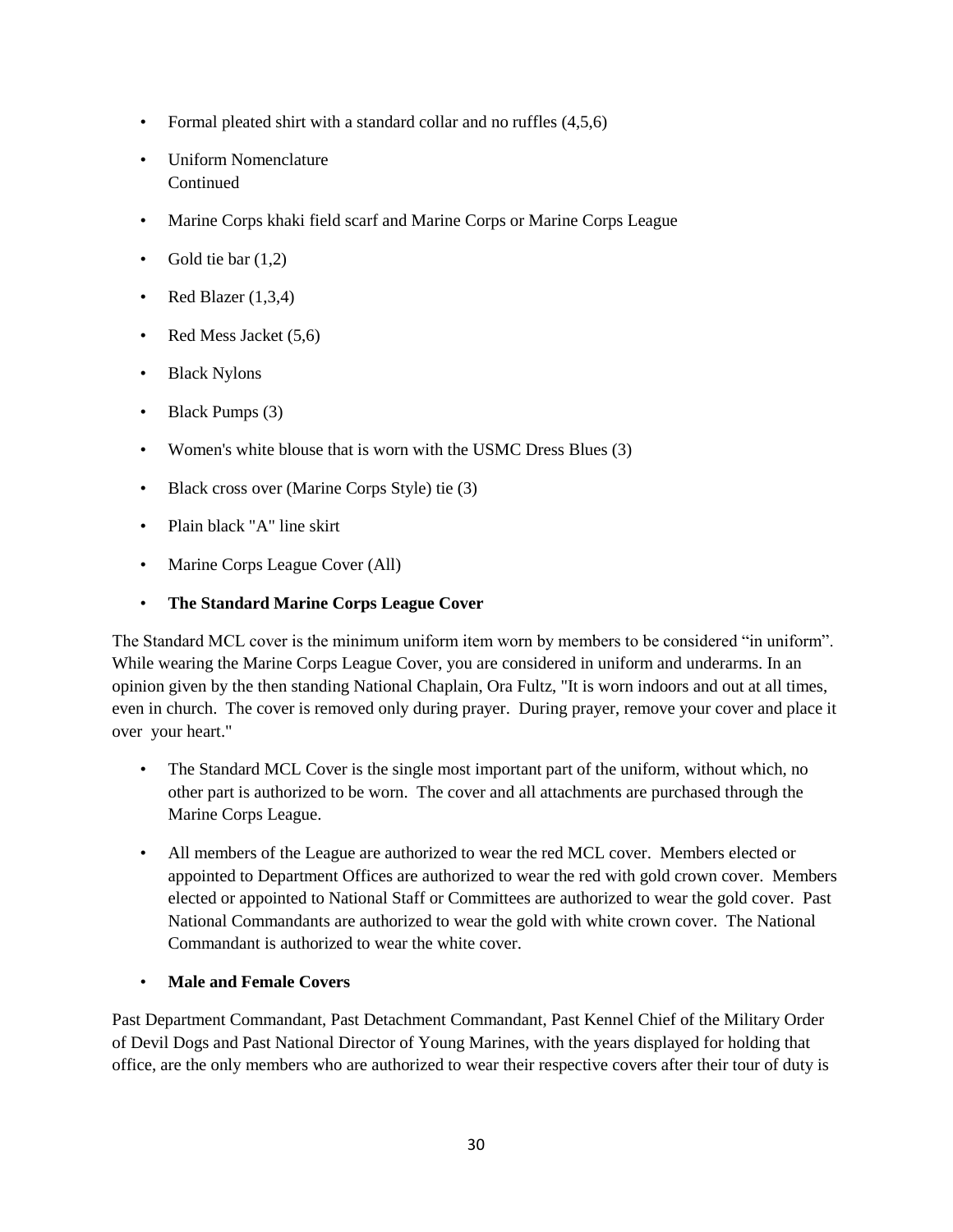completed. All other personnel will revert back to what they were wearing before they were elected or appointed to office, removing past office identification strips.

# • *Pins, ornaments, or ribbons are not authorized for wear on the MCL cover.*

Nothing goes on the Basic Cover, except the Marine Corps Emblem on the left side and approved identification strips or embroidering on the right side. The Marine Corps emblem should be the solid gold emblem, not a Marine officer's gold and silver emblem. Identification strips should be worn to indicate *"current"* offices only, except as authorized by the Uniform Code for *"*Past Commandants"*.* 

"Past Commandant" may be embroidered as this is a lifetime title. It must be small enough, as to be covered by a strip denoting any current office held. If a strip is worn to denote current office, it will be worn above the detachment name and centered. The "LIFE" strip should be worn to the rear of the right side. The "LIFE MEMBER" strip should be worn the same as the identification strips are worn. That is, centered on the right side of the cover.

# • **Life Membership Strips**

The "LIFE" and "LIFE MEMBER" strips are two different strips. Tradition is that the "LIFE MEMBER" strip would be worn above other strips, such as a current officer strip. Although it isn't spelled out in the Uniform Code*,* the detachment name should be embroidered on the right side, 1/2" to 3/4" up from the bottom of the cover, centered left to right and abbreviated, if need be. Contact your Detachment about having the detachment's name embroidered on your cover.

# • **Casual Uniform Red Blazer**

• The red blazer is available at clothiers outside the Marine Corps League; see your Detachment Paymaster about ordering this item. All attached items are ordered through the Marine Corps League, see your Detachment Paymaster on how to order these items. The buttons it comes with must be removed and in their place Marine Corps League buttons sewn. There will be two.

# • **THE MCL CREST**

• The Marine Corps League Crest is worn on the left breast pocket, about 1/4" below the lower half of the pocket cuff and centered on the pocket. The Marine Corps League Crest pocket insert may be worn in place of the standard crest, and the commercially sold plastic sleeve insert with permanently set Marine Corps Seal may also be worn.

# • RED BLAZER OR EVENING DRESS JACKET LAPEL PINS

The MCL Member, MCL Life Member, 5 Year, 10 Year, etc., pins are worn in the left lapel button hole. Other pins are also authorized, but never more than two (2) at a time, on the left lapel.

The Past National Commandant pin may be worn inboard with the National Marine of the Year outboard. National Marine of the Year pin may be worn inboard, with a Past Department or Detachment Commandant, or other Member pin outboard.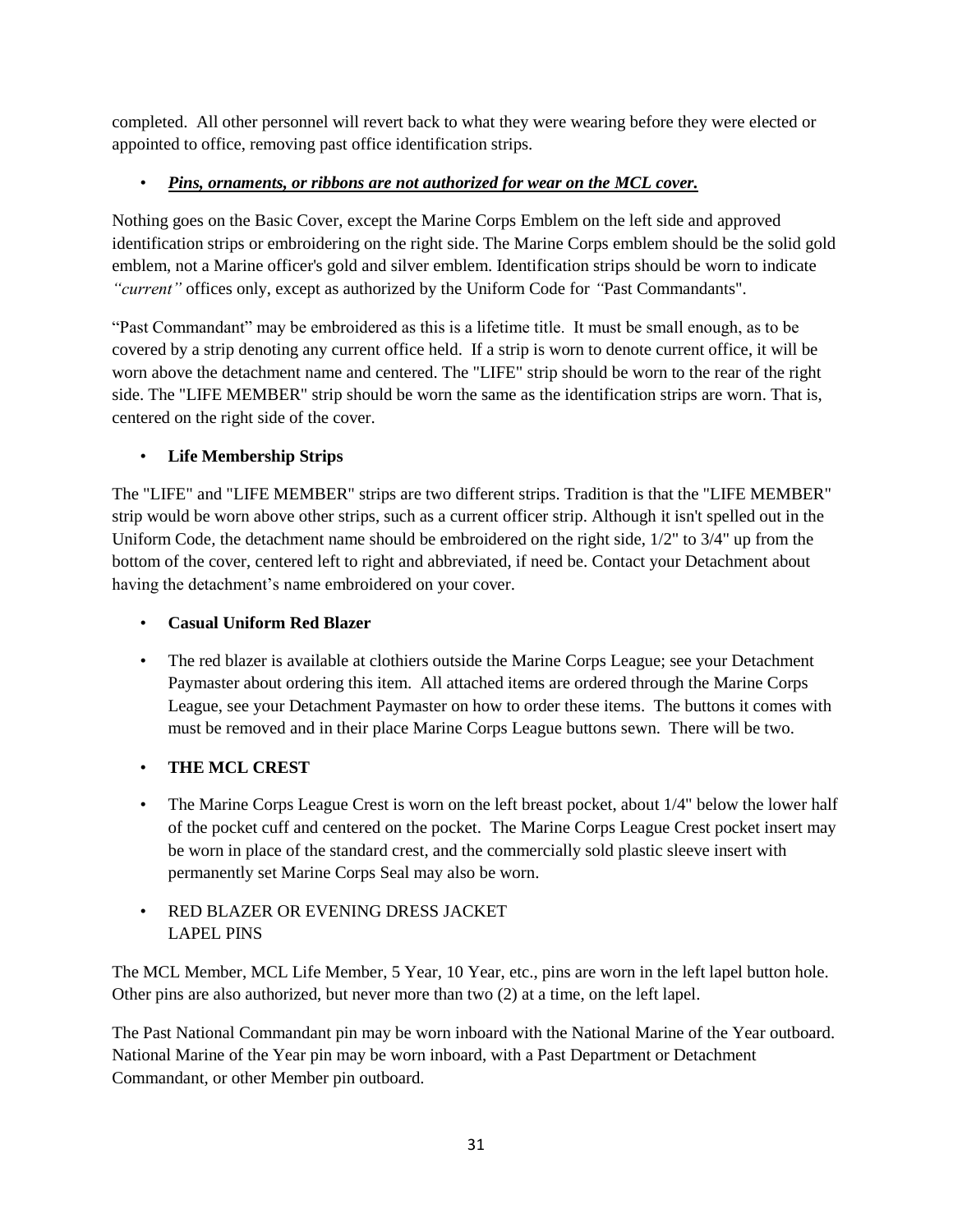Kennel Devil Dog of the Year Pin may be worn outboard of the National Marine of the Year Pin. The Chapel of Four Chaplains, MCL Membership, or retired Marine lapel pins, may also be worn. (Although there are several types of MCL membership pins, i.e. Past Commandant, Life Membership, Five Year, Ten Year membership, etc., only one MCL Membership pin should be worn.) Ordained Ministers or Chaplains may wear a symbol of their religion, of the size approved by DOD. The medal and ribbon presented by the Chapel of Four Chaplains may be worn around the neck with this uniform. It should be worn over top of the neck tie.

## • **Name Tags**

The name tag is not worn with this uniform. Sunburst insignia are never to be worn with the red blazer. Miniature medals, ribbons, and badges are not to be worn on the red blazer, except when the blazer is worn as an optional jacket of the Formal Uniform, and then miniature medals may be worn or a maximum of three large Medals. The Formal Uniform will be discussed below.

## • **Casual Uniform The White Shirt**

This outlines the shirt to be worn with the "Casual", or red blazer uniform. *The shirt can be either long sleeve or short sleeve,* but must be plain white in color. This shirt can be purchased at any clothing store. The shirt should have a plain collar. *It will not be the "aviator" style shirt worn with the Undress Uniform.* Sunburst insignias are not worn with the "Casual" uniform. Ribbons and badges are not to be worn with the "Casual" Uniform\*. Patches are not worn with the "Casual" uniform.\* Note: The Marine of the Year Neck Ribbon may be worn. No devices, pins, badges or patches of any kind are to be worn with the "Casual" uniform. Just the shirt, field scarf, and prescribed tie bar.

• Nothing more!

# • **Casual Uniform The Black Trousers**

Black trousers with a black belt and square gold buckle with the Marine Corps Emblem are to be worn with the Casual Uniform. The belt can be either the wide leather belt or the narrow dress belt. The wide leather belt is worn with the large square buckle with the Marine Corps Emblem on it. Both are available through National. The narrow dress belt with the smaller buckle, also having the Marine Corps Emblem, satisfies the black dress belt option.

- See your Detachment Paymaster about how to order these items. The trousers are purchased at any clothing store. The bottom of the cuff, should just reach the top of the heel sole of the shoes.
- Dress blue trousers with red stripe are not authorized with the Casual Uniform.
- Sans belt trousers are not authorized with the Casual Uniform.
- **Casual Uniform The Black Field Scarf & Black Shoes**

The field scarf should be a plain flat black tie with a Marine Corps League or Marine Corps gold tie bar. The field scarf is available at any clothing store, but the tie bar is purchased through the Marine Corps League or you may wear the Marine Corps issued gold tie bar. No other tie bar is authorized. No tie tacks, no field scarf colors other than black, and no embroidered or other designs on the field scarf are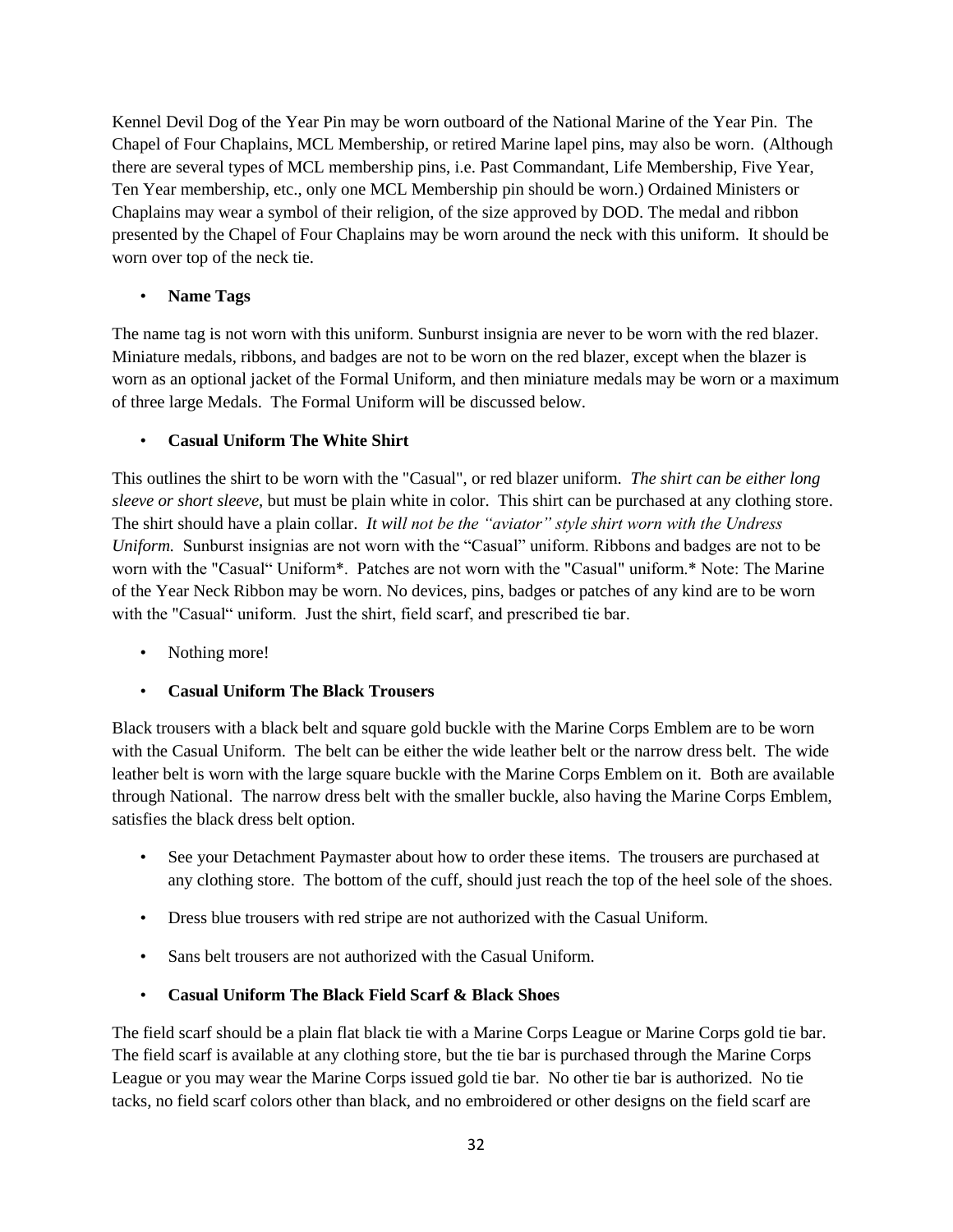authorized. Just a simple, plain, black, field scarf . A clip on field scarf may be worn, or if using a regular field scarf , a four in hand knot is recommended.

# • **SHOES**

The shoes should be black leather oxfords, either Corfam© type, or highly shined. The uppers on the toes should be flat leather, with no seams. Rubber or leather soles may be worn. Black socks, should be worn, also.

# *No taps are authorized.*

# • **Undress Uniform**

The Long Sleeve and Short Sleeve Undress Uniforms will be discussed here. There's more to the Undress Uniform than just taking off your red blazer. The Dress Blue trousers with the red NCO stripe are worn with the Undress Uniform, along with the Marine Corps web belt and brass buckle. It should be pointed out that the Dress Blue trousers have the red NCO stripe, not the wider Officers stripe. The Black Trousers may be worn as an option with both Undress Uniforms, having the same belt and buckle options as with the

# Casual Uniform.

The same shoes and socks are worn with the Undress Uniform, as with the Casual Uniform.

Sunburst insignia and ribbons are worn the same as the long sleeve shirt. The optional name tag is worn the same way as with the long sleeve shirt.

# • LONG SLEEVE SHIRT

The Long Sleeve Undress Uniform shirt will be an aviator style shirt, with two (2) button down breast pockets and shoulder epaulets. It will have a military crease running top to bottom, centered on each pocket and three creases on the back. The Marine Corps League Shoulder Patch is worn on the left shoulder, centered on the crease, 1-1/2" down from the shoulder seam. The Field Forward American Flag or Devil Dog patch will be worn on the right shoulder, centered on the crease, 1-1/2" down from the shoulder seam.

# • **Undress Uniform**

• Sunburst Insignia

The Sunburst Insignias are worn on each collar, centered, 1/2" from both edges, with the eagles wings parallel to the deck. The name tag may be worn above the right breast pocket, centered and 1/8" above the top of the flap. Either Marine Corps League ribbons **or** Department of Defense ribbons and badges may be worn above the left breast pocket, centered, 1/8" above the top of the flap. Marine Corps League and Department of Defense ribbons cannot be mixed. Ribbons are to be worn in rows not exceeding four ribbons per row. If the top row has fewer ribbons than the lower rows, they are to be centered on the lower rows.

• The Black Field Scarf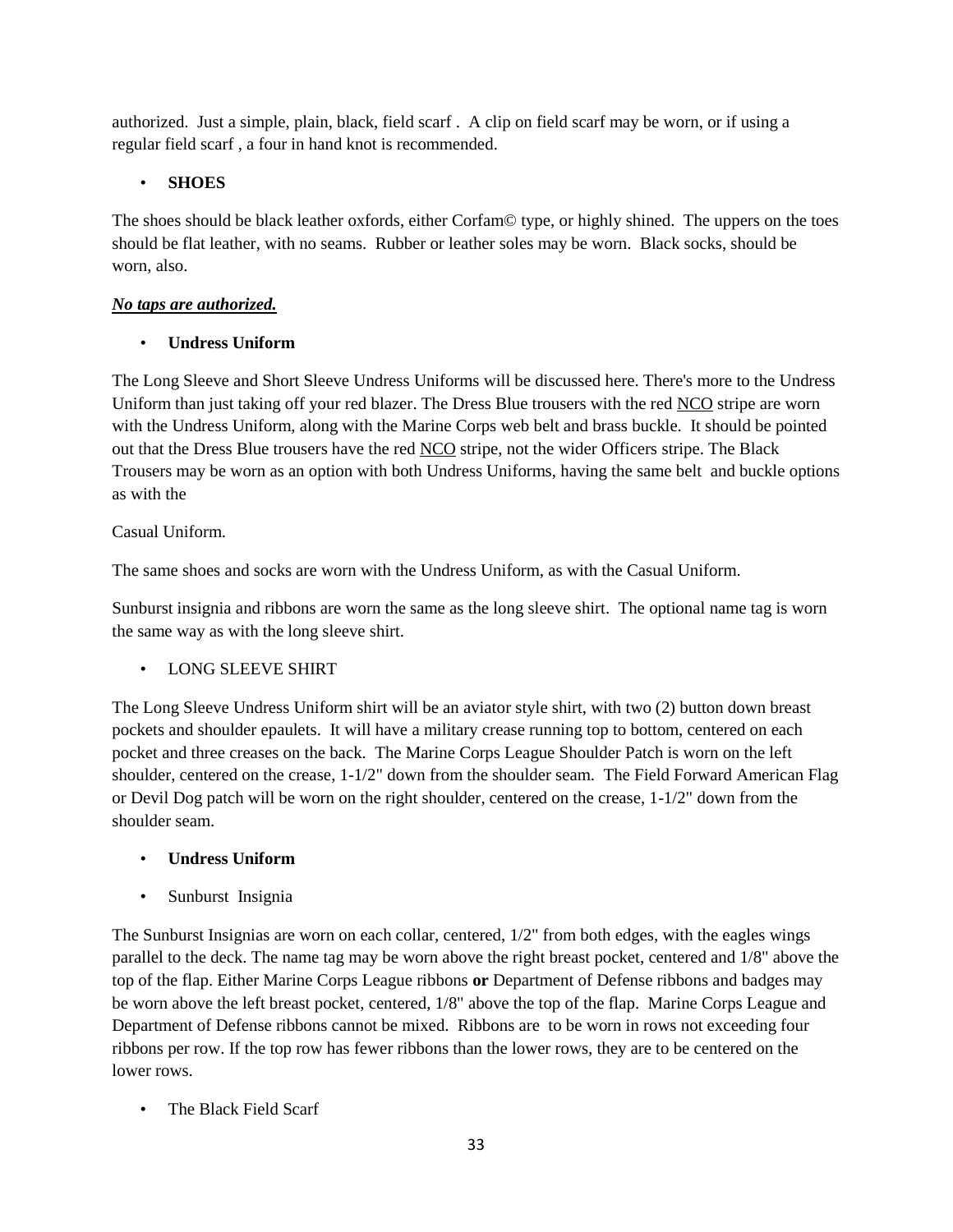*The black* field scarf *with either the Marine Corps or Marine Corps League gold tie bar (no open collar).*

## • **Short Sleeve Shirt**

The Short Sleeve Undress Uniform is same as long sleeve except in sleeve length. It has the same pockets, shoulder epaulets, creases and patches. The top most button is left open and a tie is never worn with the short sleeve Undress Uniform shirt. The dress blue trousers with red NCO stripe are to be worn with this uniform, the black trousers are an option. The same belts and belt options are worn with the short sleeve Undress Uniform as with the long sleeve Undress Uniform.

## • **Women's Cover**

- The Standard Cover is to be worn with the Marine Corps Emblem worn on the left side. Officer strips, LIFE and LIFE MEMBER strips and the detachment name embroidery is the same as the men's Standard Cover.
- Enclosure 3 doesn't state that the cover be a woman's cover, so it is assumed that either the Standard Women's Cover or the Standard Men's Cover may be worn. All these items are available through the Marine Corps League.
- Women"s Shirts
- A long sleeve or short sleeve white shirt, with shoulder epaulets, military creases and two button down flap pockets, similar to the men's shirt, is worn.
- An option is the women's white blouse that is worn with the USMC Dress Blues. Either Marine Corps League ribbons or Department of Defense ribbons and badges may be worn, but not mixed.
- With the long sleeve version of this uniform, either the black cross over (Marine Corps Style) tie OR- black field scarf with MC or MCL gold tie bar will be worn.
- The Sunburst insignias, shoulder patches and name tag are all worn the same as is prescribed with the men's uniform.
- A plain black "A" line skirt or black slacks are worn the same as with the casual uniform. When the trousers are worn, the same belts that are authorized with the Casual Uniform may be worn.

## • **Women's Undress Uniform**

- Dress blue trousers with red NCO stripe may be worn, with Marine Corps web belt and brass buckle, when in Color Guard.
- Black nylon hosiery and a black, plain toe, closed pump are worn with this uniform.
- When wearing trousers, plain, black oxfords may be worn.
- Earrings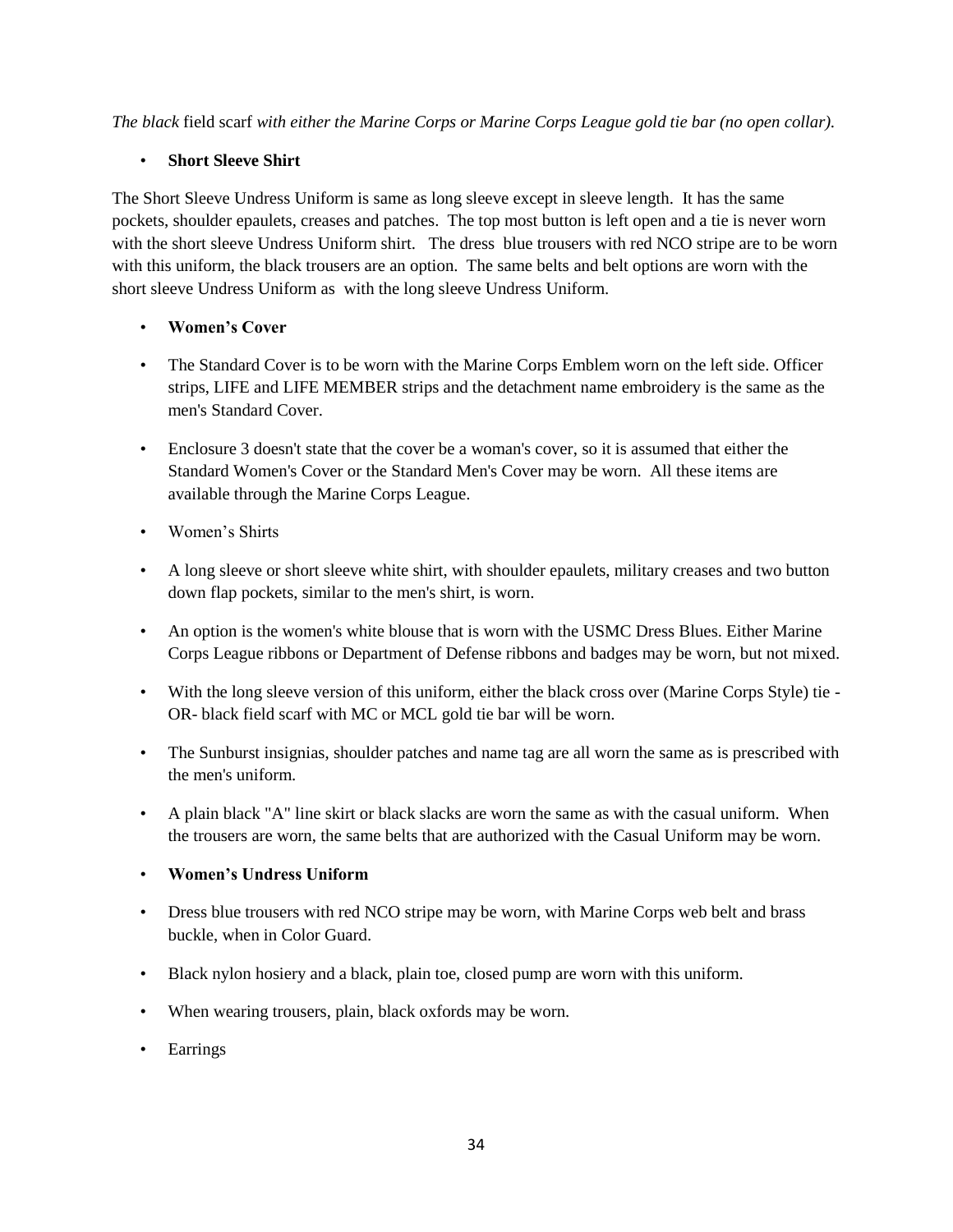- Although earrings aren't mentioned in the Women's Casual Uniform section of the National Bylaws, Enclosure (3), it is written in the section on the Women's Undress Uniform and is believed to apply to all uniforms.
- Earrings may be worn with this uniform. They must either be small, round, white pearl (or pearl like), or gold earrings, not to exceed 9mm in size. When worn, they will fit tight against the lobe of the ear and not extend below the earlobe.

## • **Women's Casual Uniform**

- The Women's Casual Uniform will consist of the red blazer, with the buttons arranged as is on the men's Casual Uniform OR The women's red blazer which is fitted differently and the front buttons are on the opposite side, from the men's red blazer worn.
- Both are available through an outside clothier.

## • **Associate Members Uniform**

The Associate Member is not to wear the Marine Corps Emblem. This Emblem is highly honored by all Marines and only those who earn it, may wear it.

The regulations for Associate Member Uniforms are the same as Regular Member Uniforms, except as follows:

The Marine Corps Emblem on the Basic Cover is replaced with a Starburst Emblem with Forward Facing Anchor.

• Crest, Sunburst, American Flag and MCL Patch

On the Casual Uniform, the Crest or Bullion Seal is not worn.

- The Sunburst Insignias on the Undress Uniform is replaced with  $1/2$ " x  $1/2$ " gold MCL insignias.
- The field forward American flag patch is worn on the right shoulder and the Marine Corps League patch with an Associate Rocker attached at the bottom will be worn on the left sleeve.
- They are to be worn in the same way as prescribed on the Regular Member Undress uniforms. Dress blue trousers may be worn, but without the red NCO stripe.
- **The Formal Uniform**
- The Formal Uniform will consist of the Basic Cover, as with all other uniforms. The shirt will be a formal pleated shirt with a standard collar and no ruffles. The tie will be a black, military bow tie.
- The shirt will have gold cuff links and gold studs.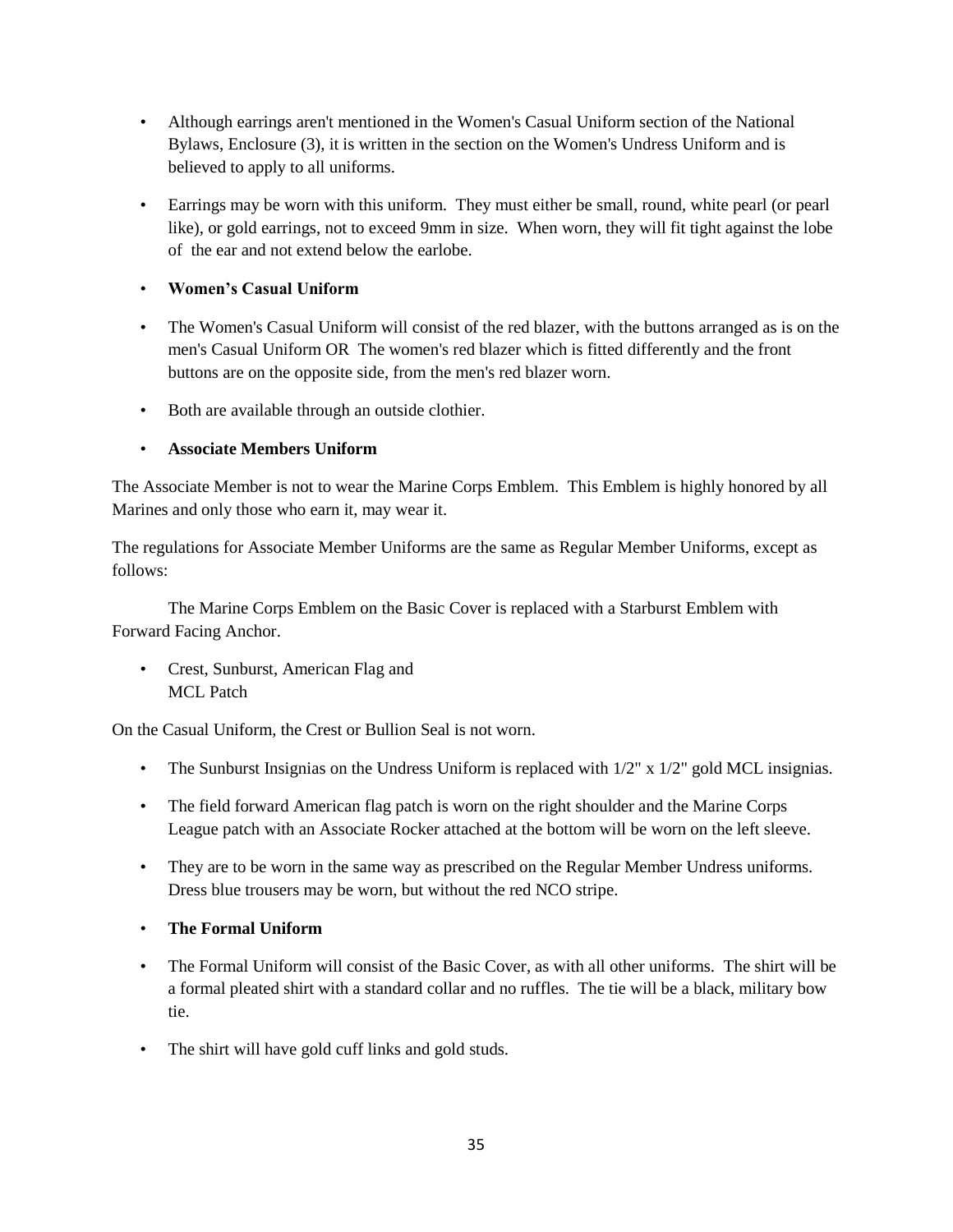- The Chapel of Four Chaplains medal may be worn with this uniform as an option and the Marine Corps League Blazer Crest or Bullion is optional when miniature medals are worn.
- The red mess jacket is worn with this uniform, but the red blazer may be worn as an option, due to the high cost of the red mess jacket, which is ordered through an outside clothier. If the red mess jacket is worn, it will be a medium weight gabardine material with Marine Corps League buttons, a gold waist chain and the Sunburst Insignia in locating holes in the jacket collar. The buttons are sewn on, three to a sleeve and three on either side of the waist, as illustrated.
- A gold cummerbund can be worn with either Jacket. The gold vest front may be worn with the Formal Red Blazer only. They are Both sold through National.
- Blue trousers with NCO Stripe or Black tuxedo trousers are worn with this uniform, but black trousers are an accepted option. The belt and buckle can be either of the belts worn with the Casual Uniform.
- When wearing the red mess jacket, large medals may not be worn. When wearing the red blazer, miniature medals are authorized as described below, or up to three large medals may be worn.
- Shoes and socks are the same as the Casual Uniform.

## • **Mounting of Medals**

When more than one medal is worn, they shall be suspended from a holding bar of metal or other material of sufficient stiffness to support the weight of the medals. No more than seven medals are to be worn on one row. When more than seven medals are worn, additional rows shall be used. When more than four medals are on a single row, they are to overlap evenly, on a four ribbon bar, up to seven medals.

When eight or more medals are worn, the lower row will contain the same number as, or one more than, the upper row and overlap evenly, up to seven medals. The upper row will be side by side up to four medals, then overlapping if the second row is more than Four medals and less than seven. The upper row, should never be more than one medal greater in number than the lower row.

- In the event that more than fourteen medals are worn, they are to be placed on three rows, with the lower and middle rows containing the same number of medals and the top row, either the same number or one less than the middle row.
- At no time are there to be more than seven medals to a row. Any time there are more than four medals to a row, they are to be overlapped evenly (no more than 50%) and the upper rows will have no more than one more medal than the next lower row.
- DESCRIPTION OF MEDALS, RIBBONS, AWARDS, PINS AND WHO MAY AUTHORIZE
- Medals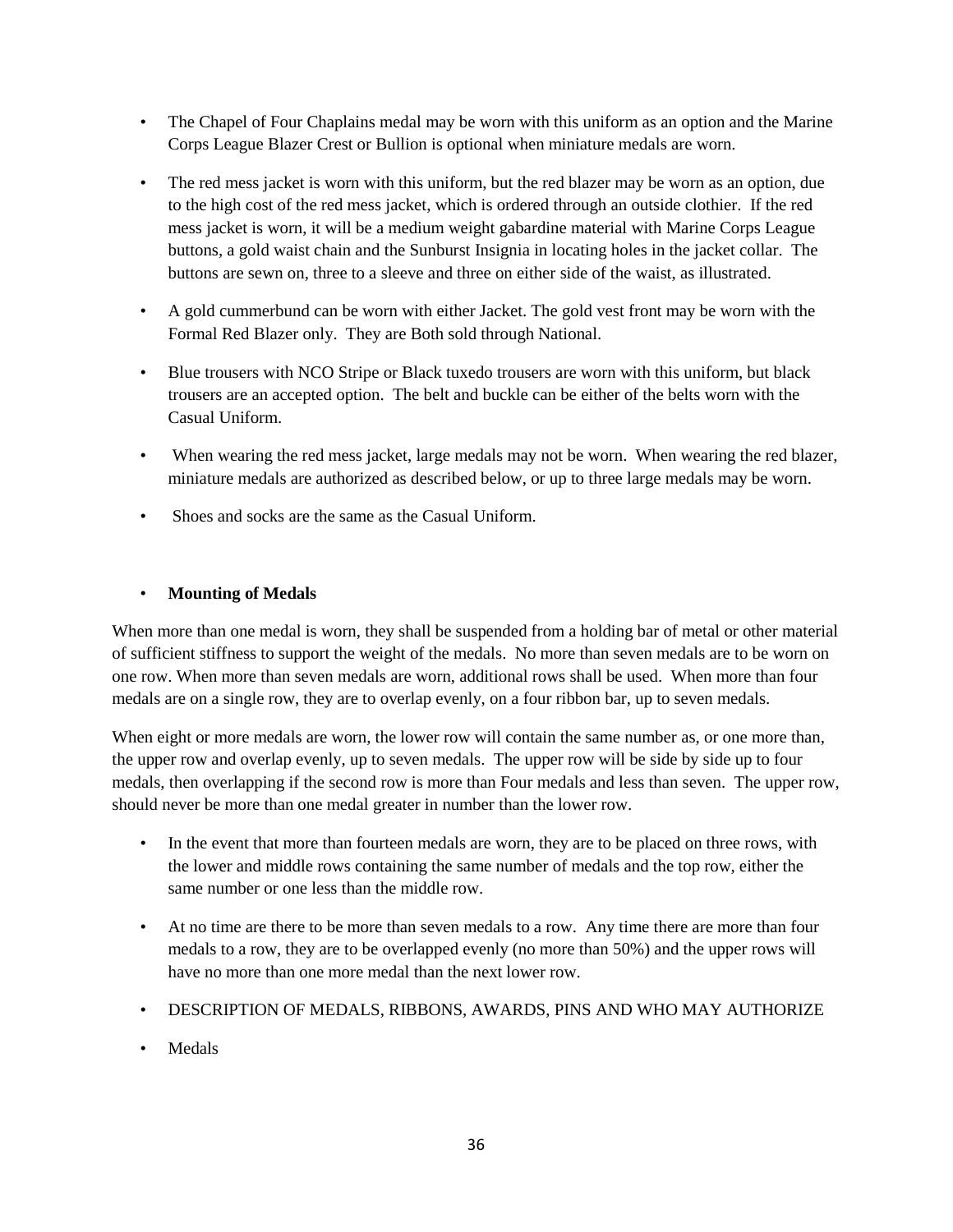## **Distinguished Citizens Medal-Gold**

Medal: Gold Ribbon: Blue, gold, white, green and red stripe **Awarded By:** National Commandant

**Recommended By:** Detachment\Department\National Division Vice-Commandant.

**For Approval:** Department\National Division Vice Commandant\National Awards Committee Shall be awarded by National Commandant ONLY. This medal is automatically presented to the National Marine of the Year with the FMF device (Eagle, Globe and Anchor) signifying National Marine of the Year (see Note #3).

• Recommendation(s) for this medal must be in writing and sent to the National Commandant via the National Awards Committee for their recommendation for approval or disapproval. The medal will be awarded **only** to Marines who, in the opinion of the Awards Committee, have answered to the call of "Above and Beyond" the principles upon which the Marine Corps League was founded. A 3/16" gold star will be worn to indicate additional awards.

# • **Distinguished Citizens Medal-Silver (Current)**

Medal: Silver

Ribbon: Red center flanked by gold and black stripes

(A) Awarded By: National Commandant

Recommended By: Detachment\Department\National Division Vice-Commandant

 For Approval: Department\National Division Vice-Commandant\National Commandant\National Awards Committee

(B) Awarded By: Department\National Division Vice-Commandant

 Recommended By: Detachment\Department\National Division Vice-Commandant For Approval: Department\National Division Vice Commandant

- **Distinguished Citizens Medal-Bronze (Current)**
	- Medal: Bronze

Ribbon: White center flanked by maroon stripes

(**A) Awarded By:** National Commandant

 **Recommended By:** Detachment\Department\National Division Vice-Commandant **For Approval:** Department\National Division Vice-Commandant\National Commandant\National Awards Committee

**(B) Awarded By:** Department\National Division Vice-Commandant

 **Recommended By:** Detachment\Department\National Division Vice-Commandant **For Approval:** Department\National Division Vice-Commandant (**C) Awarded By:** Detachment Commandant

# • **Distinguished Service Medal (God, Country, and Corps)**

# Medal: Bronze

Ribbon: Maroon center flanked by dark blue stripes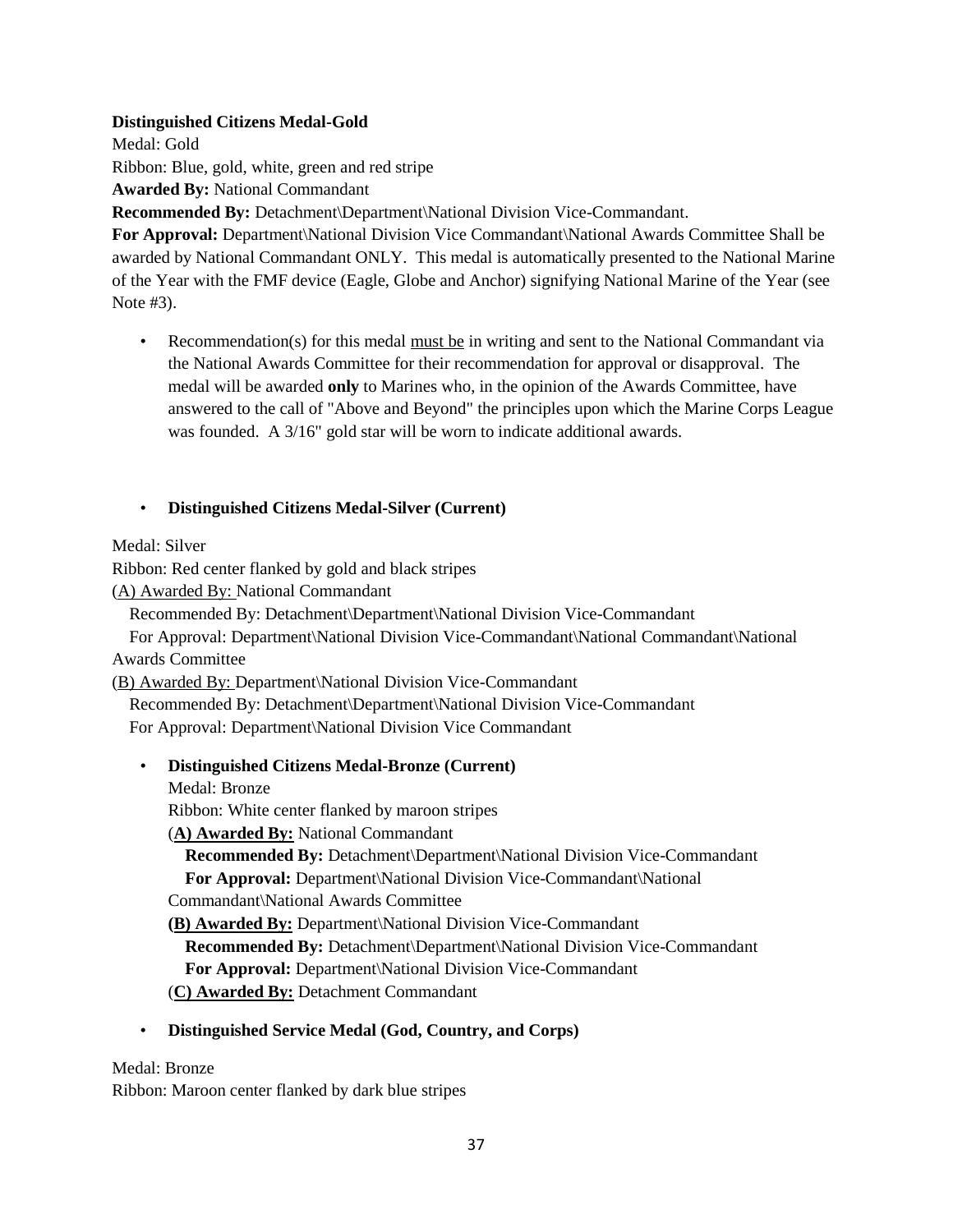**Awarded By:** Detachment\Department\National Division Vice-Commandant\National Commandant **Recommended By:** Detachment\Department\National Division Vice-Commandant\National Commandant

This medal should be presented to a Marine who has been awarded the Distinguished Citizen Medal-Gold, Silver or Bronze, with the Distinguished Service Certificate indicating the authorization to wear the awarded medal.

## • **National Recruiter Medal**

Medal: Gold – Silver - Bronze Ribbon: Green, white and gold Awarded By: National Jr. Vice-Commandant Awarded to National Recruiter of the Year.

### • **Department Recruiter Medal-Silver**

Medal-Silver Ribbon-Green, Gold, Green Awarded to Department Recruiter(s) of the Year

- **Detachment Commandant Medal** (Commandant John A. Lejeune) Medal: Bronze Ribbon: Maroon and Dark blue stripes To be worn by present and past elected Detachment Commandant.
- **Detachment Staff Medal (Elected)** Medal: Silver Ribbon: Blue, White, Red, White, Blue To be worn by present and past elected Detachment Officers.
- **Detachment Staff Medal (Appointed)** Medal: Bronze Ribbon: White, Blue, White To be worn by present and past appointed Detachment Officers.
- **Detachment Recruiter Medal-Bronze**  Medal: Bronze Ribbon: Gold, Green, Gold **Awarded By:** Detachment Commandant Awarded to: Detachment Recruiter(s) of the Year

Can be issued to all members recruiting five or more new members in a single year.

• **Marine Corps League Medal (Membership)** Medal: Marine Corps emblem on gold sunburst Ribbon: Blue, khaki, olive stripes flanked by gold and pink stripes.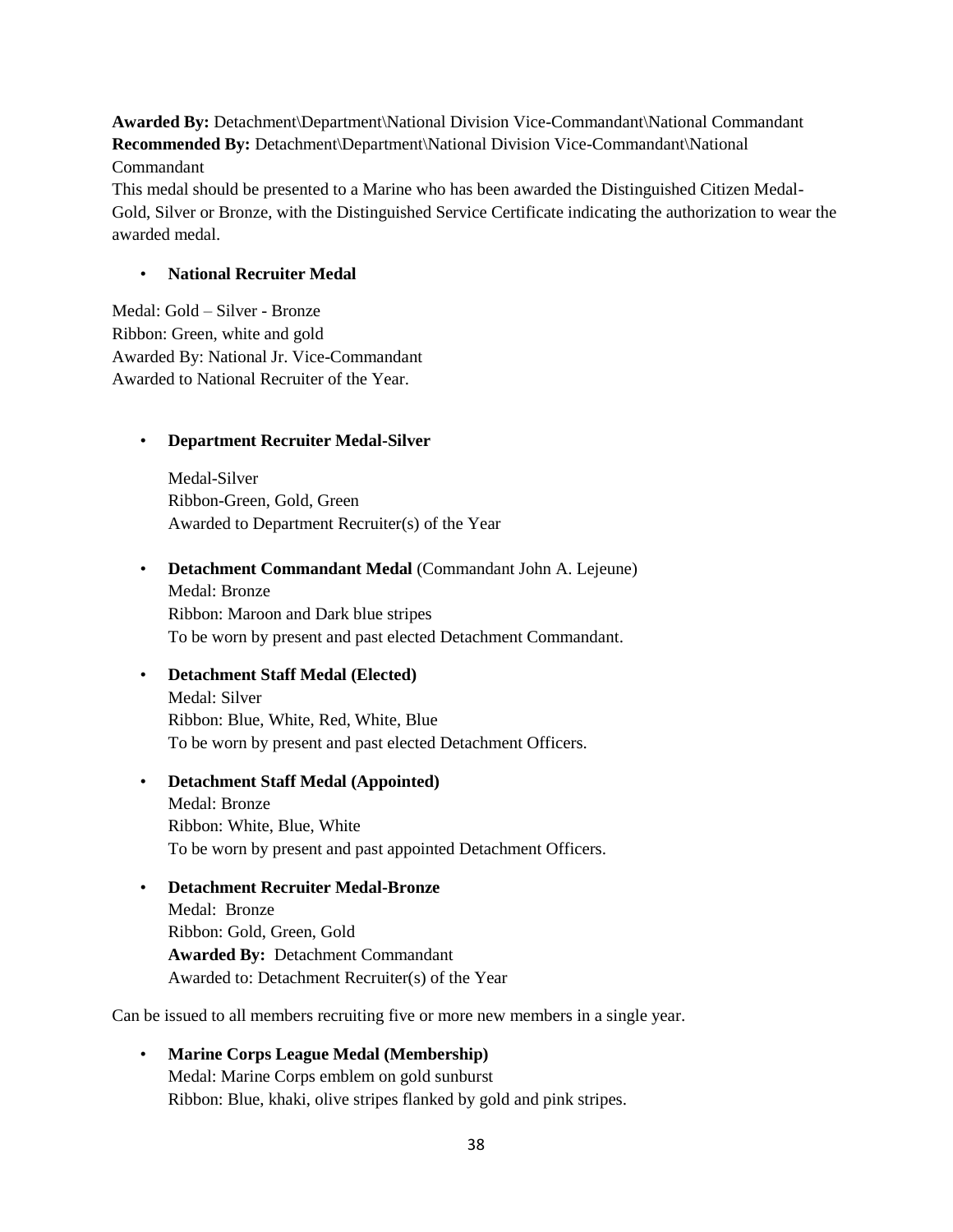To be worn by a member of the MCL who is a member in good standing. A bronze star may be worn for each period of five (5) years of continuous membership and there has not been a break in membership.

## **CERTIFICATES**

- **Distinguished Citizen Award Certificate** The only notation on the bottom left corner will be "Authorized to Wear-Gold, Silver or Bronze"
- **Distinguished Service Award (Certificate only)** This award may be presented by the National, Department, or Detachment Commandant to Leaguers and non-League members who have distinguished themselves.
- **Certificate of Appreciation**

This award may be presented by the National, Department, or Detachment Commandant for appreciation of loyalty and patriotism to country and the Marine Corps League. This may be awarded to Leaguers and non-League members.

• **Certificate of Appreciation (For displaying the United States flag)** This award maybe presented by the National, Department, or Detachment Commandant.

## **AWARDS**

• **Marine of the Year**

This award shall be presented to a regular member of the Marine Corps League who has rendered service(s) and performed a deed(s) above and beyond the duties and obligations required of a member of the Marine Corps League.

Letters of Nomination for National Marine of the Year shall originate only at the Detachment level. No individual member(s) of the Marine Corps League, nor any subsidiary unit(s) of the Marine Corps League shall submit a Letter of Nomination other than the nominee's Detachment.

The nominee shall be a regular member of the Marine Corps League, in good standing of the Detachment, which submits the Letter of Nomination.

Only officers and/or members of the Detachment submitting the Letter of Nomination shall be allowed to submit documentary proof, or affidavits on behalf of the nominee submitted.

Any meritorious deed(s) so identified as being within the scope of these rules shall be of such substance that the weight will or shall have brought acclaim and prestige to the Marine Corps League; or has enhanced and/or furthered the concepts of the duties of being a citizen of the United States of America; or has been a deed(s) of courage or valor without regard for his/her own safety. (See National Administrative Procedures Section 300, Sub-Section One (1))

The nominee shall be a regular member of the Marine Corps League, in good standing of the Detachment which submits the Letter of Nomination.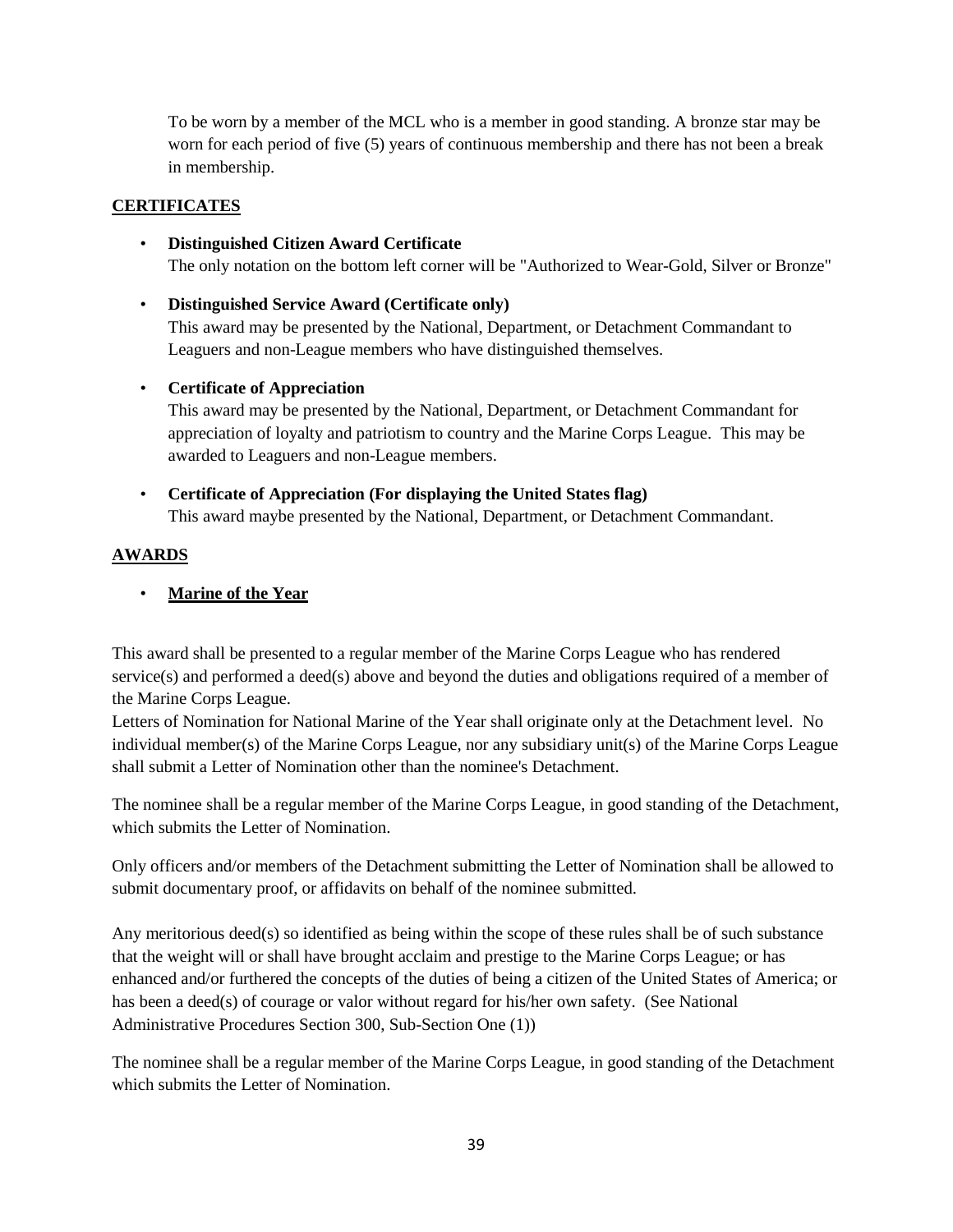Only officers and/or members of the Detachment submitting the Letter of Nomination shall be allowed to submit documentary proof, or affidavits on behalf of the nominee submitted.

Any meritorious deed(s) so identified as being within the scope of these rules shall be of such substance that the weight will or shall have brought acclaim and prestige to the Marine Corps League; or has enhanced and/or furthered the concepts of the duties of being a citizen of the United States of America; or has been a deed(s) of courage or valor without regard for his/her own safety. (See National Administrative Procedures Section 300, Sub-Section One (1))

# • **"Espirite de Corps" Award**

National Headquarters of the Marine Corps League will accept nomination of the individual from the Superintendent of the U.S. Merchant Marine Academy. This award was conceived to extend recognition by presenting a Marine Corps Officer's sword to the Marine Option Cadet, who best demonstrates the qualities of leadership sought by the Marine Corps, from the U. S. Merchant Marine Academy at Kings Point, NY. The presentation will be made by the National Commandant at the Commencement ceremonies.

# • **Dickey Chapelle Award**

National Headquarters of the Marine Corps League will accept nominations for the annual Dickey Chapelle Award prior to 1 June annually. This award was conceived to extend recognition to the woman who, in the opinion of the Awards Committee, has contributed most to the morale, welfare, and wellbeing of the officers and men of the United States Marine Corps. While not limited to the immediate past 12-month period, nominations should stress accomplishments during that period. Nominations should be forwarded directly to: Awards Committee, Marine Corps League, Post Office Box 3070, Merrifield, Virginia 22116-3070.

# • **Heroism Medal**

Shall be awarded by the National Commandant or his/her representative. This medal is presented to a civilian for an act of heroism. Recommendation(s) for this medal must be in writing and sent to the National Commandant via the National Awards Committee for their recommendation for approval or disapproval. The medal will be awarded only to civilians who, in the opinion of the Awards Committee, have answered to the call of "Above and Beyond" the principles upon which the Marine Corps League was founded.

# • **VAVS Award**

The National VAVS Representative and Deputy Representatives will select at the national convention the recipients of the Detachment VAVS awards and individual award as described below:

# 1. Plaques

None (sp) plaques categorized by membership strength of the detachment as reflected on the current 30 June strength report roster.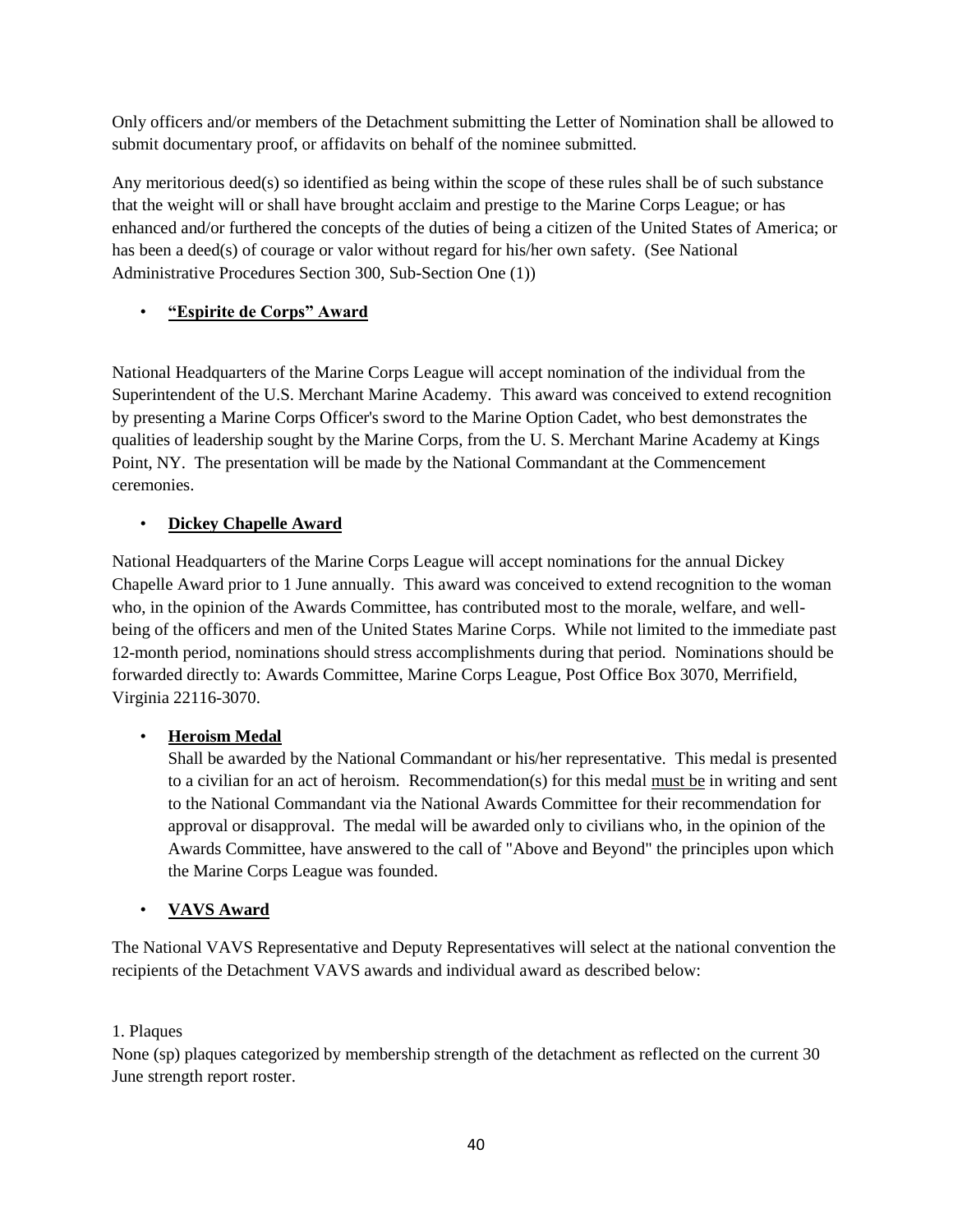Category 1: 15 to 50 members. First, Second and Third Place plaques. Category 2: 51 to 100 members. First, Second and Third Place plaques. Category 3: Over 100 members. First, Second and Third Place plaques.

# **2. Past National Commandant's VAVS Award**

Nominee's for the PNC's VAVS Award must be a member in good standing of the Marine Corps League and must have served on a regular basis in the VAVS Program at a VAMC for a minimum period of at least three years. Recommendations for the PNC's VAVS Award must be made by the detachment and approved at a regular scheduled detachment meeting. Recommendations to be submitted to the National VAVS Representative are to be received no later than July 1 prior to the National Convention. Recipient of the PNC's VAVS Award is entitled to wear the Marine Corps League's Community /VAVS Service Ribbon.

## 3. **Detachment VAVS Award**

Detachment VAVS Award recommendations should also be submitted to the National VAVS Representative to be received no later than July 1st prior to the National Convention, outlining the activities of the detachment VAVS program to include total hours volunteered and monetary donations to the VAVS program.

- National Jr. Vice Commandant's Awards
- **100% Membership Citations**
- (a) 100% Membership Streamers will be given to those Detachments, Departments, and Divisions, who have achieved 100% membership during the period of 1 July to 30 June and will be Red in color with Gold lettering.
- **Increased Membership Citations and Plaques**

(a) Increased Membership Citations will be awarded to all Detachments, Departments, Divisions that exceed their membership strength from 1 July through 30 June. The Citations will be presented during the National Convention each and every year.

(b) Increased Membership Plaques will be awarded to all Detachments, Departments, Divisions that exceed 100% membership by percentage in the following manner:

(1) Detachment Membership from 15 to 50 members, four (4) plaques; 1st through 4th place.

- (2) Detachment Membership from 51 to 100 members, four (4) plaques; 1st through 4th place.
- (3) Detachment Membership from 101 to 200 members, four (4) plaques; 1st through 4th place.
- (4) Detachment Membership from 200 plus members, four (4) plaques; 1st through 4th place.
- (5) Department Membership, four (4) plaques; 1st through 4th place.
- (6) Division Membership, three (3) plaques; 1st through 3rd place.

# • **Individual Membership Recruiting Awards**

Each and every year, a special form (See Enclosure Four (4)) must be filled out by the individual member and signed by the Detachment Commandant and Detachment Adjutant/Paymaster, then mailed to the National Junior Vice-Commandant.

Recruiting Awards will be issued as follows: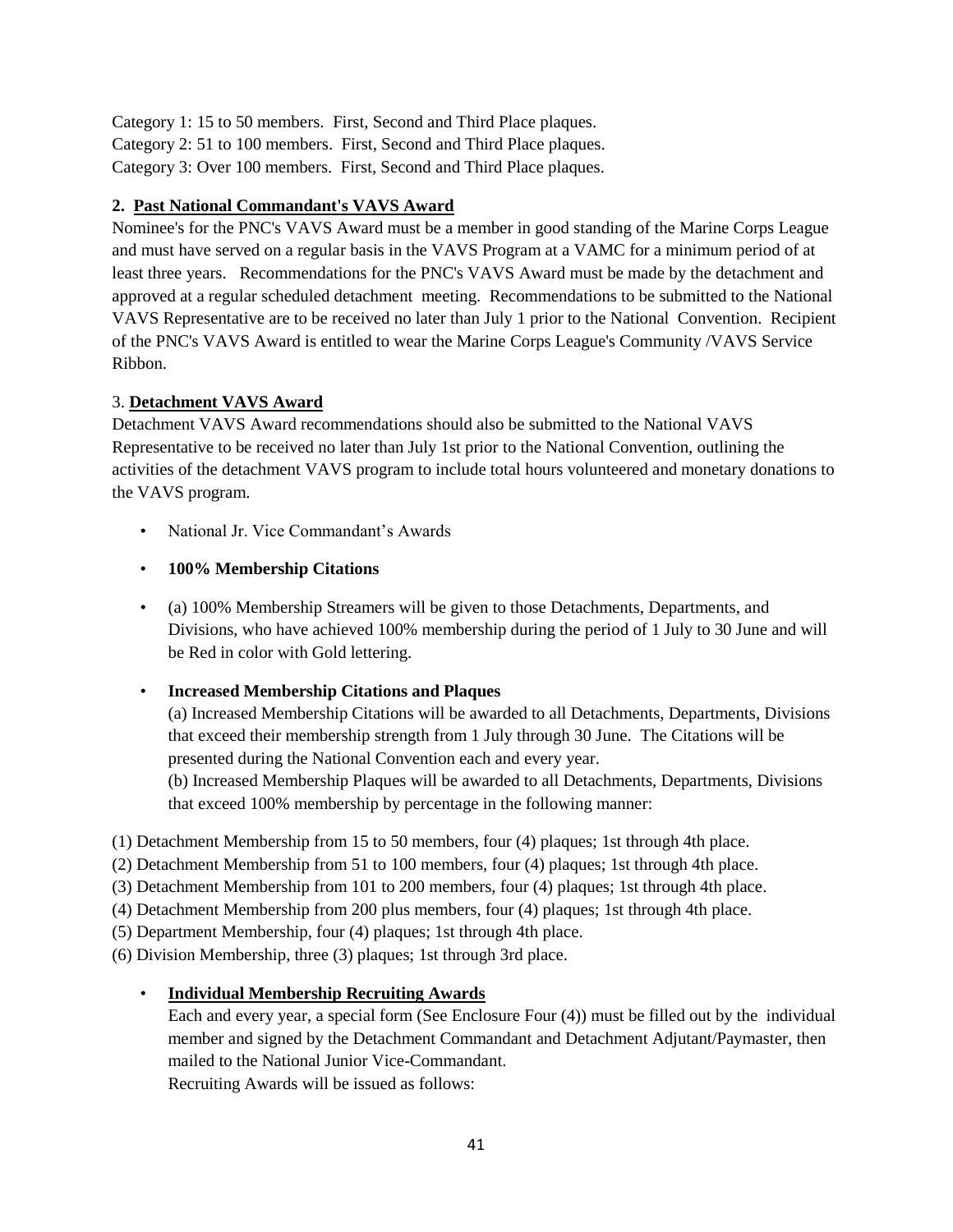(a) A Citation will be given to those members who have recruited 5-24 members during the year.

(b) A National Recruiters Medal-Bronze and a Distinguished Service Award Citation (signifying the accomplishment) will be presented to those members who recruited 25-49 members during the year.

(c) A National Recruiters Medal-Silver and a Distinguished Service Award Citation (signifying the accomplishment) and a plague will be presented to those members who recruited 50 plus members during the year.

(d) The top Recruiter of the Year, the one individual member that has recruited the most members through his/her individual efforts will be presented the National Recruiters Medal-Gold (appropriately engraved), and a plague in the shape of the United States with his/her name engraved thereon and the Distinguished Service Award Certificate (signifying the accomplishment).

## • **National Convention Streamers**

These will be awarded to those Detachments, Departments and Divisions who display the League standards at the National Convention and will be in the color of the state in which the National Convention is being held with appropriate lettering.

• **PINS**

## • **Past National Commandant Pin**

Oval-shaped pin with Marine emblem and a diamond. Presented to the outgoing National Commandant at the completion of his tour as National Commandant at the National Convention. It will be worn centered on the left lapel, one inch below the lapel notch.

## • **National Marine of the Year Pin**

Gold pin in the shape of the United States. Awarded at the National Convention to the Marine selected by the Marine of the Year Society as the National Marine of the Year. It will be worn centered on the left lapel one inch below the lapel notch, left of the Past National Commandant pin if so awarded.

## • **Kennel Dog of the Year Pin**

Gold pin with Devil Dog emblem in the center. Presented at each National Convention to the Marine selected as the Kennel Dog of the Year. It will be worn centered on the left lapel one inch below the lapel notch, left of the National Commandant pin and Marine of the Year pin if so awarded

**Note #1**: For each additional medal award, a bronze star will be worn. A silver star will be worn in lieu of five (5) bronze stars and a gold star will be worn in lieu of five (5) silver stars unless otherwise noted. The exceptions are: Distinguished Citizens Medal-Gold; Sliver; Bronze and Distinguished Service Medal. On each of the aforementioned, a 5/16" gold star will be worn to indicate additional awards and a 5/16" sliver star will be worn in place of five (5) gold stars.

**Note #2**: When Departments celebrate their 50th or more anniversaries, the medals that are struck for those Departments, and issued or sold at their respective Department Conventions to *only those who attended*.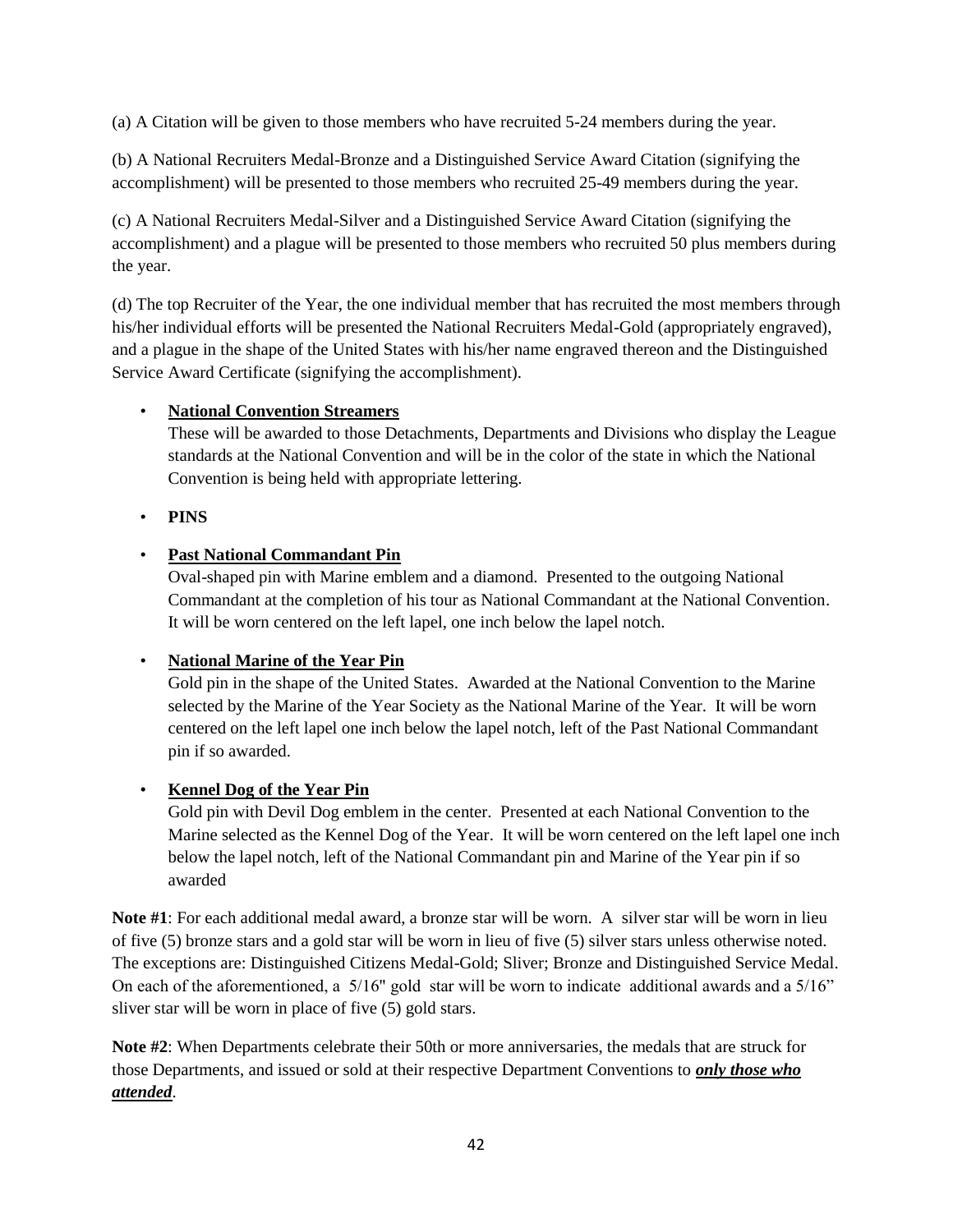**Note #3**: National, Department and Detachment "Marines of the Year" are eligible to wear the FMF device (Eagle, Globe and Anchor) signifying National, Department and/or Detachment Marine of the Year. This device will be centered on the respective ribbon for each award. National Marine of the Year will wear it centered on the Gold ribbon, Department Marine of the Year will wear it centered on the Silver ribbon, and Detachment Marine of the Year will wear it centered on the Bronze ribbon. Prior and subsequent awards (Gold, Silver or Bronze, not necessarily Marine of the Year) will be worn with the proper stars affixed.

## • **Wearing of Miniature Medals**  (Formal Dress Only)

A. Miniature medals may be worn on the left lapel of the red blazer with the medals placed evenly between the left lapel notch and the top edge of the breast pocket and one inch out from the edge of the inside of the left lapel. In those instances where regulation size holding bars cannot be accommodated on the lapel, medals may be extended beyond the edge of the lapel to the left breast of the red blazer.

B. Additional holding bars on the Red Blazer shall be placed under the top row in such a manner that the medallions of the upper row are in line immediately above the medallions of the succeeding row, unless medal count is uneven.

Note: This applies only if wearing the Blazer. When wearing the Marine Corps League Mess Jacket, miniatures will be worn as you would large medals.

## • **Mounting of Miniature Medals**

- A. When more than one (1) medal is worn, they should be suspended from a holding bar of metal or other material of sufficient stiffness to support the weight of the medals.
- B. When eleven (11) medals are worn, there will be five (5) medals on the first row, and six (6) medals on the second row (medallions cannot be even top to bottom).
- Mounting of Miniature Medals
- The maximum length of the holding bar for medals should be four (4) inches, (3 ribbon bar). A maximum of five (5) medals, side by side, can be accommodated on a holding bar of maximum length, however, a maximum of ten (10) medals can be accommodated on a holding bar if overlapped. Overlapping shall be equal (not more than 50%) and the right or inboard medal shall be shown in full.
- Mounting of medals by rows: One to ten medals, 1 row only
- One to eleven medals,  $2 \text{ rows} \text{first row} (5)$ , second row  $(6)$
- Two medals mounted side by side on a one (1) inch bar ( 1 ribbon bar). Three medals mounted on a one (1) inch bar (1 ribbon bar) overlapped.
- Four medals mounted on a two (2) inch bar (2 ribbon bar) overlapped.

When more than one (1) of the same medal has been awarded, stars shall be worn for additional awards.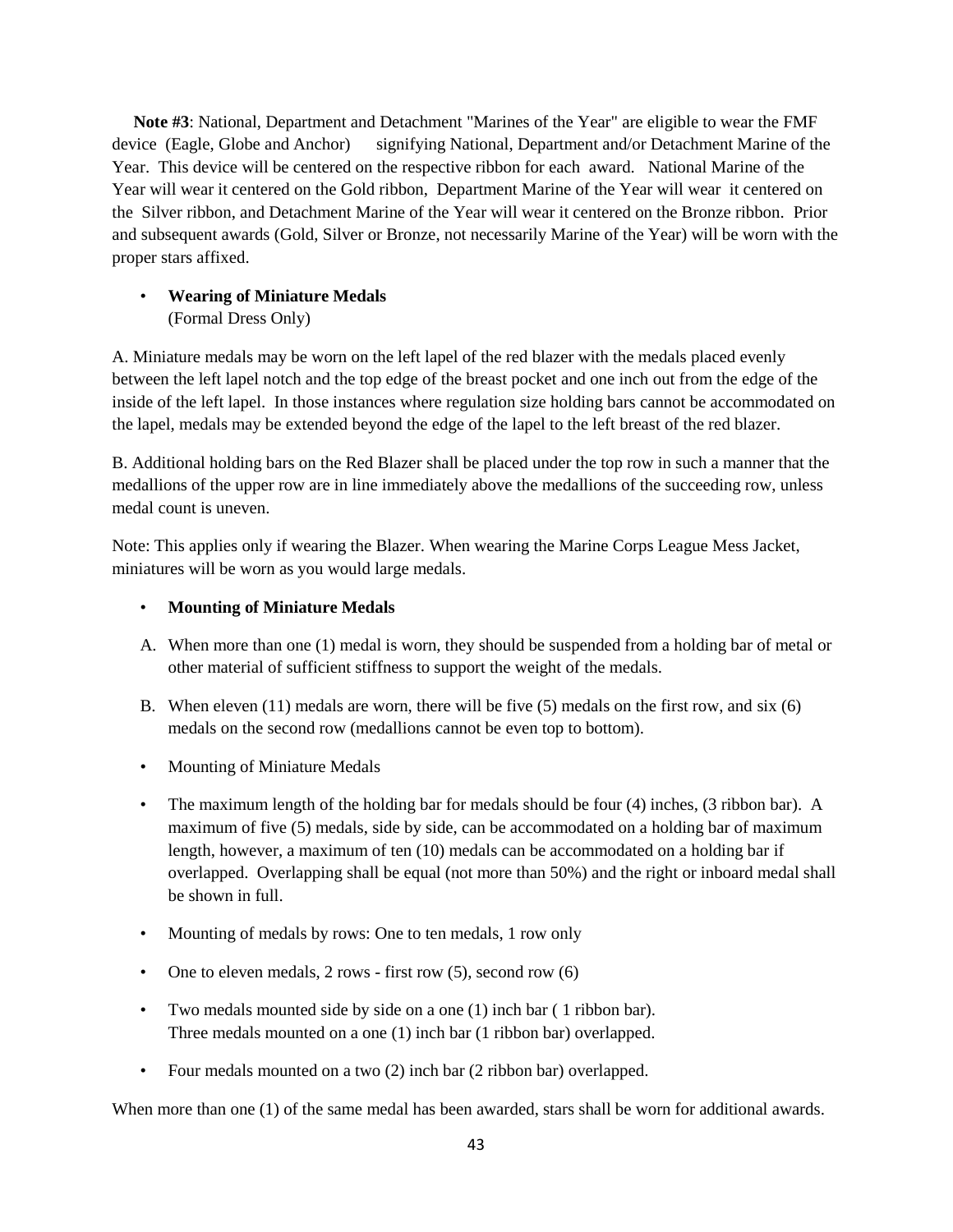#### • **Military Order of the Devil Dogs Uniform Regulations**

- The cover patch of the Military Order of the Devil Dogs, Inc. is to be sewn on the right hand side of the Marine Corps League Cover centered over the piping, (gold piping on the Detachment member and Department Officer cover, red piping on the National Officer cover) so that one half of the patch extends from either side of the piping. The eyes of the Bulldog on the Patch should be level to the deck and the Gold Trench Helmet will be canted to the left side of the Bulldog"s head. The bottom line of the helmet touching the Bulldog's head on either side should be parallel to the piping on the cover. The Patch shall not touch the piping on the top of the cover, or the bottom edge of the cover, nor shall it touch any lettering on the cover.
- No pins, stars, medals, or any other devices shall be worn on the cover without the official approval of the Kennel. Kennel officers may wear gold covers, but they must revert to the cover they are authorized after their term of office. Only Past Chief Devil Dogs may wear the Gold cover after their term of office and the dates of tenure must be sewn on the cover.
- An embroidered official insignia may be worn on the right sleeve of the shirt with the top of the insignia 1-1/2 inches below the shoulder seam.
- The official identification disc of the Military Order of the Devil Dogs, Inc. shall be a metal one, which can be gold or silver plate. The disc shall be 1-1/4 inches in diameter on the face of which is the official insignia surrounded by the lettering of the official title of the order and below the insignia the words "Pound No." allowing space for the number of the member's Pound. On the top of the reverse side shall appear the words "Presented to" below which shall be a space of the name and state of the member, at the bottom the words "License No." which is for the member's license number.
- The disc is to be perforated and suspended by a 1 inch ribbon of approximately 36 inches in length to permit the disc to be worn pendant about the neck in colors herein described:
- a) All active PEDIGREED DEVIL DOGS shall wear a gold ribbon.
- b) All active DEVIL DOGS shall wear a red ribbon.
- c) All active PUPS shall wear a black ribbon.
- d) Gold plated discs shall be worn by all Past Kennel Officers and bear the name of the highest office held and the fiscal year of tenure.
- e) Silver plated discs shall be worn by all Past Pack and Pound Officers and shall be similarly inscribed as to the highest Pack or Pound office held and fiscal year of tenure.
- f) All other members of the order shall wear the plain metal disc.

These Devil Dog Items are those that affect the Marine Corps League authorized Uniforms; for

complete information contact your Pound Keeper.

#### **End of Lesson Plan 4**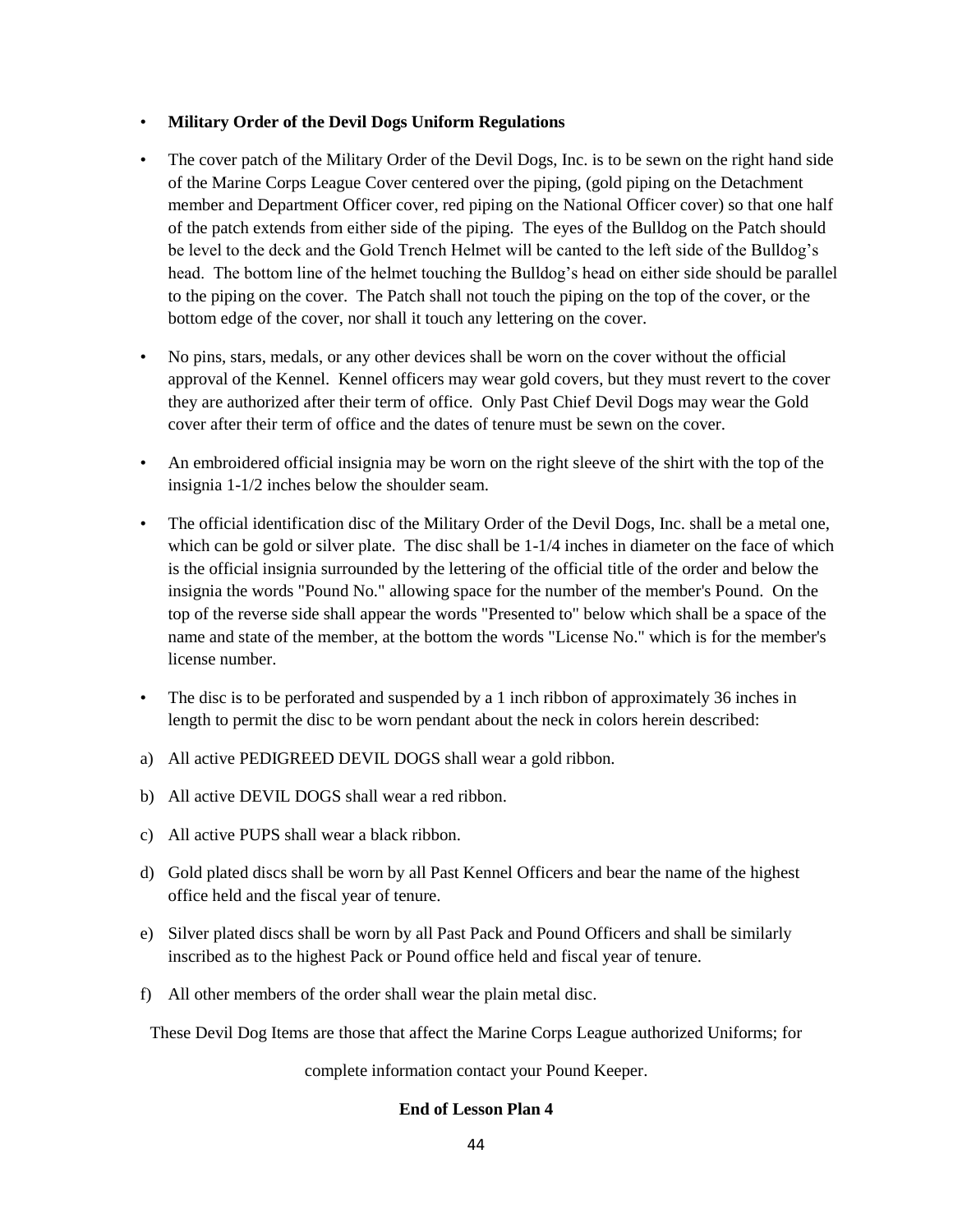### **Marine Corps League**

#### **Professional Development**

## **Lesson Five: Grievances & Discipline**

## ADMINISTRATIVE PROCEDURES CHAPTER NINE GRIEVANCES AND DISCIPLINE

- **SECTION 900 DEFINITIONS**
- **PETITIONER:** The petitioner is the person or unit bringing either a grievance or disciplinary charges under this chapter.
- **RESPONDENT:** The respondent is the person or unit against whom a grievance or disciplinary action is sought.
- **GRIEVANCE:** A grievance is an injury, injustice or wrong which gives ground for complaint because it is unjust, harmful, afflictive or oppressive. It does not subject the member, detachment or department to punishment, but seeks to resolve the injury, injustice or wrong if such is found.
- **DISCIPLINARY CHARGES:** A formal complaint, accusation, information or indictment of a member, detachment or department in which disciplinary punishment is sought. "Charges" preferred under this chapter need not be by reference to a section. A disciplinary charge shall specify: What was alleged to have occurred, when it was alleged to have occurred and such other supporting information as may be necessary to adequately inform the respondent so a defense may be prepared. Detachments do not have any disciplinary jurisdiction upon any member.
- **RULES OF EVIDENCE OR PROCEDURE**: The rules of evidence or procedure prevailing in a court of law and/or equity shall not be controlling in actions under this chapter. All questions as to the relevance and admissibility of evidence and the regularity of the proceedings and the credibility or witnesses and evidence shall be determined by the appropriate Hearing Board and such shall not be overturned on appeal unless such Hearing Board is clearly in error. The goal of this chapter shall be to insure that matters are expeditiously, fairly and justly heard.
- **BURDEN OF PROOF**: The party bringing the grievance or the disciplinary charge has the burden of proving his allegations to the satisfaction of the Hearing Board. Any countercharges or allegations made by another party must be proved by that party.
- **SERVICE OF NOTICES**: All notices and correspondence required by this chapter must be served by Certified Mail, return receipt requested.
- **WRITTEN COMMUNICATIONS** The use of e-mail or fax is not allowed as notices of appeal except as permitted by the National Board of Trustees nor do such transmissions meet time deadlines. The proof of timely service is upon the proponent. A Certified Mail receipt constitutes timely service. If the Respondent refuses service and the Proponent displays a Certified 'Mail receipt, this constitutes timely service.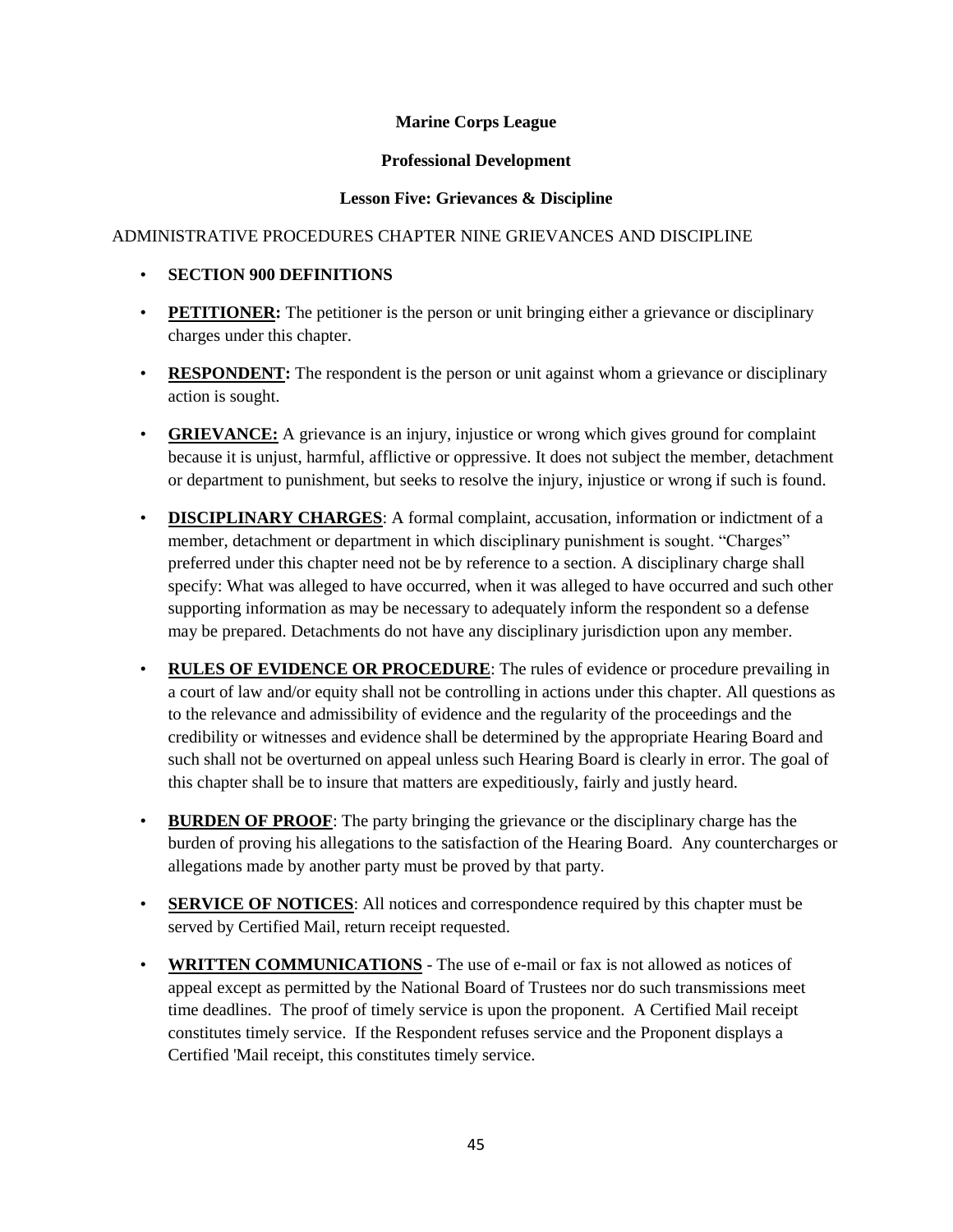- **BOARD OF TRUSTEES VOTES**: If the Board of Trustees is not in active service, as stated above, e-mail communication is approved on any vote taken by the Board if the notice is from the National Adjutant/Paymaster.
- **OATH:** All testimony will be given under oath. The oath will be: "I do solemnly affirm to tell the truth, the whole truth, nothing but the truth."
- **TIMELY APPEALS** All appeals will be served in a timely manner. If not, the appeal shall be deemed waived absent a showing of good cause. All appeals of any decision are due no later than thirty (30) days from the date of the decision. A Certified Mail receipt within such period constitutes proof of service for the appeal.
- If a member, Detachment or Department, feels that there is material grievance or wrong doing within the unit, or that a member has a grievance himself/herself you must do the following:
- The person with the grievance (Petitioner) shall present to the Department Judge Advocate a grievance in writing setting forth as clearly as possible the basis for the grievance. A copy will be sent to the Respondent and additional copies sent to the Department Commandant and the National Judge Advocate. The Respondent, if he/she wishes has ten (10) days in which to answer in writing to the Jurisdictional Judge Advocate concerning the defense.
- The Department Judge Advocate will examine the grievance and immediately attempt to mediate the dispute. If he is successful, he will so notify the Respondent and the Petitioner in writing that the matter is resolved and no further action is needed. The National Judge Advocate is to also receive copies of the report. If the mediation fails, the Judge Advocate will so notify the Department Commandant.

## REMEMBER

- All correspondence will be sent by Certified Mail, return receipt requested.
- Make certain that copies are disbursed to the participating parties.
- Keep within the time limits for mailings.

## • **SECTION 901 GRIEVANCES**

- Upon notice that the grievance is not resolved, the Department Commandant will appoint a Hearing Board consisting of Himself/Herself as the Chairman, the Department Judge Advocate and at least three (3) other members, none of whom shall be members of the unit involved.
- Board has the AUTHORITY to convene a Hearing at a time and place of its convenience within the Department on which the alleged grievance did occur. If there are any challenges to the makeup of the Hearing Board, they must be made prior to the convening of the Hearing Board or they shall be deemed waived.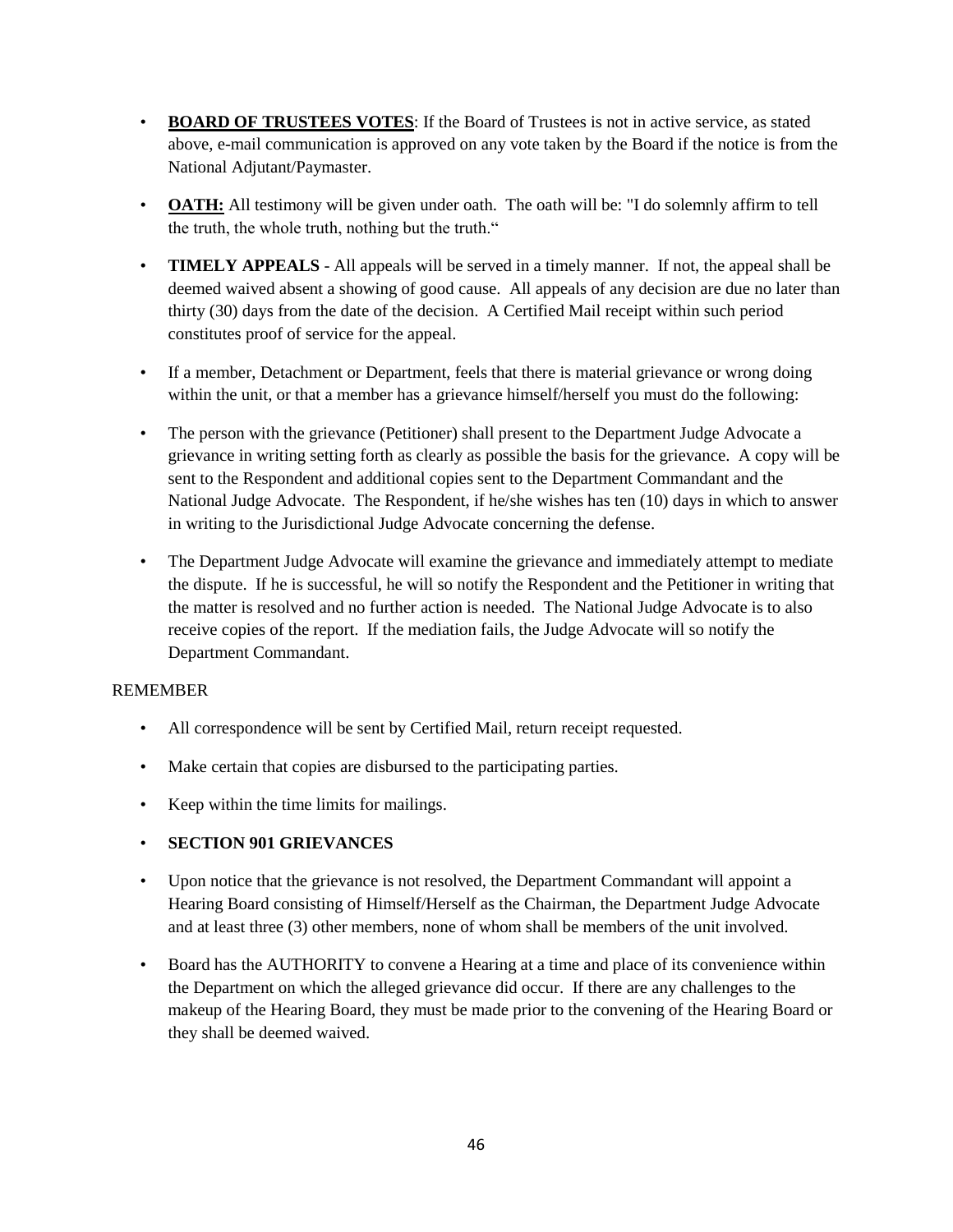- The Hearing Board may or may not call witnesses. It will hear testimony either orally or by affidavit and it may also conducts its own investigation. As always, the Petitioner has the responsibility to prove his/her allegations brought against the Respondent.
- The decision of the Hearing Board must be affirmed by the majority in writing. If the grievance is substantiated and proved, the Hearing Board shall so state in its decision the action necessary to eliminate the grounds for the grievance. If the grievance is not substantiated or proved, the written decision shall so state. It must be forwarded within fifteen (15) days to the Petitioner and Respondent, with copies to all of the participating parties and the National Judge Advocate.
- If the grievance is substantiated and the Respondent later refuses to by action or otherwise take the action to remove the grievance, he/she may face Disciplinary Charges.
- The right to appeal is afforded to the Respondent and the Petitioner if they disagree with the decision of the Hearing Board. The appeal would be sent by Certified Mail, return receipt requested directly to the National Judge Advocate and must be filed within thirty (30) days of the decision of the Hearing Board. The appeal should be clearly written stating the basis for such appeal.
- The National Judge Advocate will rule on the appeal and advise all parties involved in writing within fifteen (15) days of receipt of such appeal the decision to substantiate or deny the appeal.
- The National Judge Advocate may base his decision solely from the record or may permit the Petitioner/Respondent or any other party to make written or oral argument concerning the appeal before the National Judge Advocate after due written notice to all other participating parties.
- If the record of the hearing is insufficient or there exist material irregularities in procedure, The National Judge Advocate may refer the matter back to the Hearing Board to supplement the record or to correct such material irregularity to insure that justice prevails.
- The Petitioner/Respondent may appeal the National Judge Advocates decision in writing setting forth the basis for such appeal within fifteen (15) days to the National Board of Trustees via the National Commandant.
- The National Board of Trustees shall review the appeal at the first scheduled meeting subsequent to receiving such appeal.
- The Board may make its decision merely from the records or it may permit the Petitioner/Respondent or any other party to appear and argue the matter before the Board after due written notice to all other participating parties. It may take, but is not required to take, further evidence relating thereto under such rules and conditions as it may from time to time adopt.
- The National Board of Trustees may sustain or reject the decision of the National Judge Advocate. If they fail to sustain the National Judge Advocates decision, it shall rule on the appeal and issue its own decision in writing to all participating parties through the National Adjutant/Paymaster.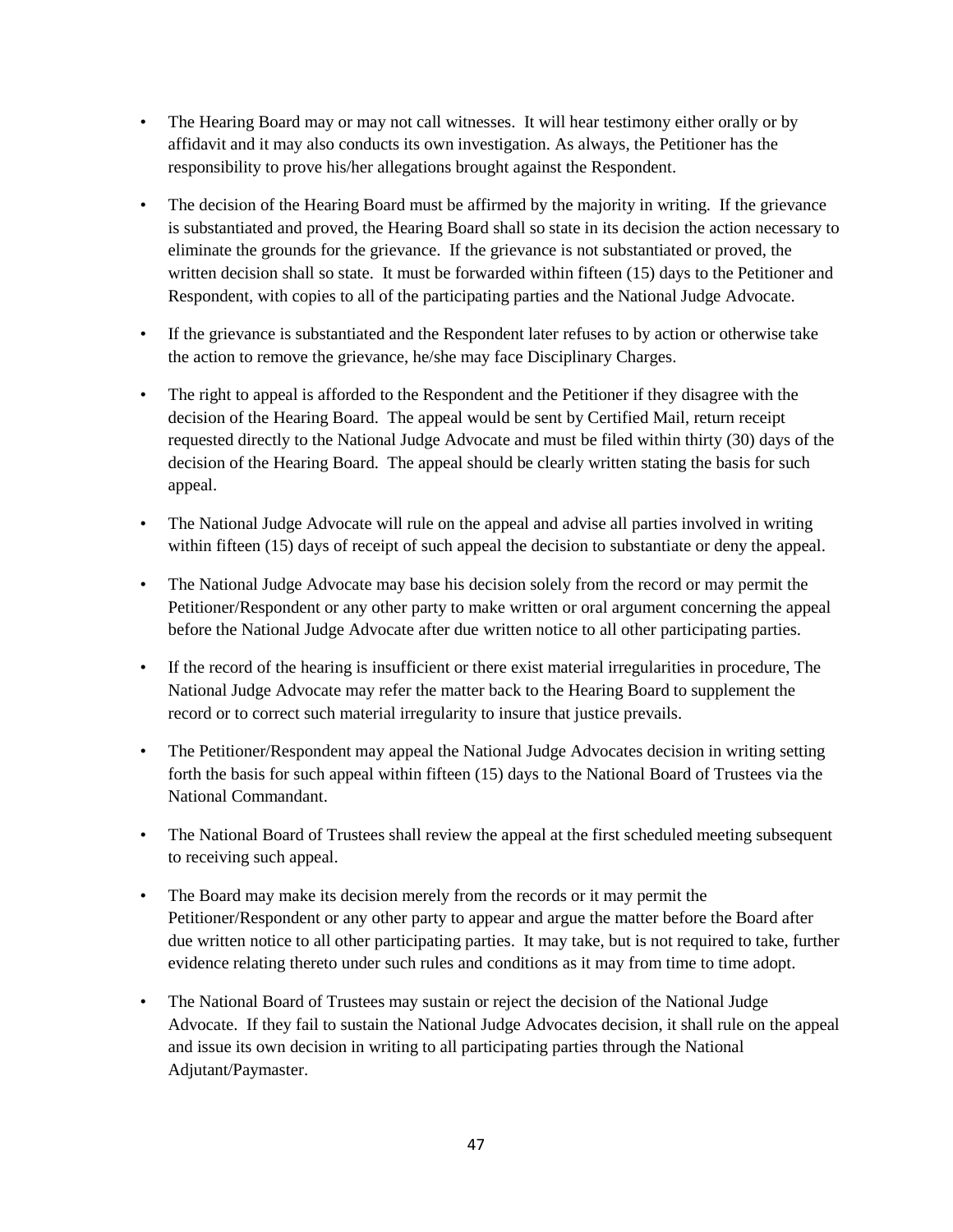• The decision of the National Board of Trustees is FINAL and there are no further rights of appeal except as may be specifically granted by this chapter.

### REMEMBER

- All correspondence must be by Certified Mail, return receipt requested.
- The Hearing Board is convened by the Department Commandant who acts as Chairman and three (3) other members including the Judge Advocate.
- No member of the Hearing Board can be from the units involved.
- Petitioner/Respondent have the right to appeal the decision to the National Judge Advocate.
- Follow time constraints.
- The Hearing Board is the result of a failed mediation.

## WHEN YOU HAVE TWO PEOPLE YELLING AT EACH OTHER, THEN YOU HAVE NO ONE LISTENING!!! IF YOU HAVE PROBLEMS, WORK THEM OUT...

### • **SECTION 902 DEPARTMENT OR DIVISION GRIEVANCE**

- If a Department, a Division, a Department Officer or a Division Officer is the Petitioner, all matters shall be handled directly by the National Judge Advocate; he and the National Commandant will proceed in accordance with the procedures outlined in 901 (a), (b), (c), (d), (e) and (f).
- The Petitioner/Respondent has the right of appeal to the National Board of Trustees if he/she is not in agreement with the Hearing Boards decision. The request for appeal must be in writing directly to the National Adjutant/Paymaster clearly stating the basis for the appeal.
- The appeal must be filed within thirty (30) days of the decision of the Hearing Board.
- The National Adjutant Paymaster will distribute copies of all pertinent information to the members of the Board of Trustees. Each member of the Board will render their opinion in writing to National Headquarters within fifteen (15) days; whereupon the National Adjutant/Paymaster will inform the Petitioner/Respondent of the decision of the majority of the National Board of Trustees, either-sustaining or denying such appeal. The decision of the National Board of Trustees is final...
- If a grievance arises during the National Convention, it shall be immediately presented in writing to the National Judge Advocate.
- The National Judge Advocate shall attempt to mediate the grievance.

If mediation is unsuccessful: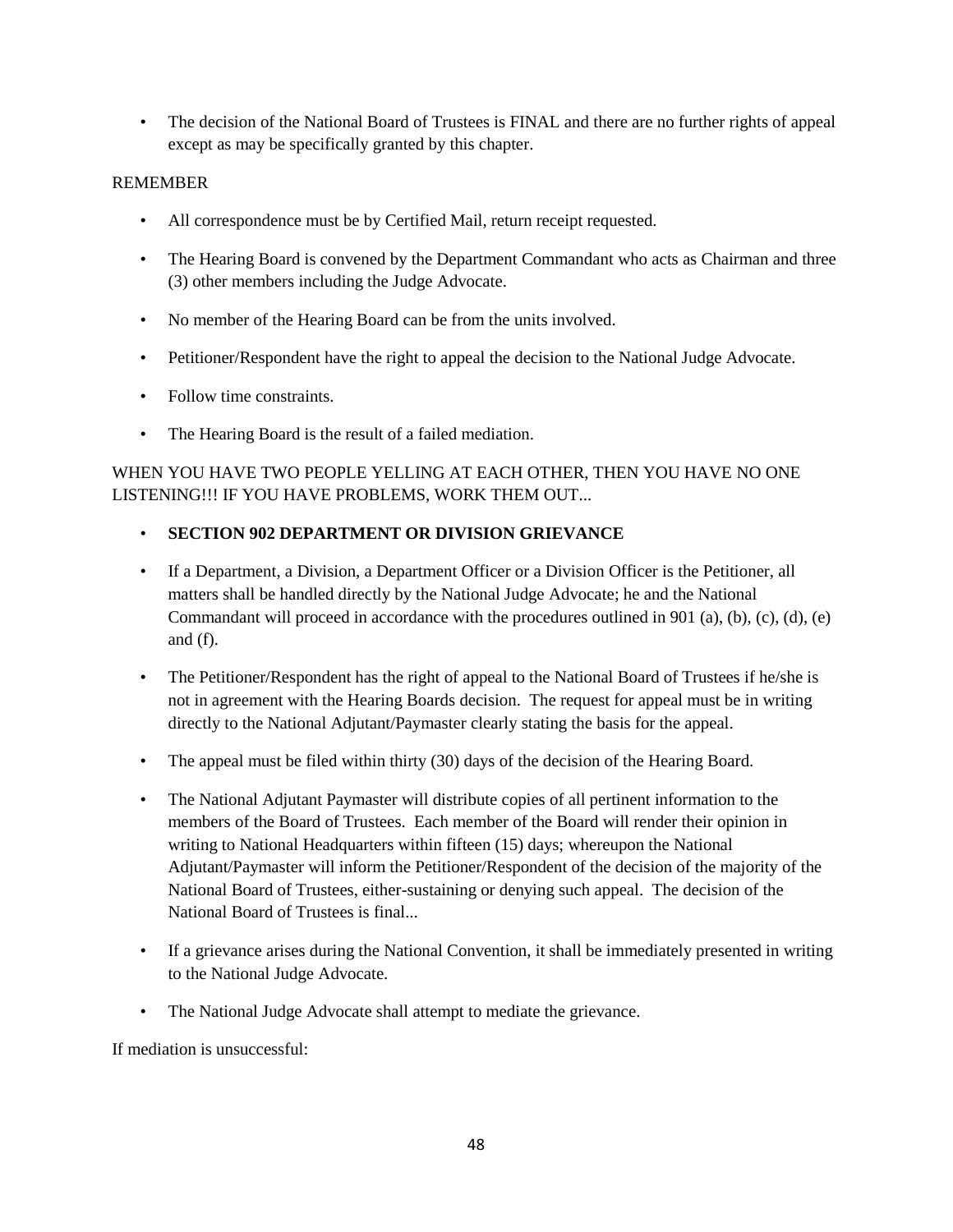- The National Judge Advocate shall petition the National Commandant to immediately convene a Hearing Board of at least three (3) members of the National Board of Trustees or such other members as the National Commandant shall designate. The National Commandant may serve as the Chairman of that Hearing Board or shall appoint a Chairman to serve in his stead.
- The Hearing Board may call witnesses and hear appropriate testimony either orally or by affidavit and may conduct its own investigation.
- The Hearing Boards decision must be affirmed by the majority and shall be served immediately in writing upon the Petitioner and Respondent immediately.
- If the grievance is substantiated and proved, the Hearing Board shall state in its decision the corrective action necessary to eliminate the grievance.
- The Petitioner may appeal the Hearing Boards decision directly to the Convention but has the burden of proving such grievance to the Convention...
- A majority vote of the Convention, with the affected member and/or delegation(s) abstaining, will prevail.
- If the grievance concerns the seating or voting of a delegate or delegation, the Convention shall stand in recess until the matter is resolved.
- Any grievance applicable to a National Convention, shall be filed in writing with the National Judge Advocate, prior to commencement of the Convention; whereupon he shall proceed in accordance with Sections 903 (a).
- The grievance shall be presented to the NJA immediately, in writing.
- The NJA shall petition the National Commandant to convene a Hearing Board.
- The Commandant will appoint at least (3) members of the Board of Trustees or other members as he/she wishes.
- The Commandant can stand as Chairman or appoint another to stand in their stead.
- The Hearing Board may or may not call witnesses. It can hear oral testimony or testimony from affidavit. The Hearing Board can also conduct its own investigation.
- The Hearing Boards decision must be affirmed by the majority and shall be served on the Petitioner/Respondent immediately.
- The Petitioner may appeal the decision directly to the Convention.
- A majority vote of the Convention, with the affected member and/or delegation will not vote.
- If the grievance concerns the seating or voting of a Delegate or Delegation, the Convention will stand in recess until the matter is resolved.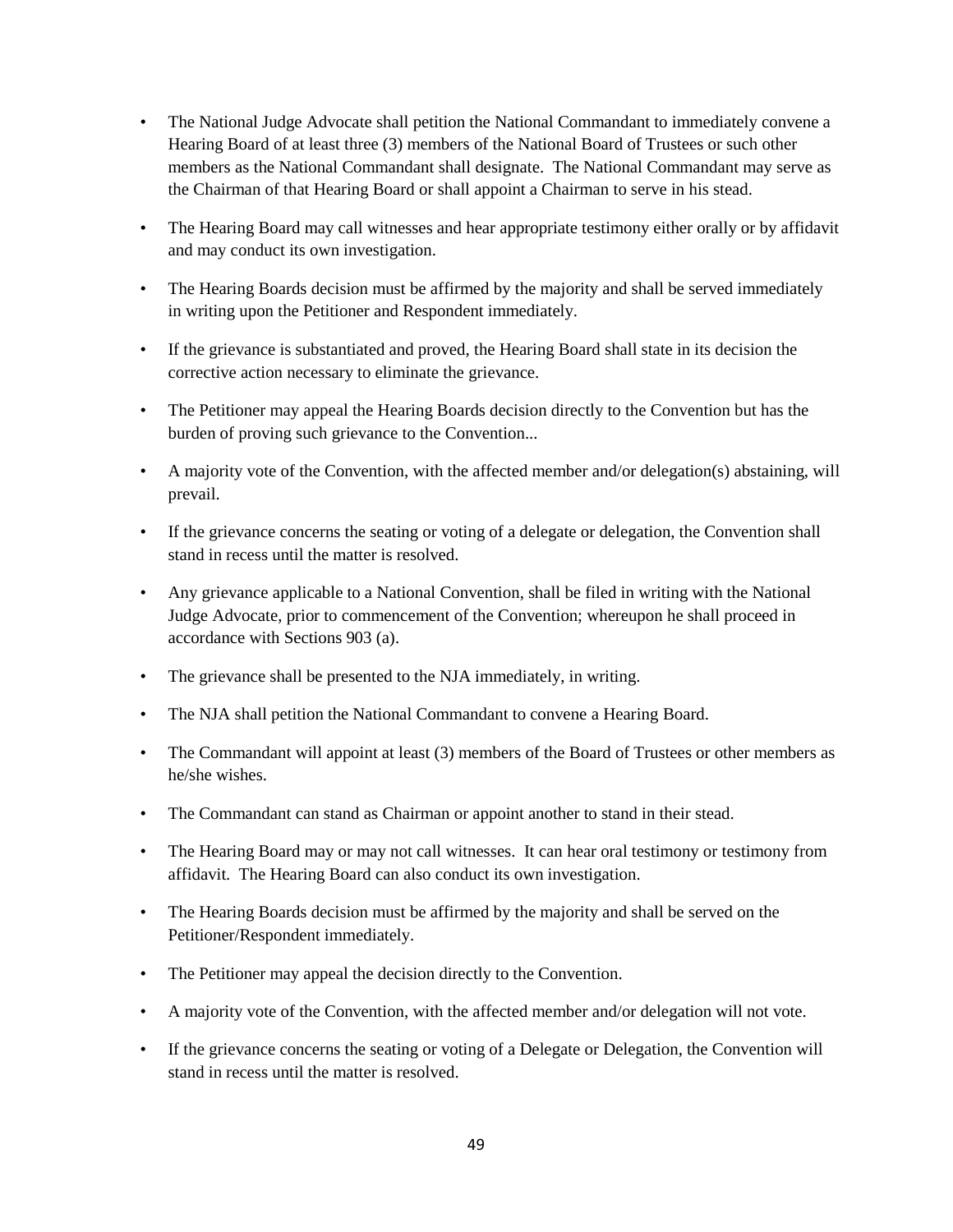- Any grievance applicable to the National Convention, shall be filed in writing with the National Judge Advocate, prior to the commencement of the Convention; whereupon he shall proceed in accordance with Section 903 (a).
- If the grievance is substantiated and proved, the Hearing Board shall state in its decision the corrective action necessary to eliminate the grievance.
- The Petitioner may appeal the Hearing Boards decision directly to the Convention but has the burden of proving such grievance to the Convention...
- A majority vote of the Convention, with the affected member and/or delegation(s) abstaining, will prevail.
- If the grievance concerns the seating or voting of a delegate or delegation, the Convention shall stand in recess until the matter is resolved.
- Any grievance applicable to a National Convention, shall be filed in writing with the National Judge Advocate, prior to commencement of the Convention; whereupon he shall proceed in accordance with Sections 903 (a).

# **SECTION 904 DISCIPLINE MEMBER, DETACHMENT, DEPARTMENT OFFICERS OR BOARD OF TRUSTEES**

Whenever an individual member, Detachment, Detachment Officer, Department Officer or a member of the Board of Trustees of a Detachment or Department commits an act contrary to the National Bylaws and Administrative Procedures of the Marine Corps League, or an act deemed not in the best interest of the Marine Corps League, said individual member, or member of the Board of Trustees shall be charged as follows:

- A written complaint setting forth in detail the basis of the disciplinary charges shall be served upon the Respondent (This is commonly referred to as the SPECIFICATIONS) with copies to the Department Commandant and the Department Judge Advocate by Certified Mail, return receipt requested.
- The written complaint may be served in person by the Department Sergeant-at-Arms, upon service, the Sergeant-at-Arms shall file a written return of service specifying the date and time the Respondent was served.

# **A FAILURE TO ACCEPT OR REFUSAL TO ACCEPT CERTIFIED MAIL OR TO SIGN THE RECEIPT OF SUCH MAIL AFTER DUE NOTICE FROM THE USPS SHALL BE DEEMED GOOD SERVICE!**

• After receiving the written complaint with the charges and specifications, the Department Judge Advocate shall have twenty (20) calendar days in which he/she may conduct a preliminary informal investigation to determine the merit of the disciplinary charge and should explore the possibility of a negotiated settlement.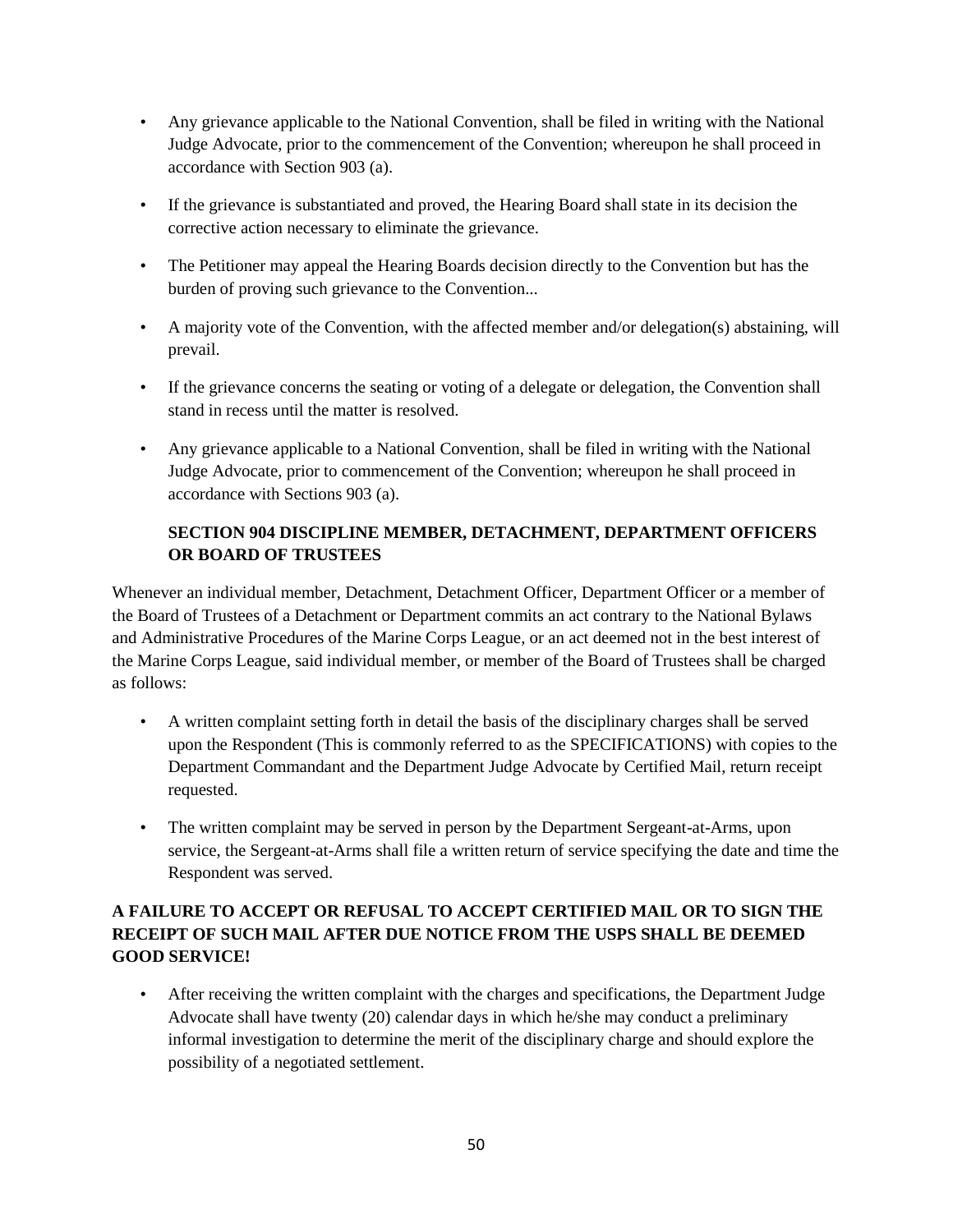In the absence of a settlement being accomplished in the twenty (20) calendar day period, the Department Commandant shall immediately appoint a Hearing Board as required herein which shall convene within forty (40) calendar days subsequent to such appointment.

- The appointed Hearing Board shall be composed of the Department Commandant as Chairman, the Department Judge Advocate and a minimum of two (2) other members. Ideally, there should be an odd number such as five (5) totally.
- The Hearing Board is empowered to convene a Hearing Board at a time and place of its convenience subject to limitations as set forth above in Paragraph 904 (c). Any challenge to the composition of the Hearing Board or to the notices given must be made at least ten (10) days prior to the start of the hearing or they shall be deemed to have been waived.
- The decision by the Hearing Board shall be made in writing and must be affirmed by a majority of the Hearing Board. If the disciplinary charge(s) are substantiated and proved, the Hearing Board shall also state the punishment awarded by the Hearing Board. Additionally, if the disciplinary charge(s) is not substantiated or proved, the written decision shall so state.
- The written decision shall be forwarded within fifteen (15) days to the Petitioner and the Respondent, with copies to all of the participating parties (NOT THE WITNESSES), and the National Judge Advocate and Nat"l Adjutant/Paymaster.
- A written appeal may be made to the National Judge Advocate by either the Respondent or the Petitioner on the Hearing Board"s decision. Any appeal must be made in writing within thirty (30) days after receipt of the Hearing Board"s decision setting forth as clearly as possible the basis for such appeal.
- The National Judge Advocate shall rule on the appeal and shall advise all participating parties in writing of his/her decision either substantiating or denying the appeal within thirty (30) days.
- The National Judge Advocate may render his decision merely from the records or he/she may allow any other party to make an oral or written argument concerning the appeal. The National Judge Advocate must first notify all participating parties by written notice that he/she is allowing such argument. Under no circumstances will you contact the National Judge Advocate unless he/she allows the supplement to the record.
- If the record of the hearing is insufficient or there exists material irregularities in procedure, the National Judge Advocate may refer this matter back to the Hearing Board to supplement the record or to correct such material irregularity to insure that justice prevails.
- The Petitioner/Respondent may appeal the National Judge Advocate's decision in writing setting forth the basis for such appeal within fifteen (15) days of receipt of the National Judge Advocate"s decision to the National Board of Trustees via the National Commandant.
- The National Commandant will place the appeal on the agenda of the next scheduled meeting of the Board. The Board of Trustees shall review the appeal at the first scheduled meeting subsequent to receiving the appeal.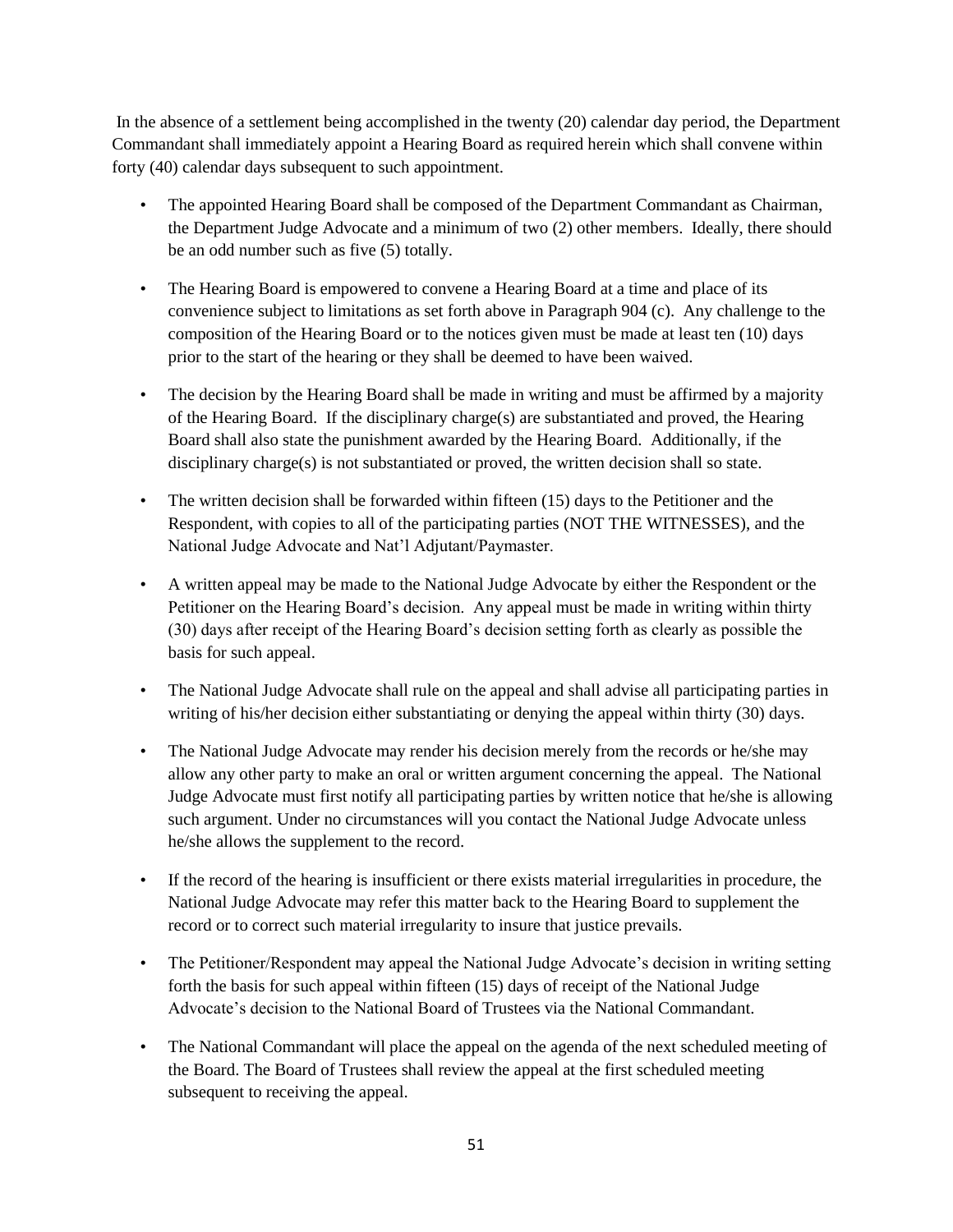- The Board may make its decision merely from the record or they may permit the Petitioner/Respondent or any other party to appear and argue the matter before the Board. The Board must have received written notice as well as all participating parties.
- The Board may, but is not obligated to, take further evidence including mitigation (lessening) and/or aggravation (worsening) of such disciplinary charge(s) and/or the punishment awarded relating thereto under such rules and conditions as it may from time to time adopt.
- The Board may sustain or reject the decision of the National Judge Advocate.

## YEA! or NAY!

- If they fail to sustain the finding, they must issue their own findings in writing to all of the participating parties through the National Adjutant/Paymaster.
- THEIR DECISION IS FINAL! THERE ARE NO FURTHER RIGHTS OF APPEAL!
- The legitimate travel and lodging expenses of the Board shall be a charge against the Department, which shall be reimbursable to the members upon submission of a voucher to the Paymaster of the appropriate Department.

# • **SECTION 905 DEPARTMENT COMMANDANT OR DEPARTMENT**

- In the event the Respondent is a Department Commandant or a Department, the following procedure is in place.
- A Disciplinary charge(s) shall be submitted in writing to the National Judge Advocate and to the Respondent, with a copy to the National Commandant.
- Proof of Service by Certified Mail, return receipt, shall be provided to the National Judge Advocate by the Petitioner(s).
- The National Judge Advocate may or may not conduct an independent investigation.
- He will determine if the charge(s) has merit.
- He will also explore the possibility of a negotiated settlement.

If it appears that the charge is valid and there is no chance for a negotiated settlement, upon his/her own initiative, the NJA shall proceed to do the following:

- Petition the National Commandant, who shall appoint a Hearing Board of not less than three (3) nor more than five (5) members, including the National Judge Advocate. The National Commandant may, with discretion, appoint current or former members of the Board of Trustees.
- The Hearing Board is empowered to convene in the Department in which the disciplinary charges(s) arose at a time and a place of its convenience. Any challenge to the makeup of the Hearing Board or to the notices given concerning such hearing must be made at least ten (10) days before the start of the hearing or shall be deemed to have been waived.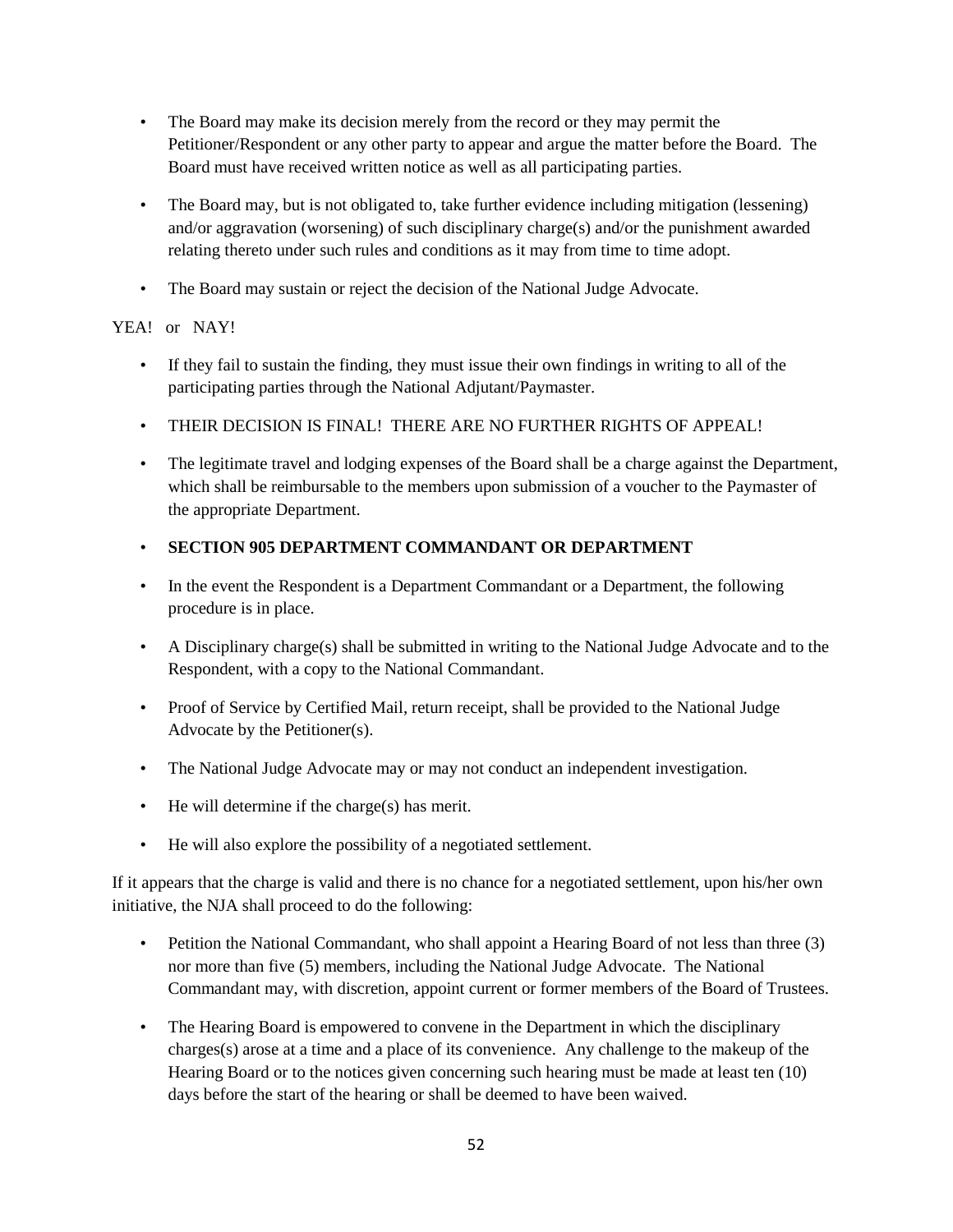- The Hearing Board may or may not call witnesses. The Petitioner has the burden of proving any and all disciplinary charge(s) against the Respondent to the satisfaction of the Hearing Board.
- The Hearing Board shall hear appropriate testimony, either orally or by affidavit, as set forth in this chapter. The Hearing Board may also conduct its own independent investigation.

The decision of the Hearing Board shall be written and must be affirmed by a majority of the Board.

- If the charge(s) is/are substantiated and proved, the Board shall so state in its decision its finding relative to the evidence and shall also state the punishment awarded by the Hearing Board. There are three (3) forms of punishment relating to a member under Section 910, they are:
	- 1. Reprimand (Slap on the hand)
	- 2. Suspension (Specify for how long)
	- 3. Expulsion (Termination of Membership)
- Now, if the disciplinary charge(s) is/are not substantiated or proved, the written decision shall so state.
- The written decision shall be forwarded within fifteen (15) days to the National Commandant and the National Judge Advocate will affect proper service upon the Petitioner/Respondent and all of the participating parties and Nat"l Adjutant/Paymaster.
- The Petitioner/Respondent may appeal in writing within

 thirty (30) days to the National Board of Trustees via the National Commandant setting forth as clearly as possible the basis for such appeal.

- The National Adjutant/Paymaster will distribute copies of all pertinent materials to the members of the National Board of Trustees.
- Each member of the Board of Trustees shall submit their opinion in writing within fifteen (15) days to National Headquarters, whereupon the National Adjutant/Paymaster will inform the Petitioner and the Respondent of the decision of the majority of the National Board of Trustees, either sustaining or denying the appeal.
- Any member of the Board of Trustees who shall have served on the Hearing Board, shall abstain from voting on the appeal.
- The decision may be appealed by the Petitioner/Respondent to the National Convention setting forth as clearly as possible the basis for the appeal directly to the National Convention via the National Adjutant/Paymaster.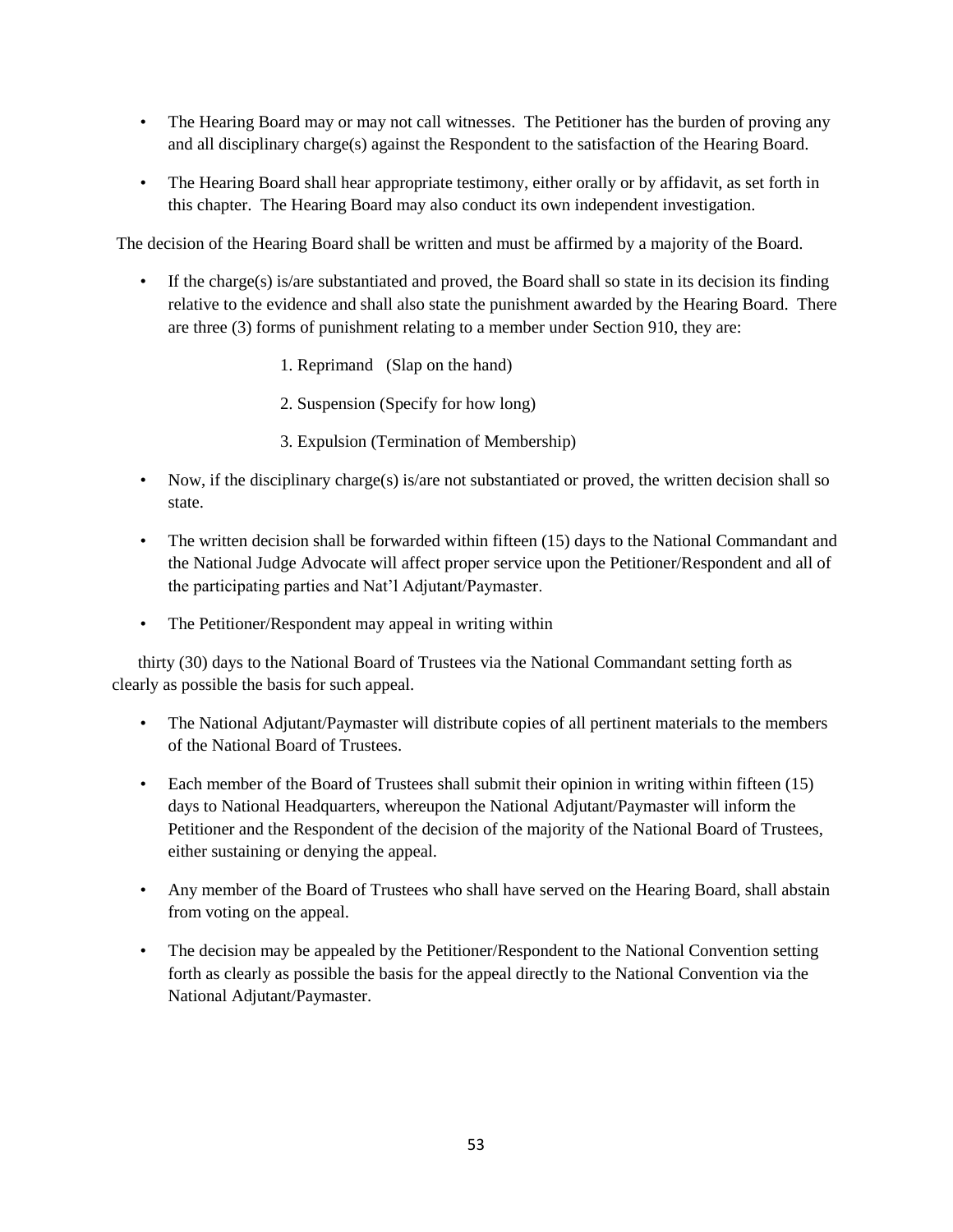## • **SECTION 905 DEPARTMENT COMMANDANT or DEPARTMENT**

- If the appeal is made to the National Convention, it must be made within thirty (30) days of receipt of the decision of the National Board of Trustees and not less than thirty (30) days prior to the start of the National Convention.
- The legitimate travel and lodging expenses of the Hearing Board shall be charged against National Headquarters and shall be reimbursable upon submission of a voucher to the National Comptroller.

## • **SECTION 906 NATIONAL OFFICERS AND BOARD OF TRUSTEES**

If the Respondent is an ELECTED NATIONAL OFFICER or a member of the NATIONAL BOARD OF TRUSTEES, other than the NATIONAL COMMANDANT or NATIONAL JUDGE ADVOCATE, the procedure shall be as follows:

- Charges shall be filed with the National Judge Advocate, who will thereupon cause service of same upon the Respondent, with copies to the National Board of Trustees.
- The National Judge Advocate may conduct a preliminary investigation to determine:

## **The Merit of the charge and the possibility of a negotiated settlement.**

- If the charge(s) appear to be valid and has merit, and if it appears likely that there will be no negotiated settlement, the National Judge Advocate upon his own initiative shall proceed to:
- Petition the National-Commandant, who shall appoint a Hearing Board of not less than three (3) members nor more than five (5) members including the NJA. The National Commandant may, with discretion, appoint current or former members of the

#### **Board of Trustees.**

- The Hearing Board is empowered to convene at a time and place of its convenience. Any challenges to the makeup of the Board or to the notices given concerning the hearing must be made at least ten (10) days prior to the start of the hearing or shall be deemed to have been waived.
- The Hearing Board may or may not call witnesses and are under no obligation to do so. The Petitioner has the burden to prove any and all charges against the Respondent to the satisfaction of the Hearing Board.
- The Hearing Board shall hear appropriate testimony either orally or by affidavit as set forth in this chapter. They may also conduct their own independent investigation.
- The decision handed down by the Hearing Board shall be in writing and must be affirmed by a majority of the Board.
- If the charges are substantiated and proved, the Board shall state so in its finding relative to the evidence and shall also state the punishment awarded by the Board.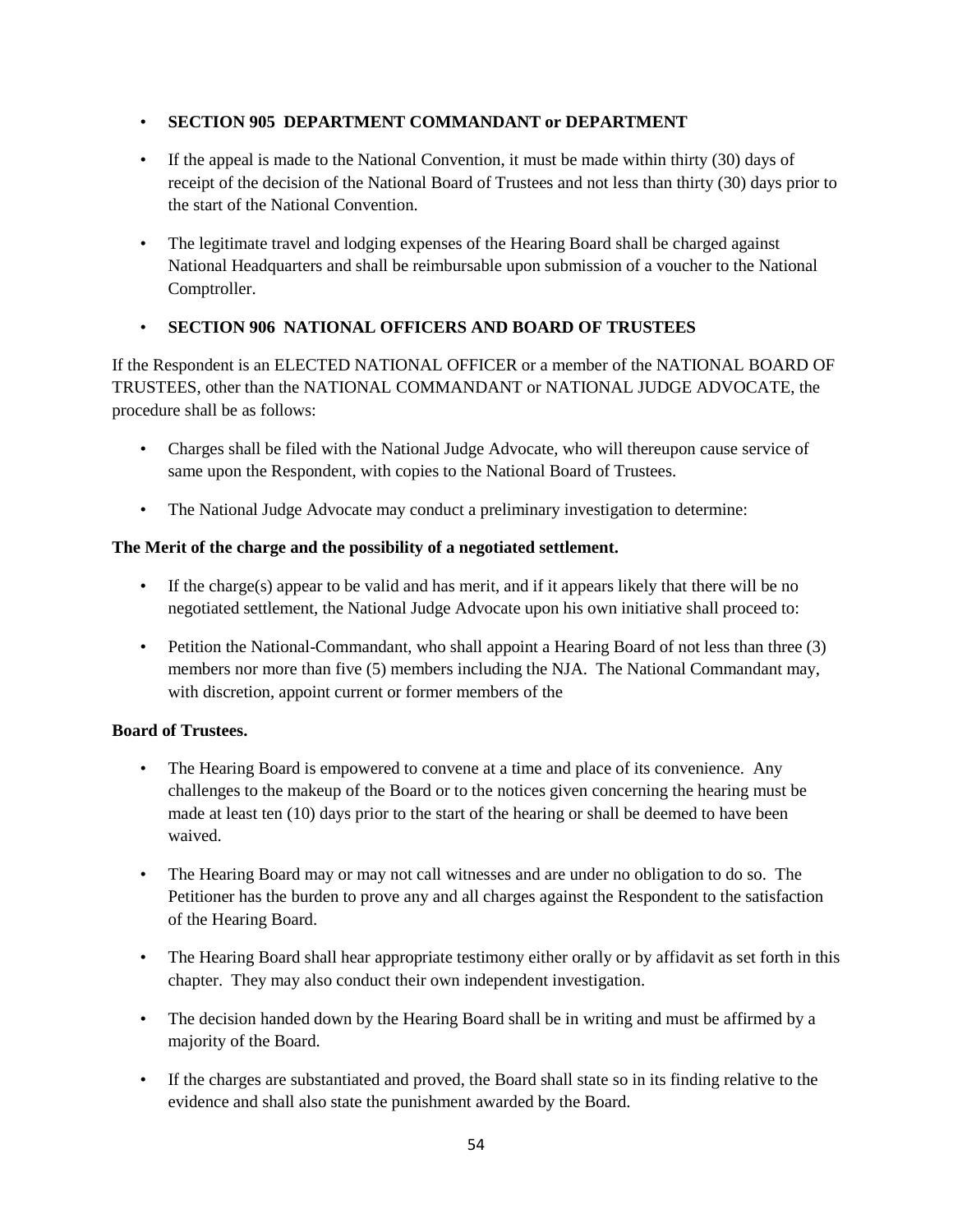• If the charge(s) are not substantiated or proved, the written decision shall so state.

# • **SECTION 906 NATIONAL OFFICERS AND BOARD OF TRUSTEES**

- The written decision shall be forwarded within fifteen (15) days to the National Commandant and the National Judge Advocate will affect proper service upon the participating parties.
- The Petitioner/Respondent may appeal in writing within thirty (30) days to the National Board of Trustees via the National Commandant setting forth as clearly as possible the basis for such appeal.
- The National Adjutant/Paymaster will send copies of all pertinent material to the members of the Board of Trustees.
- Each member of the Board of Trustees will have fifteen (15) days to render his/her opinion in writing to National Headquarters; whereupon the National Adjutant/Paymaster will inform the Petitioner/Respondent of the decision of the majority of the National Board of Trustees, either sustaining or denying such appeal.
- Any member of the Board of Trustees who shall have served on the Hearing Board shall abstain from voting on the appeal.

BUT!!! - This member may be called to testify in front of the Board of Trustees.

- The Petitioner/Respondent may appeal the decision in writing directly to the National Convention via the National Adjutant/Paymaster. This appeal must be made thirty (30) days of the receipt of the decision and not less than thirty (30) days prior to the start of the Convention.
- The legitimate travel and lodging expenses of the Hearing Board shall be charged against National Headquarters and shall be reimbursable upon submission of a voucher to the National Comptroller.

# • **SECTION 907 NATIONAL COMMANDANT**

In the event the National Commandant shall be the Respondent, the following procedure shall be followed:

- The National Senior Vice Commandant and the National Judge Advocate shall determine if the charge(s) is serious enough to merit further proceedings.
- If so found, the disciplinary charge(s) shall be filed with the National Judge Advocate, who will thereupon cause service of same upon the Respondent, with copies to the National Board of **Trustees**
- The Senior Vice shall immediately convene the entire National Board of Trustees (excluding the National Commandant) to serve as a Hearing Board. A quorum shall consist of at least eight (8) Board members.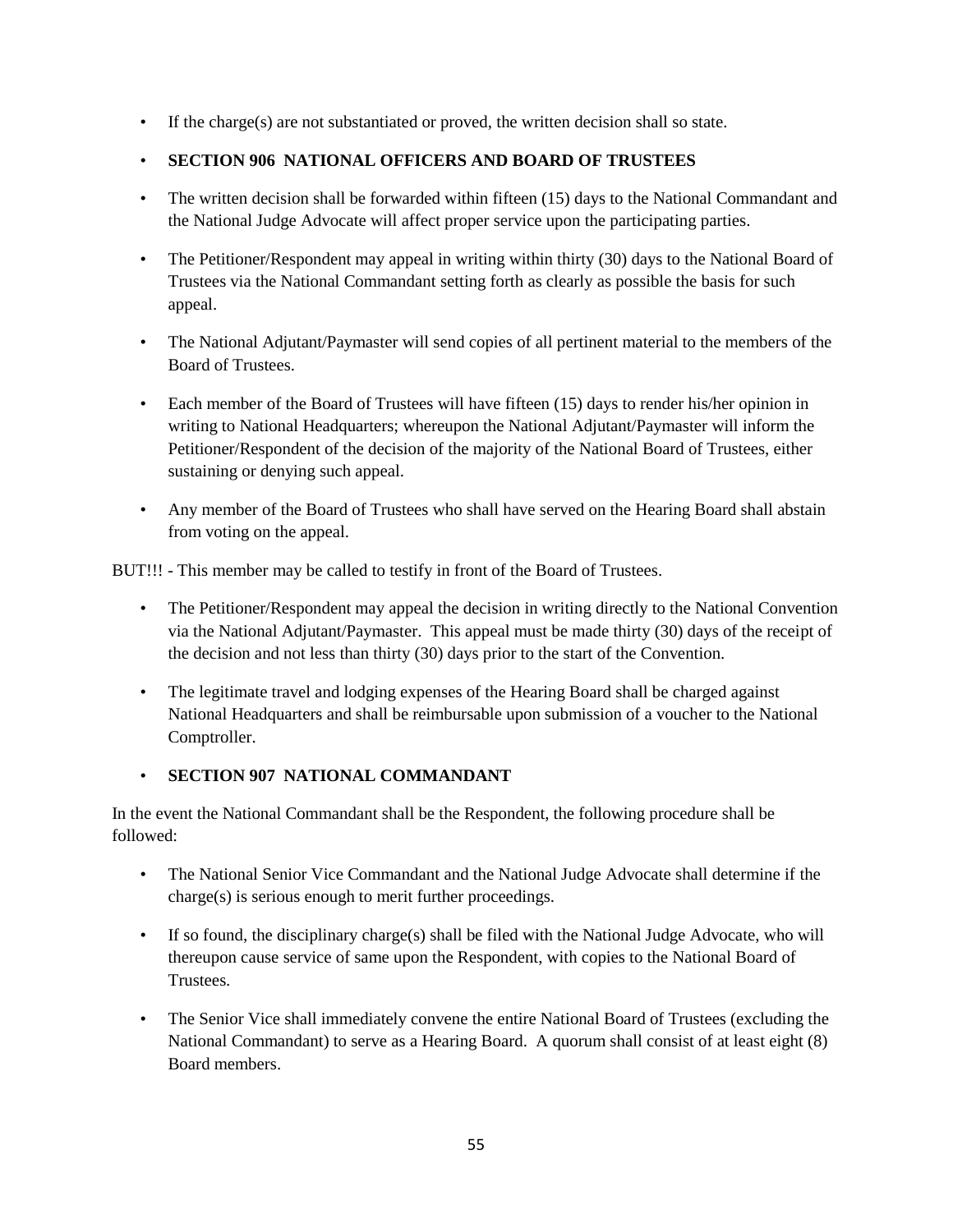- If the Board finds that in the best interest of the MCL, it may, by 2/3rds vote, temporarily suspend the National Commandant from the duties of his/her office.
- The Senior Vice shall serve as Chairman of the Hearing Board.
- The Hearing Board will convene at National Headquarters at its own convenience, call witnesses, hear testimony and it may also conduct its own independent investigation.
- The decision must be by at least 2/3rds vote and affirmed shall be served upon the National Commandant within fifteen (15) days of the date of the decision.
- The National Commandant may appeal within thirty (30) days to the Senior Vice via the National Adjutant/Paymaster who shall appoint an Appeals Board which shall be comprised of a minimum of five (5) Past National Commandants, none of which shall be current-members of the-National Board of Trustees.
- The Board shall concern itself only with the appeal and a majority vote by the Board is required for a decision.
- The National Commandant may further appeal to the National Convention the decision of the Board of Appeals in writing via the National Adjutant/Paymaster. This appeal must be submitted within thirty (30) days of the receipt of the decision of the Board of Appeals and not less than thirty (30) days prior to the start of the Convention.
- Again, the legitimate travel and lodging expenses of the Hearing Board shall be charged against National Headquarters and shall be reimbursable upon submission of a voucher to the National Comptroller.

# • **SECTION 908 NATIONAL JUDGE ADVCATE**

In the event the National Judge Advocate shall be the Respondent, the following procedure shall be followed:

- The charge(s) shall be filed with the National Commandant, who shall affect service upon the Respondent and all participating parties.
- The Junior Past Commandant and the National Senior Vice Commandant shall determine if the charge is serious enough to merit further proceedings.

# **IF SO FOUND "Then what"**

- The National Senior Vice as Chairman shall immediately convene a Hearing Board, comprised of himself and four (4) other members of the National Board of Trustees.
- This Board will be empowered to convene a hearing at a time and place of its convenience. Any challenge to the makeup of this Board must be made prior to the start of the hearing or shall be deemed to have been waived.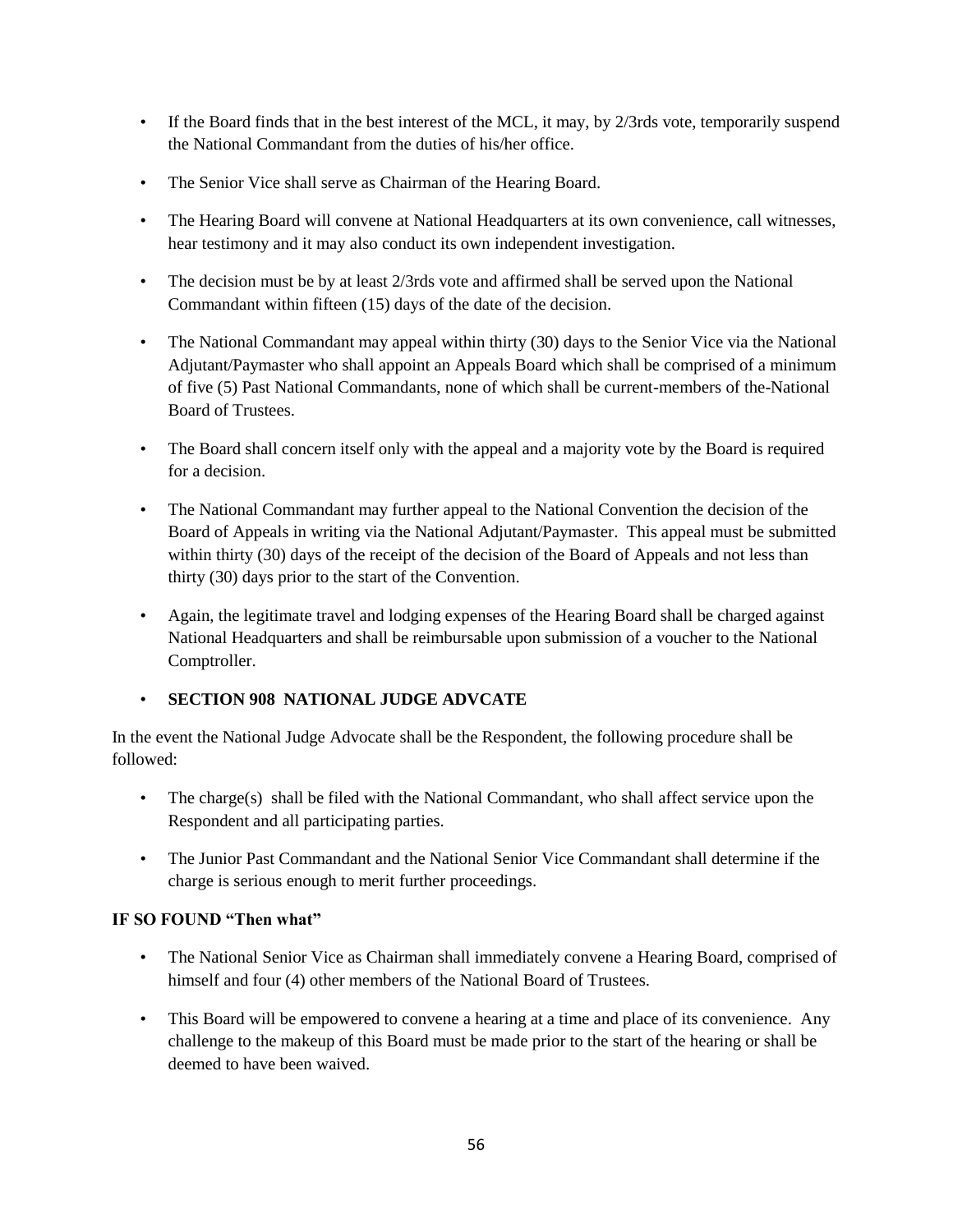- They may or may not call witnesses. The Petitioner has the burden of proving any and all disciplinary charges to the satisfaction of the Hearing Board. The Board shall hear appropriate testimony either orally or by affidavit as set forth in this chapter. It may also conduct its own investigation.
- If the Hearing Board finds it is in the best interest of the MCL, it may, by a 2/3rds vote, temporarily suspend the National Judge Advocate from the duties of his/her office.
- The decision shall be made in writing and must be affirmed by a majority of the Hearing Board.
- If the disciplinary charge(s) is/are substantiated and proved, the Hearing Board shall so state in its decision its finding relative to the evidence and shall also state the punishment awarded by the Hearing Board.
- If the disciplinary charge(s) is/are not substantiated or proved, the written decision shall so state.
- The written decision shall be forwarded within fifteen (15) days to the National Commandant who will affect proper service upon the Petitioner/Respondent, with copies to all of the participating parties.
- The Petitioner/Respondent may appeal in writing within thirty (30) days to the National Commandant setting forth as clearly as possible the basis for such appeal.
- Upon appeal, the National Commandant shall appoint an Appeal Board (Board of Appeals) which shall be comprised of a minimum of five (5) Department Judge Advocates, none of which shall be a current member of the National Board of Trustees. This Appeals Board shall concern itself only with the appeal and a majority vote by the Board is required for a decision.
- The National Judge Advocate may further appeal the decision of the Board of Appeals directly to the National Convention in writing via the National Adjutant/Paymaster.
- Any appeal to the Convention must be made within thirty (30) days of receipt of the decision of the Board of Appeals and not less than thirty (30) days prior to the start of the Convention.
- The legitimate travel and lodging expenses of the Hearing Board shall be charged against National Headquarters and shall be reimbursable upon submission of a voucher to the National Comptroller.

## • **SECTION 909 PROCEDURE**

The following procedures will be adhered to in addition to the provisions of this chapter.

## **NOTICE OF COMPOSITION OF THE HEARING BOARD**

• The jurisdictional Judge Advocate must notify the Petitioner/Respondent of the members appointed to the Hearing Board no less than twenty (20) days prior to the convening of the Hearing Board. No member of an affected unit may serve on the Hearing Board.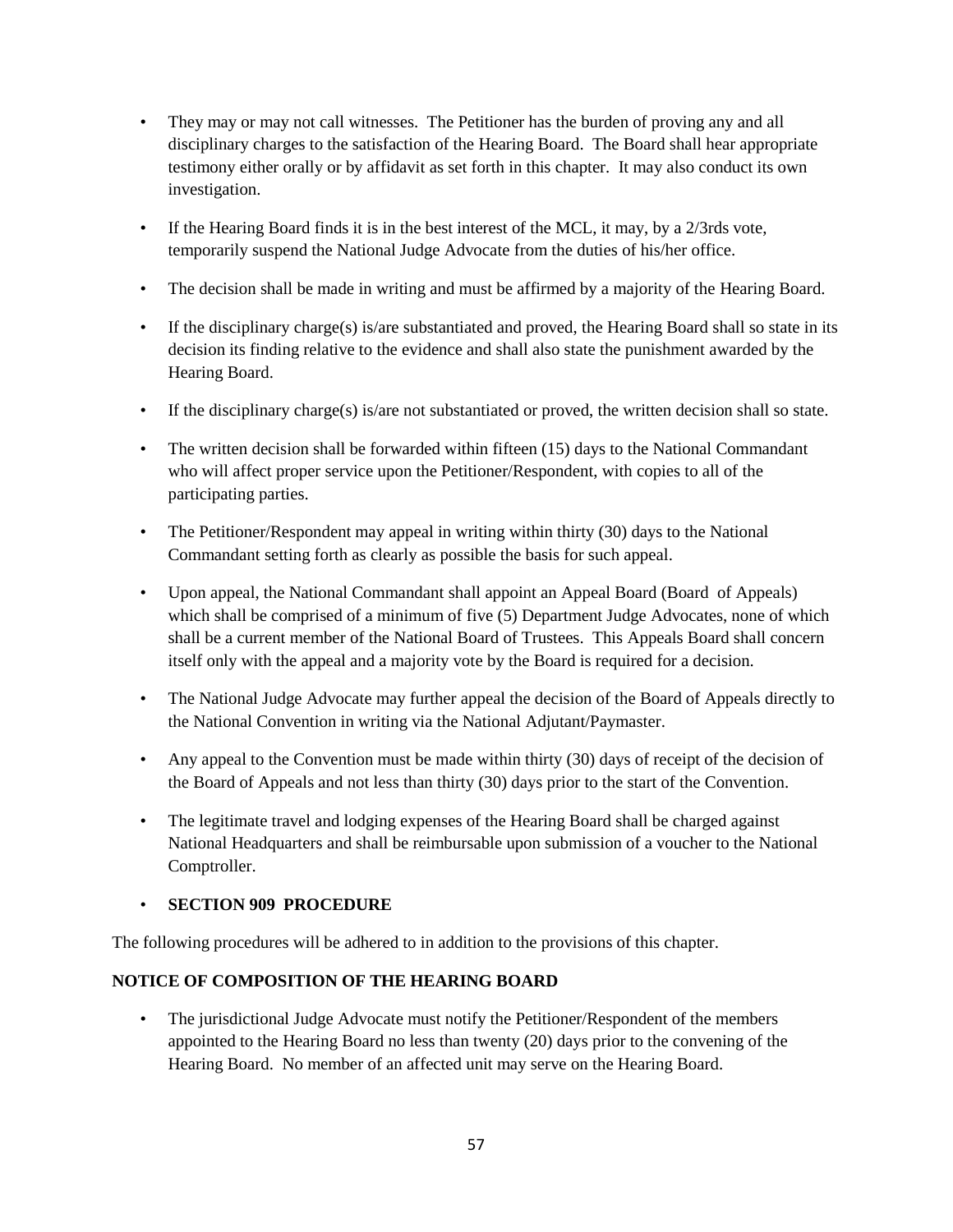- The Petitioner/Respondent will have ten (10) days to object in writing to any or all of the appointed Board members. Such written notice will be directed to the jurisdictional Judge Advocate. Absent a timely objection, the Hearing Board shall be deemed to be fair and impartial.
- The jurisdictional Judge Advocate is not subject to challenge except for good cause.
- Upon receiving a challenge, the jurisdictional Judge Advocate will petition the appointing authority for replacements and notify the Petitioner/Respondent of such replacements. Replacements may be subject to challenge only for good cause.
- Potential Hearing Board members who may have a conflict of interest through friendship, marriage, family relationship or prejudice must recue themselves from sitting on the Hearing Board.
- If the jurisdictional Judge Advocate must be recused from sitting on the Board, the appointing authority will appoint a replacement, preferably a Past National or Department Judge Advocate or a Past National or Department Commandant.
- In the event an investigator or a committee is appointed to investigate the circumstances of any allegations, the investigative report must be presented to the Hearing Board, except to the members who must be recused as stated above, and the investigator or members of the committee may be called as witnesses by the Hearing Board.

# **DUTIES OF THE PETITIONER**

The Petitioner ALWAYS has the burden of proving any grievance or disciplinary charge(s) to the satisfaction of the Hearing Board. Failure to present sufficient evidence may be grounds for dismissal of the grievance or disciplinary charge(s).

- The Petitioner will be responsible to invite any and all witnesses to testify on his/her behalf and to present any and all proper evidence relative to the grievance or disciplinary charge(s).
- A complete list of witnesses, notarized statements from any witness that cannot appear at the hearing in person and copies of all exhibits to be offered into evidence must be submitted to the jurisdictional Judge Advocate fifteen (15) days prior to the convening of the Hearing Board. Any witness not listed or exhibits attempted to be introduced but not previously provided may be heard and admitted subject to the sole discretion of the Hearing Board under such terms and conditions as it shall require.
- The Petitioner may have a member of the MCL act as his/her counsel, but the representative Counsel must have been a member of the MCL for at least a year.
- The Petitioner or his/her representative has the right to examine and cross-examine witnesses.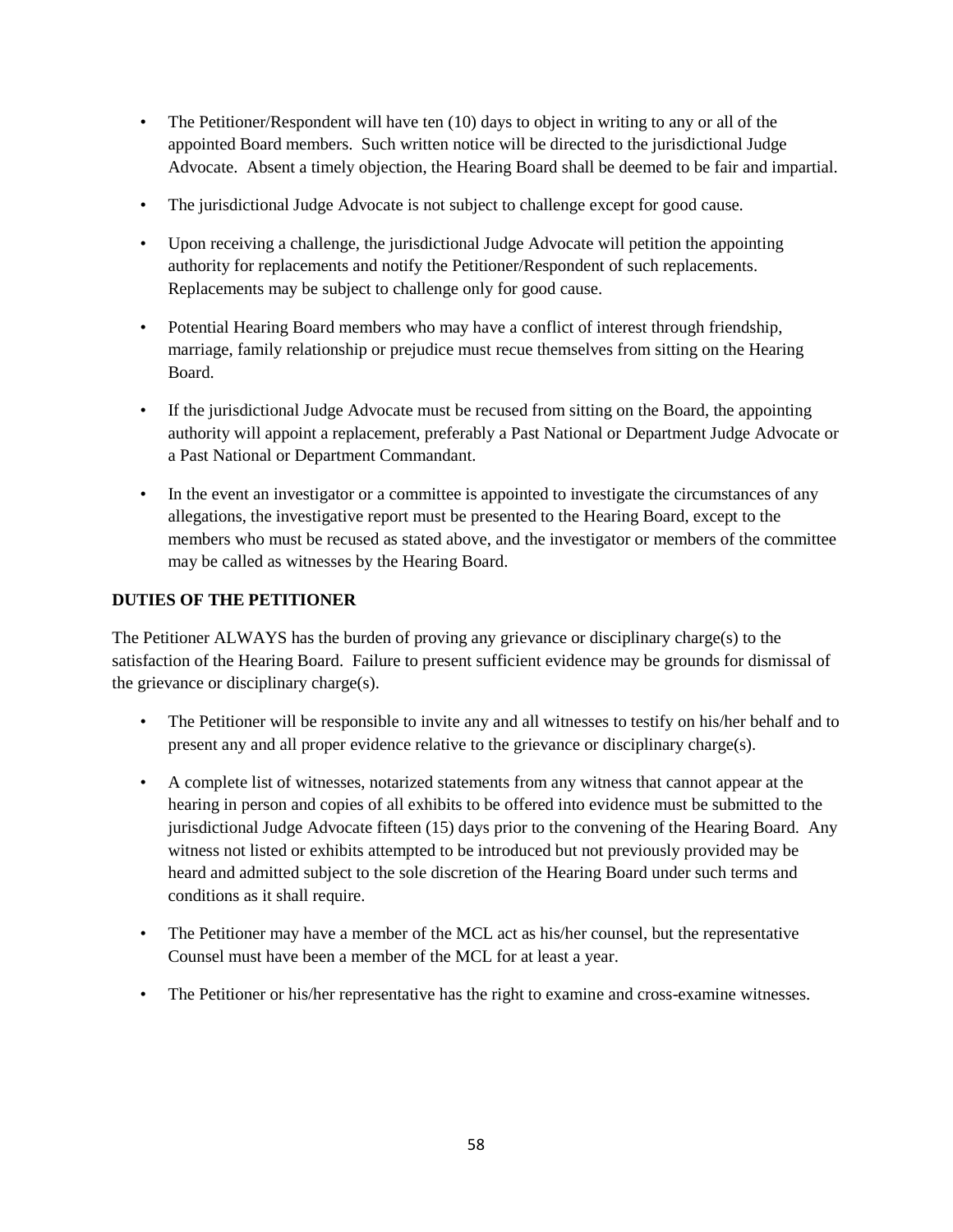#### **DUTIES OF THE RESPONDENT**

- A Respondent has the right to but need not file a written response to any grievance or disciplinary charge filed against him. However, failure to appear or to provide evidence shall not prevent the Hearing Board from making appropriate findings.
- The Respondent will be responsible to invite witnesses to testify on his behalf and to present proper evidence in his defense relative to the grievance or disciplinary charge against him.
- A complete list of witnesses, notarized statements from any witness that cannot appear at the hearing in person and copies of all exhibits to be offered into evidence must be submitted to the jurisdictional Judge Advocate fifteen (15) days prior to the convening of the Hearing Board. Any witness not listed or exhibits attempted to be introduced but not previously provided may be heard and admitted subject to the sole discretion of the Hearing Board under such terms and conditions as it shall require.
- The Respondent may have a member of the MCL act as his/her counsel, but the representative Counsel must have been a member of the MCL for at least a year.
- The Respondent or his/her representative has the right to examine and cross-examine witnesses.

## **OFFICIAL RECORD OF THE PROCEEDINGS**

The Chairman of the Hearing Board will appoint a recorder, preferably from the local area to keep a record of the proceedings by tape recording. The duties of the recorder shall be as follows:

- 1. The recorder will be the sole operator of the recording device.
- 2. The recorder will maintain a log of tape activities (See attachment 91).
- 3. At the close of the Hearing, the recorder shall turn over to the jurisdictional Judge Advocate, all tapes.
- 4. The jurisdictional Judge Advocate will sign the log as custodian of the tapes.
- 5. A duplicate of the log will be sent with all requests of copies of the tapes.
- 6. The recorder will not participate in the Hearing Board"s deliberations.

7. There will be no other recordings permitted but the official one taken by the Recorder. The Board will make available to the principals, upon written request to the jurisdictional Judge Advocate, a copy of the recording. Such request must he made in writing to the jurisdictional judge advocate within ten (10) days of the notice of the decision.

8. The actual cost of the tape reproduction shall be borne by the principal requesting the copy.

9. In a grievance or disciplinary procedure, as set forth in this chapter, if the Petitioner/Respondent requests a copy of the Hearing Board"s proceedings, as is provided in Section 909 (D)(7), above the thirty (30) day appeal period shall commence subsequent to receipt of the copy of the record.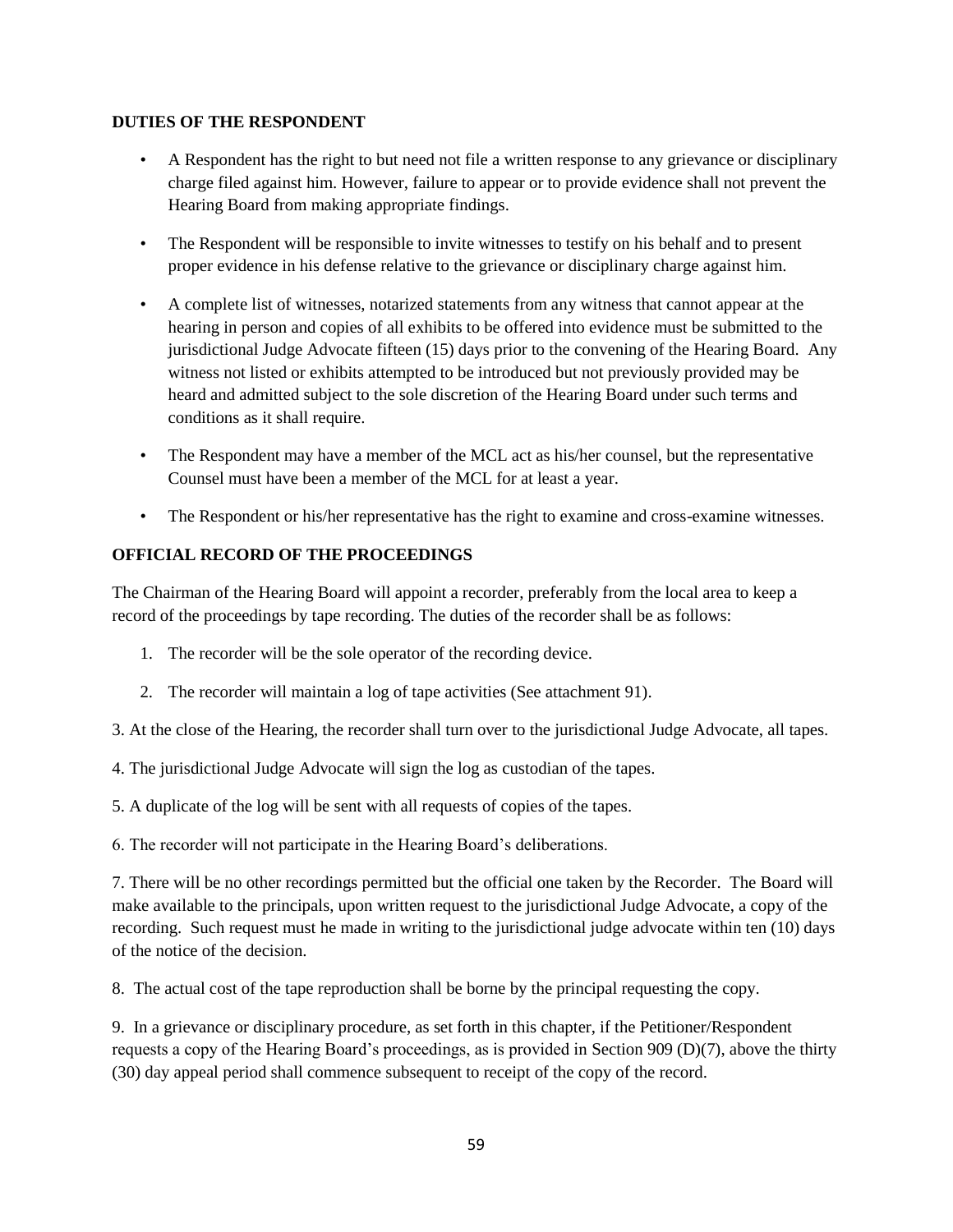## **JURISDICTIONAL JUDGE ADVOCATE AND APPEALS**

- 1. The jurisdictional Judge Advocate cannot sit on any Appeal Board.
- 2. The Jurisdictional Judge Advocate may be called as a witness by the party or board hearing the appeal.
- 3. The National or Department Commandant as the case may be, shall appoint an acting Judge Advocate to replace any recused Judge Advocate.
- 4. This acting Judge Advocate shall preferably be a Past National or Department Judge Advocate, Past National Commandant or Department Commandant.

## **DUTIES OF THE SERGEANT - AT – ARMS**

• The Chairman of the Hearing Board will appoint a Sergeant-at-Arms, preferably from the local area. The duties of the Sergeant-at-Arms are to preserve order and to perform other duties as required by the Chairman of the Hearing Board.

## **DUTIES AND RESPONSIBILITIES OF THE HEARING BOARD**

- 1. The Hearing Board may or may not invite additional witnesses other than those designated by the Petitioner/Respondent.
- 2. The jurisdictional Judge Advocate will provide the Petitioner and the Respondent with a list of witnesses and copies of all exhibits as identified and provided by the Petitioner/Respondent not less than five (5) days prior to the convening of the Hearing Board.

3. The Hearing Board will demand that proper decorum be maintained at all times. Spectators will not be permitted to participate in the hearing in any manner. Disturbance or poor manners may result in the Chairman ordering the Sergeant-at-Arms to clear the room and the hearing will continue in closed session.

4. The Petitioner/Respondent or their representatives will conduct the examination and/or crossexamination of witnesses. Only one (1) party, either the Petitioner/Respondent or their appointed representative, from each side will be permitted to examine or cross-examine witnesses.

5. The Hearing Board Chairman and members of the Board may conduct a separate inquiry of any witness.

#### • **SECTION 910 SUSPENSION PENDING HEARING**

In all disciplinary proceedings brought under Sections 904, 905 and 906, herein, the designated jurisdictional Judge Advocate shall possess the discretionary authority to temporarily suspend the respondent from membership, office or function pending the final resolution of the disciplinary charge(s). The National Judge Advocate and the National Adjutant/Paymaster shall be notified in writing of such suspension.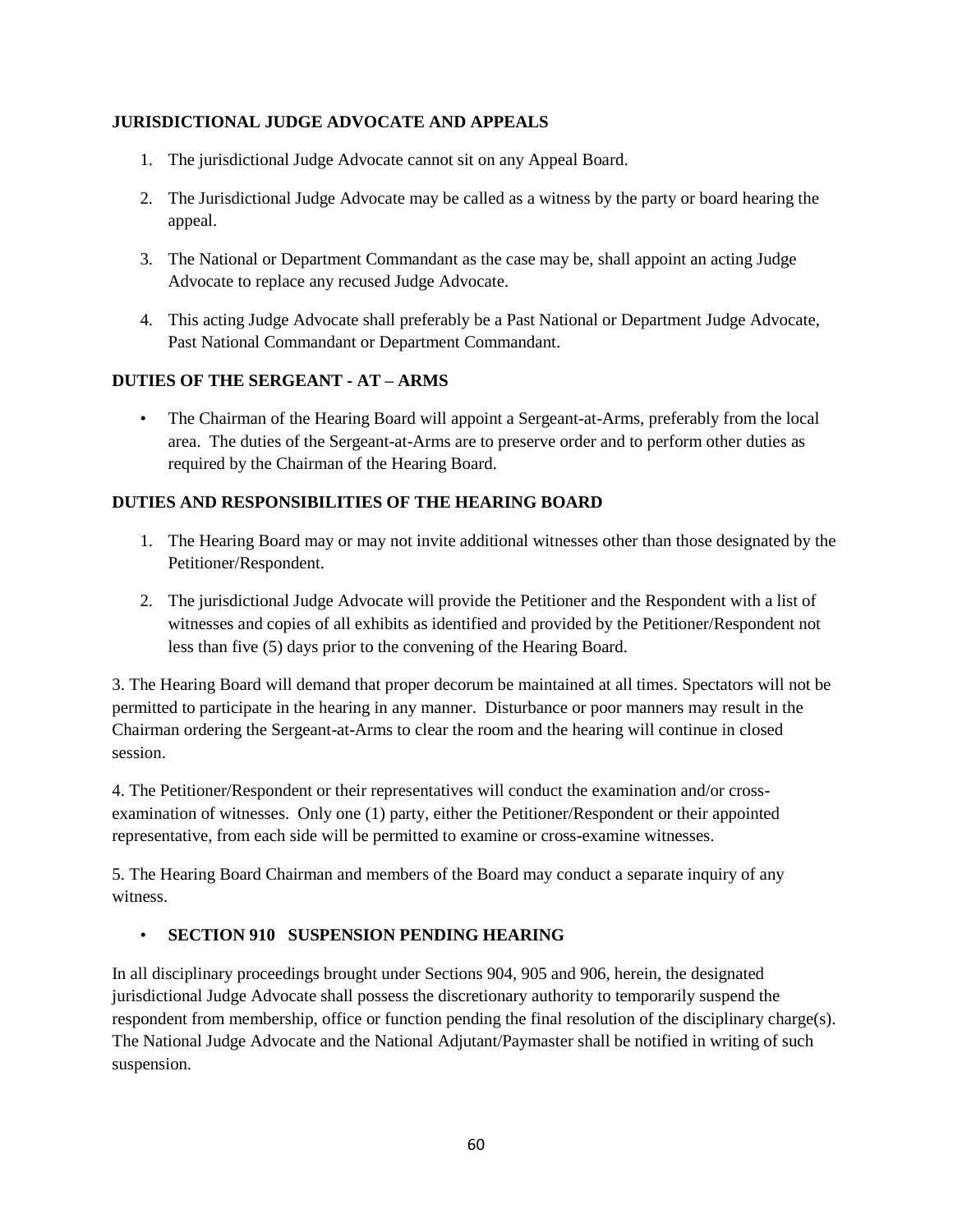### • **SECTION 911 PUNISHMENT**

Following conformance with the procedures outlined in this Chapter, if the Respondent is adjudged guilty of committing any act which would tend to bring discredit or bring the Marine Corps League into public disrepute, and/or conduct unbecoming a member of the Marine Corps League, or if he/she has violated any of the applicable provisions of the National, Department or Detachment Bylaws or Administrative Procedures, or any offense set forth in Section 913 hereof, the Respondent shall be subject to the following:

1. A Member or Officer at any level, may be punished by written reprimand, suspension for a specified period of time or be expelled from the Marine Corps League.

2. A Detachment or Department may receive a reprimand, its charter may be temporarily suspended, or permanently revoked.

3. The National Adjutant/Paymaster shall be notified of all actions taken pursuant to this section.

4. When the Respondent has been adjudged guilty, and punished by suspension, the Respondent is stricken from the roles of the Marine Corps League for the specified period of time. During this time, the Respondent is not permitted to attend or participate in any functions of the Marine Corps League, subsidiary and subordinate organizations. If found in violation of their suspension, the Respondent is subject to further charges and possible expulsion from the Marine Corps League.

## • **SECTION 912 CIMINAL ACTS**

• Should any member of the League, or any subsidiary organization, subordinate group or members thereof, violate any of the criminal laws of the United States, or a State having jurisdiction thereof, the complaint should be made directly to the proper Federal, State or local authority, and not to the League although such conduct may also be the basis for a disciplinary charge under this chapter.

## • **SECTION 913 OFFENSES**

The following offenses are recognized and must be processed in accordance with the applicable section or sections of Chapter Nine:

- 1. Violation of Oath of Membership.
- 2. Violation of Oath of Office.
- 3. Conduct unbecoming a member of the MCL.
- 4. Any action detrimental to the MCL.
- 5. Conviction of any crime which constitutes a felony in a County, City, State or Federal Court in the United States.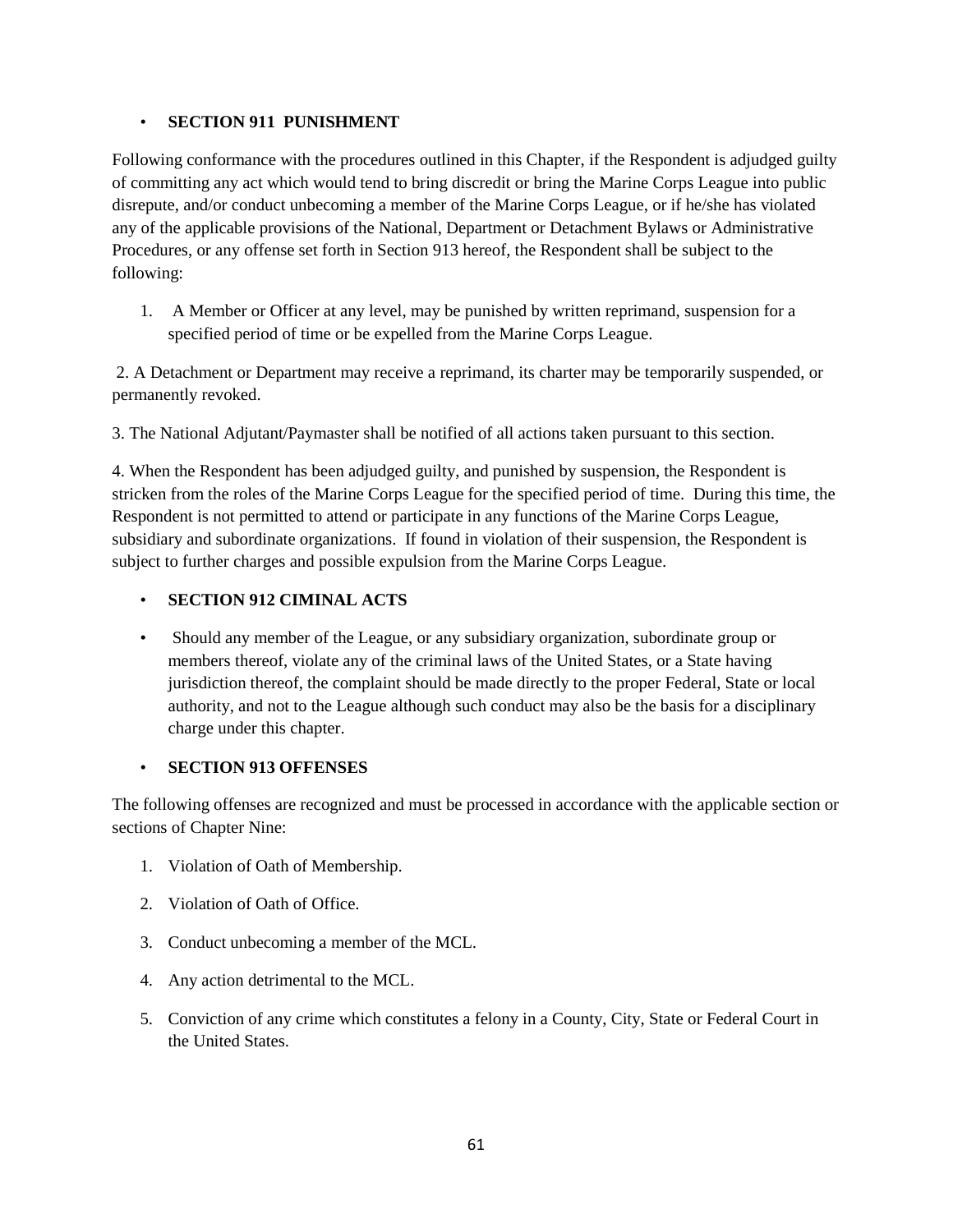#### • **SECTION 914 CHARGES STEMMING FROM A PREVIOUSLY HEARD MATTER**

In the event a charge stems from a previously heard grievance or disciplinary charge, the failure to take corrective action to resolve a grievance, the failure to comply with a temporary suspension or the punishment issued during a previously heard matter, the jurisdictional body shall be deemed to be the body who last heard the proceedings and/or whose findings were the basis of such finding, suspension or punishment.

(a) A charge filed under this section shall be submitted in writing to the National Commandant and the National Judge Advocate.

1. If the charge stems from a matter previously heard, the National Judge Advocate will determine and immediately notify the Commandant of the jurisdictional body to re-convene a hearing at a time and place of its convenience at or near the previous hearing. It may hear-testimony and may conduct its own independent investigation and shall make such additional findings and render such additional punishment, if any, that it finds necessary to enforce the prior decision.

2. If the charge stems from a violation of a temporary suspension, the National Judge Advocate will determine and immediately notify the jurisdictional Commandant who may, prior to convening a hearing, conduct his own investigation, document his findings and make such findings known to the Hearing Board. If a violation is found, the Hearing Board shall render such additional punishment as may be deemed necessary to enforce the prior punishment.

3. The Hearing Board"s decision, which must be affirmed by a majority of the Hearing Board, shall be forwarded to the Petitioner/Respondent and the National Judge Advocate within fifteen (15) days, the National Judge Advocate will thereupon affect proper service of the Hearing Board"s decision to the National Board of Trustees and Nat"l Adjutant/Paymaster.

4. The Hearing Board"s decision may be appealed in accordance with the appropriate section of the Administrative Procedures governing the original charge(s).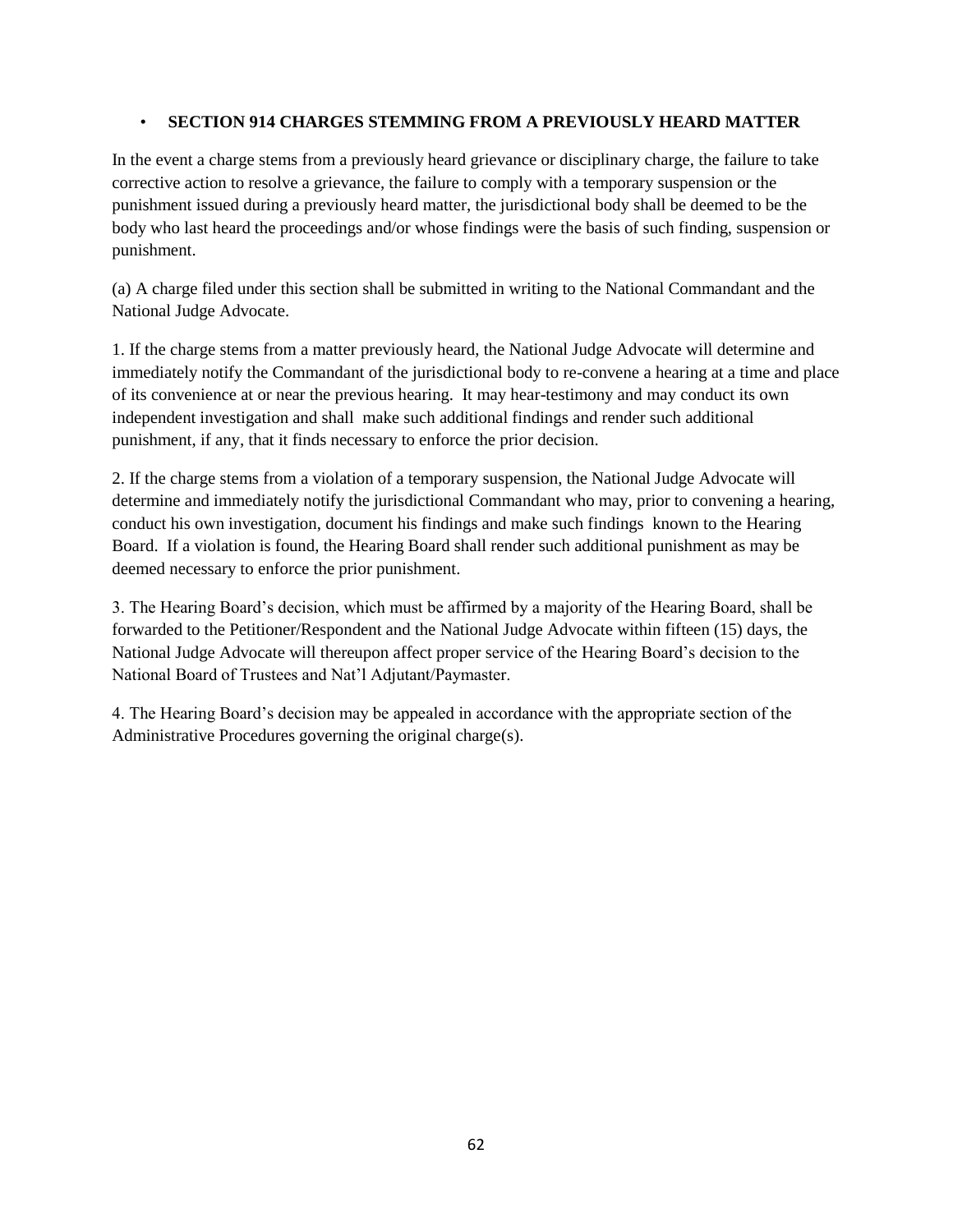### • **A SAMPLE CHRONOLOGY**

• All hearings whether for a grievance or a disciplinary action start with the basic proposition that from the date of the filing of the complaint to the date of the start of the hearing should be 60 days or less. This chronology is only a guide and assumes a grievance or disciplinary procedure at the primary Department level where the jurisdictional judge advocate is the Department Judge Advocate and the jurisdictional Commandant is the Department Commandant.

### **DAY ONE**

• Judge Advocate receives by certified mail from Petitioner the Grievance or the Disciplinary  $\text{Charge}(s)$  against a Respondent with copies to the Department Commandant, the National Judge Advocate and the National Commandant. The petitioner must provide evidence of service of the original of the grievance or disciplinary charge(s) upon the respondent by certified mail/return receipt requested.

### **DAY 2 TO DAY 19**

• The Judge Advocate and/or the Department Commandant have twenty days in which to conduct a preliminary investigation and/or attempt to negotiate a settlement to grievance or disciplinary charge(s).

#### **Day 20**

• If the matter is not settled, the Commandant shall immediately appoint a Hearing Board composed of the Judge Advocate and at least two other members. The Judge Advocate shall notify the Petitioner and the Respondent in writing of the composition of the hearing board and the date of the convening of the hearing which should be within 60 days of the original receipt of the grievance or disciplinary charge(s). The convening date cannot be less than 20 days from the original receipt.

#### **DAY 21 TO DAY 30**

• The Petitioner and the Respondent each have ten days to file a written challenge to the Composition of the Hearing Board. The Judge Advocate is not subject to challenge. Upon receipt of a challenge, the Commandant shall appoint replacements who shall be subject to challenge for cause only.

#### **DAY 45**

• Not less than 15 days before the established hearing date, Petitioner and Respondent must provide the Judge Advocate with a list of all witnesses and a list and a copy of all exhibits and all notarized statements to be presented to the Hearing Board. Note that if the hearing date established is less than 60 days that you count backwards from the hearing date to establish the date upon which these materials must be provided.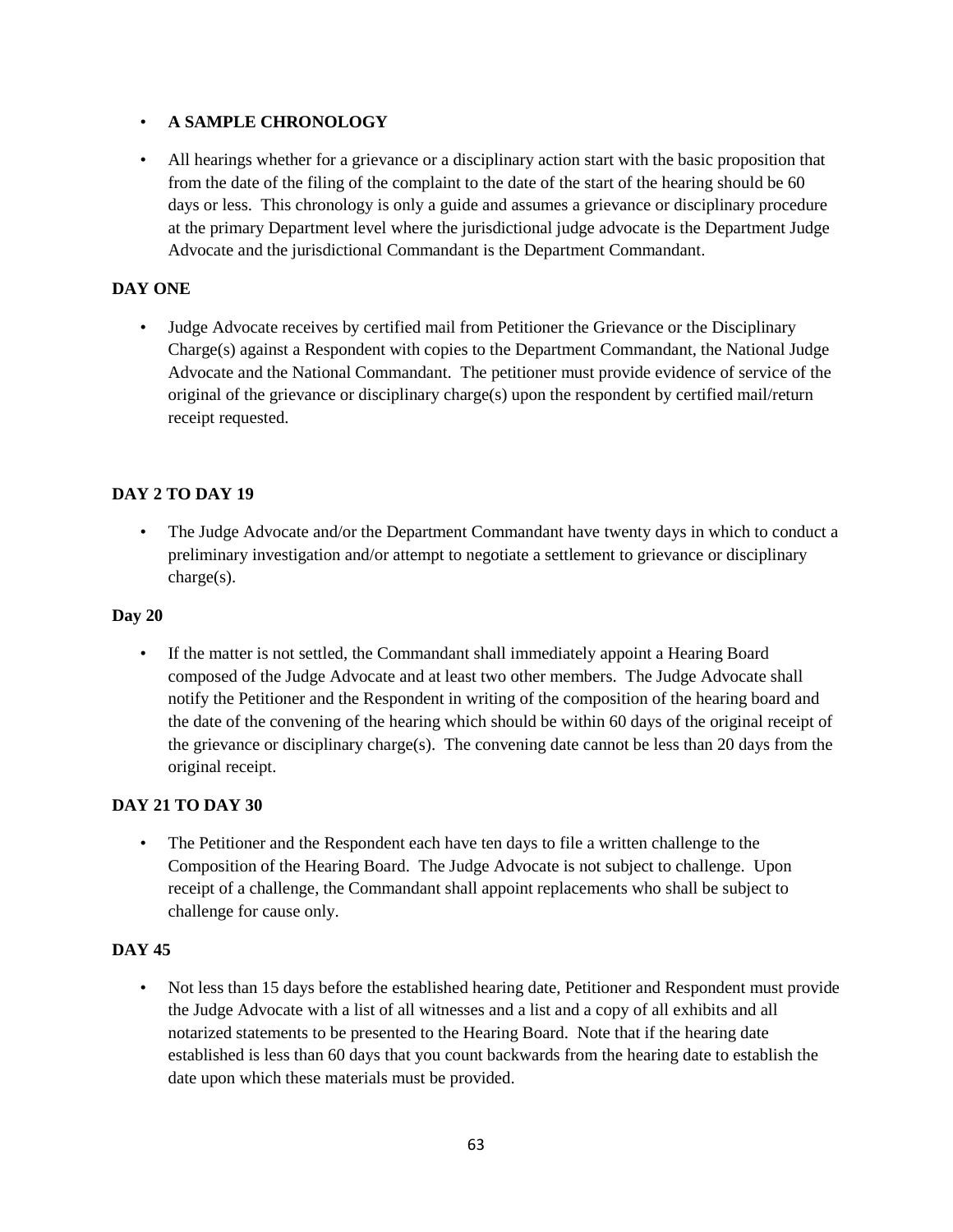### **DAY 55**

• Not less than five days before the date of hearing, the Judge Advocate shall provide copies of the lists of witnesses, list of exhibits, copies of the exhibits and copies of the notarized statements to the petitioner and the respondent. If the Hearing Board intends to call its own witnesses and/or introduce its own exhibits, the Judge Advocate should prepare the appropriate list and forward copies to the Petitioner and the Respondent. Again, if the hearing date is less than the 60th day, you count backwards from the hearing date to establish this date.

## **DAY 60**

- Hearing is started. From the date of the conclusion of the hearing, the Hearing Board has 15 days in which to render its written decision. Upon entry of the finding and the decision, the petitioner and respondent have 30 days in which to file notice of appeal.
- **NOTE:**

All mail under this chapter must be by certified mail/return receipt requested. E-mail or fax transmissions are not acceptable except as may be specifically allowed by the procedures in this chapter.

## **End of Lesson Plan 4**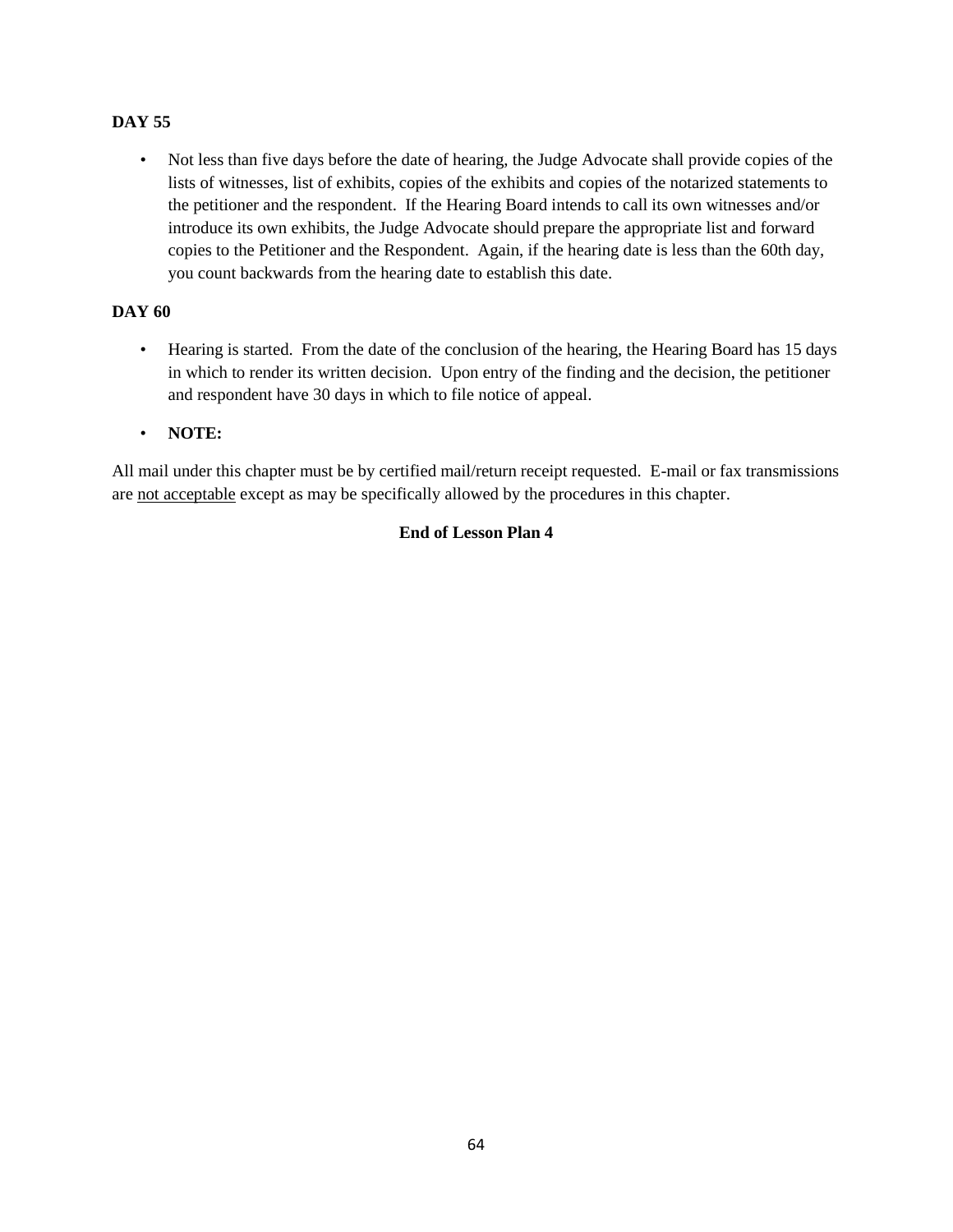### **Marine Corps League**

#### **Professional Development**

**Lesson Six: Meetings**

## • **Meetings**

Staff

General

Conferences / Conventions

Fund Raising

### **The Staff Meeting**

- On a detachment level, there should be a Staff Meeting held once a month. The meeting should be open to any member that would like to attend, but that member would not take part in the meeting unless asked by the Commandant.
- The Commandant will set the agenda for the Staff Meeting and bring up any information that concerns the Detachment and any and all items that he/she feels needs to be discussed.
- The meeting should stay on the agenda as much as possible and the Commandant maintains control of the meeting. The Commandant should insure that everyone is included in the discussions and keep the meeting moving.
- This is where the agenda for the General Meeting is set.
- You can also cut through the unimportant items that are sometimes brought up at a General Meeting and cause unnecessary delays.
- **The Staff Meeting Importance of…**
- If the detachment is having problems with a member or some other difficulties this is a better setting to address the issue with the member or discuss the issue so that thought out options are available to membership.

Note: The staff meeting is an informal meeting and the taking of notes is not necessary unless you chose to do so.

## **General Membership Meeting**

- Detachments are required to hold a General Membership Meeting once a month. The meeting date and time should be part of the detachment By-Laws and should be strictly adhered to.
- The Commandant should have a prepared agenda and keep the meeting on course as much as possible. See Staff Meeting.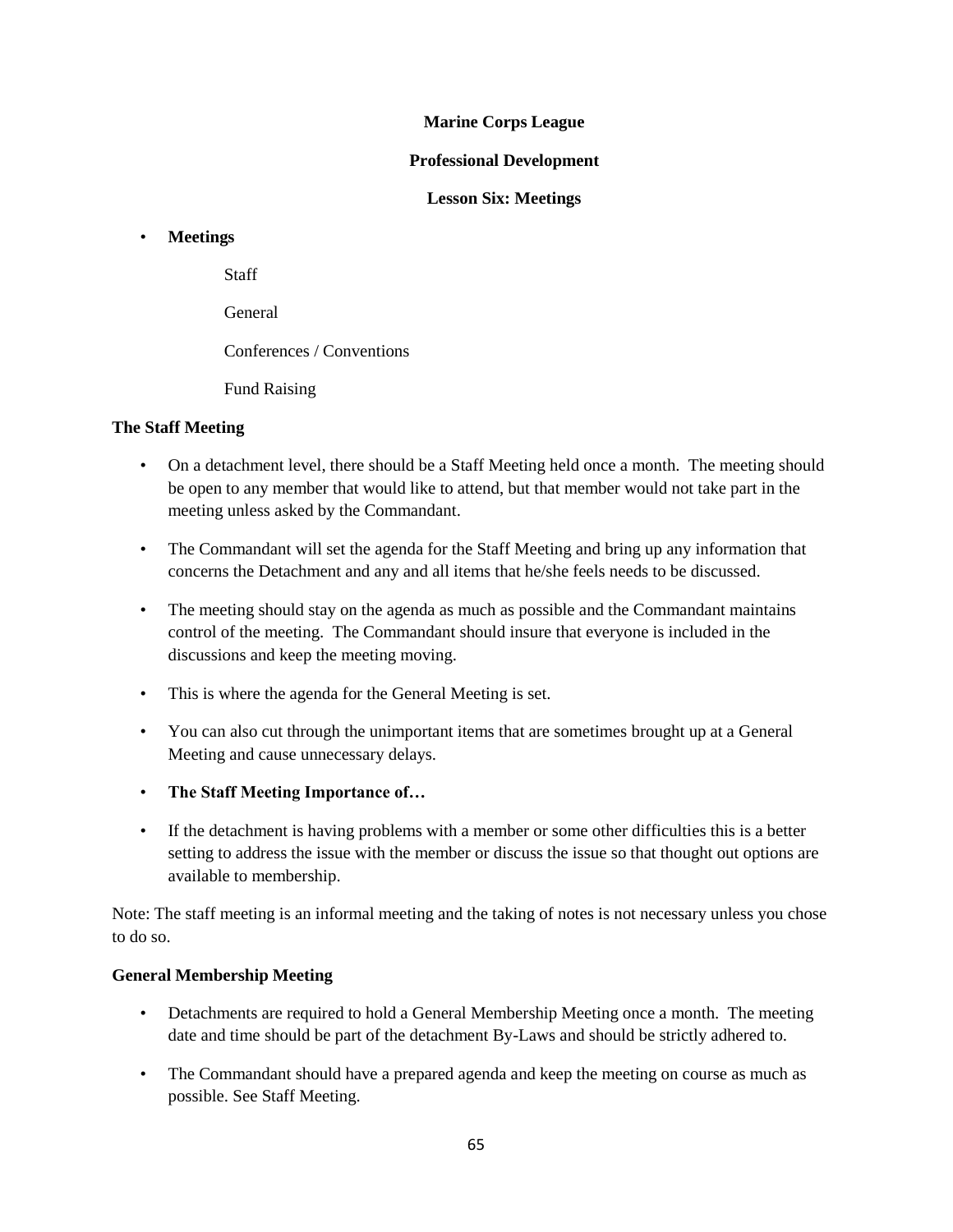- The 10 Worst Meeting Offenses
- 1. Being Unprepared:
	- A. Includes Staff Officers or anyone designated to report.
	- B. Make sure that all technical aides being used are operational.
	- C. Always provide an agenda and support material in advance.
- 2. Starting on Time:

A. Insist on starting the meeting at the scheduled time.

B. Whether your meetings are attended by 12 members or 200 members showing up late or starting late will damage the image that you should be trying to project.

> A Meeting Hog is a person that talks just to hear themselves speak. You should encourage your Officers and Staff to have a written Report to present to the membership...there is nothing worse than an Elected or Appointed Officer standing and saying "Nothing to report sir." What have you done for the Detachment during the time between the monthly meetings? If you have nothing to report, it's self-explanatory...

### 3. Take Part in the Meeting:

 Don't just sit there if you have something to offer...Many times a member will not rise to address the body but waits until the meeting is over and then approaches the Commandant or one of the Staff and offer something that is beneficial to the Detachment.

4. Expressing Rude Body Language

a) Avoid making facial gestures and rude comments during presentation because you disagree with what is being said...You will get your chance to address the body if you so desire. Never get up and leave the room in disagreement. If you show the speaker the lack of respect to at least listen, then you have lost the battle.

b) It is the duty of the Commandant to manage those being disrespectful in a tactful way and do not ever put a member down by trying to humiliate him.

5. Sitting Silently during the Meeting:

The extreme opposite of not taking part is the member that has nothing to offer during the meeting except idle chatter. You should refrain from private meetings because it is not only rude, but you may also miss something important being considered.

6. Sidebar conversations are a NO-NO:

Sidebar conversations are possibly the rudest thing that can happen during the meeting...This should be stopped immediately and refocus on the subject at hand.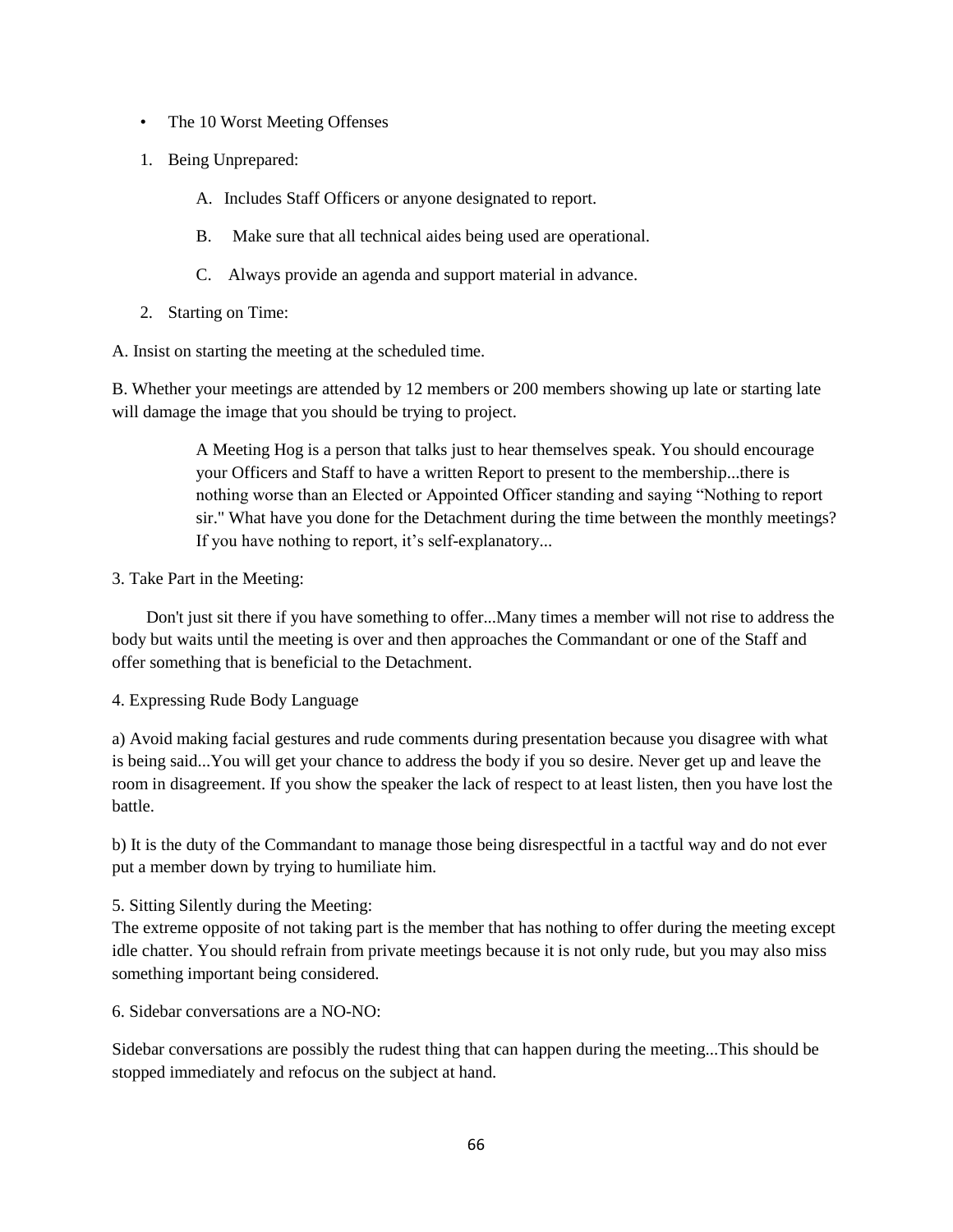7. Arguing or putting others down:

Disagreements are Healthy and Fine, but never get into personal attacks. Don't make others look bad for the sake of making you look good! Never be condescending or avoid the opinions of the membership. Always be professional in your choice to disagree.

8. Cells Phones:

When the Commandant orders the Sgt-at-Arms to open the meeting, he (Sgt at Arms) will open the meeting according to the ritual and the following "The smoking lamp is out and please turn off all Cell Phones". Additionally, there should be NO ALCOHOLIC BEVERAGES IN THE MEETING ROOM. This is a common sense ruling because we all know that alcohol changes your perspective.

### 9. Chewing Gum or Eating:

- a) While chairing a meeting, the membership does not want to hear you chewing gum...A bottle of water is permissible.
- b ) The staff or Board of Trustees should not be indulging either.

10. Shutting Down the Meeting:

- a) We all know that if a meeting runs too long, you are probably going to have some disgruntled members...If you are in the process of conducting some important business and it needs to be settled then and there, you should ask for a motion to extend the meeting an additional fifteen minutes…This shows the membership that you care about them and are trying to be as expeditious as possible.
- Before The Meeting
- Have the meeting room set up, bible, flags, name plates, gavel, Sgt at Arms Table, etc. The ritual book illustrates how to arrange quarters, but you may have to adapt according to the physical setting of your meeting location.
- START ON TIME
- **Conduct a meeting properly**

#### Follow the Ritual

Opening Ceremony – Use the ritual Book

Roll Call of Officers – Adjutant should take a verbal Roll Call, Officers present should each respond. If someone is absent the Commandant can either excuse them or have them marked absent. (If an officer is excused it is not counted as absent for the purposes of fulfilling the 60% attendance clause in many by-laws) Therefore the Commandant should use some discretion.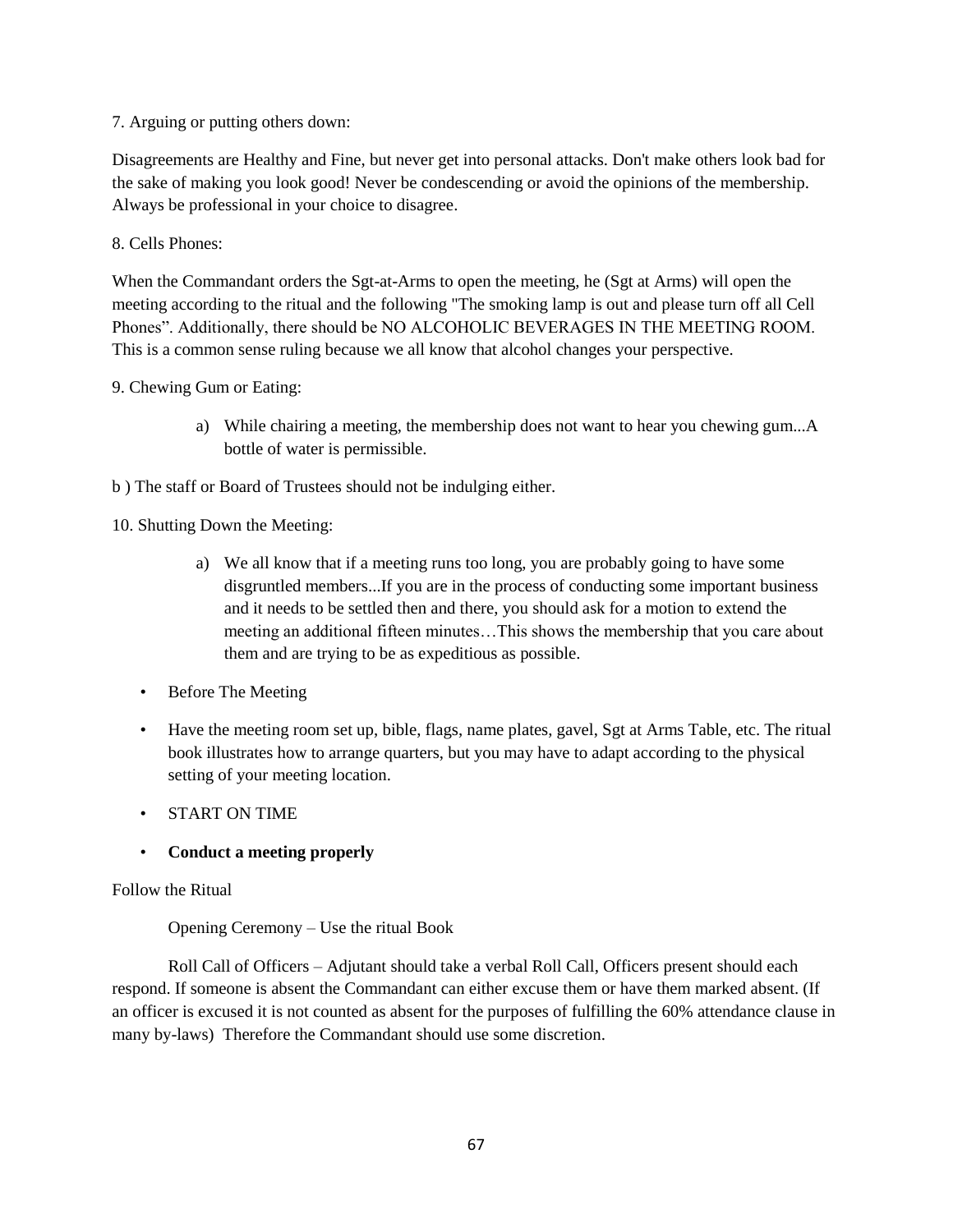### Recognize Dignitaries - What is a dignitary?

Use the "Rule of Thumb" anyone in a higher office than I am. I am now the Detachment Commandant, therefore, I would recognize national officers, department officers and your past detachment commandants. You may also wish to recognize any visitors, such as someone from another detachment.

- Applications for Membership
- After the application and all necessary paperwork has been reviewed and deemed to be in order. (i.e. DD214, Discharge) Look at the paperwork, taking some ones word at this point, even the sponsors, is not acceptable.
- Have the Adjutant read the application (name, address, dates of service and who recommended them). Have the Sergeant at Arms escort the applicant from the room. The Commandant should ask if any member knows of any reason why this Marine or FMF Corpsman should not be a member of the detachment…
- Speakers addressing the floor making recommendations should have a time limit  $(2-3)$ min.) or until they begin to repeat points. Thank them, call for discussion staying with the time limit per respondent. Keep the meeting moving and try to accomplish all business in 50 min.

## **General Membership Meeting** Conducted Properly and Efficiently

### **Use the 10 Principles to insure the meeting is being Conducted Properly and Efficiently**

- 1. Start the meeting on time.
- 2. Keep the meeting moving.
- 3. Prepare and use an agenda for the meeting.
- 4. Do not linger on one subject for an unreasonable amount of time.
- 5. Do not let members start to address one another instead of the body.

6. Do not let a member hog the microphone. Before a member can speak a second time on a subject, insure that all others wishing to speak have been heard.

7. Insist that members who wish to be recognized raise their hand. Once they are called on, they are to rise, give their name for the record and state their business.

8. They are to keep their statements short and to the point.

9. The meeting should last between 50 min and 1 hour. If you start extending your meetings past this time, you will start losing attendance.

10. If you need additional time, ask someone to make a motion that the meeting be extended an additional 15 min. This shows that you respect the time of the members and keeps them involved in finishing the meeting.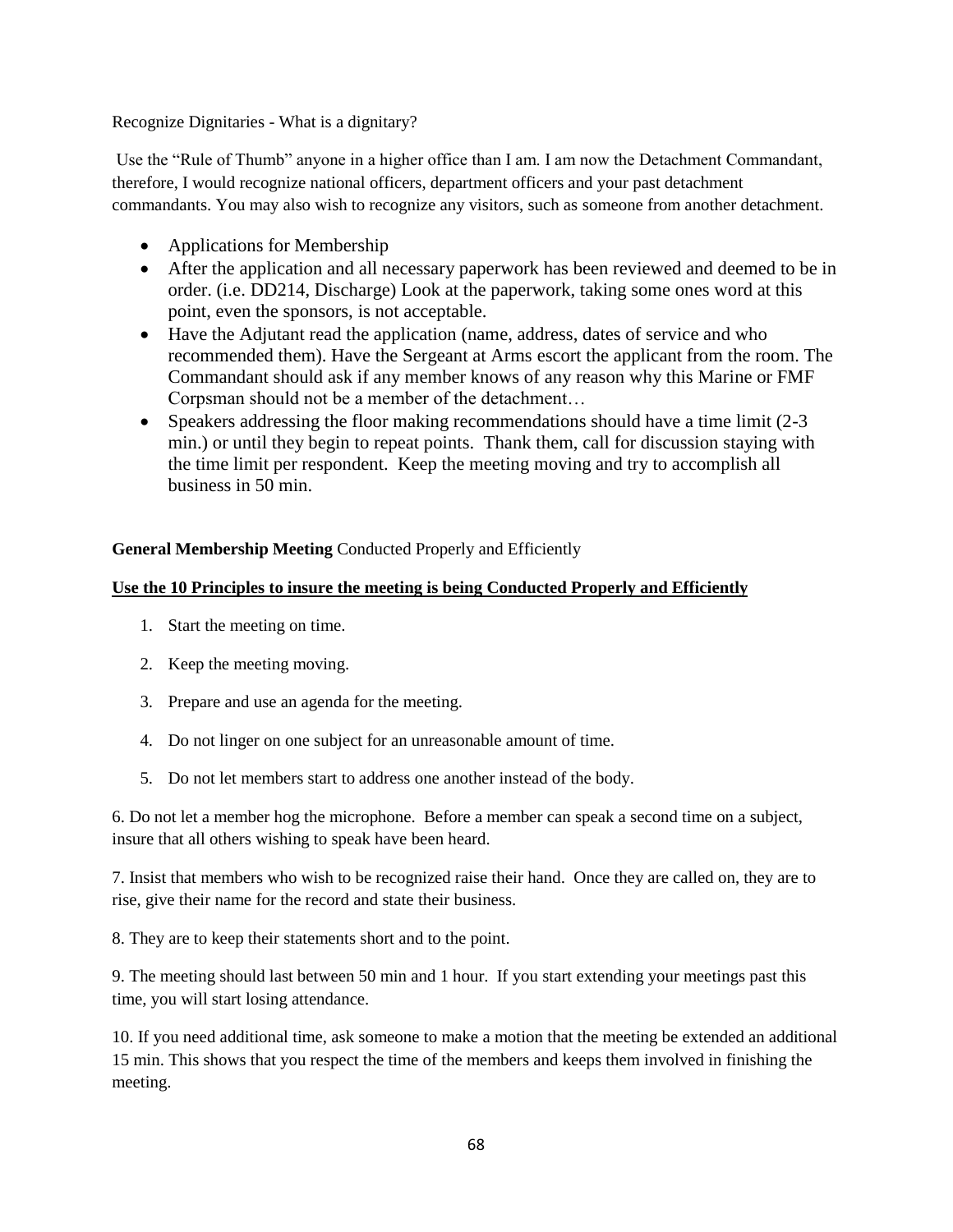### **MEETING GUIDE ORDER OF BUSINESS AGENDA**

#### **OPENING CEREMONY:**

- Sgt-at-Arms to Post the Colors
- Chaplain to lead in opening prayer

### **ACKNOWLEDGE PRESENCE OF DIGNITARIES:**

#### **ROLL CALL OF OFFICERS:**

### **APPLICATIONS FOR MEMBERSHIP:**

- Balloting on Applications for Membership
- Ceremony of Initiation for New Members

### **READING OF PREVIOUS MINUTES:**

- Any corrections:
- Accepted as read
- Motions to Accept are only necessary If corrections are made then the motion is to accept the minutes with corrections.

#### **CORRESPONDENCE:**

#### **REPORT OF PAYMASTER:**

| <b>Opening Balance:</b> |  |
|-------------------------|--|
|-------------------------|--|

Income:

Expense: \_\_\_\_\_\_\_\_\_\_

Closing Balance: \_\_\_\_\_\_\_\_\_\_

## **REPORT OF ANY MEMBER OR MEMBER'S FAMILY SICK OR IN DISTRESS:**

#### REPORT OF OFFICERS

| a. COMMANDANT: |  |
|----------------|--|
|----------------|--|

- b. SR VICE:\_\_\_\_\_\_\_\_\_\_\_\_\_\_\_\_\_\_\_\_\_\_\_\_\_\_\_
- c. JR VICE:\_\_\_\_\_\_\_\_\_\_\_\_\_\_\_\_\_\_\_\_\_\_\_\_\_\_\_\_
- d. JUDGE ADVOCATE:\_\_\_\_\_\_\_\_\_\_\_\_\_\_\_\_\_\_\_\_
- e. ADJUTANT:\_\_\_\_\_\_\_\_\_\_\_\_\_\_\_\_\_\_\_\_\_\_\_\_\_\_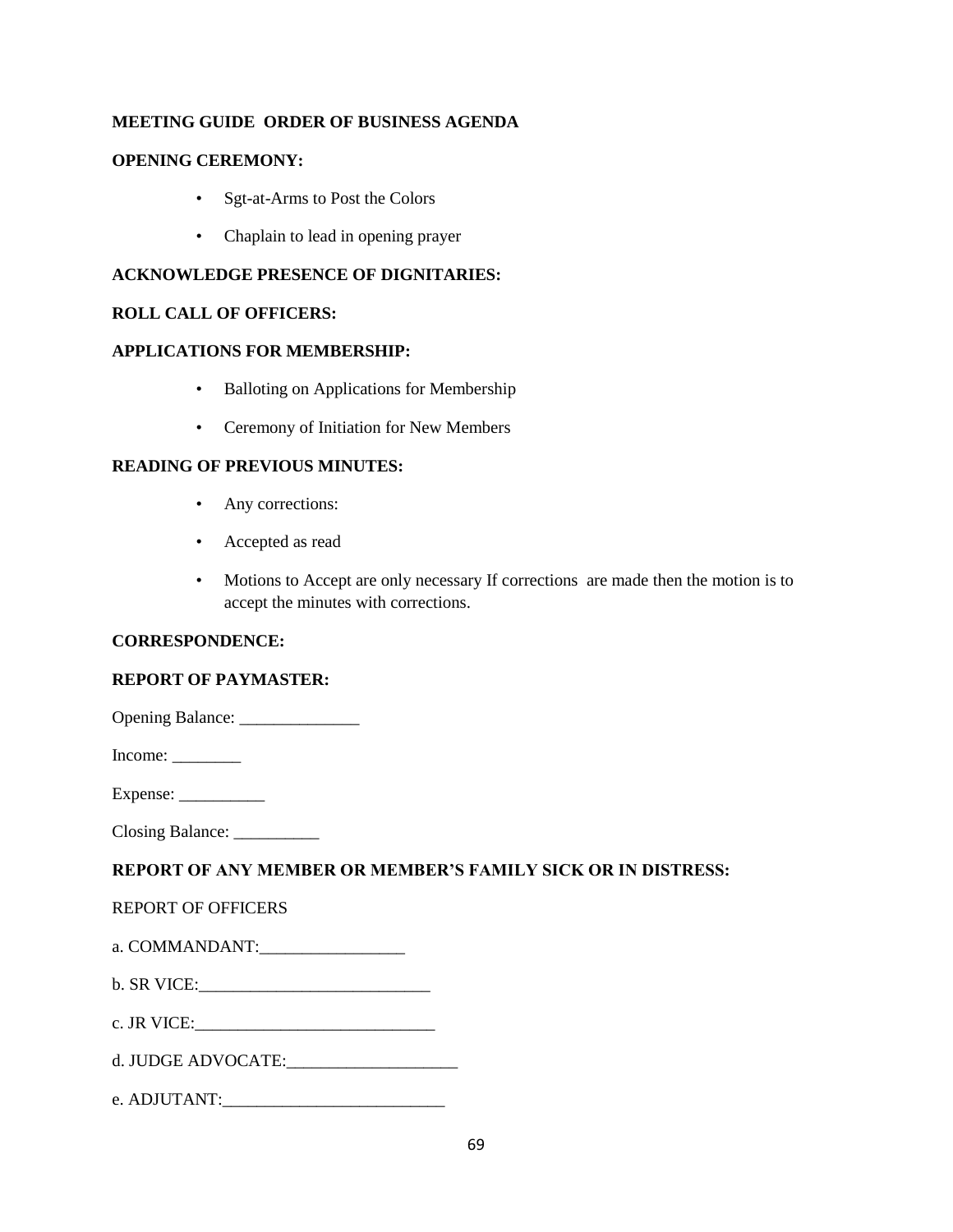f. PAYMASTER:\_\_\_\_\_\_\_\_\_\_\_\_\_\_\_\_\_\_\_\_\_\_\_\_\_

g. CHAPLAIN:\_\_\_\_\_\_\_\_\_\_\_\_\_\_\_\_\_\_\_\_\_\_\_\_\_\_

h. SGT-AT-ARMS\_\_\_\_\_\_\_\_\_\_\_\_\_\_\_\_\_\_\_\_\_\_\_\_

i. QUARTERMASTER:\_\_\_\_\_\_\_\_\_\_\_\_\_\_\_\_\_\_\_\_\_

REPORT OF STANDING COMMITTEES

a. Toys for Tots \_\_\_\_\_\_\_\_\_\_\_\_\_\_\_\_\_\_\_\_\_\_

b. Young Marines \_\_\_\_\_\_\_\_\_\_\_\_\_\_\_\_\_\_\_\_\_

REPORT OF SPECIAL COMMITTEES:

UNFINISHED BUSINESS:

NEW BUSINESS:

CEREMONY OF INSTALLATION OF OFFICERS

(At proper Time of year according to the National Bylaws)

GOOD OF THE LEAGUE:

ANNOUNCEMENTS:

CLOSING CEREMONY:

Sgt-At-Arms retires the Colors

Chaplain says closing prayer

Sr. Vice Commandant performs the last duties of his post.

## **MEETING GUIDE ORDER OF BUSINESS AGENDA**

The following items **shall be present at all business meetings**:

- The Detachment Charter or Copy
- The National Colors
- A Bible
- Minutes of Meeting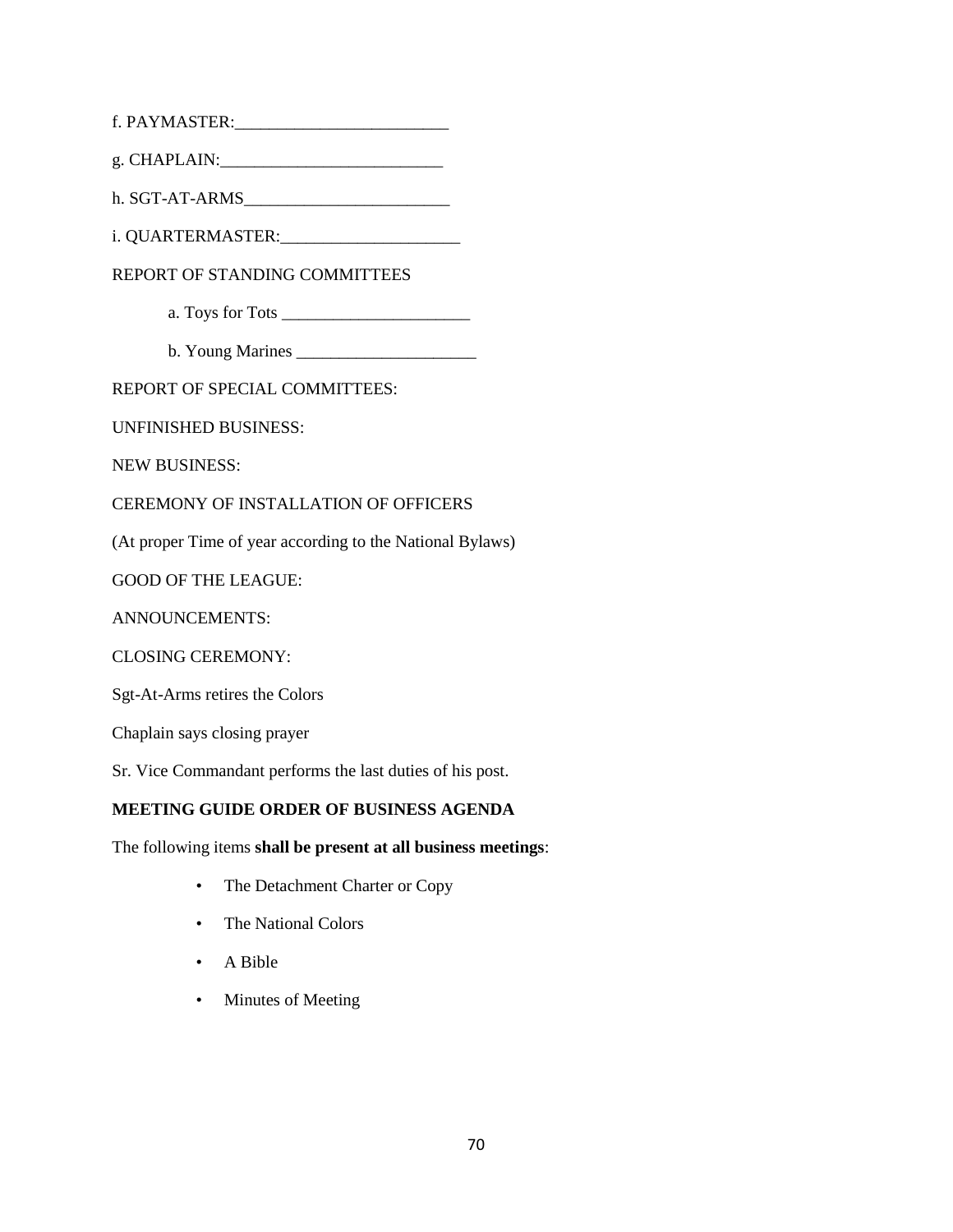### Conferences/Conventions

- Explain value of holding a conference or convention, what goes on and why as many members as possible should attend.
- A chance to Attend Training.
- Interact with Marines from other Detachments, Departments, discover a long lost friend, or find a new one.
- Input your opinion about Department or National Direction.

## So why is it important?

The Marine Corps League is about the membership. All of us "red hats" are the league. As Delegates we vote on the direction we think the League should take. The projects and programs we support. Expressing your opinions and casting your votes helps make the league stronger. Having the opportunity to hear why decisions are made the arguments for and against strengthens your knowledge. The more informed membership makes better choices for a better league.

- **Fund Raising**
- **Scholarship Programs**
- **Toys for Tots**
- **Young Marines**
- **Veteran Services Volunteering**
- **Marines Helping Marines**

These are just some of the programs The Marine Corps League supports. These are the items that provide the reason the League qualifies as a 501 c (4). We are a charitable organization that supports Marines and their families.

## **End of Lesson Plan 6**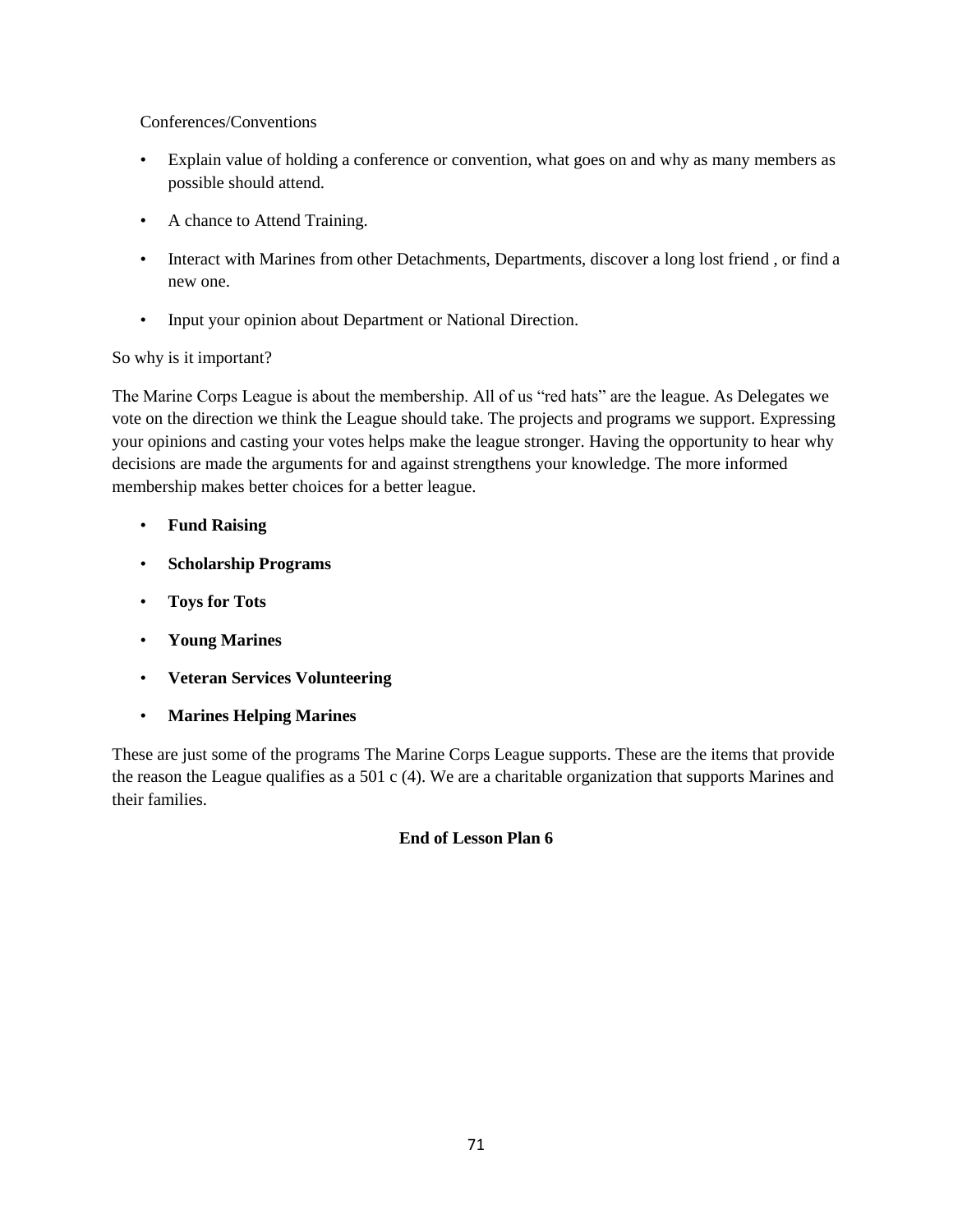#### **Marine Corps League**

#### **Professional Development**

#### **Lesson Seven Public Relations**

Public Relations helps to create greater Public Awareness, Vision, and our mission about who we are, what we do, and why we do it.

### **DEFINITION OF TERMS**

#### **Public Relations:**

CREATING OR CHANGING THE ATTITUDES, BELIEFS AND PERCEPTIONS OF PEOPLE BY INFLUENCING THEM PRIMARILY WITH INFORMATION DISSEMINATED THROUGH THE MEDIA.

### **ADVERTISING:**

CREATING OR CHANGING ATTITUDES, BELIEFS, AND PERCEPTIONS BY INFLUENCING PEOPLE WITHPURCHASED BROADCAST TIME OR PRINT SPACE.

### **Marketing:**

A PLAN TO INFORM AN AUDIENCE ABOUT A PRODUCT OR SERVICE SO THEY WILL BECOME CUSTOMERS. MARKETING INCLUDES PUBLICITY, BUT ALSO INCLUDES RESEARCH, PRICING, SALES,DISTRIBUTION, PACKAGING AND ADVERTISING.

WHY use Public Relations?

NEW MEMBERS

VOLUNTEERS

DONATIONS OF CASH, GOODS AND SERVICES

C0MMUNITY RECOGNITION

## GETTING STARTED**!**

DEVELOP A TIME TABLE

SET PRIORITIES

"NICE TO'S"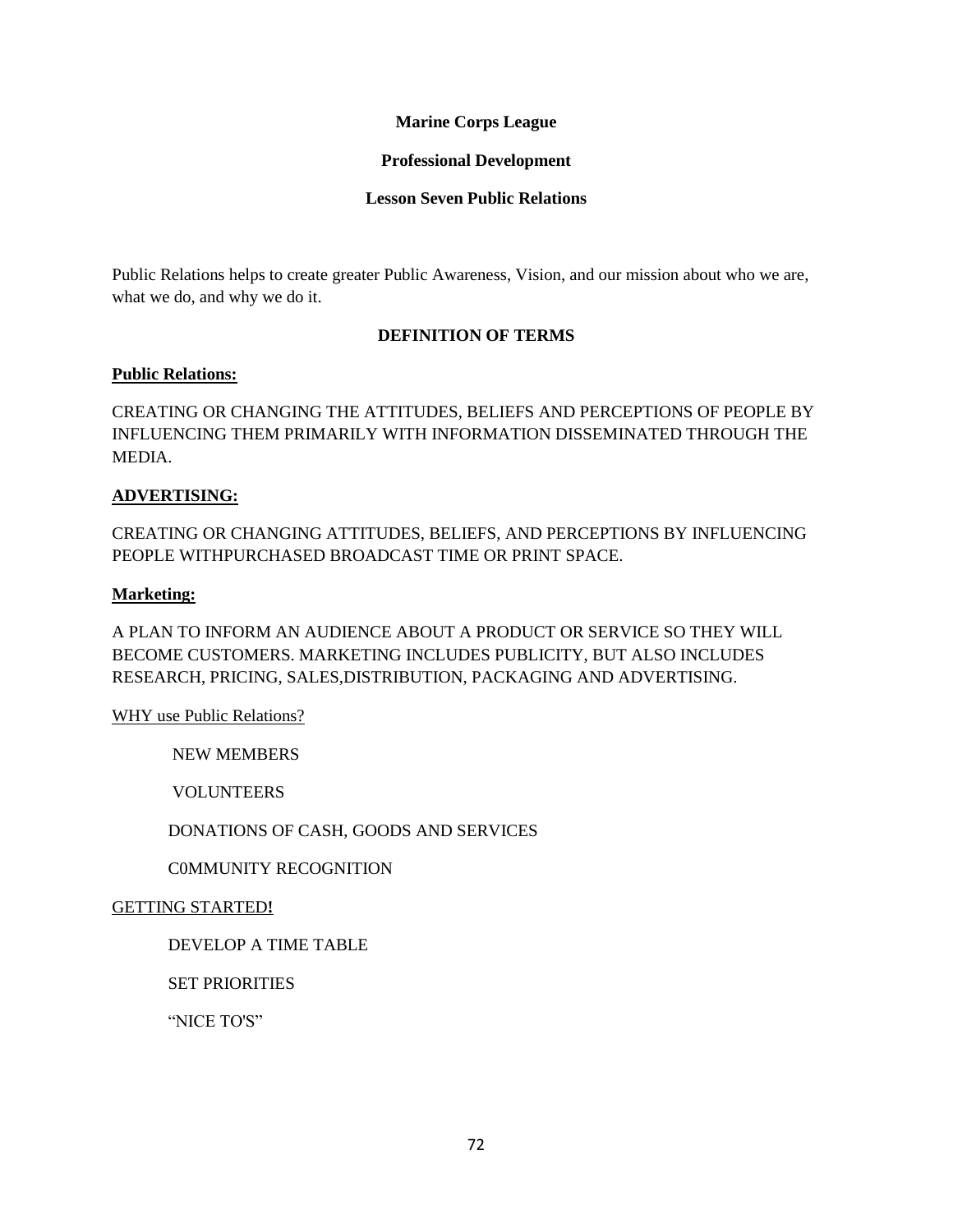#### CREATE A CONTACT FILE:

MEDIA: NEWS PRINT, TV, ETC. CONTACT PERSON, TITLE, FAX #, E-MAIL, PHONE #,ADDRESS (COLLECT BUSINESS CARDS) CRITERIA: TIME FRAMES, SPACE, CONTACT METHOD PHOTOS (B/W? COLOR?) WILL THEY SEND A PHOTOGRAPHER TO AN EVENT?

#### WHO?

**NEWSPAPERS MAGAZINES** RADIO COMMUNITY ACCESS CABLE **TELEVISION** CHAMBER OF COMMERCE VETERAN GROUPS MCL DEPARTMENT NEWSLETTER "SEMPER FI" MAGAZINE INTERNET WEB PAGE SERVICE GROUPS

#### WHAT?

**MEETINGS** INSTALLATION OF OFFICERS AWARD PRESENTATIONS PARADES/COLOR GUARDS VAVS TOYS FOR TOTS SOCIAL FUNCTIONS: DETACHMENT PICNIC BUS TRIPS DATES IMPORTANT TO MARINES MARINE CORPS B'DAY - NOV. 10 PATRIOTIC HOLIDAYS

#### HOW?

PRESS RELEASE FOR IMMEDIATE RELEASE: WHO?-MCL WHAT? - TOYS FOR TOTS WHEN? - DATE, TIME WHERE?- MALL, CENTER COURT WHY? - TOYS FOR NEEDY CHILDREN AT CHRISTMAS HOW? - ONE NEW UNWRAPPED TOY FOR ANY AGE CHILD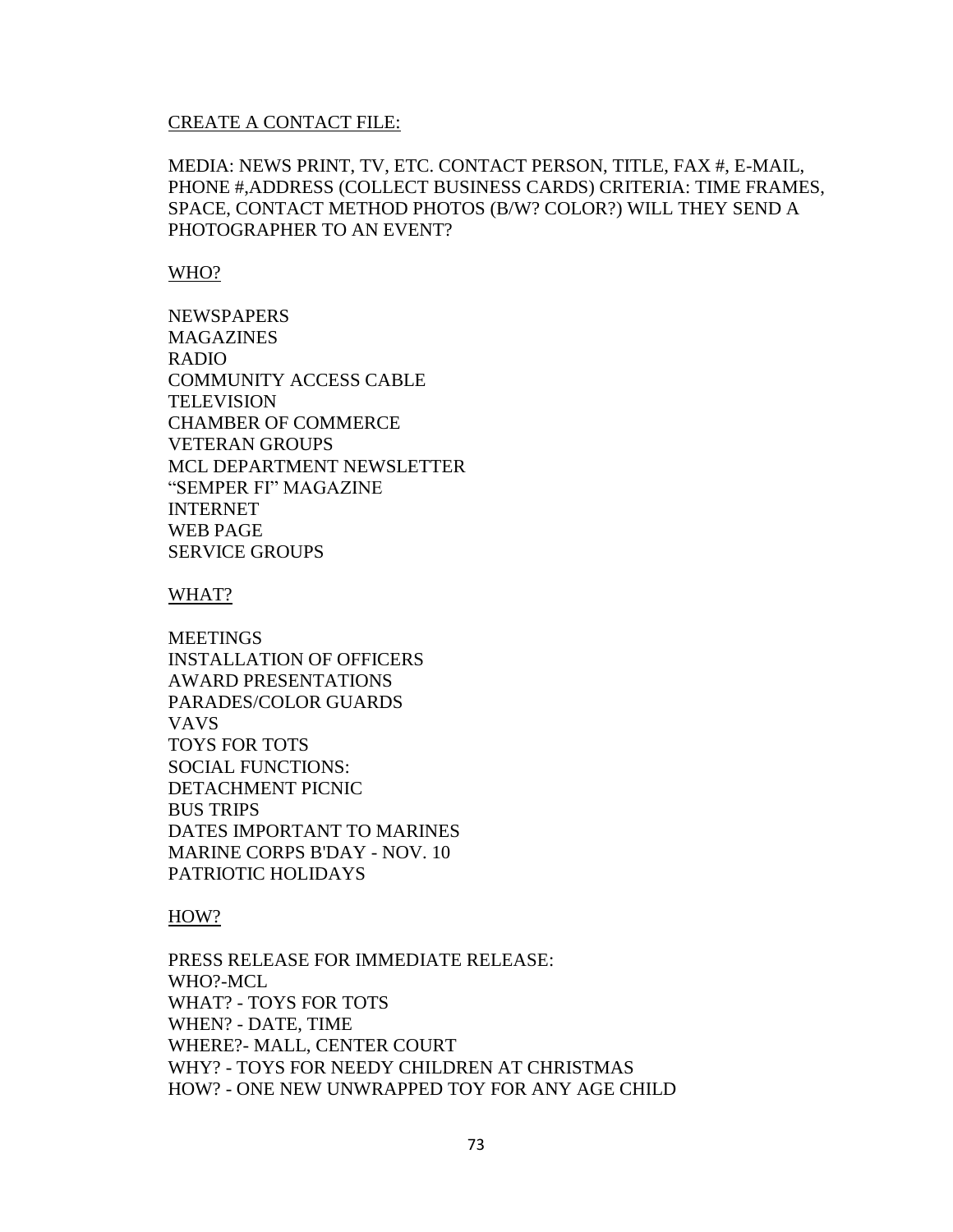## How to write a press release**:**

- 1. State the event, award or item that you want publicized in the first paragraph. Don"t embellish. Editors want to "quick read" what you are trying to communicate as quickly as possible, then make a decision on its news worthiness.
- 2. Names make the news. Who is it? What is their age? Where do they live? What do they do and why is it that you are seeking exposure for this person? When is the event, if that is relevant, and how is it going to be held. Full names are necessary and a way to reach the person is usually important. Editors and Reporters want to talk to the person you are writing about, not a public relations spokesperson. A PR agent may be number two in important contacts to make.
- 3. Always include a photograph, if possible, especially if it's a routine announcement. Pictures usually give you more space and editors like to use them because they make a newspaper page more interesting. If a color photo or more professionally done picture is called for, give a "photo op "time that the subject(s) can be photographed.
- 4. Have somebody else in your company, family, etc. read your press release and search out questions that are unanswered. Newspaper people are very curious and want to know all there is to know even if they don't use everything because of space limits.
- 5. Be concise; try to get all the facts in 3-5 paragraphs. Send along an additional fact sheet about your company, firm, etc...as a resource. Be sure to supply relevant phone numbers.
- 6. Don't try to write a story about the item for which you want publicity. Just give us the facts - it's our job to write the story. Most editors don't have the time to pore over multiple page press releases, so try to keep everything on one page.
- 7. After sending in a news item, it's always good to call the newspaper and ask if the press release was received. It's acceptable to ask if and when the item will be used, but don't quiz a reporter or news clerk, ask for an editor. Normally, he or she will be the only person who can help you.
- 8. Most news editors are looking for human interest stories that intrigue a wide variety of people. They are not seeking to promote a particular business but often that happens in the telling of a story. If promoting the company is a primary motive that will be a turn-off not only to the editor but also the reporter who writes the story. If motives are pure and writer detects that, often we will go the extra mile to make sure your company gets the credit it deserves.

## MEDIA ADVISORY:

BEST FOR TELEVISION ONLY FOR NEWSWORTHY ANNOUNCEMENT SHORT AND TO THE POINT NOT THE SAME AS CALLING A PRESS **CONFERENCE** OTHER INFO CONTACT PERSON - NAME, TELEPHONE IDENTIFY PEOPLE - IN PHOTO, OFFICERS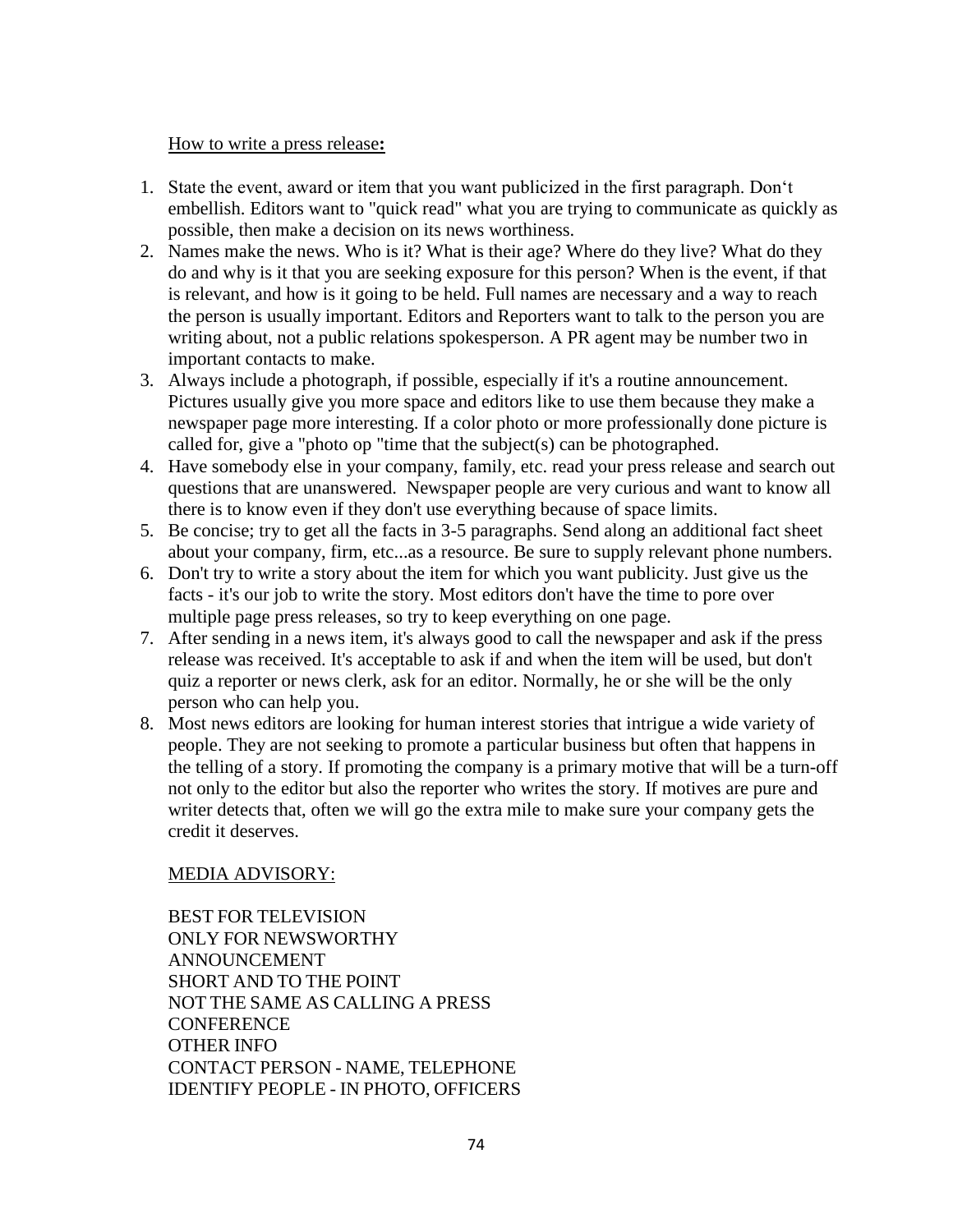## SHORT, HANDWRITTEN NOTE - "JOE, HOPE YOU CAN HELP US OUT WITH THIS. THE (NAME OF YOUR DETACHMENT) APPRECIATES YOUR SUPPORT. THANKS. BILL"

## FORMAT:

DETACHMENT STATIONARY ALL CORRESPONDENCE SHOULD BE TYPED! CORRECT SPELLING PHOTO (PEOPLE IDENTIFIED) BRIEF, CONCISE, PERTINENT INFO , YOUR NAME AND PHONE # INFO SHEET ON MCL FOLLOW UP PHONE CALL

# **CAUTION!!!**

- DON'T SEND PRESS RELEASE WITHOUT APPROVAL OF COMMANDANT
- DON'T IGNORE GUIDELINES SET DOWN BY CONTACT PERSON
- DON'T USE LENGTHY PRESS RELEASES
- DON'T OVEREXTEND YOURSELF -IT'S QUALITY NOT QUANTITY THAT COUNTS
- DON'T INFRINGE ON NEIGHBORING DETACHMENT'S AREA

# **USEFULPHRASES:**

ONCE A MARINE, ALWAYS A MARINE ACTIVE DUTY, RESERVE AND HONORABLY DISCHARGED SEMPER FIDELIS TO PRESERVE THE TRADITI0NS AND TO PROMOTE THE INTERESTS OF THE USMC A BAND Of BROTHERS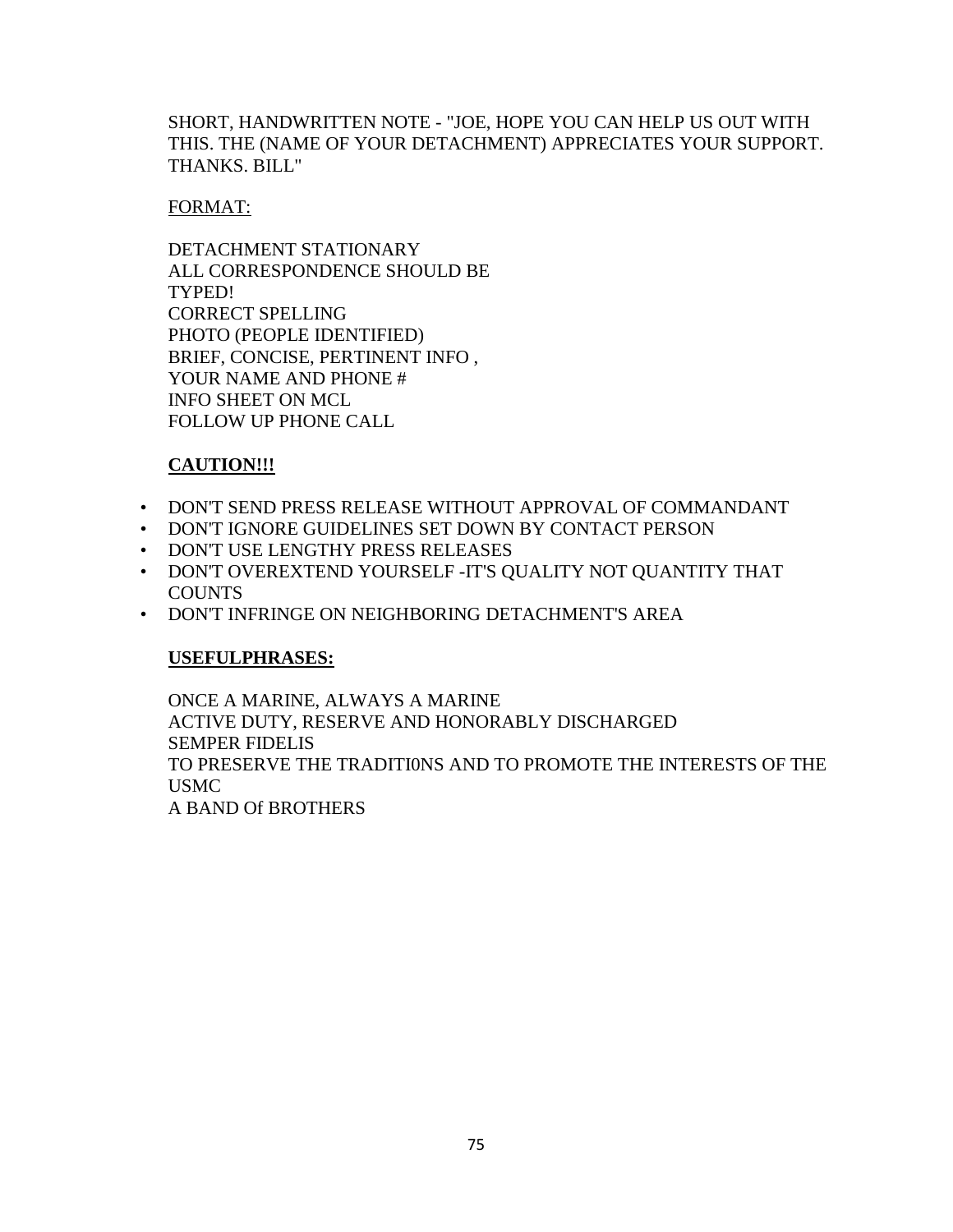## **SAMPLES:**

The (your detachment) Detachment. Marine Corps League, Invites ALL AREA MARINES and FMF Corpsmen to our next meeting, (day), (date), (time). At the (place name and address) . The TOYS FOR TOTS program is now underway and donations of new toys, contributions, and volunteers are welcome. For Additional information or directions call: (contact phone number) SEMPER FIDELIS

The (your detachment) Detachment, of the Marine Corps League welcomes ALL AREA MARINES and FMF Corpsmen to, our Annual Picnic at the (location) on (day, date). This is a Family Picnic so bring the Kids. There will be games, lots of food, and a good time for everyone. For details call (name, phone#). SEMPER FIDELIS

The Marine Corps League, (your detachment) Detachment, seeks Corporate support for the Wheelchair Bus Fund of the V.A. Hospital in (location). We are an IRS  $501(c)$  (4) charitable organization and donations are Tax Deductible. For information on how you can help, call (name) at (phone #).

## **WHEN YOU'VE DONE YOUR BEST THE EDITOR MAY:**

MISSPELL WORDS OMIT CONTACT INFO RUN PRESS RELEASE AFTER THE EVENT NOT RUN IT AT ALL!!!

WHAT DO YOU DO???

CONTACT YOUR CONTACT FIND OUT WHY DID IT HAPPEN? WHAT CAN YOU DO TO PREVENT IT FROM HAPPENING AGAIN?

*"KEEP" YOUR COOL"*

## **WHAT ARE YOUR COST?**

TIME PHONE CALLS POSTAGE LETTERHEAD **COPIES** CAMERA/FILM/DEVELOPING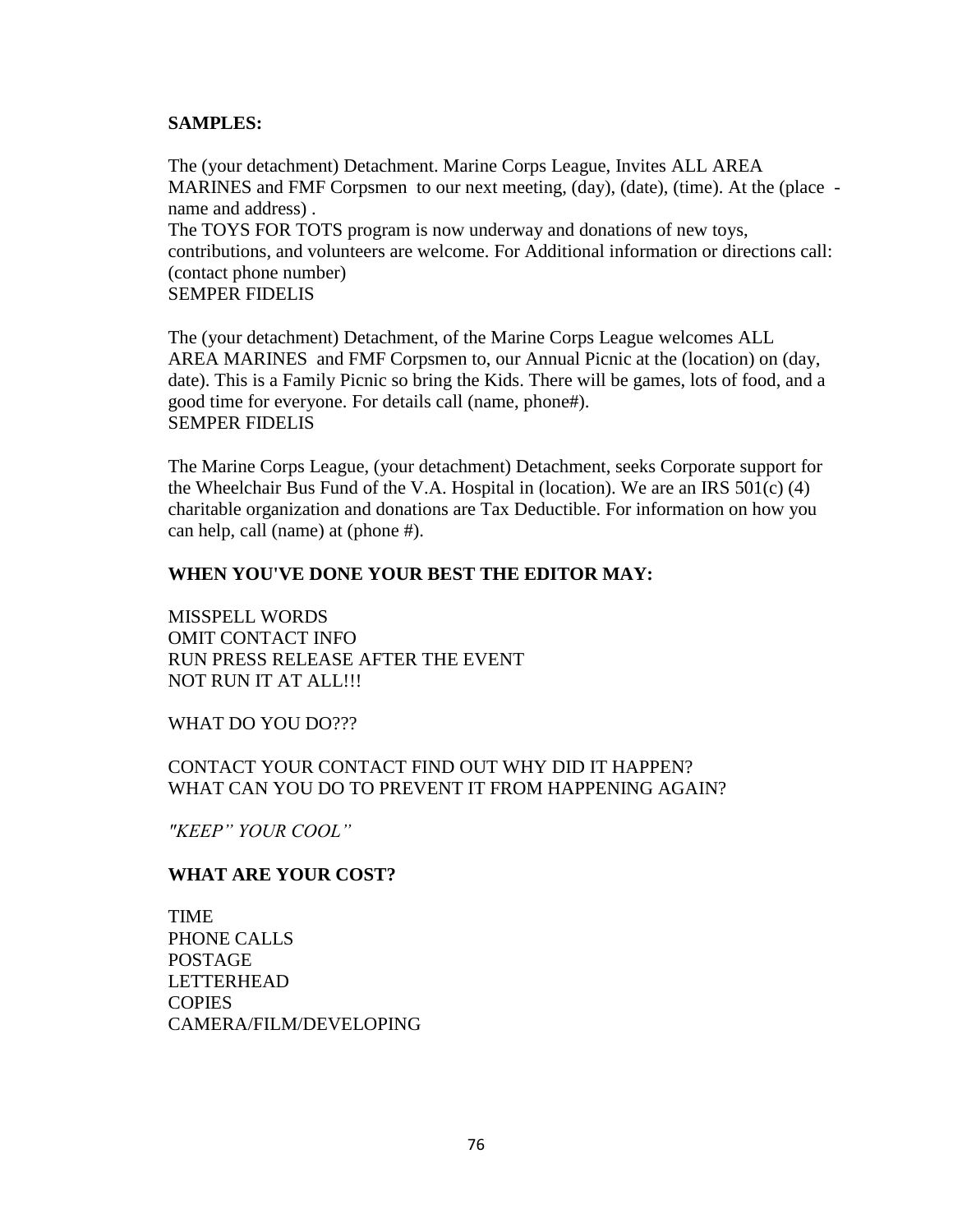## **AND IN THE END REMEMBER**

WHO? WHAT? WHEN? WHERE? WHY? HOW?

FOLLOW THE GUIDELINES OF THE EDITOR BE BRIEF **TYPE** KEEP AN ACCURATE FILE HAVE COMMANDANT'S APPROVAL-IN THE EYES OF THE GENERAL PUBLIC, YOU REPRESENT THE ENTIRE MARINE CORPS LEAGUE USE YOUR MEDIA SOURCES USE YOUR CONNECTIONS USE YOUR IMAGINATION YOU ARE THE FEW THE PROUD THE MARINES

### **AVAILABLE IN MOST LIBRARIES:**

BACON'S PUBLICITY CHECKER BEALS, MELBA - EXPOSE YOURSELF - USING THE POWER OF PUBLIC RELATIONS TO PROMOTE YOUR BUSINESS AND YOURSELF CLAY, ROBERTA - PROMOTION IN PRINT - A GUIDE FOR PUBLICITY **CHAIRMEN** GALE DIRECTORY OF PUBLICATIONS AND BROADCASTING MEDIA GEBBIE PRESS - "ALL IN ONE" DIRECTORY HARRIS, MORGAN - NOW TO MAKE NEWS AND INFLUENCE PEOPLE MALLORY, CHARLES - PUBLICITY POWER - A PRACTICAL GUIDE TO EFFECTIVE PROMOTION **THESAURUS** THE BROADCASTING YEARBOOK THE WORKING PRESS OF THE NATION TURNER BROADCASTING

**End of Lesson Plan 7**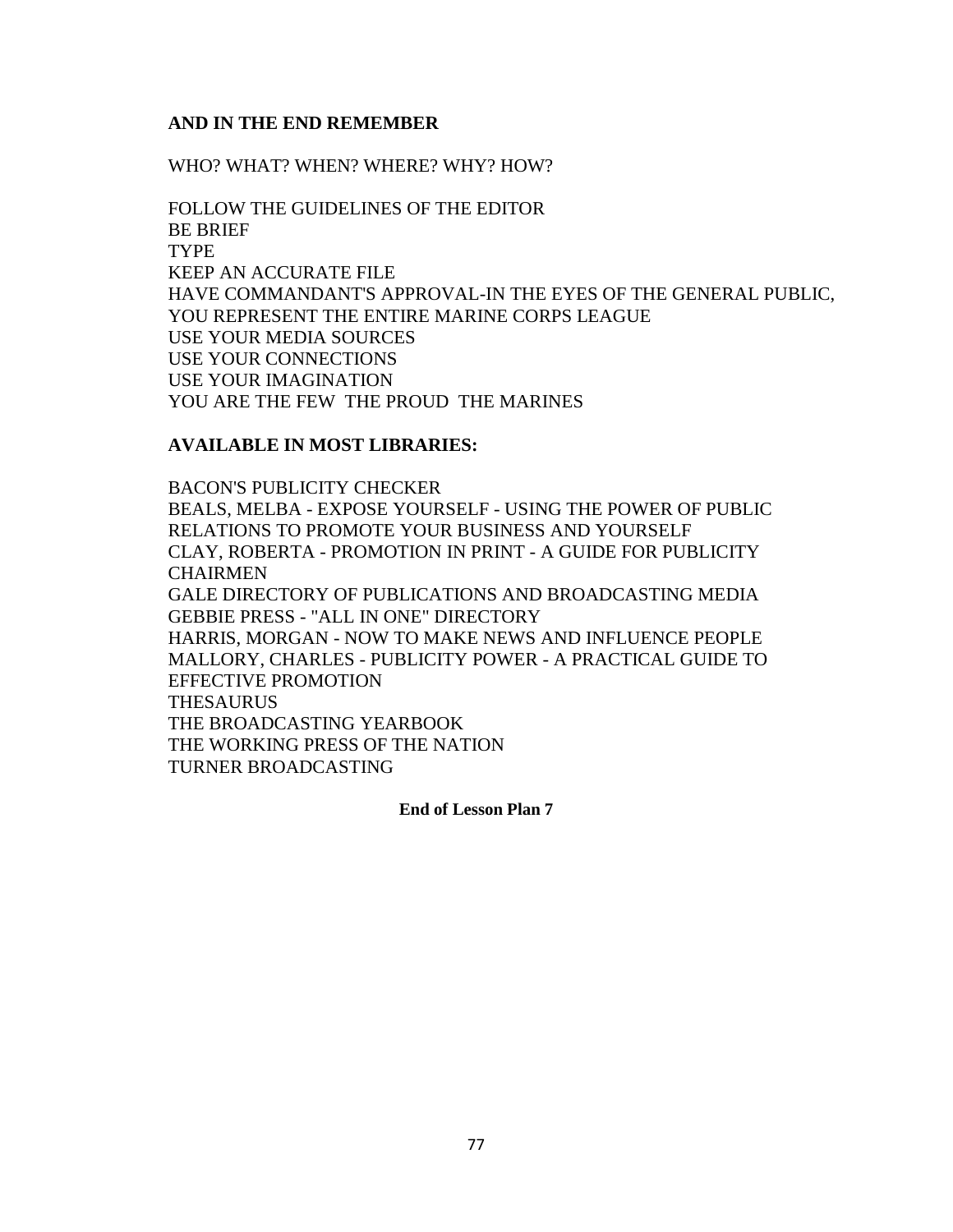## **Marine Corps League**

## **Professional Development**

## **Lesson Eight: Marine Corps League Recruiting Tool**

### **A Congressionally Chartered Veterans Organization**

Contributions are tax deductible as a 501(c) (4) Veterans Organization.

Cannot be involved in partisan politics. For example, a member in uniform or wearing a MCL logo may not appear with candidates where it may give the appearance that the League is endorsing a candidate or party.

## **There is no discussion of politics or religion at Detachment meetings.**

There is no "rank" in the League. Whatever rank you held in the Corps, League members are all "Marines".

### **Membership Categories**

**Regular –** Honorably serving or served in USMC for at least 90 days, serving or served in USMCR and have at least 90 Reserve Retirement Credit Points, or serving or served as a Navy Corpsman who has trained with Marine FMF Units for over 90 days. If discharged, the final discharge was Honorable. The member agrees to provide proof of honorable service and/or discharge. (DD-214 or equivalent)

**Associate –** Any other person of good character. An Associate Member cannot hold elective office nor vote in elections or for League policy issues. Wears distinctive MCL insignia instead of the Eagle, Globe, and Anchor on MCL Uniforms.

### A Short Overview:

The Marine Corps League is About:

- 1. Our Veteran Marines,
- 2. Active and Reserve Marines,
- 3. Marine Families and Survivors,
- 4. The Youth of America, and
- 5. Doing "Marine" Things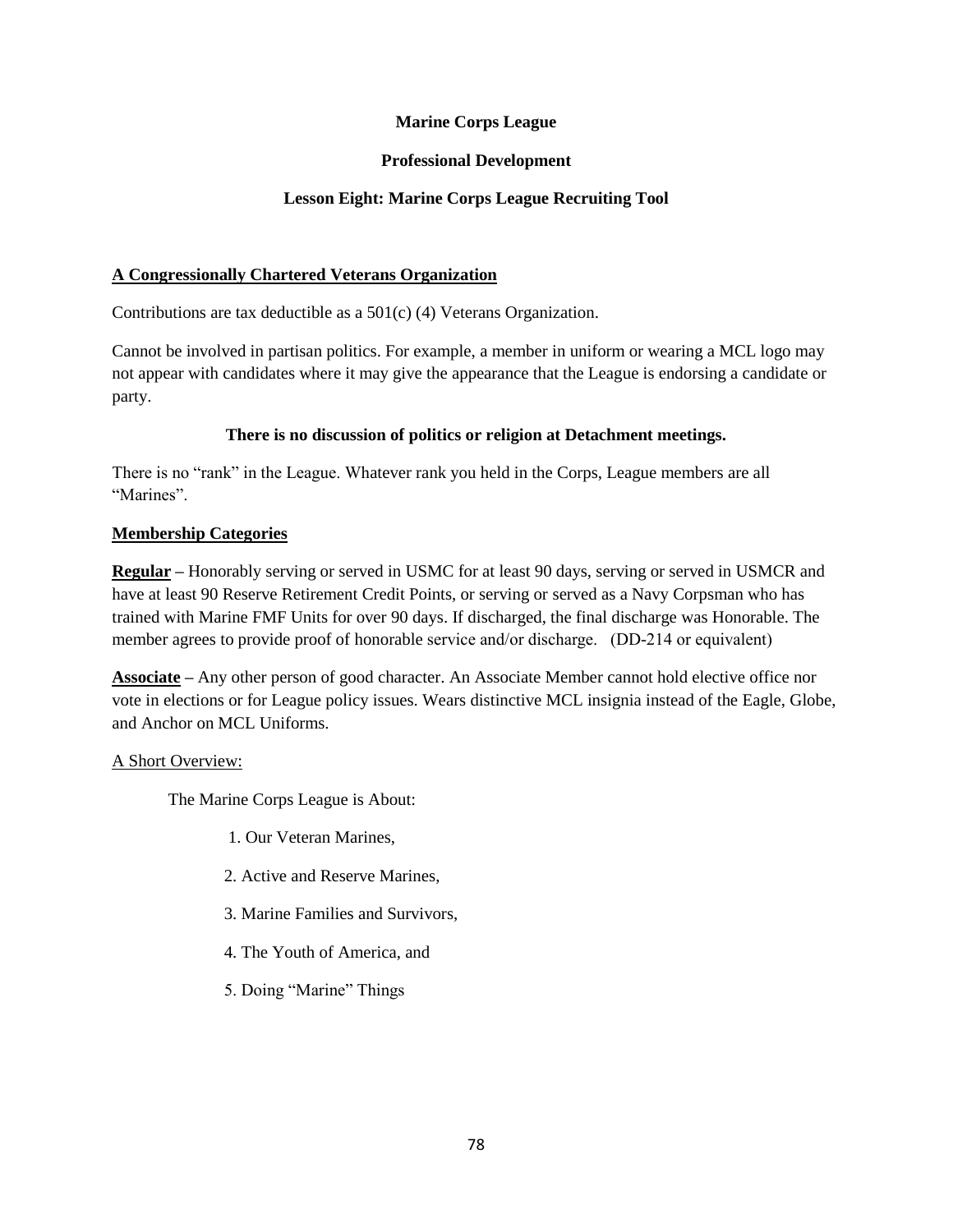What activities can a new Detachment get involved in?

#### **I. Veteran Marines**

- A. Visit Hospitalized, Nursing Home and Shut-In Marines
- B. Take Veteran Marines to V.A. and/or Doctors Apt.
- C. Help with their other needs shopping, legal, etc.
- D. Veterans Oral History Project
- E. Include and transport them to MCL affairs
- F. Make sure they have filed for V.A. Benefits
- G. Fallen Marine Program
- H. V. A. Volunteer Service (VAVS Program)

### **II. Active Duty and Reserve Marines**

- A. "Care Packages" to Deployed Marines
- B. Marine for Life (M4L)
- C. M4L/Injured Support and Marines Helping Marines
- D. Support of Local Active and Reserve Units
- E. Recruiter Support

#### **III. Marine Families and Survivors**

- A. "Check In" on widows and wives of deployed Marines to make sure they are okay
- B. Make sure they receive benefits they qualify for
- C. Include in League events and on Marine Birthday,
	- Veterans Day, and Memorial Day celebrations

#### **IV. Youth of America**

- A. Toys for Tots
- B. Young Marines of the Marine Corps League
- C. Boy Scouts Eagle Scout Recognition
- D. JROTC and ROTC Awards and Involvement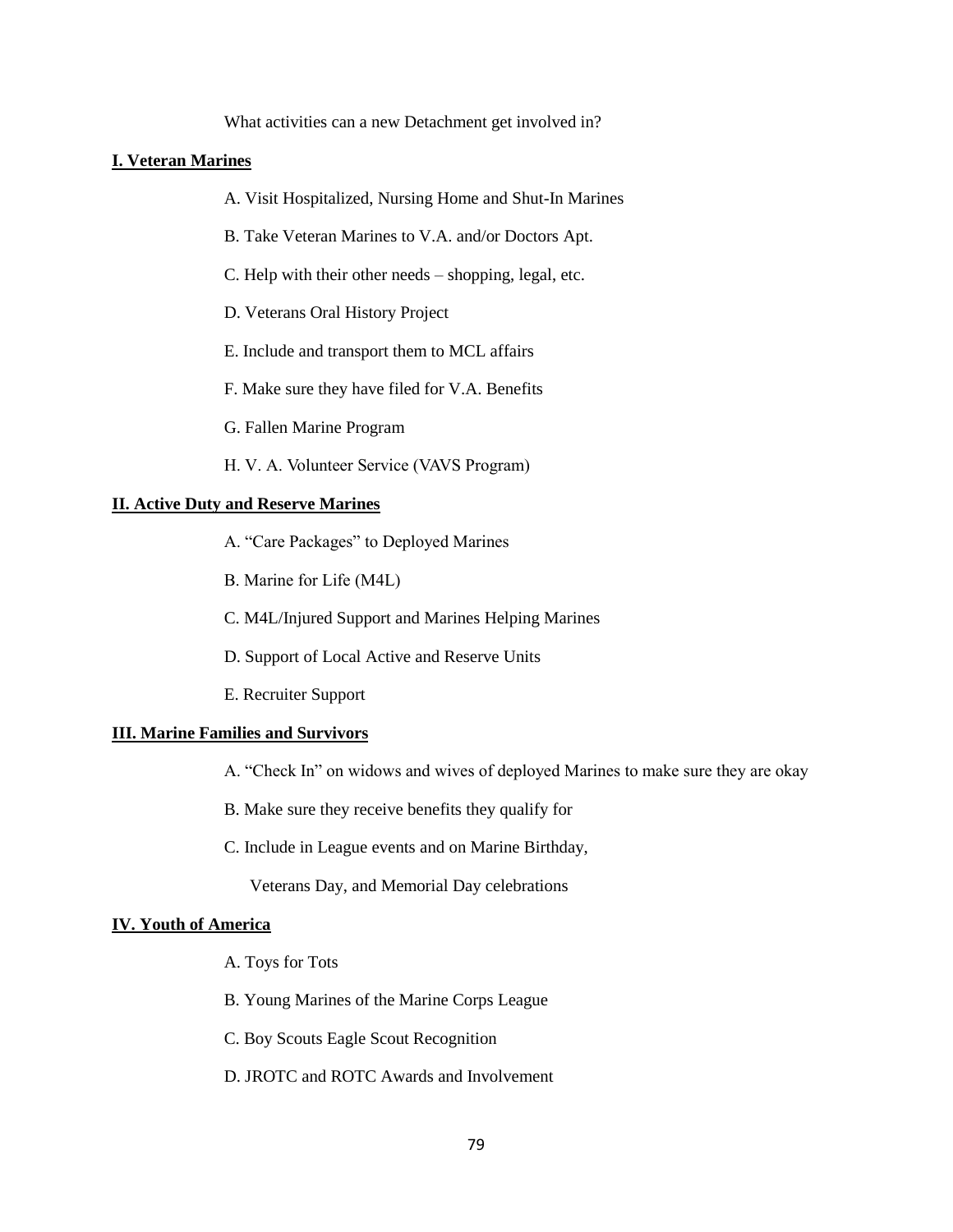- E. Youth Physical Fitness Program (YPF)
- F. Hand-Operated Trike (HOTrike) Program
- G. Flag Etiquette Classes to Schools

#### Doing "**Marine**" Things

- A. Meeting and Being with Fellow Marines
- B. Newsletter and Marksmanship Competition
- C. Americanism Programs and Competition
- D. USMC Birthday Observance
- E. Participate in Parades and Holiday Events
- F. Color Guards and Honor Guards
- G. P.I., Pensacola, Quantico, Camp LeJeune, etc.

#### **Department, Division and National Support**

- $\star$  Marine for Life Program (M4L)
- $\star$  Marine Corps League Foundation
- $\star$  Marines Helping Marines (MHM)
- **★** Toys for Tots
- ★ U. S. Marines Youth Physical Fitness Program (YPF)
- **★** Young Marines Program
- **★** Veterans Service Officer Program
- \* Veterans Affairs Voluntary Service Program (VAVS)

#### **MCL Membership Benefits**

- \* Scholarship Program
- **\*** Legislative Program
- $\star$  Marine Corps League Foundation
- $\star$  Semper Fi Magazine
- **\*** MCL Checks and Credit Cards